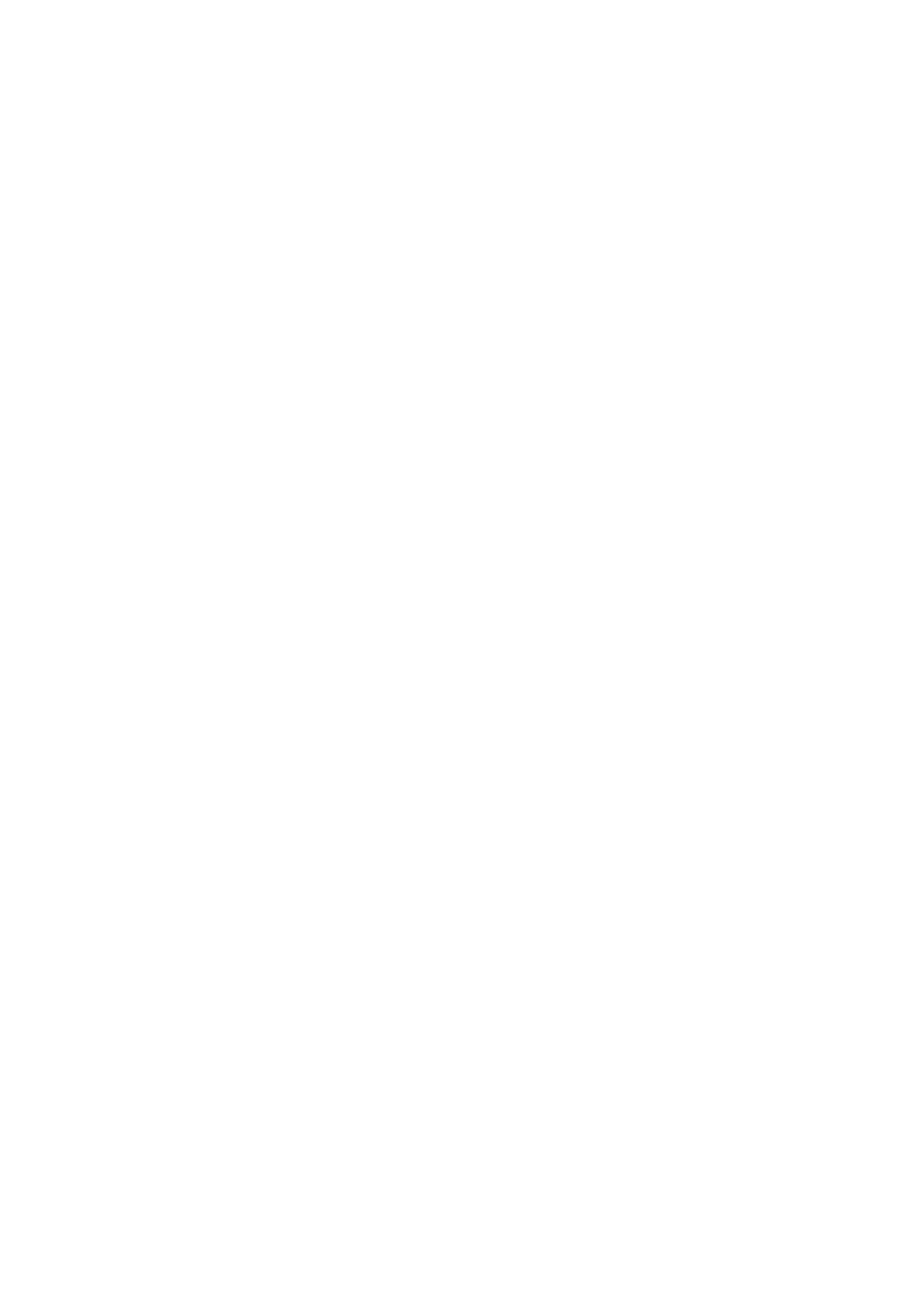

# **Guidelines for Developing Child Labour Monitoring Processes**

International Labour Organization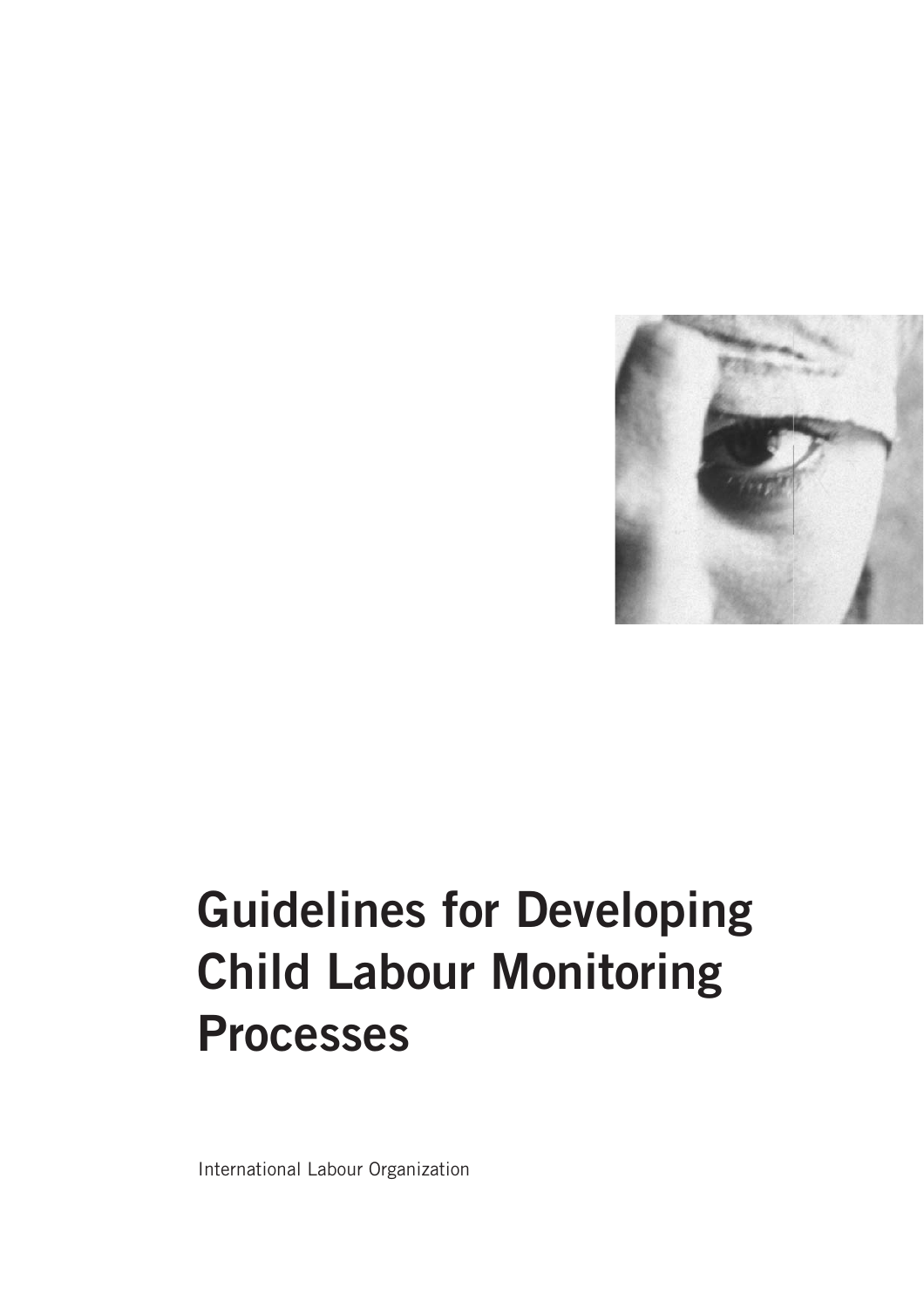Copyright © 2005 International Labour Organization

Publications of the International Labour Office enjoy copyright under Protocol 2 of the Universal Copyright Convention. Nevertheless, short excerpts from them may be reproduced without authorization, on condition that the source is indicated. For rights of reproduction or translation, application should be made to the Publications Bureau (Rights and Permissions), International Labour Office, CH-1211 Geneva 22, Switzerland. The International Labour Office welcomes such applications.

Libraries, institutions and other users registered in the United Kingdom with the Copyright Licensing Agency, 90 Tottenham Court Road, London W1P 9HE (Fax: + 44 171 436 3986), in the United States with the Copyright Clearance Center, 222 Rosewood Drive, Danvers, MA 01923 (Fax: + 1 508 750 4470) or in other countries with associated Reproduction Rights Organizations, may make photocopies in accordance with the licences issued to them for this purpose.

Guidelines for Developing Child Labour Monitoring Processes

92-2-117684-3 (print) 92-2-117685-1 (web pdf)

First published 2005

The designations employed in ILO publications, which are in conformity with United Nations practice, and the presentation of material therein do not imply the expression of any opinion whatsoever on the part of the International Labour Office concerning the legal status of any country, area or territory or of its authorities, or concerning the delimitation of its frontiers.

The responsibility for opinions expressed in signed articles, studies and other contributions rests solely with their authors, and publication does not constitute an endorsement by the International Labour Office of the opinions expressed in them.

Reference to names of firms and commercial products and processes does not imply their endorsement by the International Labour Office, and any failure to mention a particular firm, commercial product or process is not a sign of disapproval.

ILO publications can be obtained through major booksellers or ILO local offices in many countries, or direct from ILO Publications, International Labour Office, CH-1211 Geneva 22, Switzerland. A catalogue or list of new publications will be sent free of charge from the above address.

Funding for this publication was provided by the United States Department of Labor. This document does not necessarily reflect the views or policies of the United States Department of Labor, nor does mention of trade names, commercial products, or organizations imply endorsement by the United States Government.

Design and printing: International Training Centre of the ILO, Turin - Italy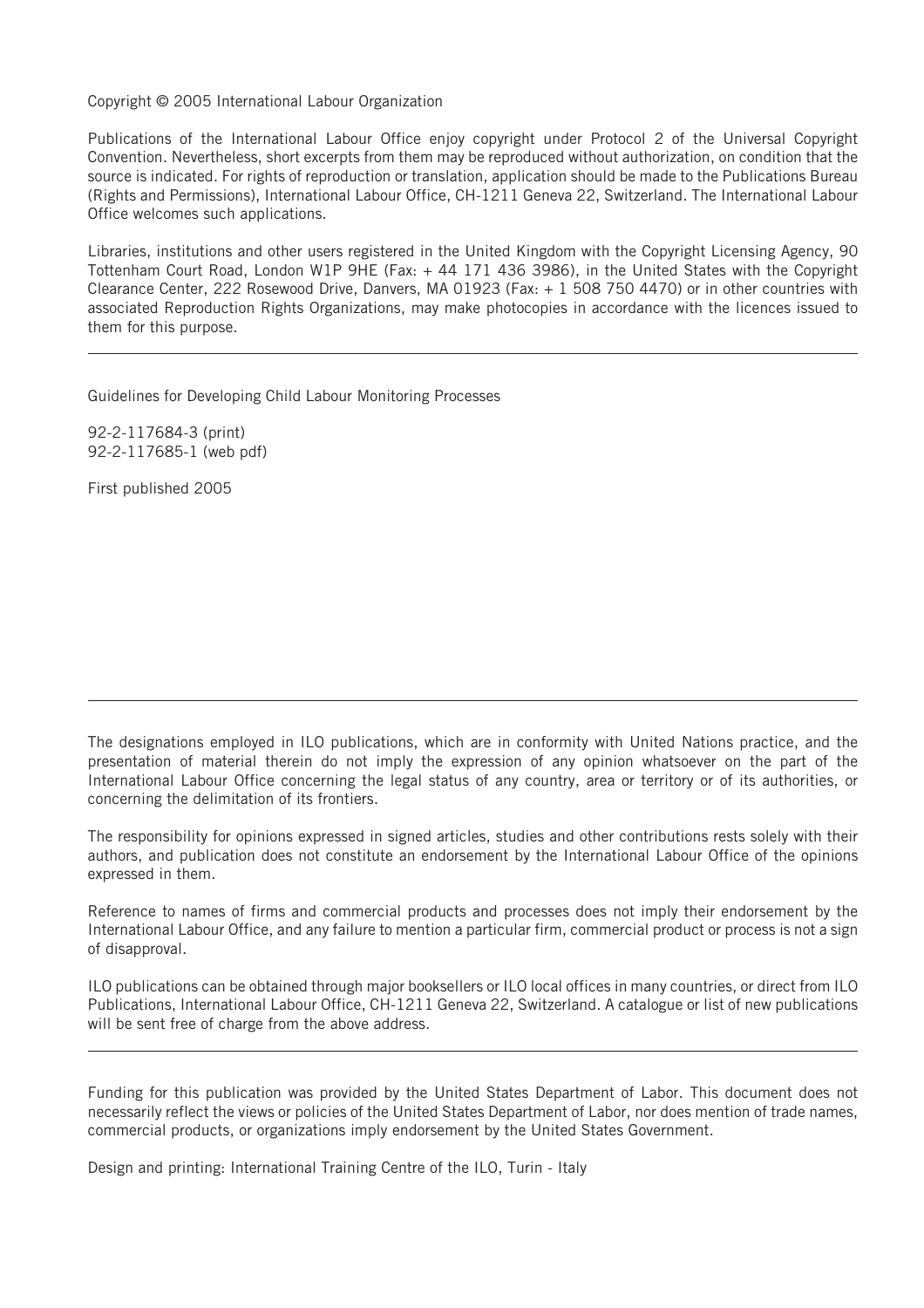# **Table of contents**

| L.   |         |                                                                                                               |  |
|------|---------|---------------------------------------------------------------------------------------------------------------|--|
|      |         |                                                                                                               |  |
|      | Step 1: | Determine the problem and level of response10                                                                 |  |
|      | Step 2: | Review existing legal and child labour policy frameworks,<br>information collection and management capacities |  |
|      | Step 3: | Raise awareness and build alliances to create the CLM framework18                                             |  |
| Ш.   |         |                                                                                                               |  |
|      |         |                                                                                                               |  |
|      | Step 1: |                                                                                                               |  |
|      | Step 2: |                                                                                                               |  |
|      | Step 3: |                                                                                                               |  |
|      | Step 4: |                                                                                                               |  |
|      | Step 5: |                                                                                                               |  |
|      | Step 6: | Test the CLM design and think about replication 38                                                            |  |
| III. |         |                                                                                                               |  |
|      |         |                                                                                                               |  |
|      | Step 1: |                                                                                                               |  |
|      | Step 2: |                                                                                                               |  |
|      | Step 3: |                                                                                                               |  |
|      | Step 4: |                                                                                                               |  |
|      | Step 5: |                                                                                                               |  |
|      |         |                                                                                                               |  |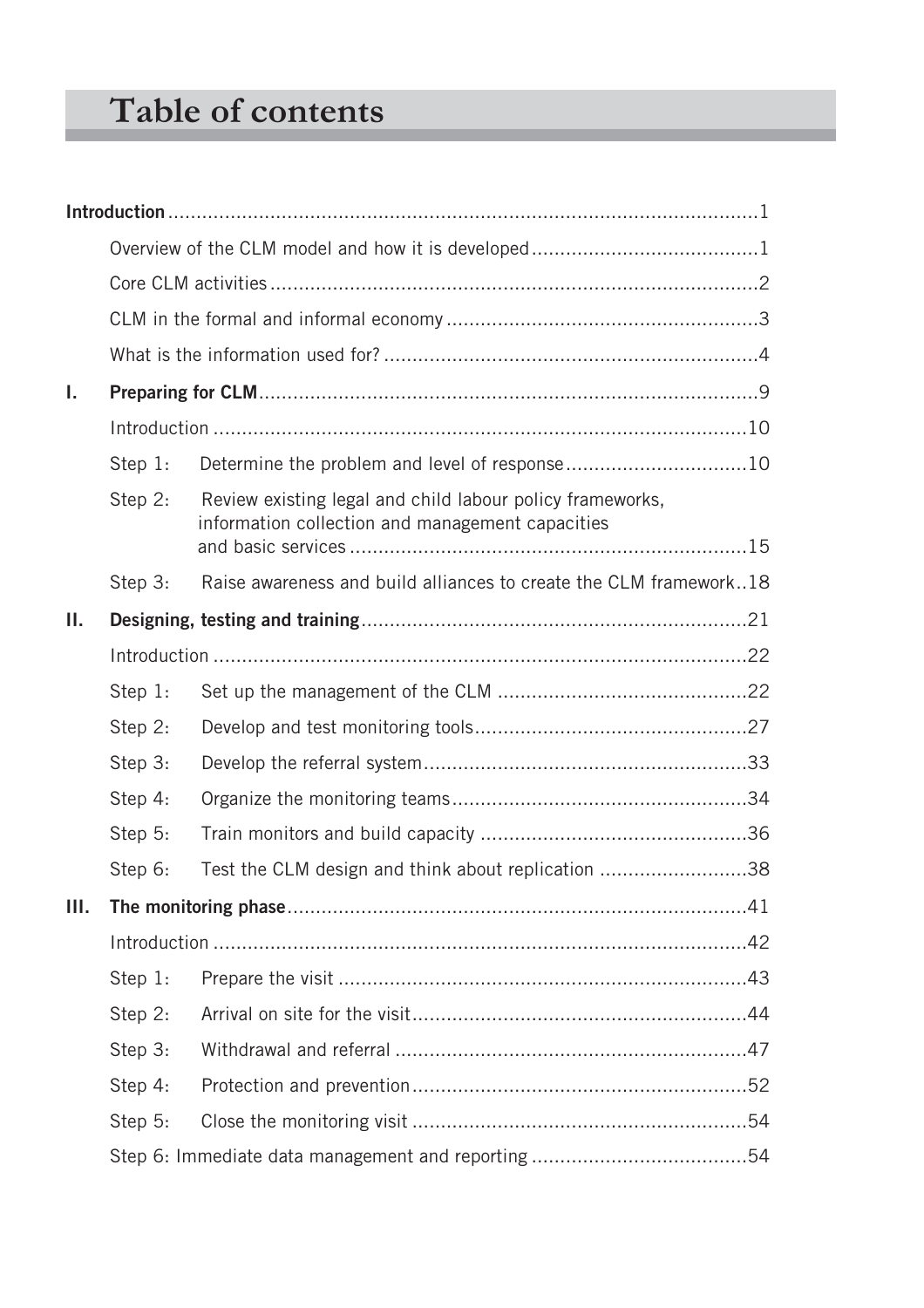| IV. |          |                                                          |  |
|-----|----------|----------------------------------------------------------|--|
|     |          |                                                          |  |
|     | Step 1:  |                                                          |  |
|     | Step 2:  |                                                          |  |
|     | Step 3:  |                                                          |  |
|     | Step 4:  |                                                          |  |
|     | Step 5:  |                                                          |  |
| V.  |          |                                                          |  |
|     |          |                                                          |  |
|     |          |                                                          |  |
|     | Annex A: |                                                          |  |
|     | Annex B: |                                                          |  |
|     | Annex C: |                                                          |  |
|     | Annex D: | Summary of general variables used to collect information |  |
|     | Annex E: | Interviewing girls and boys:                             |  |
|     | Annex F: |                                                          |  |
|     | Annex G: | Sample forms used in child labour monitoring92           |  |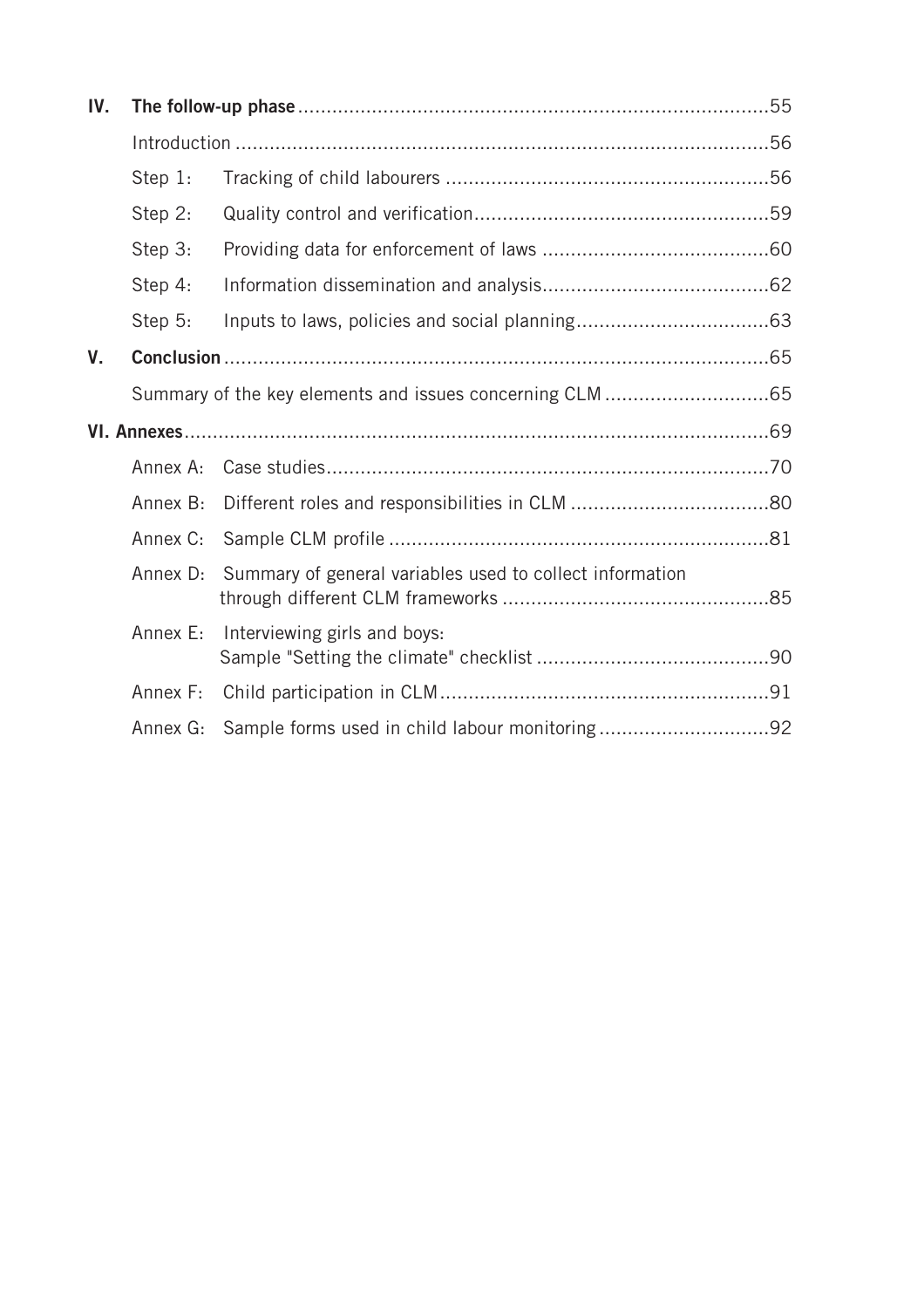# **Table of figures**

| Figure 4: Key CLM partnerships in the formal and informal economies 14 |  |
|------------------------------------------------------------------------|--|
|                                                                        |  |
| Figure 6: Example of an administrative structure for CLM -             |  |
|                                                                        |  |
| Figure 8: Example of a child labour monitoring form,                   |  |
| Figure 9: Areas of intervention in the CLM system in Turkey51          |  |
|                                                                        |  |
|                                                                        |  |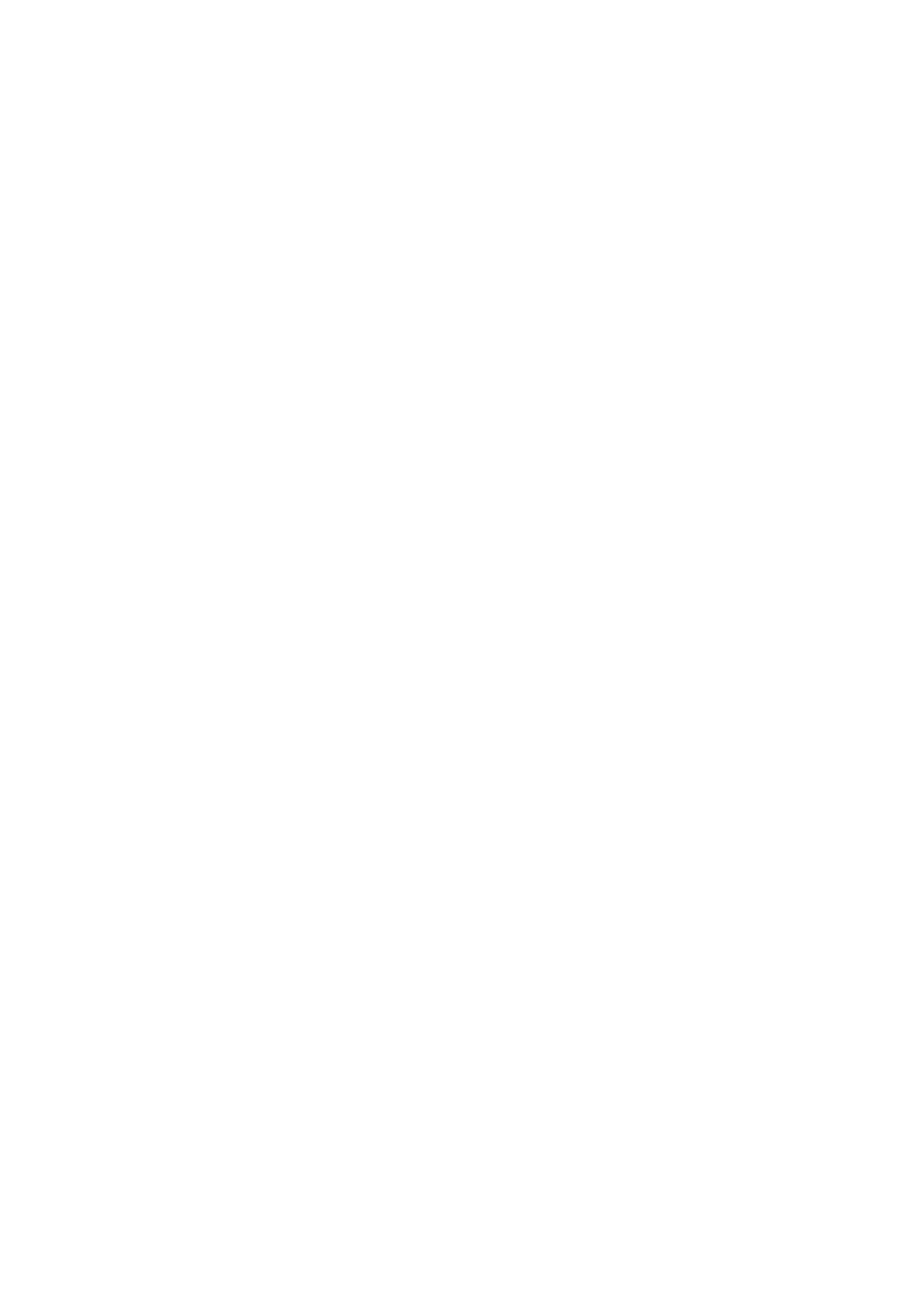# **Introduction**

The purpose of child labour monitoring (CLM) is to identify and remove girls and boys from child labour and refer them to rehabilitation services. In this way CLM contributes to the progressive elimination of child labour in particular economic sectors or geographic areas. In the long run, the goal of developing and implementing CLM is to institutionalize an ongoing process of observation, identification and removal and, where possible, to expand it or replicate it in other sectors or regions. To do this, CLM requires a framework based on the active support and participation of the local community and government at all levels.

These guidelines provide information on how to design, develop and operate child labour monitoring. They describe a generic model of the process of child labour monitoring along with practical examples that will help you to adapt the model to specific child labour situations.

The model can be used when developing CLM work in specific child labour sectors, such as commercial agriculture, small-scale mining and manufacturing industries. It is recommended, however, that CLM be area-based, covering all forms of child labour in a given geographical region. To ensure its legitimacy, CLM should be operated through a wide multi-sector alliance. The guidelines describe the links and potential inputs of CLM to local and national policies.

These guidelines are intended for ILO-IPEC staff and governmental and non-governmental organizations involved in implementing child labour projects. They can also be useful for policy-makers and social planners engaged in designing national policies and action plans.

The guidelines are complemented by a CLM Overview document that provides information about the origins, evolution and basic features of child labour monitoring.1

#### **Overview of the CLM model and how it is developed**

Developing CLM involves two principal stages: **preparation** and **designing, testing and training**. These two stages result into the actual CLM model consisting of two distinct phases: **monitoring** and **follow-up**. These are described in detail in Chapters I-IV.

Each chapter contains core information about developing and operating CLM and steps on how to implement them. These have been drawn from activities and procedures successfully tested and used in previous IPEC-supported child labour monitoring projects. Examples based on the lessons learned from these projects are also used to illustrate some of the potential challenges you may face and to suggest possible solutions.

A successful implementation of the model will lead to the creation of a system that ensures that child labourers are found and identified, that workplaces are continually monitored and that girls and boys who require referral are provided with adequate services.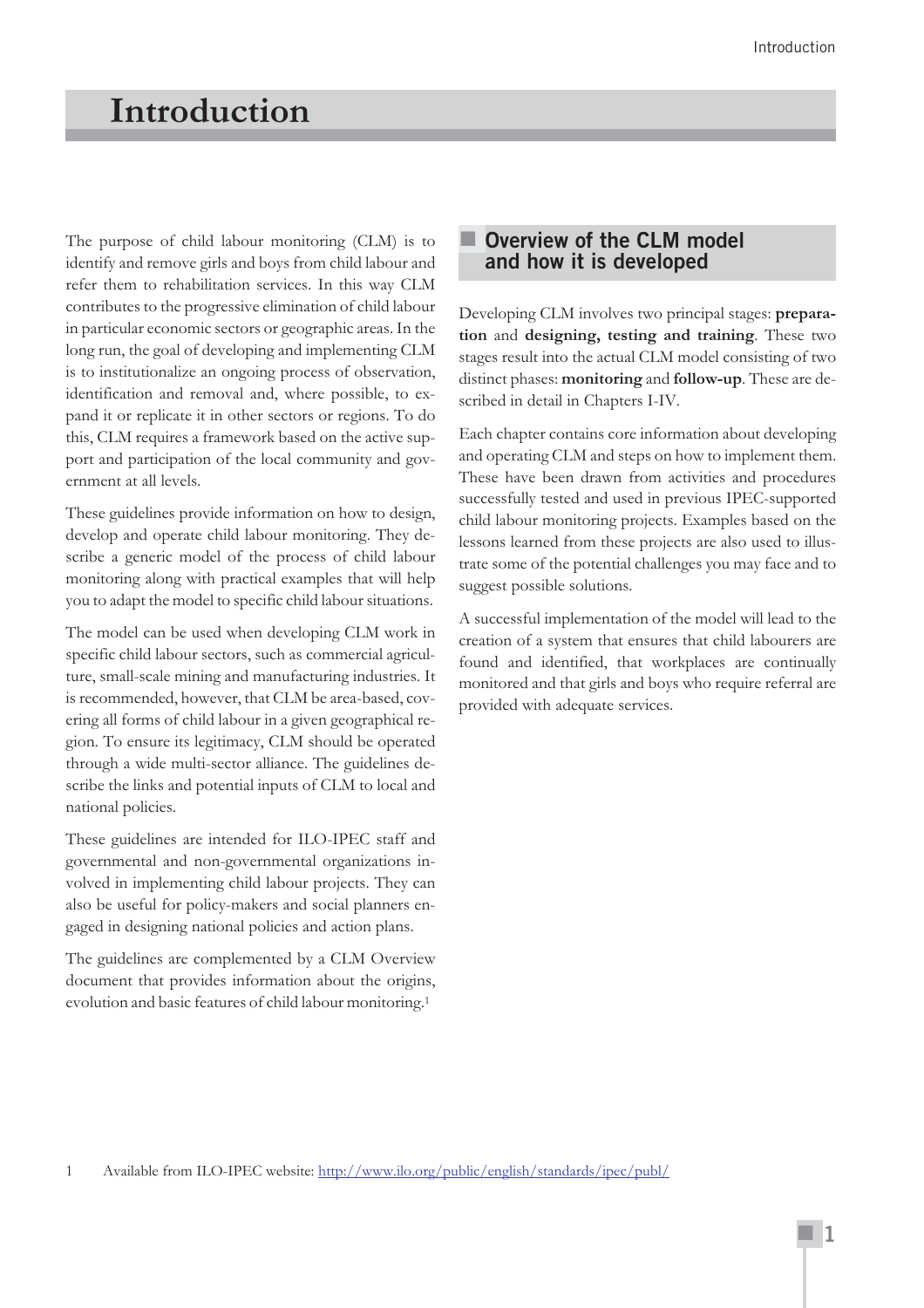# **Developing the CLM Model:**

# **I. Preparation**

In this section, you create the CLM framework. The CLM framework is the association of partners and the agreements among them. This preparatory stage ensures that the conditions necessary for monitoring are met and that the development of CLM process is supported by a wide array of stakeholders. Figure 1 presents the CLM framework as a conceptual map with the different operating levels in evidence.

# **II. Designing, testing and training**

The design and testing of the CLM process must be consultative, participatory and based on a common agreement by all concerned.

During this stage the CLM process is designed and the procedures, documents and forms that enable monitoring to be implemented correctly are developed. Before a proper testing is possible, both those managing CLM and those involved in the actual monitoring work need to be trained and familiarized with each other's roles and responsibilities.

Designing, testing and training ensures that the CLM process will function and that the practitioners will have adequate skills and capacities to manage and conduct the actual monitoring and referral activities.

# **The CLM Model:**

# **I. Monitoring**

In this phase of the CLM model, the monitoring in workplaces and the referral to schools and other service sites take place. Reports are made on the monitoring visits and information from previous visits is crosschecked with the actual situation at the workplace under scrutiny.

# **II. Follow-up**

In the second phase of the CLM model, the information collected is made available for wider use, and girls and boys removed from child labour are tracked in order to ensure that children have alternatives. Information collected through the monitoring at the local level is then disseminated to regional and national levels of government for purposes of policy review and social planning.

The monitoring and follow-up activities are ongoing: they are repeated on a regular basis. As child labour decreases, however, CLM would be expected to decrease in intensity as well and gradually become incorporated into government social protection functions.

Figure 2 outlines the two preparatory stages in developing CLM, the core phases of the CLM model and the practical steps within each and their expected outcomes.

Note that for CLM to be feasible after its initial testing period, it must be relatively easy and simple to operate and require only basic technical skills and equipment.

Furthermore, the operating cost of CLM has to be in line with the human and financial resources available for the effort. When CLM is incorporated into existing activities of government agencies, the main costs involved pertain to training, development of tools and cooperation mechanisms. The operational costs must be in line with the constraints of the government systems at various levels.

# **Core CLM activities**

Once the framework has been created and the CLM designed and tested, the actual monitoring and follow-up begin. Figure 3 presents the functional generic CLM model in the monitoring and follow-up phases and shows the links between the various activities and the inputs of CLM to policy-making and law enforcement.

# **The core activities of CLM carried out in the monitoring phase include:**

- **Identification and assessment:** Girls and boys at work or in transit to work are identified.
- **Protection and prevention:** The workplace is checked to see what types of work-related hazards exist to which child labourers may be exposed.
- **Referral:** If children are found, identified as child labourers and assessed to be at serious risk, they are removed and referred to services corresponding to their needs via a network of service providers and agreed procedures.

If child labourers are not found in a workplace, the monitoring team provides information about how to prevent child labour and on appropriate working conditions for legally employed young workers.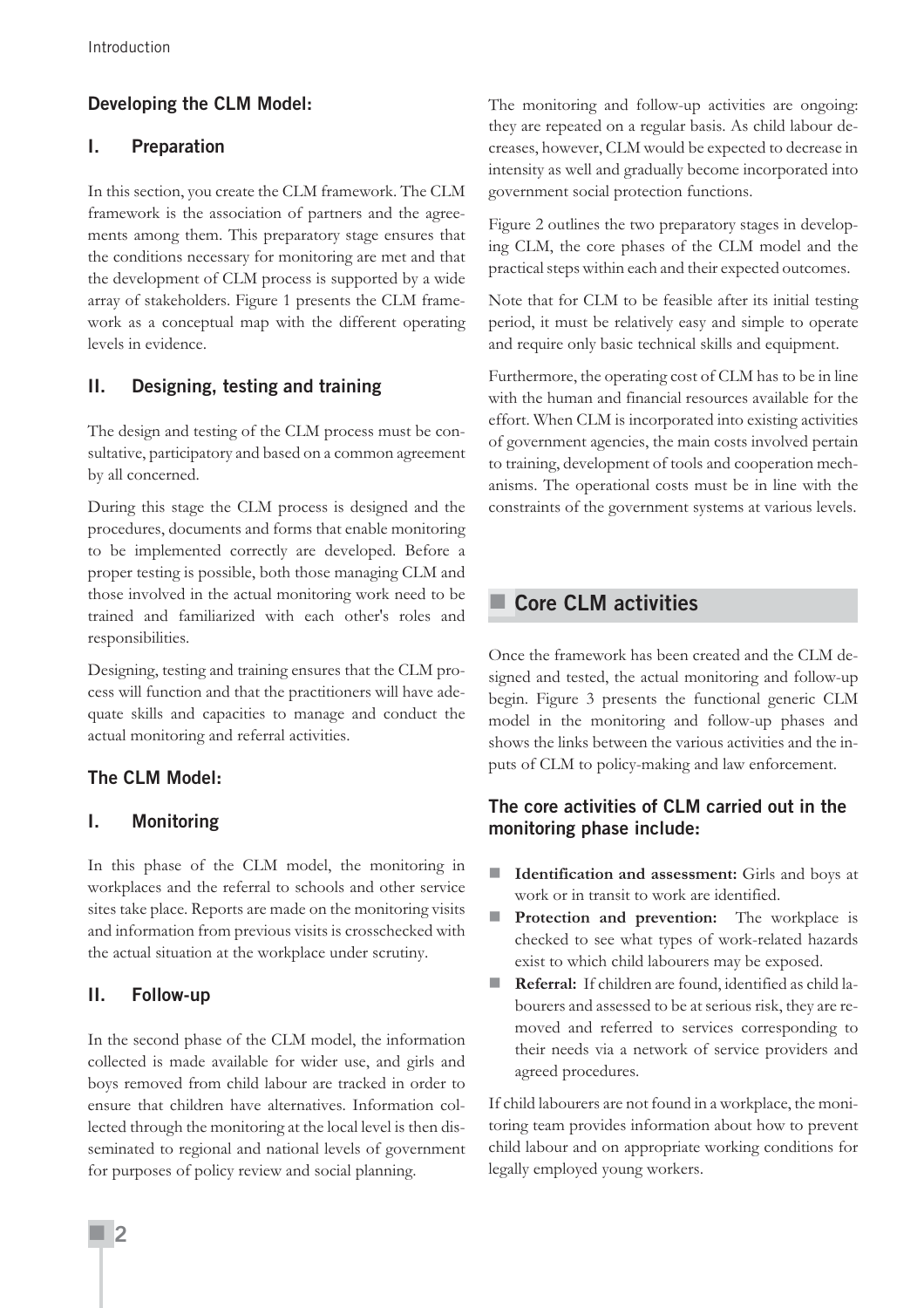**Immediate data management and analysis:** After the monitoring visit, information is recorded and reported upon for appropriate action.

#### **Activities in the follow-up phase are:**

- **Tracking:** Girls and boys covered by CLM are tracked to make sure that they are attending school or have been provided other suitable alternatives.
- **Quality control and verification:** The information from CLM is checked to make sure that it is credible and accurate.
- **Providing information for enforcement of laws**: Information about violations of laws related to child labour is made available to law enforcement officials and the judiciary.
- **Information dissemination and analysis**: Information is provided to the regional and national levels.
- **Inputs to laws, policies and social planning**: Information is used to review and promote anti-child-labour laws and policies for social planning.

# **CLM in the formal and informal economy**

The generic principles of CLM are applied somewhat differently if the CLM is primarily being used in the formal or informal economy.

#### **Formal economy**

CLM in the formal economy is often conducted through multi-sector teams where labour inspectors are joined by social workers, educators and sometimes Non-governmental organizations (NGO) and community members, each one with a special function and purpose in the monitoring team. These multi-sector partnerships are often institutionalized and are a valuable complementary resource to general labour inspection work.

In child labour monitoring programmes established for export industries, monitoring can be conducted through monitors specialized in child labour. Lately, voluntary and private monitoring programmes have been developed where monitoring in a specific manufacturing sector has been expanded to include other core labour standards in addition to child labour.

The agreements covering CLM should provide a framework for the referral of child labourers to services, such as schooling and vocational training. The monitors can also coordinate the referral directly with school authorities. This is the case, for instance, in the CLM project of the *Bangladesh Garment Manufactures and Exporters Association (BGMEA)* where the monitors actively take part in the removal of the children from the workplace and their referral to schools. (See Annex A "Case studies")

Another interesting example of a monitoring process operated through formal government structures is found in *Turkey.* Here two distinct teams were set up: a workplace monitoring unit and a social support unit. (See Annex A.)

Teachers may also be part of the actual monitoring teams and take an active role in ensuring that child labourers and children at risk will be enrolled or encouraged to attend schools.

Employers' organizations and trade unions have a very important role to play in CLM as well. Their active participation in the development of CLM and their support of the aims of the CLM can greatly facilitate its functioning. For example, their involvement can ensure that monitors have free access to workplaces. They are also important partners in the prevention of child labour.

#### **Informal economy**

CLM in the informal economy is often focused more on preventive work than inspection and enforcement of labour laws. This type of CLM is principally implemented in rural areas and in sectors where physical withdrawal of children from the worksite is not possible. Many children working in the informal economy work with their families on small-holder farms, small-scale mining sites or fishing boats, for example. The monitors' work is therefore focused on educating the parents of the children about the dangers and potential harm to the child of the work in question and ensuring that the community members uphold agreed rules with respect to child labour.

The success of monitoring in the informal economy is typically founded on the social status of and the community's respect for the monitors. Traditional chiefs, religious leaders and basic-services professionals, such as health workers and schoolteachers, generally comprise the pool of potential child labour monitors for CLM here. Members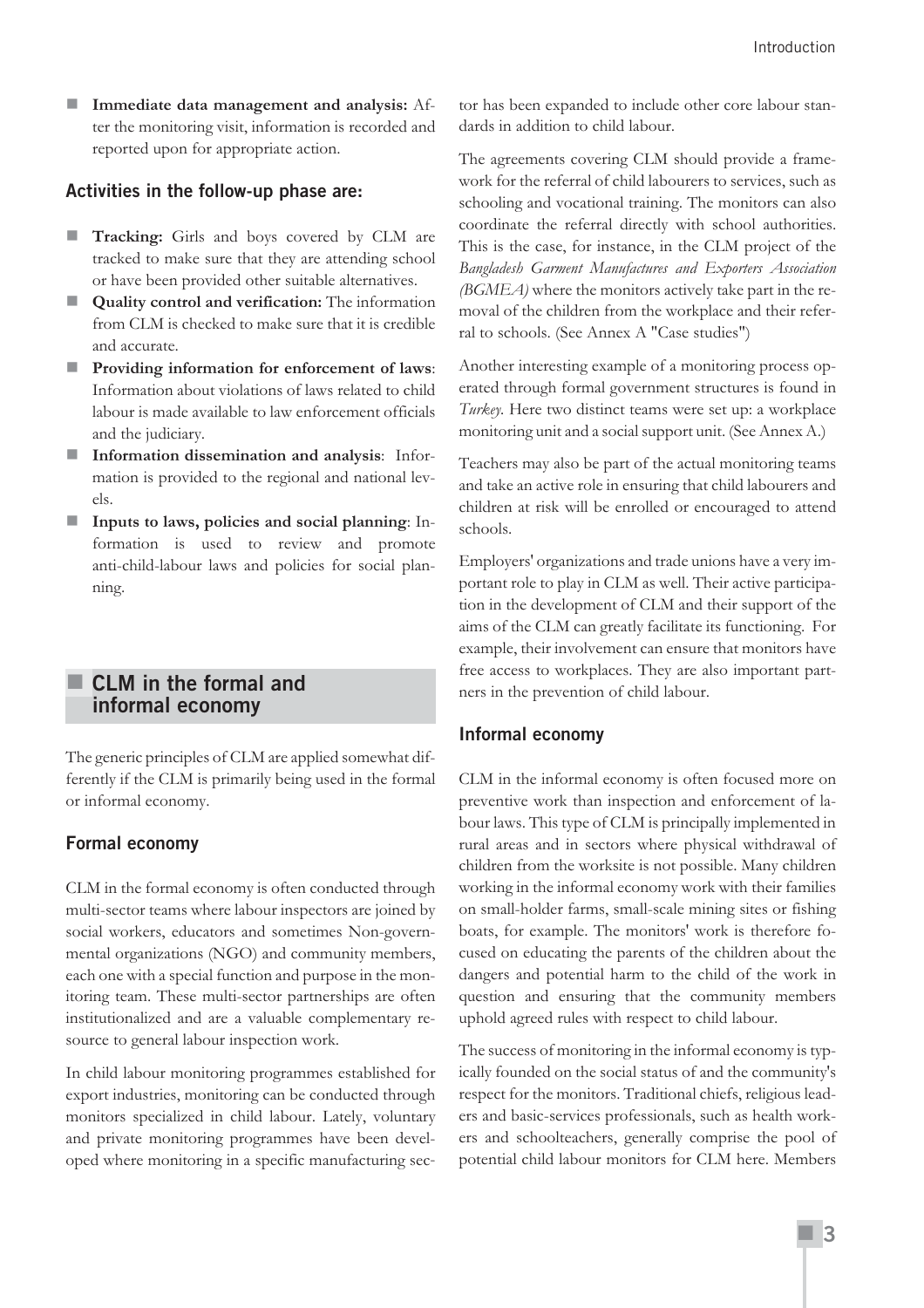of voluntary organizations can also have an important role. As the monitors are rarely paid for their function, it is also important that they themselves see their work as a contribution to the overall good of the community and an undertaking that may further enhance their status in the village or neighbourhood.

In order to ensure effective monitoring and collection of information, different types of incentives are still typically used.

The actual act of monitoring includes checking school attendance and administering monitoring tools periodically to children, employers and schools or other service sites.

Examples of monitoring processes in the informal economy (small-scale mining in Bolivia, Ecuador and Peru and agriculture in Kenya) can be found in Annex A.

Approaches similar to CLM are sometimes used in prevention of trafficking of girls and boys. As part of interventions to combat trafficking, community watch and vigilance systems have been established to monitor the sending areas for trafficking. Monitoring processes have also been tested and established in receiving areas such as ports, airports and bus stations.

# **What is the information used for?**

CLM not only removes children from child labour, it also generates information that can serve as valuable inputs to policy-making and the enforcement of laws and regulations.

Schools can use the information to ensure that girls and boys who have been identified by CLM enrol in school as well as to try to bring those who have dropped out back to school.

Businesses can use the information to ensure the respect for minimum working standards and the improvement of working conditions for legally employed young workers.

Trade unions can use the information to ensure compliance with collective agreements and codes of conduct.

Social welfare agencies can use the information to target and assist at-risk families to prevent child labour.

Local authorities can use the information for sanctioning employers that repeatedly violate child labour laws. District-level government agencies can use the information from the local level to chart child labour trends to evaluate changes in specific sectors and areas so that they can plan action accordingly. National governments can use the information to report on their progress in implementing the ILO Minimum Age Convention, 1973 (No. 138) and ILO Worst Forms of Child Labour Convention, 1999 (No. 182) and the United Nations Convention on the Rights of the Child. This flow of information from local to national levels of government is one of the ways that CLM supports the mainstreaming of child labour action into different levels of governance and promotes broader long-term institution building and attitude change against child labour.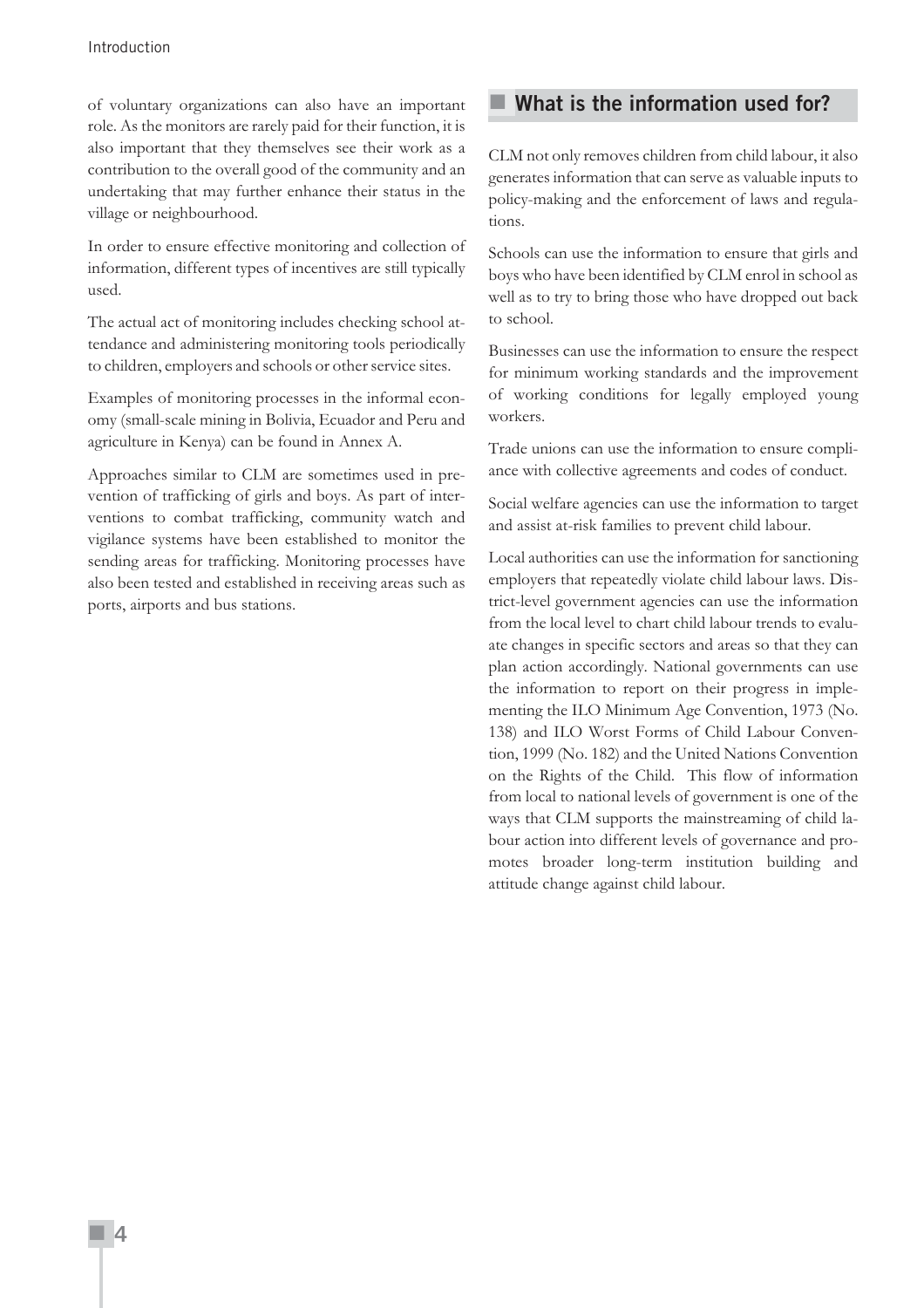# Figure 1: Conceptual Map of CLM **Figure 1: Conceptual Map of CLM**



٠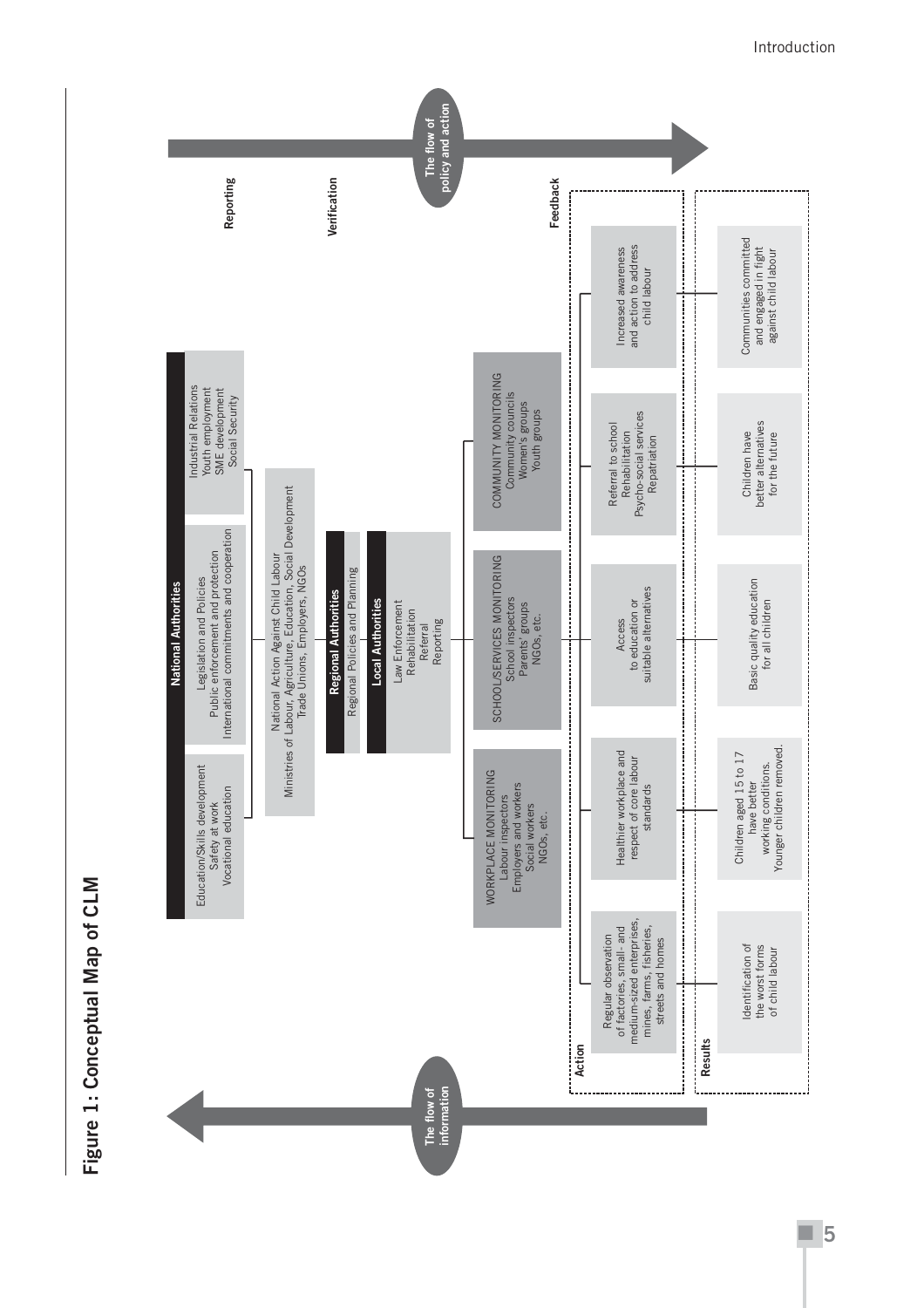# **Figure 2: Phases and steps in CLM**

# **Developing the CLM Model**

| <b>The Preparation Stage</b> |                                                                                                                                       |                                                                                                    |  |
|------------------------------|---------------------------------------------------------------------------------------------------------------------------------------|----------------------------------------------------------------------------------------------------|--|
| <b>Steps</b>                 |                                                                                                                                       | <b>Expected Outcomes:</b>                                                                          |  |
|                              |                                                                                                                                       | Review of essential laws, institutional structures and<br>raised awareness of child labour and CLM |  |
|                              | Determining the problem and level of response                                                                                         | $\rightarrow$ Problem setting                                                                      |  |
| 2.                           | Reviewing the legal and child-labour-policy<br>frameworks, information collection and<br>management capacities and building alliances | $\rightarrow$ Review of the relevant policies and information<br>collection capacities             |  |
| 3                            | Raising awareness                                                                                                                     | $\rightarrow$ Raised awareness                                                                     |  |

| The Designing, Testing and Training Stage |                                                          |                                                                          |  |
|-------------------------------------------|----------------------------------------------------------|--------------------------------------------------------------------------|--|
| <b>Steps</b>                              |                                                          | <b>Expected Outcomes:</b>                                                |  |
|                                           |                                                          | Credible, simple, cost effective and sustainable<br><b>CLM</b> developed |  |
| 1.                                        | Setting up the management of the CLM                     | $\rightarrow$ CLM management system established                          |  |
| 2.                                        | Developing and testing the monitoring tools              | $\rightarrow$ Monitoring tools developed and tested                      |  |
| 3.                                        | Developing a referral system                             | $\rightarrow$ Referral system developed                                  |  |
| 4.                                        | Organizing monitoring teams                              | $\rightarrow$ Monitoring teams organized                                 |  |
| 5.                                        | Training monitors and building capacity                  | Monitors trained and practical skills provided                           |  |
| 6.                                        | Testing the CLM design and thinking about<br>replication | CLM process tested and validated for replication                         |  |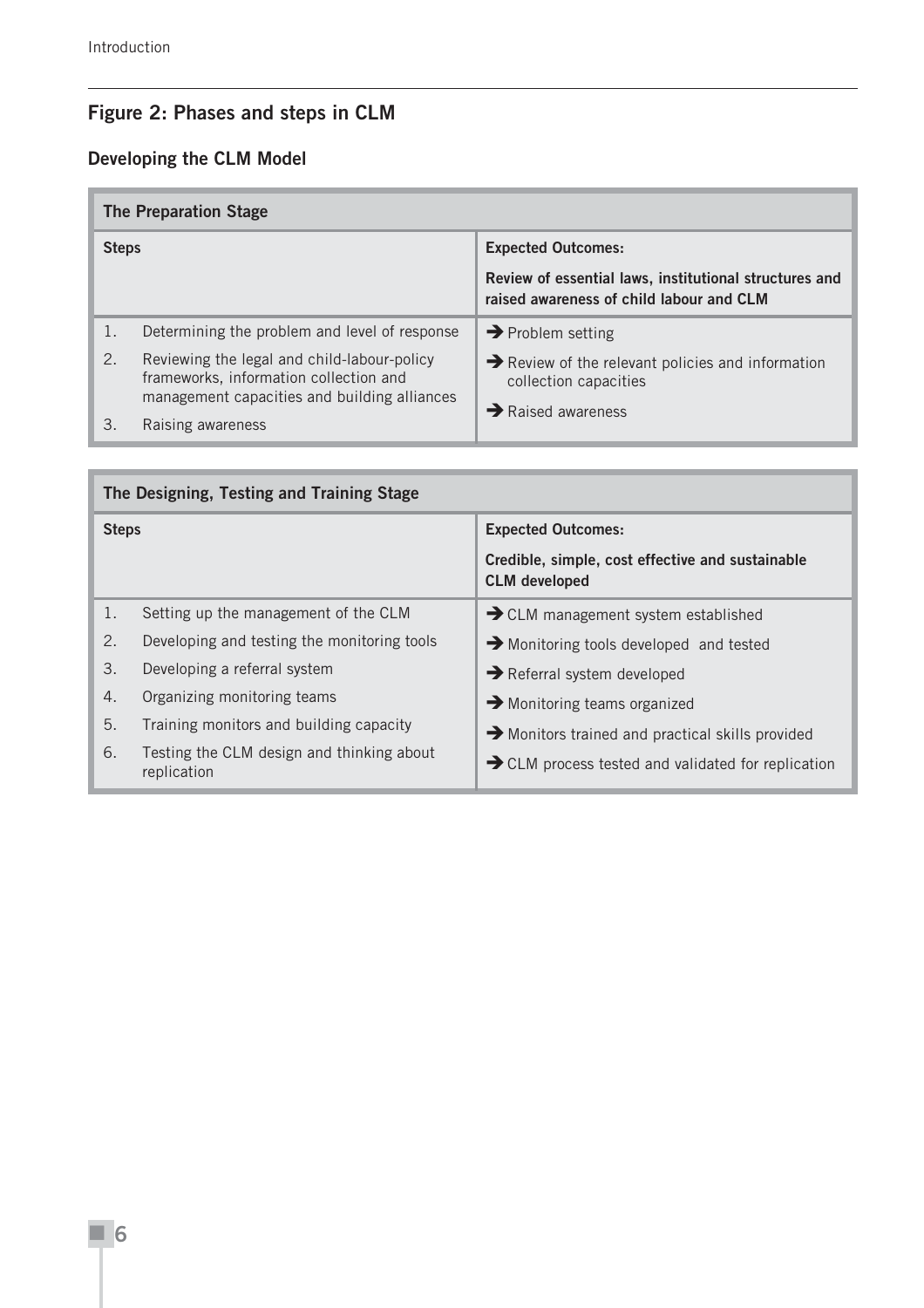# **Process of monitoring child labour**

| <b>The Monitoring Phase</b> |                                        |                                                                                        |  |
|-----------------------------|----------------------------------------|----------------------------------------------------------------------------------------|--|
| <b>Steps</b>                |                                        | <b>Expected Outcomes:</b>                                                              |  |
|                             |                                        | Workplaces monitored regularly, child labourers<br>identified and referred to services |  |
| 1.                          | Preparing for the visit                | $\rightarrow$ Visit prepared                                                           |  |
| 2.                          | Conducting the visit                   | $\rightarrow$ Visit conducted                                                          |  |
| 3.                          | Withdrawal and referral                | $\rightarrow$ Withdrawal and referral implemented as                                   |  |
| 4.                          | Protection and prevention              | necessary                                                                              |  |
| 5.                          | Concluding the visit                   | $\rightarrow$ Protective and preventive messages shared                                |  |
| 6.                          | Immediate data management and analysis | $\rightarrow$ Visit concluded                                                          |  |
|                             |                                        | $\rightarrow$ Information treated and first analysis conducted                         |  |

| The Follow-up Phase |                                                           |                                                                                                                                               |  |
|---------------------|-----------------------------------------------------------|-----------------------------------------------------------------------------------------------------------------------------------------------|--|
| <b>Steps</b>        |                                                           | <b>Expected Outcomes:</b>                                                                                                                     |  |
|                     |                                                           | Information from the monitoring visits used for<br>immediate follow -up and shared for social planning<br>and policy review purposes          |  |
| 1.                  | Tracking of child labourers                               | Information actively used to track ex-child                                                                                                   |  |
| 2.                  | Quality control and verification                          | labourer and to ensure their access to services                                                                                               |  |
| 3.                  | Providing data for enforcement of laws                    | $\rightarrow$ The accuracy and quality of the information has<br>been checked                                                                 |  |
| 4.                  | Information dissemination and analysis                    |                                                                                                                                               |  |
| 5.                  | Providing inputs to laws, policies and social<br>planning | $\rightarrow$ Information used to improve working conditions<br>for legally working young workers and children<br>withdrawn from child labour |  |
|                     |                                                           | Information on magnitude, location and trends of<br>child labour disseminated widely and used for<br>social planning and policy development   |  |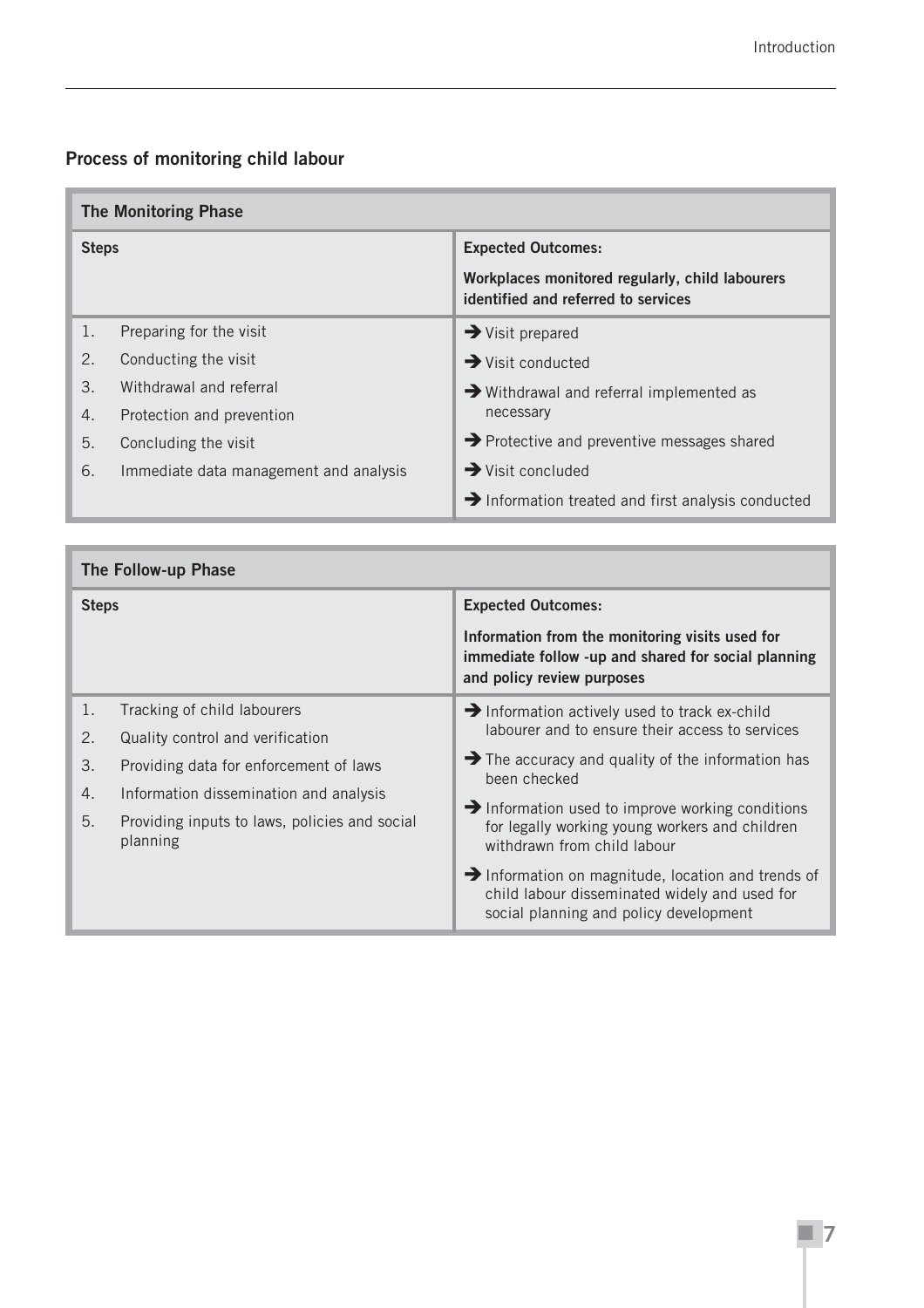# **Figure 3: The CLM model**

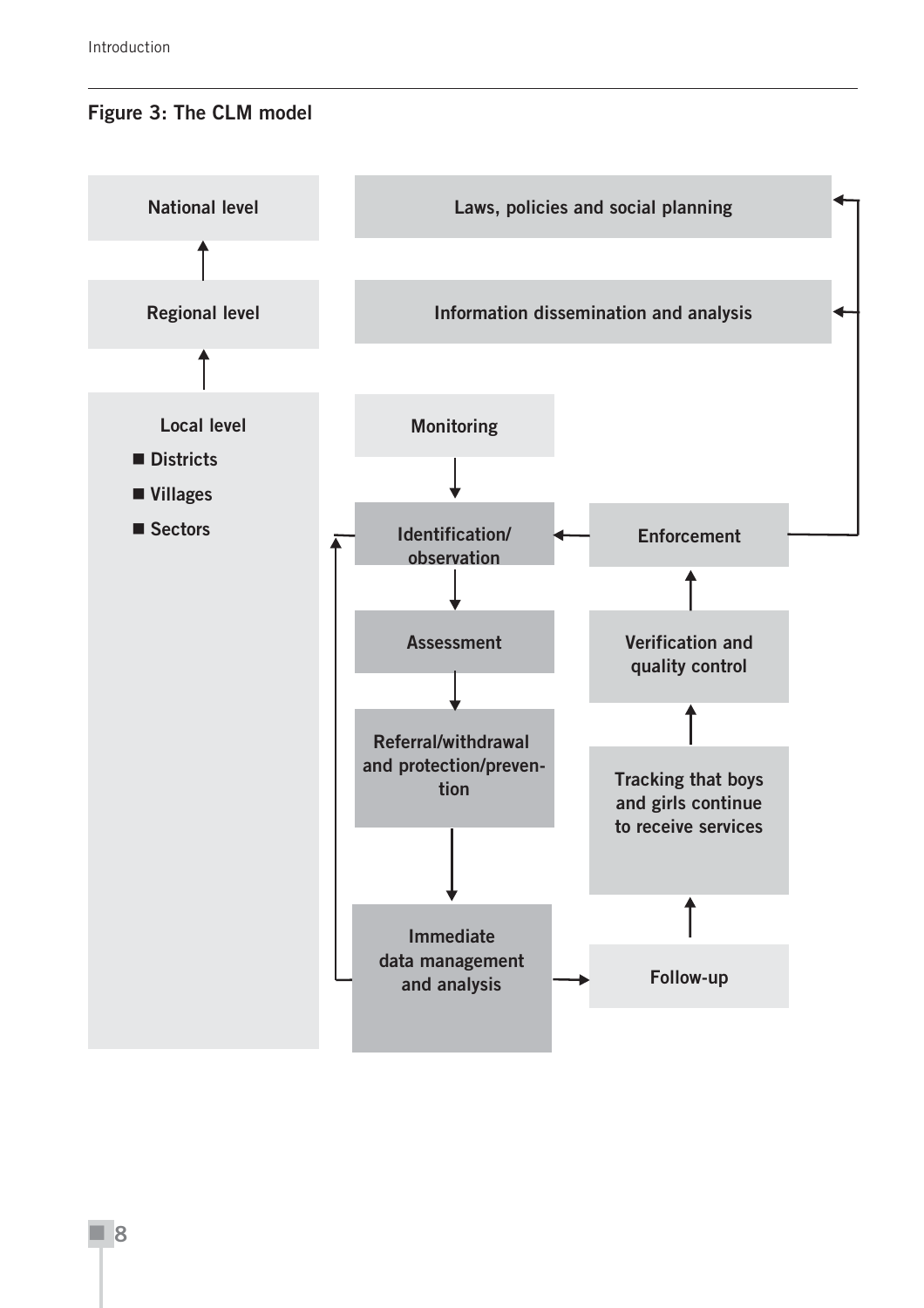

# **I. Preparing for CLM**

The conditions and institutional arrangements required for child labour monitoring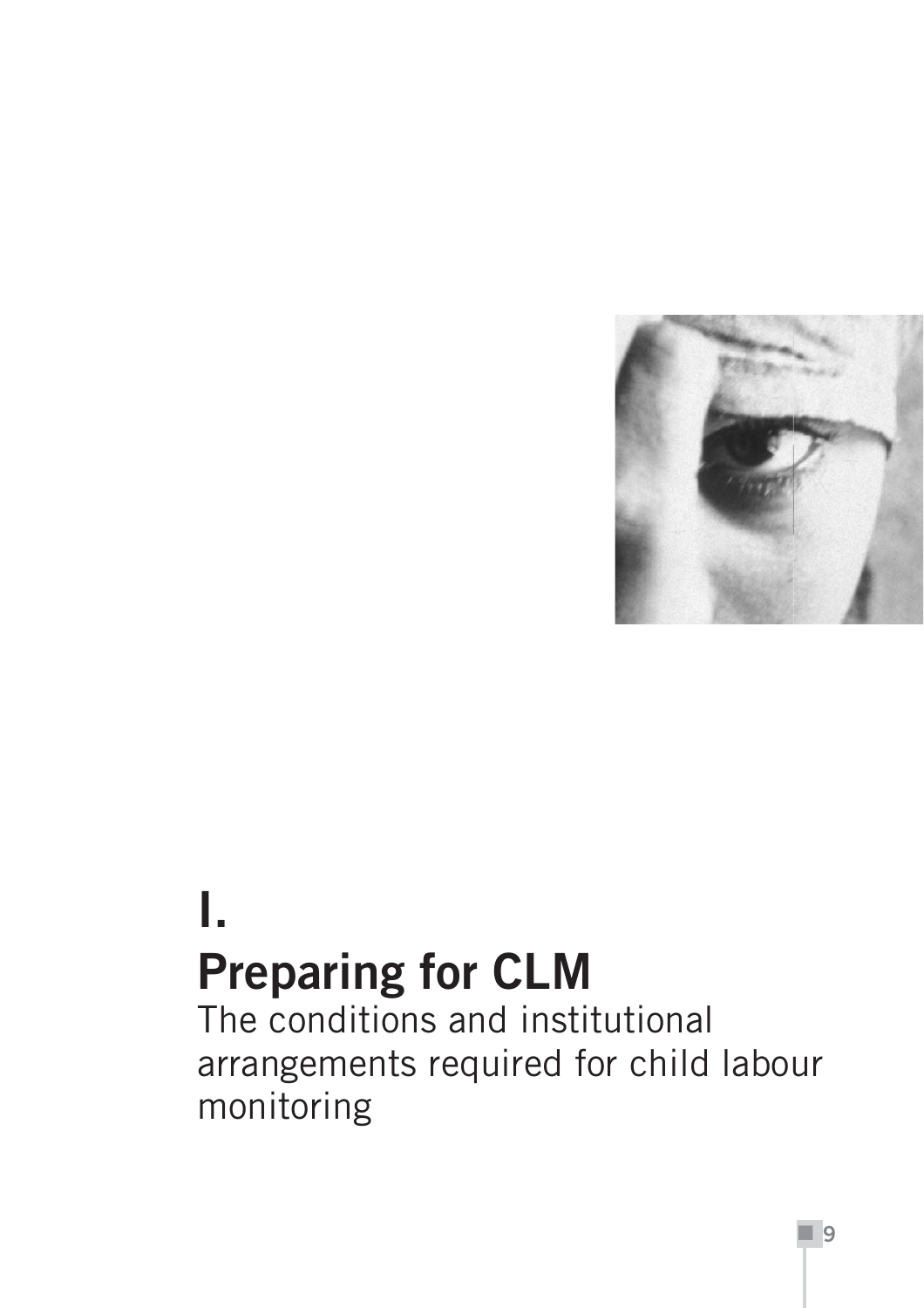# **Introduction**

The aim of this preparatory stage is to create an environment conducive to monitoring and establish the institutional and operational conditions necessary for a feasible and functional CLM.

The preparatory stage comprises three general steps that are important for setting up CLM. It ensures that the positions and points of view of partner agencies are reflected in the CLM design and that the local resources and capacities are fully utilized.

The steps in the preparatory stage and a rough estimate of the length of time that will be needed are as follows:

- **Step 1: Determining the problem and level of response and build alliances (0-6 months).**
- **Step 2: Reviewing the legal and child labour policy frameworks, information collection and management capacities and basic services (0-6 months).**
- **Step 3: Raising awareness to create the CLM framework (6-12 months).**

These steps are applicable regardless of the scope of the CLM framework created.

# **Step 1: Determine the problem and level of response**

#### **Why do you need to do this step?**

You need to identify the problems of child labour that you are trying to address.

You must be able to explain the rationale and purpose of CLM, why it is a necessary and meaningful process and convince your partners of its benefits.

You need to have good basic knowledge about child labour in the particular sector or area that you intend to cover in order to be able to adapt and apply the model to your specific situation.

You must be able to identify key partners and generate a common understanding and consensus about CLM.

#### **Determine the context of child labour**

Many of your potential partners already have some idea of CLM work. They may have participated in child labour initiatives at different levels, either through policy dialogue or direct action, and may have already worked together. For some of them, however, child labour may be a completely new area of work. It is important that you are able to provide good basic information about the causes and consequences of child labour based on both quantitative and qualitative data. Your future partners need to understand the context and factors affecting child labour so that they can better see what their role could be in fighting it. A good way to share information is to share lessons learned from different types of child labour interventions and to use videos and other instructional materials.

Child labour can occur anywhere - in developed and developing economies alike - but the nature of the problem and the context varies. You must be able to describe why taking action is important, how CLM can contribute to fighting child labour and which types of child labour you think need most attention. CLM should be developed through a process of consultation to ensure as much buy-in as possible by the concerned parties. When consulting with partners, different developmental attitudes, philosophies and approaches need to be taken into account.

#### **Profile and determine the causes and consequences of child labour**

Understanding the context, causes and consequences of child labour underpins the design of CLM. This includes:

- Determining the roles of poverty and education as causal factors in child labour: Poverty is generally an important factor, but not the only one. The poor quality of education and distance to school may also push children into the workforce, whether or not they can afford to go to school. Parents of child labourers may not consider education to be important due to a lack of access to secondary education or limited job opportunities after graduation. On the demand side, exploitation of children can have both economic and social causes.
- Acquiring information about the characteristics of the child, the household and the workplace (including working conditions): This allows you to under-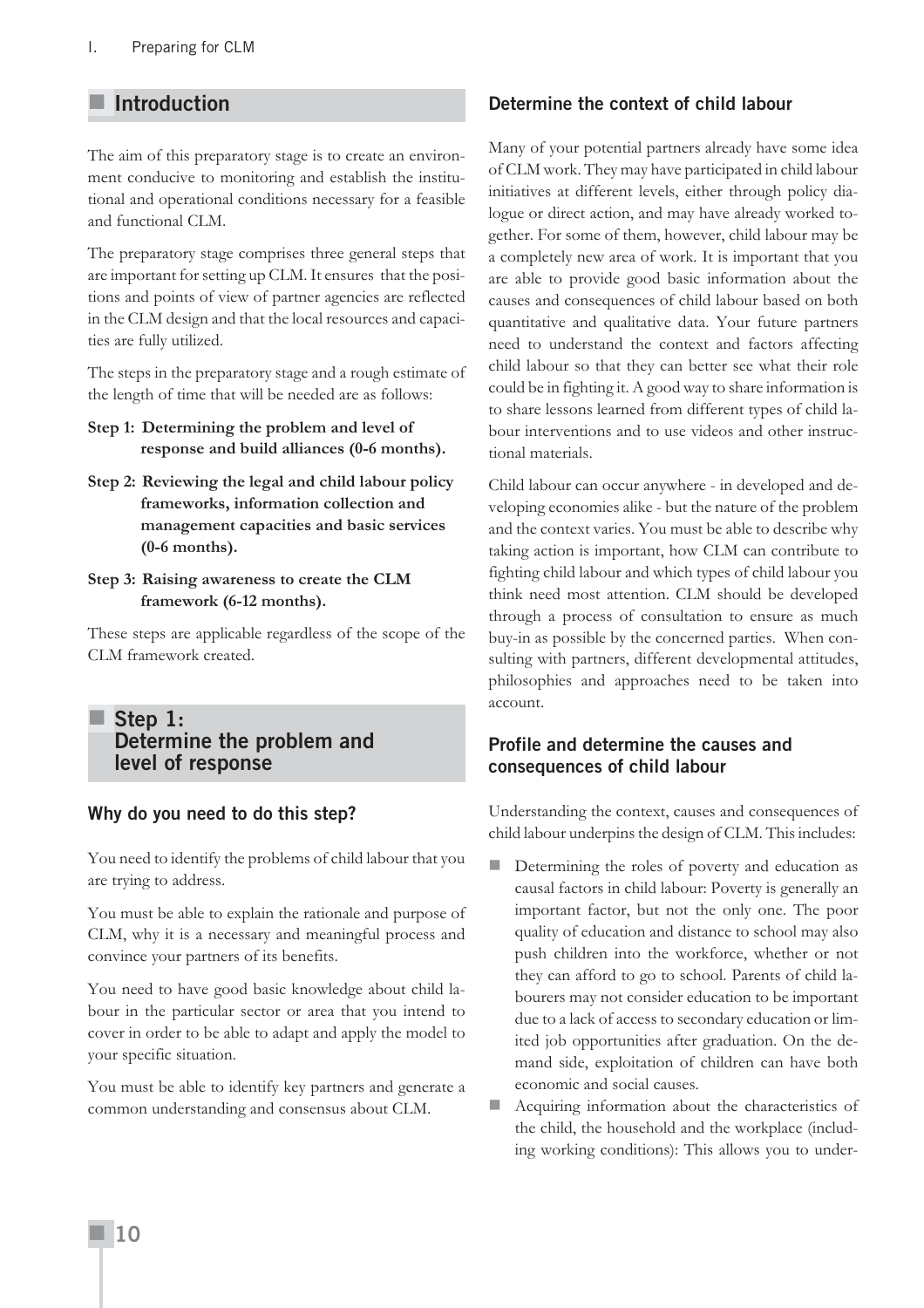stand the environment in which you are designing CLM.

Once you have a reasonable level of knowledge about the child labour problem, you will be able to assess the general requirements for developing a response mechanism.

# **Identify key partners**

It is important to identify and contact all key partners for setting up CLM from the very start to commit them to the task ahead and as well as assess the available resources.

Questions to ask about potential partner organizations:

- Which have most experience in child labour work?
- Which are responsible for coordination of social planning efforts?
- Which have the mandate and authority to act on enforcement of labour laws?
- Which are engaged in developing action plans and resource mobilization for social programmes and projects?
- Which institutions are working on education, health or community mobilization?
- How can you collaborate with employers' and workers' organizations?
- Are there existing processes and systems for information collection, can they be used for CLM and how?

An important part of the preparatory stage is to identify and mobilize political support for the development and design of the CLM process. A good overview of the technical capacities and mandates of the civil service system is required as much of child protection work is conducted through government offices. Relationships between civil society groups and the government as well as industrial relations in general need to be taken into consideration. Comprehensive groundwork and a true consultative process from the start are among the keys to future success.

# **Conduct a stakeholder analysis**

A stakeholder analysis enables you to establish potential partnerships and identify areas of cooperation based on the interest, resources and capacities of your partners. The analysis should look in detail into what types of experience and lessons learned various groups and actors have in working against child labour: this will help you to identify their possible future role in CLM.

A particular area of interest should be how to collaborate with employers' and workers' organizations and benefit from their workplace-level experiences and knowledge.

#### **Potential reasons why some partners may be more interested than others in participating in CLM**

Some export-oriented industries may require monitoring because they have to show that they do not use child labour.

Pressure might come from employers, trade unions, NGOs, buyers, or donor or trading partners, such as the European Union, etc.

Trade unions may want to promote decent working conditions and ensure compliance with collective bargaining agreements.

Civil society organizations may want to enhance children's rights to education and their general welfare.

Government officials may want to rationalize services and better coordinate and use resources.

Figure 4 outlines potential CLM partnerships in the formal and informal economies and can be used to give direction on what types of institutions and partners should be part of building CLM.

# **Generate a common understanding of the rationale and purpose of CLM**

You need a common understanding and consensus among all stakeholders about the rationale and purpose of CLM. You must also define the coverage (area and scope) of the actual monitoring - what the overall objective of developing CLM is and how you can achieve that goal.

This includes considering issues such as:

- Are you creating a nationwide or local-level CLM?
- Are you concentrating on a particular type of child labour or a geographic area?
- Could CLM be conducted through existing information collection, monitoring and enforcement systems?
- How would CLM be linked and contribute to national child labour and anti-poverty policies and programmes?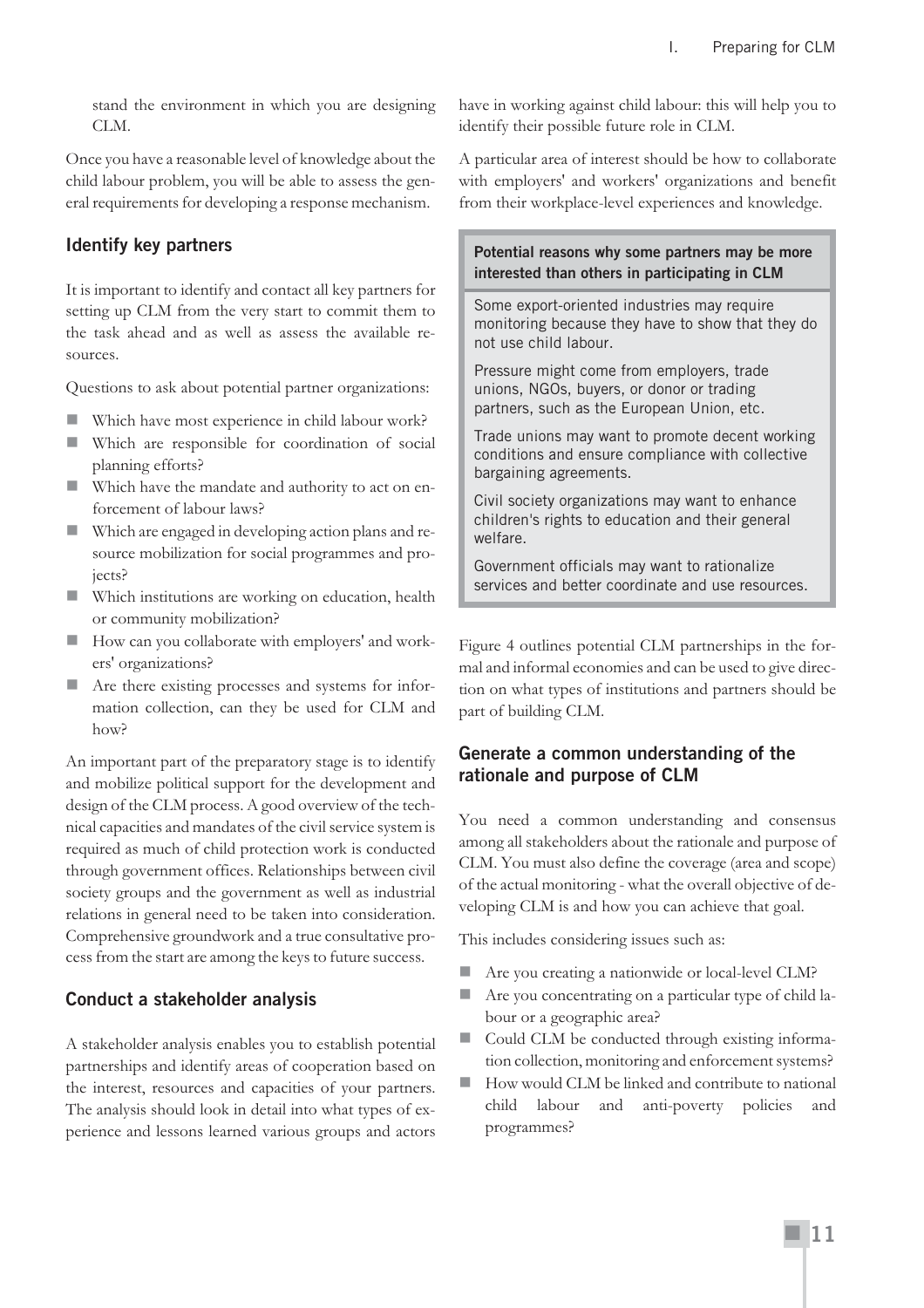#### **What to consider at the local level**

At the local/community level you are expected to look at the basic physical infrastructure such as schools, health services and local economy. What type of household are you dealing with? Who are the moving forces of the community? What is the role of teachers, local government officials or community groups? Are there organized trade unions, employers' organizations, NGOs or professional groups?

In building the case for CLM, the economic advantages of working against child labour need to be emphasized. The ILO-IPEC study on the economic benefits of reducing child labour analyzes these in detail.2

It is important to point out that CLM is a way of institutionalizing child labour issues into governance. It will help in coordinating the delivery of different services to child labourers and build better communication between various enforcement and basic service providers.

Remember that the number of possible actors and their institutional roles differ depending on the nature of the CLM intervention that you are developing (urban-rural, manufacturing - agriculture, etc.) and the intended scope of the system (community, district/regional or national). To be most useful, CLM should be inclusive of all types of child labour, and be area based rather than limited to a particular sector. The different roles and responsibilities in CLM are outlined in Annex B.

In determining how to best apply the generic CLM model to your case, you should look at different examples of CLM used in the formal manufacturing sector, commercial agriculture and formal urban and rural economies such as small-scale mining and offshore fishing (See Annex A for examples.).

Building a CLM framework and designing the process requires a great deal of willingness among different parties to work together on approaches and mandates pertaining to labour, education and social welfare. You must allow adequate time for partners to appreciate the concept of CLM and to reach their own conclusions on the matter.

Different stakeholders may also have their own particular reservations about the feasibility and technical viability of CLM. You need to let this dialogue prosper while continuing to provide information and material on lessons learned in CLM. The ownership and sustainability of CLM depends on how committed your partners are in allocating time and resources for it.

#### **Build alliances**

In order for your monitoring process to be strong and supported by all relevant partners, you need to invest time and effort into building the monitoring alliance and in mobilizing key partners for action. All participating agencies should be assigned a specific role in the overall framework for CLM.

Developing an alliance is also crucial at the local level where the actual monitoring work is conducted. It is at this level where the practical coordination of the work and follow-up on monitoring visit occurs. The coverage and purpose of the CLM will determine the organizational structures of the CLM framework and, as a consequence, who to involve in the alliance-building work.

Through the process of alliance building, you will ensure that partners own the process and commit resources to its operation - this is important for developing prerequisites for sustainability of the monitoring effort. To ensure sustainability of CLM, it should be gradually owned and internalized by the alliance.

The best assurance for a broad-based monitoring alliance is to allocate adequate time to consult partners and to test and to develop CLM through a participatory process. This process involves all levels of governance and must be designed in a way that takes into consideration the variety of concerns of different stakeholder groups and employers' and workers' organizations in particular.3

<sup>2</sup> IPEC: *Investing in Every Child, An Economic Study of the Costs and Benefits of Eliminating Child Labour* (Geneva, ILO, 2004). More information can be obtained from ILO-IPEC website: http://www.ilo.org/public/english/standards/ipec/publ/

<sup>3</sup> A multi module ILO-IPEC CLM training manual has been designed to support these efforts and to provide ready to use training workshops for different target audiences on CLM. Please contact ILO-IPEC for further information: e-mail: ipec@ilo.org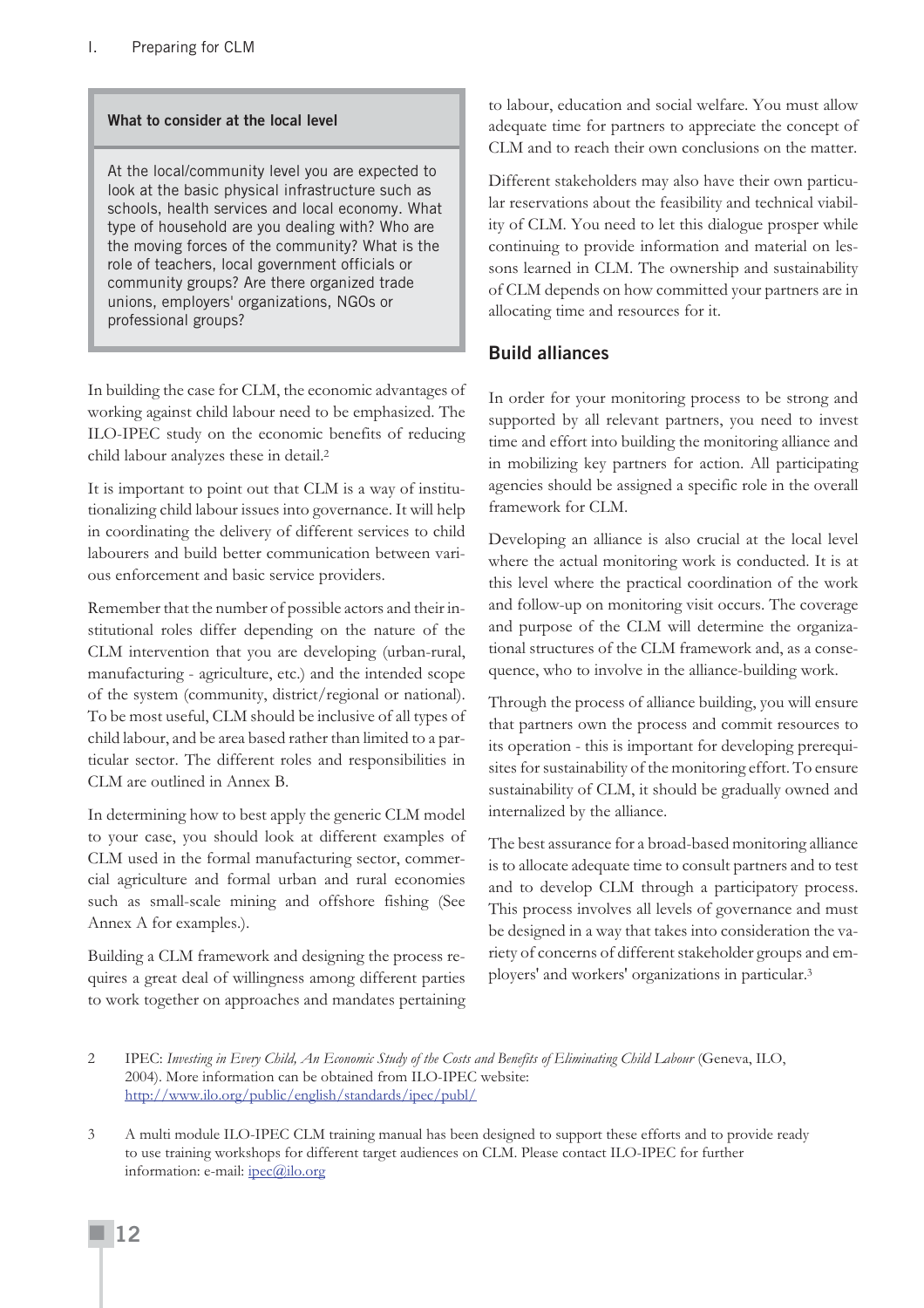I. Preparing for CLM

#### **Who to involve in alliance building**

Political decision-makers (parliamentarians, regional and local government bodies)

Public officials (social planning, education, employment, health, etc.)

Employers' organizations and trade unions (local chapters and national)

NGOs and civil society groups (professional associations, faith-based groups, etc.)

Grassroots-level actors (village teachers, opinion leaders, women's and youth groups, etc.)

Technical and professional organizations who can contribute to issues such as determination of work hazards and school-based programmes on health and nutrition

Families of affected children

All of these groups have different information requirements and subsequent training and capacity building needs.

University and research organizations (on occupational safety and health for instance), foreign- funded development projects and existing professional networks and media organizations may also play a valuable role in designing and developing CLM.

Alliance building does not necessarily end with the closing of the preparatory stage. You should consider it as a continuing dialogue through which you can bring new members to the alliance as the monitoring and general child labour work progresses. Even if you are developing a localized CLM, it is important that you think about what inter-linkages there may be with national-level actors in view of expanding your CLM and connecting it to national-level information collection systems on child labour.

#### **Result and output of Step 1**

After the first step, you have defined the problem you are trying to address and identified your main partners. You have also built alliances and agreed on the purpose and rationale for the CLM that your partners are able to use for their own internal discussions.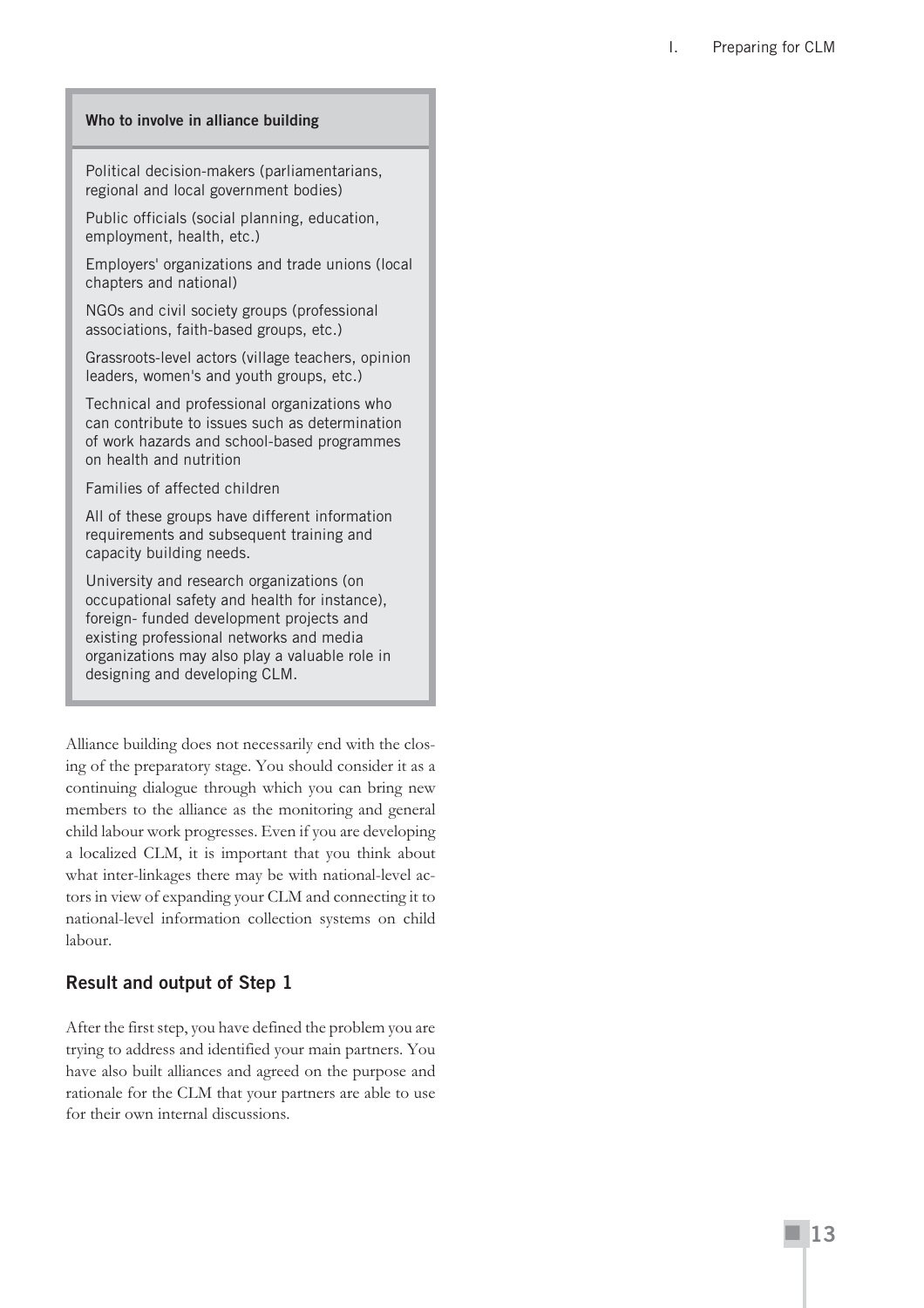# **Figure 4: Key CLM partnerships in the formal and informal economies**

This table presents examples of partnerships and areas of work in CLM. It emphasizes key differences in the composition and focus of CLM when applied to formal and informal economies. The two categories are linked and shifts can occur between the roles and functions of partners depending upon the situation. For instance, labour inspectors and education officials could be involved in all categories.

# **Formal economy**

**Emphasis:** Integrating child labour concerns into formal labour inspection work and creating referral and social service linkages to facilitate remediation and rehabilitation of child labourers

| Sub-categories                                                                 | Industry/area of work                                                                                                           | Key partnerships                                                                                                                                                                   | <b>Composition</b>                                                                                              |
|--------------------------------------------------------------------------------|---------------------------------------------------------------------------------------------------------------------------------|------------------------------------------------------------------------------------------------------------------------------------------------------------------------------------|-----------------------------------------------------------------------------------------------------------------|
| Manufacturing<br>industries, SMEs,<br>Commercial<br>agriculture and<br>fishing | Garment, shoe, textiles,<br>toy and sporting goods<br>manufacturing, food<br>processing, etc. Export<br>crops, deep-sea fishing | Labour inspectors, social<br>workers, industry associations,<br>trade unions and worker<br>representatives, health,<br>education and social workers,<br>NGOs, chambers of commerce | Labour inspectors and<br>multi-sector child labour<br>monitoring teams<br>(external and/or<br>government based) |

#### **Informal economy**

| <b>Emphasis:</b> Creating community appreciation of ill effects of child labour and committing local actors to<br>actively identify and combat child labour through self-surveillance, referral to schooling and preventive work |                                                                                                                 |                                                                                                                                                                                                                          |                                                                                                                                                                          |
|----------------------------------------------------------------------------------------------------------------------------------------------------------------------------------------------------------------------------------|-----------------------------------------------------------------------------------------------------------------|--------------------------------------------------------------------------------------------------------------------------------------------------------------------------------------------------------------------------|--------------------------------------------------------------------------------------------------------------------------------------------------------------------------|
| Sub-categories                                                                                                                                                                                                                   | Industry/area of work                                                                                           | Key partnerships                                                                                                                                                                                                         | <b>Composition</b>                                                                                                                                                       |
| Small-holder<br>agriculture                                                                                                                                                                                                      | Export cash crops<br>(cocoa, tea, coffee<br>sugar cane, banana,<br>pineapples, etc.) and<br>subsistence farming | Agricultural extension workers,<br>local government, agriculture<br>workers' unions, plantation owners'<br>cooperatives, traditional chiefs,<br>etc.                                                                     | Community based<br>monitoring teams and<br>local child labour<br>committees can also<br>include formal economy<br>partners depending on<br>the systems of<br>government. |
| Small-scale rural<br>informal<br>economy<br>industries                                                                                                                                                                           | Small -scale mining,<br>quarrying, coastal<br>fishing, commercial<br>sexual exploitation                        | Local government, peoples<br>organizations, faith-based groups,<br>miners and fishermen's<br>associations etc.                                                                                                           |                                                                                                                                                                          |
| Urban informal<br>economy                                                                                                                                                                                                        | Street vending,<br>hawking, child<br>domestic workers,<br>commercial sexual<br>exploitation and<br>scavenging   | Local government, labour<br>inspectors, social workers, industry<br>associations, trade unions and<br>workers' representatives, health,<br>education and social workers,<br>informal sector organizations,<br>NGOs, etc. |                                                                                                                                                                          |
| Trafficking of<br>girls and boys,<br>and child<br>soldiers                                                                                                                                                                       | Trafficking for<br>hazardous work,<br>sexual exploitation<br>and child soldiers                                 | Local government, law<br>enforcement officials, border<br>patrols, community organizations,<br>NGO's, etc.                                                                                                               | Community-watch<br>systems and vigilance<br>groups; special law<br>enforcement task forces.<br>etc.                                                                      |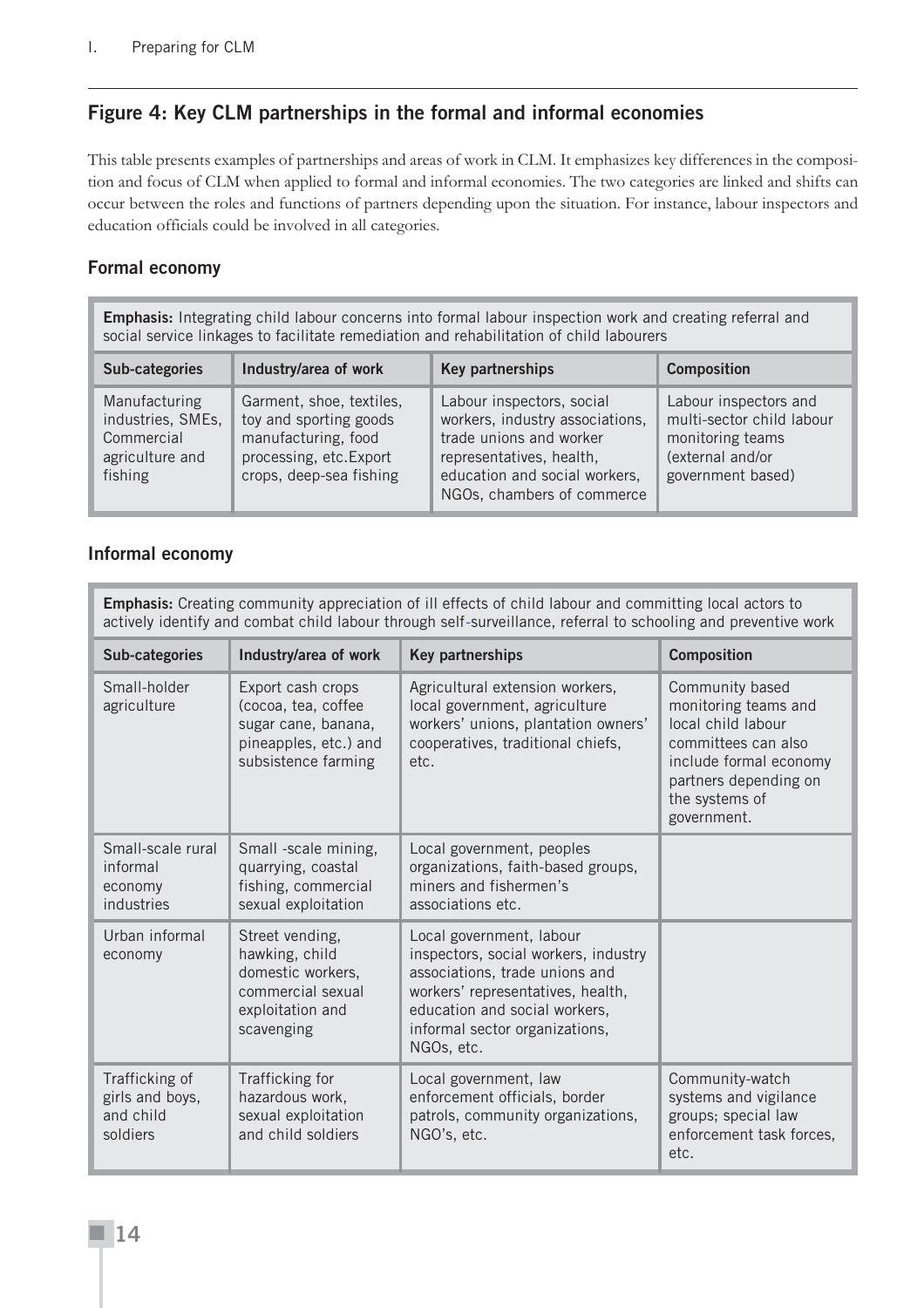#### **Step 2: Review existing legal and child labour policy frameworks, information collection and management capacities, and basic services**

#### **Why do you need to do this step?**

CLM is based on laws regarding child labour and their enforcement mechanisms (such as labour inspection). A general assessment of the legal and administrative context and existing child labour policies helps to ensure this.

If you are developing a national information base on child labour through CLM, you need to establish links and assess the strengths and weaknesses of information management systems already in place.

You need to be aware of the basic service structures and methods of governance as they affect CLM.

#### **Review the legal and child labour policy frameworks**

Laws and policies should be consistent with the provisions of the ILO Worst Forms of Child Labour Convention, 1999 (No. 182), the Minimum Age Convention, 1973 (No. 138) and other child protection instruments.

In order for the CLM to be fully in line with existing national laws and legislation, it is important to consider the overall legal framework in which you are operating. This means 1) reviewing legal instruments to see if and where there are gaps; and 2) assessing the legal mandates of potential partner organizations.

#### **Reviewing legal instruments**

As part of the review of legal instruments you must see if there is national legislation that determines hazardous child labour as is called for under Article 4 of ILO Convention No. 182 on the worst forms of child labour. Existence of a list of hazardous work will help greatly when you develop criteria for the removal of girls and boys from child labour as part of the CLM process. Another consideration is whether or not national legislation contains any discriminatory elements against girls that would need to be revised.

The process of review may also include looking at customary laws and practices, particularly in cases where you intend to operate the system in tribal areas or with indigenous peoples.

#### **Examples of legal instruments to consider**

- Constitution
- Labour and employment, welfare and education laws
- **Child care and family laws**
- Customary laws and practices
- Local government codes

Note that the review of the legal framework is not intended to be a lengthy exercise but rather a concise assessment of the legal instruments covering child labour that will help guide you in setting up the CLM.

#### **Assessing partners' legal mandates**

A careful analysis of your partners' mandates and individual authority is particularly important when you are dealing with issues such as right of entry to the workplace, home and/or establishment. The monitoring of workplaces by government labour inspectors is very different from operating child labour monitoring through voluntary agreements and arrangements.

You also need to know about the legal mandates of different law enforcement agencies, such as the police, labour inspectors and prosecutors. Among the points to consider are:

- Do labour inspectors have the right of entry to all establishments where work is taking place, including home-based enterprises and farms?
- Is there an adequate mechanism for prosecuting cases such that infractions are actually brought to court, convictions are achieved within a short period of time, and penalties imposed and effected?
- What are the other enforcement agencies that work on child protection and is there existing collaboration between them and those enforcing the labour code?
- What are the differences between the legal powers of labour inspectors and other enforcement officials,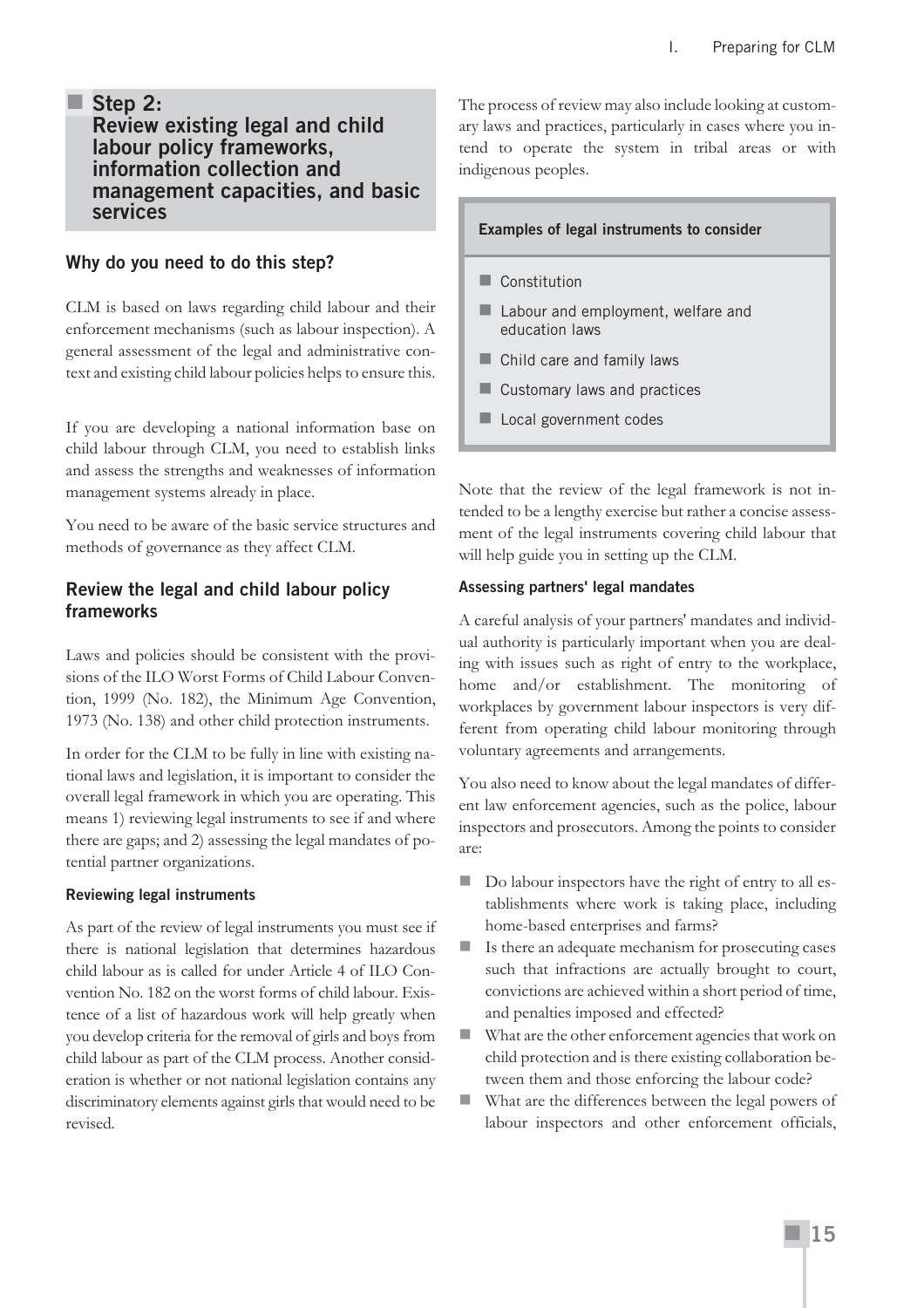such as police and sometimes social workers, and the voluntary and complementary functions that other partners in the alliance may have? Is everyone aware of these differences?

Labour inspectors may not have access to worksites in the informal economy. An area of action for the CLM alliance could be to get the right legal framework that will enable them to do so. Trade unions and/or employers' organizations can help the government to reform laws and enhance labour inspection capacities.

The process of reviewing the legal framework is important when you establish roles and responsibilities as well as the powers and limitations of powers that different partners have. For instance, voluntary agreements with owners of manufacturing companies need to be clear on the nature of the agreement to monitor child labour and specific about the composition of monitoring teams and their rights and responsibilities.

#### **Review child labour policies**

In addition to the legal environment, child-related policies should be reviewed, including education, social welfare, health and anti-poverty policies. This is important for understanding how child protection is organized and how public funding is being allocated.

A careful analysis of the child protection policy environment and the roles and involvement of various departments and branches of government will help in establishing potential areas of cooperation at different levels of governance. Knowing the policy priorities will also help in discussions with partners and motivating them for participation in CLM.

#### **Examples of policies related to child labour**

- **Policies for poverty reduction**
- **Education and vocational training policy**
- Early childhood care
- **Nouth employment**
- Food security
- Social security and health insurance

#### **Review the information collection and management capacities**

Many different government and non-government agencies collect information on children at the local, regional and national levels4. Information that is particularly useful for CLM includes data on schooling and the terms and conditions of work, such as hours and hazards.

In order to be able to assess the best way to apply CLM locally, you must review what types of information are already available and how they are currently being collected and managed. You then need to review to what extent these information sources can be of use in developing CLM. Such a review will help you to avoid duplicating existing efforts and get a clearer understanding of what additional data and information are required. The following are some of the important points to consider in such a review:

- What are the different levels and types of information (indicators) collected?
- What is the value of these mechanisms to child labour work?
- How does the labour inspectorate collect information and is this information disaggregated and analyzed by sex?
- Is there an education information system (school inspection)?
- Is it possible to assign a focal agency to coordinate the CLM process?
- Who are the end users of this information?
- What are the existing mechanisms for sharing and disseminating information?
- What type of information technology is used (databases and forms)?

#### **Collecting information on child labour**

In order for CLM to operate effectively at the local level, you need to have basic information about the actual target group - child labourers. A variety of tools have been developed for this. This information is typically sector or area specific and is collected at the household and/or workplace level. Standardized methods for collecting data on child labour, such as household surveys, workplace/employer surveys, school or street children inquiries can be used for this purpose.

Consider for instance local government, agricultural and health information systems.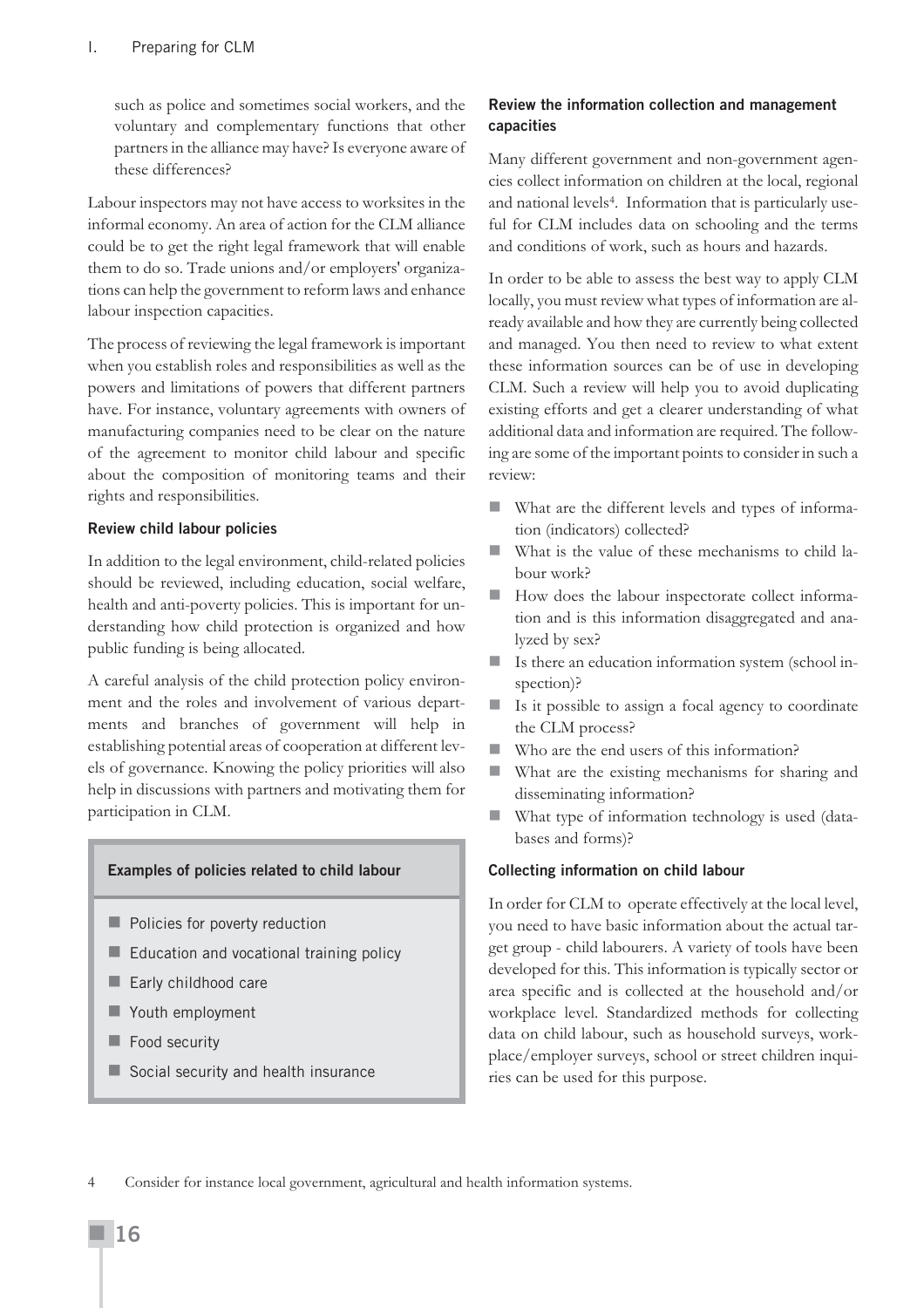The method of information collection must be suited to the local culture and the type(s) of child labour that your CLM will target. Overall, the process of collecting household/workplace information for CLM is not very different from that used for developing general child labour programmes. The principal difference is that baseline information for child labour projects rarely includes the information about individual children at the level needed for CLM.

#### **Potential sources of data for CLM**

- National population censuses
- Specific surveys and on child labour (such as ILO-IPEC assisted national surveys or rapid assessments<sup>5</sup>)
- National education databases (based on school surveys, inspection, etc.)
- **Living Standards Measurement Surveys** (World Bank)
- **Multiple Indicator Cluster Surveys (UNICEF)**
- National labour market information system

#### **Information management**

It is important to agree on a common data-gathering format for the actual monitoring. This may require discussions and agreements with national statistical offices and information management departments of various ministries or agencies.

For the information collected at workplaces and schools to be usable at the policy level, it needs to be collected and treated in such a format that it can be extrapolated and analyzed for the benefit of planners and decision-makers. A number of statistical survey tools and data collection methods exist and/or have been developed and used by ILO-IPEC and its partners<sup>6</sup>. Consider using these valuable sources in establishing data on child labour.

The agencies collecting child labour data need to determine synergies and complementarities of work and ensure that a proper coordination mechanism is put in place. This mechanism must be built on and take into account the mandates and capacities of partner agencies and institutions.

CLM can link existing sector and/or area-specific child labour efforts to national-level information collection on child labour. Because of this, it can be highly useful for the overall organization of child labour information and gender-sensitive data for policy development and social planning. The information generated by CLM can also be used by governments to follow up on their progress in the implementation of ILO Convention No. 182 on the worst forms of child labour.

It is important to remember that at the local level there are many mechanisms that generate information that are not linked to national-level information gathering systems. These include community help organizations providing services, such as halfway houses, help-lines, women's shelters, orphanages and others. These mechanisms can provide some of the most accurate information about child labour by virtue of their everyday contact with girls and boys.

Some existing data collection methods, such as baseline surveys intended for setting priorities in programming and other action against child labour, are externally funded, costly and very complex in nature. They can be important in providing indicative information about child labour, but they do not adequately cover the needs of CLM regarding the reviewing of changes in child labour on a regular basis.

In the following chapter "Designing, testing and Training", we will look in greater detail at how the start-up information for monitoring will be collected.

#### **Basic service structures and systems of governance**

As part of the stakeholder analysis you looked at possible partners for the CLM framework. It is equally important to review how basic services are provided, what types of systems of governance exist (so that you can map out where CLM will be based), how decisions are taken and how information is moved between relevant actors.

6 ibid. pp. 6-9.

<sup>5</sup> See ILO-IPEC: *Time-Bound Programme, Manual for Action Planning*, *Guide Book III "Methodologies for data collection"* (Geneva, ILO, 2003) p.20. Available through the ILO website: www.ilo.org/public/english/standards/ipec/themes/timebound/index.htm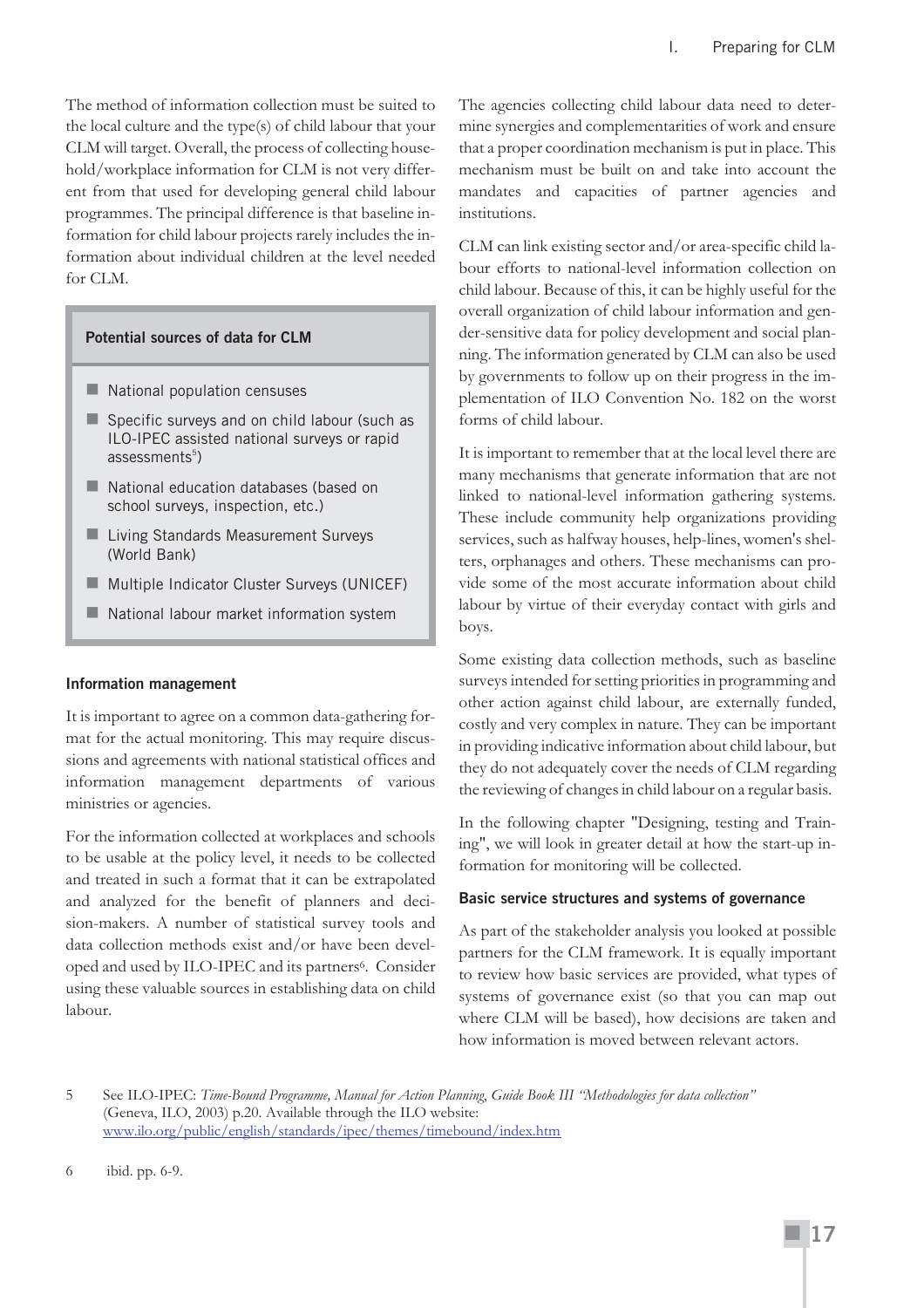When setting up CLM, existing linkages and common areas of work need to be defined among providers of basic services - enforcement authorities (such as labour inspectors), school truancy officials, social workers, and occupational and health officers; and social service providers, such as teachers, welfare officials, NGOs, charitable groups, community groups and professional associations. Think of different tripartite collaboration mechanisms between government, employers' and workers' organizations and encourage the active involvement of employers' and workers' organization in defining their possible role in CLM.

You must establish the capacities, roles and responsibilities of each participating agency and identify how each partner can contribute to CLM. As CLM combines participating agencies with different degrees of legal authority it is important to be clear about mutual roles and the degree of authority by which they participate in CLM.

This mapping of services enables you to divide the participating agencies into groups who will contribute to the monitoring or the follow-up and those who will serve as technical support or provide resources to child labour monitoring efforts. This will help you to differentiate the different messages and capacity building efforts you may need to organize as part of preparing for CLM.

# **Result and output of Step 2**

As a result of this step you have made a systematic assessment of existing laws and information collection capacities. You have also established sources of information and mapped out basic service structures for future work. This information will form the basis of the CLM framework.

# **Step 3: Raise awareness to create the CLM framework**

# **Why do you need to do this step?**

The preparatory stage includes awareness raising in order to ensure community acceptance of child labour monitoring and the mobilization of the general public and potential partner agencies. CLM needs to be understood and appreciated as a collective effort that brings local resources together. Financial and human resources must be made available to develop CLM if it is to be effective and sustainable in the long run.

Institutional knowledge on data collection mechanisms and CLM may already exist among labour inspectors, social workers or NGO professionals. However, they may have different approaches to development issues. Awareness raising will help you to unite all key institutions and actors under the common principles of CLM and commit them to long-term work against child labour.

#### **Awareness raising**

The investment of time and energy in general awareness raising depends on the level of existing work against child labour in the country, area or sector you are covering. It is a strong tool to change attitudes and practices on child labour and is one of the most potent means of promoting the establishment of CLM as part of a comprehensive set of strategies and programmes against child labour. Some of the potential partners are listed in the box below.

#### **Potential partners in awareness raising**

- Government agencies
- Employers' organizations
- Trade unions
- Political decision-makers
- NGO<sub>s</sub>
- Community groups
- **Professional and faith-based groups**
- $\blacksquare$  Media
- Local celebrities (both male and female)
- **Nouth organizations**
- **Women' organizations**

#### **Define target groups**

The principal target groups for awareness raising can be divided into three categories: 1) public figures and decision-makers; 2) professionals active in fields related to social welfare; and 3) the general public.

#### **1) Public figures and decision-makers.**

It is important to mobilize public figures and decision-makers against child labour. They can show how action on child labour will promote the country's social and cultural values or have a positive effect on adult jobs. Locally, this can be achieved by sharing the stories of child workers, presenting films about the worst forms of child labour or engaging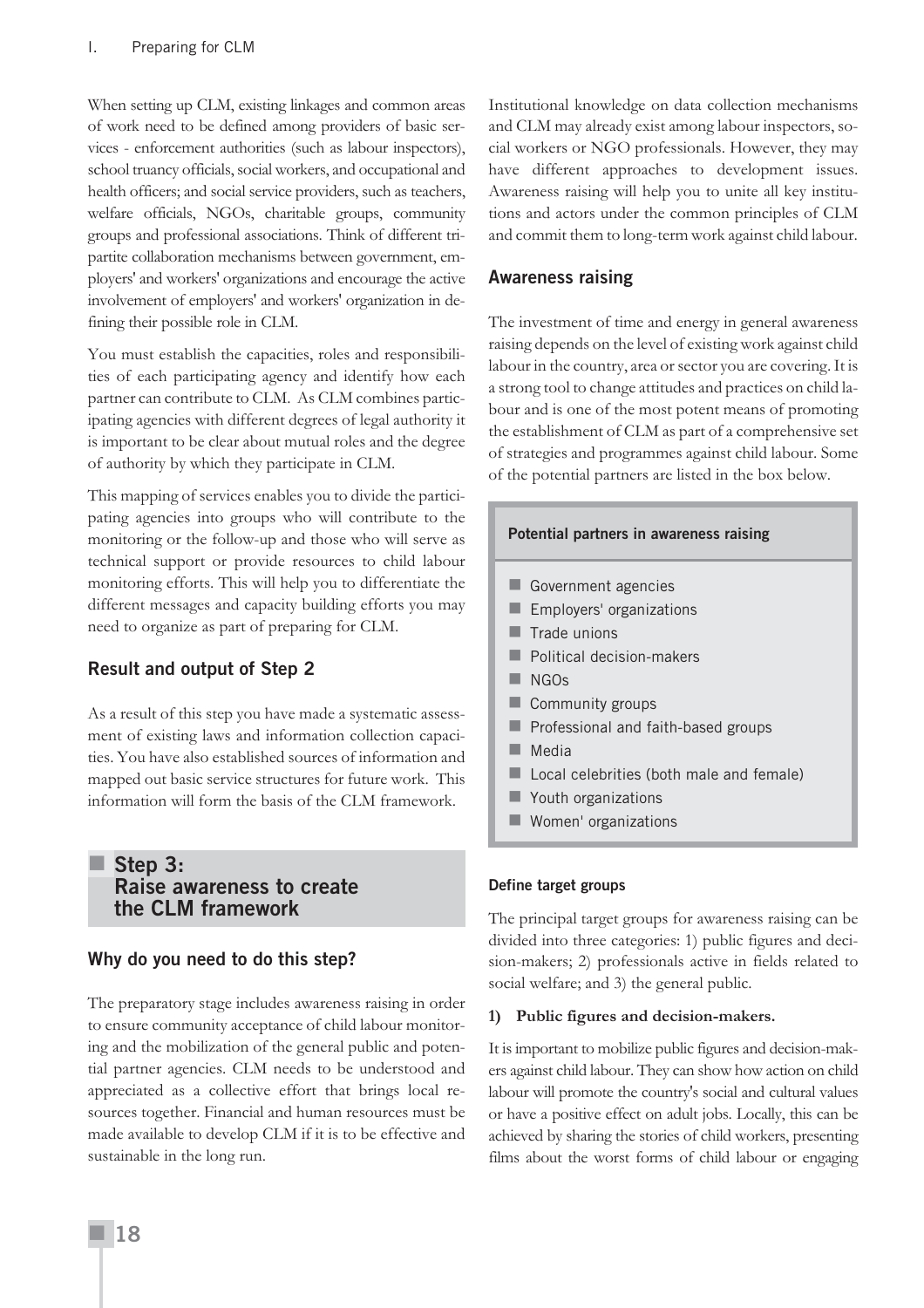community members in special events and presentations about the negative effects of child labour.

#### **2) Professionals active in fields related to social welfare**

Many people involved in social protection and welfare programmes do not fully understand what child labour means and/or they are not aware of national laws and regulations concerning child labour. Advocacy efforts will make people more aware of laws and their enforcement as well as gender issues as they pertain to child labour. Individuals can then make judgements about the functioning of the judiciary. Partners will also better understand and appreciate the range of enforcement mechanisms available.

#### **3) The general public**

Awareness raising is particularly important among the general public in the main target areas where the actual monitoring is going to start. Monitoring will be resented if people are not concerned about child labour. It is important that the people and institutions being monitored understand the rationale for it and are supportive of the process. Awareness raising is closely linked to working at the heart of the community's cultural beliefs and practices about childhood and gender, which may not be conducive to combating child labour. If community members fear that they will suffer financially from the monitoring activity, gaining their support for the monitoring process the will be difficult.

#### **Undertake awareness-raising activities**

Simply broadcasting a message that child labour is bad is not sufficient to achieve the objectives of awareness raising, which include the willingness to act on the problem. A consensus must be built among the stakeholders that something needs to be done.

#### **Raising awareness in preparation for monitoring**

- $\blacksquare$  Identify the root causes of the problem: cultural, gender, social, financial, etc.
- Conduct attitudinal surveys find out what people think about child labour of girls and boys
- Design suitable messages based on the findings; choose awareness-raising methods that will reach the people who need to hear the message

Workshops and orientation sessions on work hazards are a good way of achieving this consensus. Perhaps the most important outcome of adequate public preparation is the readiness of employers, trade unions and basic service providers to take action. Making adult workers aware of their rights is also part of creating the foundation of CLM. Informing employers of the benefits of not using child labour contributes as well.

You also need to be aware of possible adverse effects of awareness raising and prepare additional positive messages on the benefits of fighting child labour to overcome initial difficulties. Attitude change takes time. Awareness-raising efforts should therefore be linked with the establishment of CLM, and this should be done in a coordinated manner that ensures that employers, for example, do not panic and send girls and boys away from work without proper guidance and social security networks in place. Preventive work is particularly important in rural economies where child labour often occurs as part of home-based agriculture and the workplace and home/living environment are the same.

Stakeholders who are disinterested or who have other priorities and agendas can be a significant problem. Building up a strong multi-sector monitoring alliance is your best opportunity to change their minds and engage them in the alliance.

# **Result and output of Step 3**

After this step you have identified and conducted general awareness raising and made your partners understand and appreciate each other's roles in CLM.

As a result of steps 1- 3 you are now able to draft a CLM framework map that shows how CLM will fit within the official structures and establish the main partners in developing and testing CLM.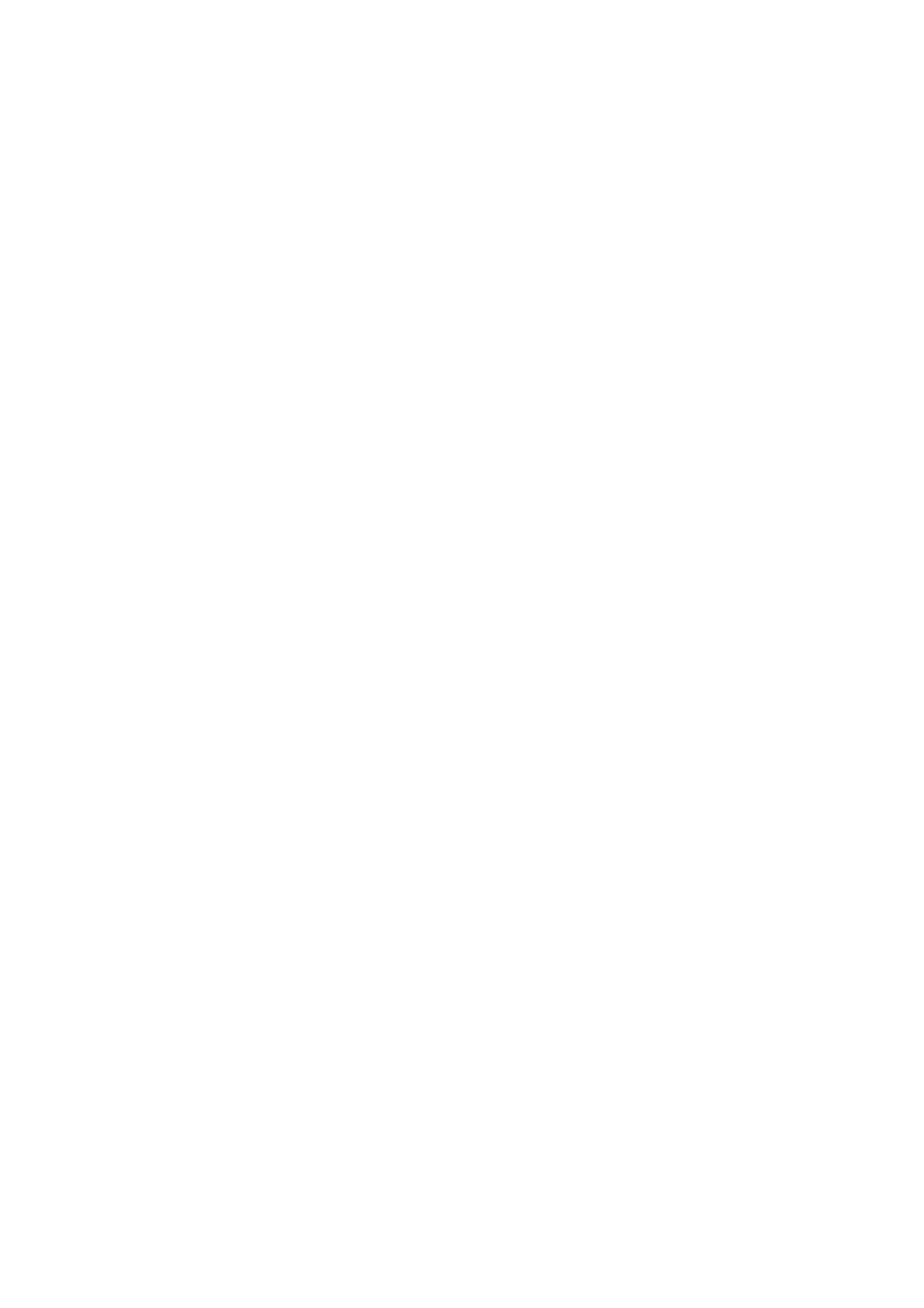

# **II. Designing, testing and training**

Development of the technical foundations and capacities for child labour monitoring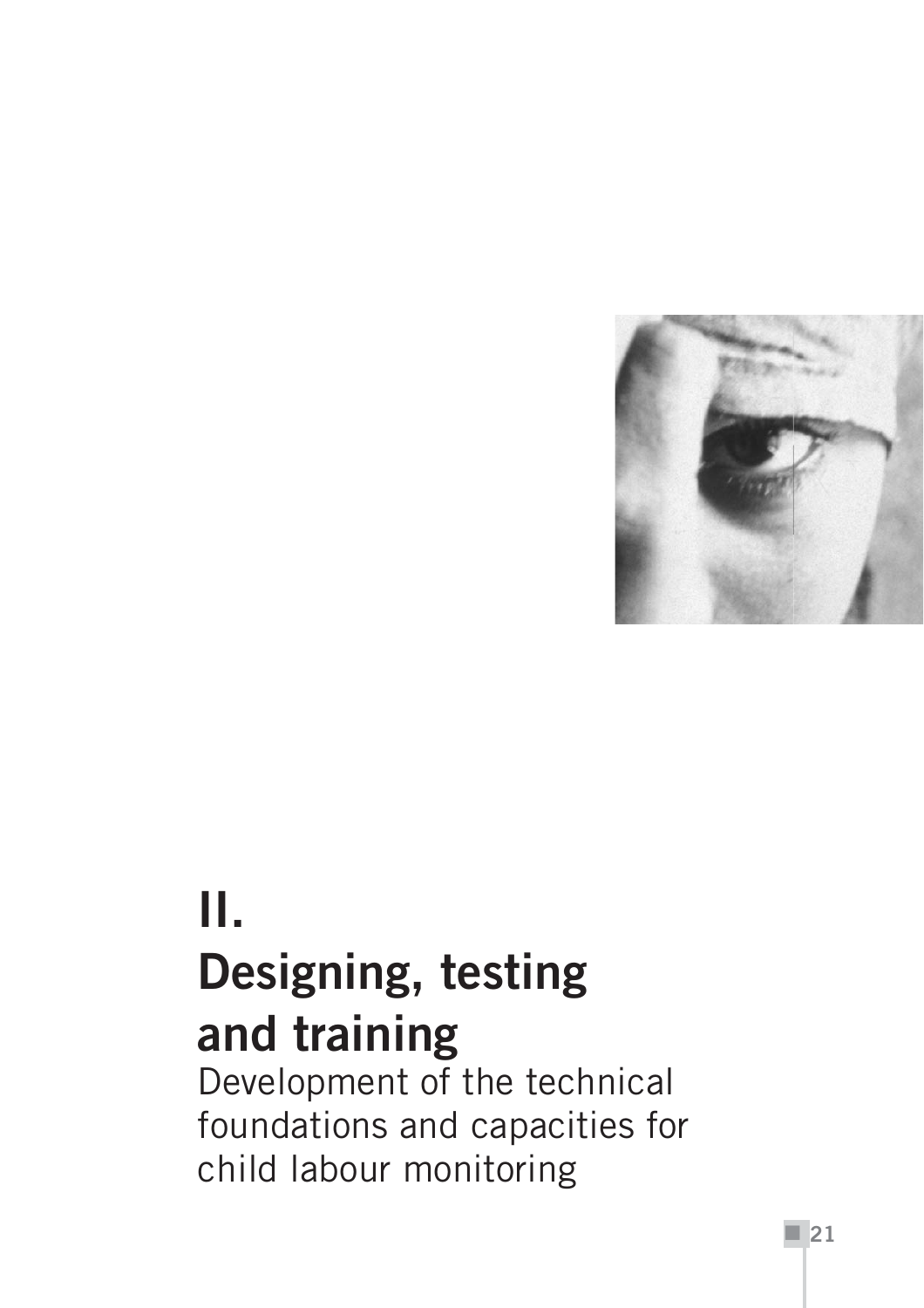# **Introduction**

During the designing, testing and training stage, the way in which the actual monitoring will be conducted is specified and the technical basis for the CLM established. Once the scope and operating principles of CLM have been agreed upon, the tools of the monitoring process have to be designed and tested, the management team organized, the monitors trained and the overall process tested.

Roles and responsibilities that have been agreed upon need to be formally recognized and written down. As part of the technical design of the CLM, you need to draft a CLM profile that describes and explains the different parts of the process and operating guidelines that provide guidance on how to operate specific areas of the CLM (see Annex C). This initial process design will be further developed and fine-tuned to better reflect local realities as part of a pilot testing and appraisal process.

This stage includes the following steps:

- **Step 1: Setting up the management of the CLM (0-6 months)**
- **Step 2: Developing and testing monitoring tools (6-12 months)**
- **Step 3: Developing a referral system (6-12 months)**
- **Step 4: Organizing monitoring teams (12 months)**
- **Step 5: Training monitors and building capacity (12-18 months)**
- **Step 6: Testing the CLM design and thinking about replication (12-18 months)**

#### **Step 1: Set up the management of the CLM**

#### **Why do you need to do this step?**

There are several activities that need to be carried out before the CLM can be designed and tested. These include:

- designating a management team for the CLM process;
- defining specific roles and responsibilities for setting up and operating the CLM process;
- agreeing on the authority and responsibilities of partner agencies; and
- **E** ensuring an effective administration and coordination mechanism and agreeing on the means of financing the CLM.

#### **Designating the management team the CLM process**

You will need to set up a management team or a task force that will take on the responsibility of developing and implementing the CLM. This task force may be a sub-committee of a National Steering Committee on Child Labour, a regional council or any local authority that deals with child labour issues. If the intervention that you envision is to have an impact on a larger area you may consider a specially constituted body under regional or local government structures that can help to mainstream CLM directly into existing child labour and social programmes.

If you are considering setting up a national CLM effort where you intend to link together different area- and sector-based child labour initiatives, then you must have a clear institutional and management framework for designing and implementing the monitoring process. You need to designate a lead agency that is recognized and appreciated by all partners and has the ability to bring different partners together and that can recommend and/or issue ordinances in the public sphere.

#### **Define roles, responsibilities and authority**

Specific roles and responsibilities must be laid out in a written agreement that clearly reflects how different partners work together and what the practical arrangements are for the implementation of various processes and procedures of the CLM. (See Figure 5, Sample Memorandum of Understanding, for an indication of what to include.)

In the case of purely voluntary monitoring, the limitations of the process need to be clearly stated and different advisory, enforcement and supervisory functions must be clearly understood and established. The different roles that the partner agencies have in the CLM should be linked to the main functions of the monitoring process

An important part of this step is to establish levels of accountability of different partnering organizations.

It is particularly important to distinguish between the function and authority of labour inspectors and other institutions vested with similar powers for the purpose of CLM. Partners who operate and function as part of an integrated monitoring team must understand that their role may be a complementary and supportive one rather than that of enforcement. They must recognize the difference and communicate it to the management of institutions or employers that are being monitored to avoid any misun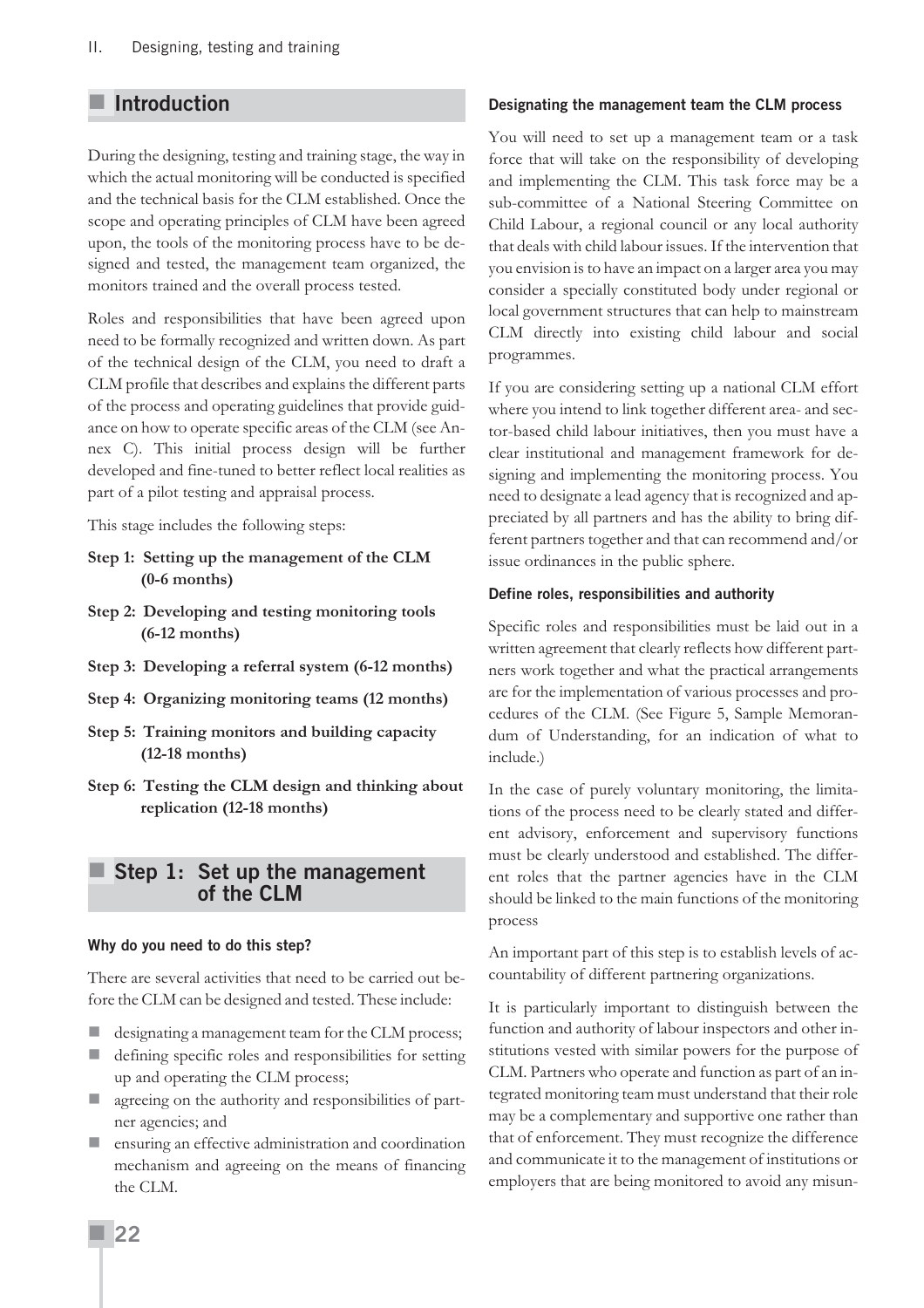derstanding on the factory floor or worksite being targeted for monitoring.

In a community-based process, the roles of the monitors can be agreed through a short description of duties and responsibilities via participation of the community members. All concerned parties must be made aware of the intent and authority for monitoring and be part of a transparent process when these agreements are made.

#### **Establish the administrative and coordination mechanisms**

The complexity of the technical design and the operational mandates related to the CLM directly dictate the institutional, legislative and organizational framework of your CLM. The more complex a sector or geographical area covered, the more you need to develop an official management structure to oversee the functioning of the CLM process.

Bringing together a wide alliance of partners is by no means an easy task. You must be able to use existing collaborative mechanisms to the maximum. Coordination bodies that exist for social planning, other child labour programmes, education and/or poverty reduction task forces, can all be considered for this purpose.

For CLM to be sustainable it must be mainstreamed into government from the outset. The administrative set-up of CLM needs to be clear and embedded as much as possible into the public functions of technical ministries (primarily ministries of labour) and of local bodies at local and regional levels.

#### **Examples of administrative structures**

- $\blacksquare$  Inter-ministerial steering committee
- Sub-committee of a national child labour committee
- **Provincial or regional committee against** child labour
- $\blacksquare$  Technical steering group for CLM
- $\blacksquare$  Tripartite steering group
- **Village committee on education/child labour**

The administrative organization needs to be clear. The foundations of CLM lie in the agreements that have been made. The effective management of the CLM on the other hand lies in the authority that the lead agency is able to command and is accepted by all partner agencies. The lead agency must be able to provide effective supervision and establish adequate arrangements for the involvement of all parties in the design process. The functions of the management structure must include a periodical review and assessment of the operational soundness and the quality of the monitoring effort. This can be done either internally or through an independent external body.

In a local community-based CLM, the administration of the process relies on existing structures of governance formal or customary. A community consultation process is important in order to make sure that opinion-leader and diverse groups representing the community (such as youth groups, women's associations, neighbourhood watches, etc.) are consulted and heard in an equal manner.

#### **Working with indigenous and tribal people:**

The design of a CLM process may involve dealing with populations that have specific needs or issues. Indigenous and tribal peoples of the world generally experience major obstacles in the realization of their human, economic and social rights and have often remained marginalized in the process of globalization. Indigenous children and indigenous girls in particular face the risk of multiple discrimination and are often vulnerable to child labour. ILO Convention on Indigenous and Tribal Peoples, 1999 (No.169) is the leading international legal instrument concerning indigenous peoples and states that they have the right to determine their own priorities and to exercise control and participate in their self-development.

Indigenous peoples are often looked upon as passive receivers of help and objects of development that is not fitted to their needs and culture. In fighting child labour and developing CLM it is important to fully recognize and understand issues related to indigenous peoples such as participation, self-determination, use of indigenous knowledge systems and practices and the respect and use of indigenous governance and judiciary systems.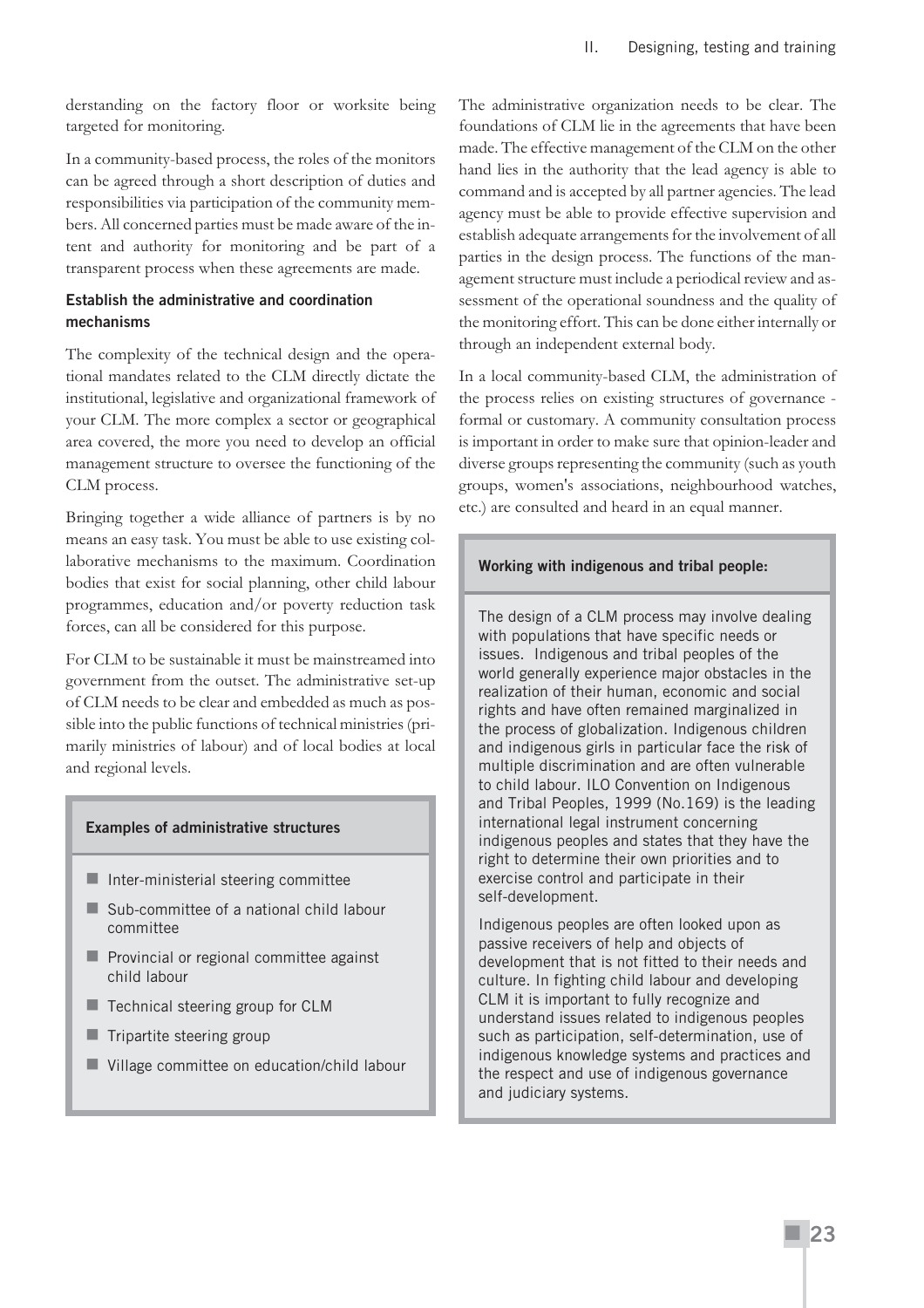#### **Working with indigenous and tribal people:**

The focus of any child labour work in indigenous and tribal areas is that of community participation and respect for traditional culture and belief systems within the norms of universal human rights. This general principle reflects the need to engage indigenous peoples in a participatory community driven process of responding to child labour and in finding the most culturally appropriate way to prevent child labour that values age old processes of tribal social cohesion and traditions, and promotes common processes of keeping child labour in check.

Issues to consider when developing CLM in tribal areas:

- $\blacksquare$  Ethnic and tribal relationships
- Indigenous governance systems i.e. councils of elders/chiefs
- **Traditional employment, occupation and** migration patterns
- Reliance on forest/land produce
- **Borrowing practices**
- Community coping mechanisms
- **Indigenous knowledge**
- **Customary laws/ dispute resolution**
- Cultural integrity and diversity
- Culturally appropriate education system

A structure with well-defined roles and responsibilities is necessary to ensure a credible, transparent and efficient monitoring outcome. When you are drafting your CLM profile, it is important to illustrate the functioning of the CLM with a chart showing the different links and connections, how information is moved between partners and who is responsible for the various activities. Figure 6 provides an example from a commercial agricultural project in Kenya.

There are several functions and roles for a coordination committee. These may include the following:

- oversee and manage the monitoring process (monitoring, coordination of the referral system and active use of the information generated by the monitoring process);
- provide guidance and assistance to the key partners in their monitoring work;
- ensure that adequate resources are made available for CLM;
- **P** periodically review and assess the quality of the monitoring, recommend and propose corrective action; and
- review and forward key synthesis reports of the CLM for purposes of social planning and social development at the national level.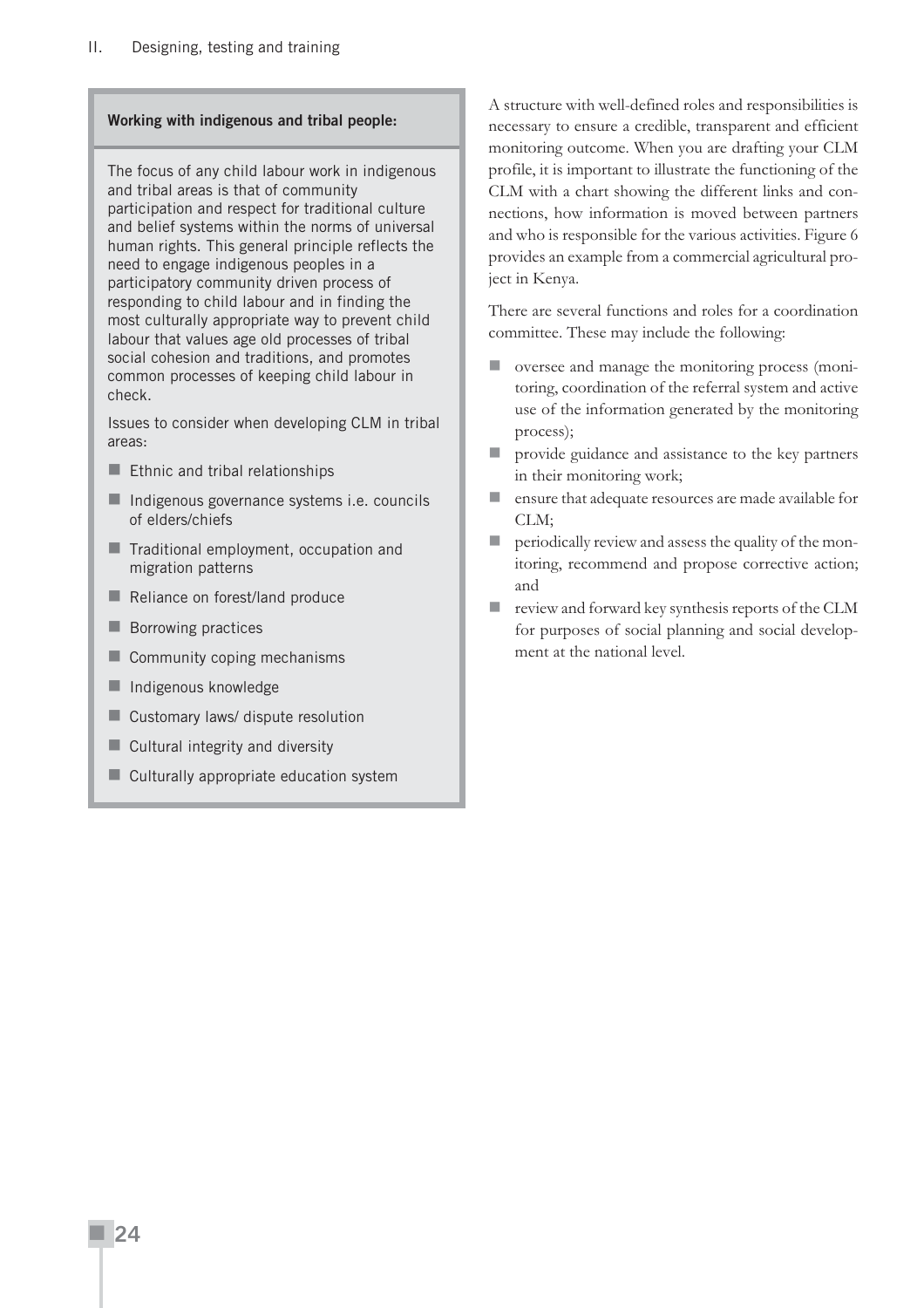# **Figure 5: Sample memorandum of understanding (MOU)**

| <b>Partners</b>                                                                                                                                                                                                                                                                                                      | Identify the partners to the MOU. Future cooperation will be easier if the MOU<br>identifies a precise unit within an organization, such as a special unit for<br>combating child labour, and the specific NGOs that are to provide various services.                                                                                                                             |  |  |
|----------------------------------------------------------------------------------------------------------------------------------------------------------------------------------------------------------------------------------------------------------------------------------------------------------------------|-----------------------------------------------------------------------------------------------------------------------------------------------------------------------------------------------------------------------------------------------------------------------------------------------------------------------------------------------------------------------------------|--|--|
| <b>Purpose and Scope</b>                                                                                                                                                                                                                                                                                             | Describe the general purpose and specific aims of the CLM. In the case of purely<br>voluntary monitoring, the limitations of the CLM need to be clearly stated.                                                                                                                                                                                                                   |  |  |
| <b>Authority</b>                                                                                                                                                                                                                                                                                                     | Specify the authority for monitoring.                                                                                                                                                                                                                                                                                                                                             |  |  |
| <b>Target group</b>                                                                                                                                                                                                                                                                                                  | List the precise target groups (types of child labour present in the locality). This<br>will contribute to successful identification and removal of child labourers.                                                                                                                                                                                                              |  |  |
| <b>CLM</b> management<br>and administration                                                                                                                                                                                                                                                                          | Stipulate where the management of the CLM is to be based. As a matter of<br>principle the CLM should always be lodged in some form of official authority,<br>typically represented by the local government. The actors responsible for<br>coordinating the CLM process should be specified and the general responsibilities<br>of the CLM coordinating group should be described. |  |  |
| <b>Detailed description</b><br>In order to ensure effective cooperation the specific roles and responsibilities of<br>different partners should be clearly defined. The different advisory, enforcement<br>of different<br>responsibilities<br>and supervisory functions must be clearly understood and established. |                                                                                                                                                                                                                                                                                                                                                                                   |  |  |
|                                                                                                                                                                                                                                                                                                                      | It is particularly important to distinguish between the function and authority of<br>labour inspectors and other institutions vested with similar powers for the purpose<br>of CLM. Partners who operate and function as part of a monitoring team must<br>understand that their role may be a complementary and supportive one rather than<br>that of enforcement.               |  |  |
|                                                                                                                                                                                                                                                                                                                      | The different roles that the partner agencies have in the CLM should be linked to<br>the main functions of the actual monitoring.                                                                                                                                                                                                                                                 |  |  |
| Details of the<br>cooperation procedure<br>between the partners                                                                                                                                                                                                                                                      | Describe the procedures that the partners are to follow in the identification,<br>referral, verification and tracking of child labourers.                                                                                                                                                                                                                                         |  |  |
| <b>Mutual</b><br>communication of                                                                                                                                                                                                                                                                                    | CLM partners must undertake to treat personal information regarding girls and boys<br>in a responsible fashion and as confidential.                                                                                                                                                                                                                                               |  |  |
| information                                                                                                                                                                                                                                                                                                          | Different partners should exchange information concerning the child labour<br>situation and mechanisms for sharing such information should be clearly defined.                                                                                                                                                                                                                    |  |  |
| <b>Financial</b><br>contributions                                                                                                                                                                                                                                                                                    | Specify the details of any financial contributions that will be made by each of the<br>signatory partners.                                                                                                                                                                                                                                                                        |  |  |
|                                                                                                                                                                                                                                                                                                                      | Specify the details of any other sources of financial support for implementing CLM<br>and the amount to be contributed.                                                                                                                                                                                                                                                           |  |  |
| <b>Quality control</b><br>(as appropriate)                                                                                                                                                                                                                                                                           | Describe the mechanisms by which the quality of the services provided are<br>evaluated in order to ensure that the girls and boys are well treated and that the<br>services provided are appropriate.                                                                                                                                                                             |  |  |
| Time when the MOU<br>comes into effect                                                                                                                                                                                                                                                                               | Normally, the MOU comes into effect upon signature by all relevant parties.                                                                                                                                                                                                                                                                                                       |  |  |
| <b>Amendment and</b><br>expansion of the MOU                                                                                                                                                                                                                                                                         | On the basis of mutual consultation.                                                                                                                                                                                                                                                                                                                                              |  |  |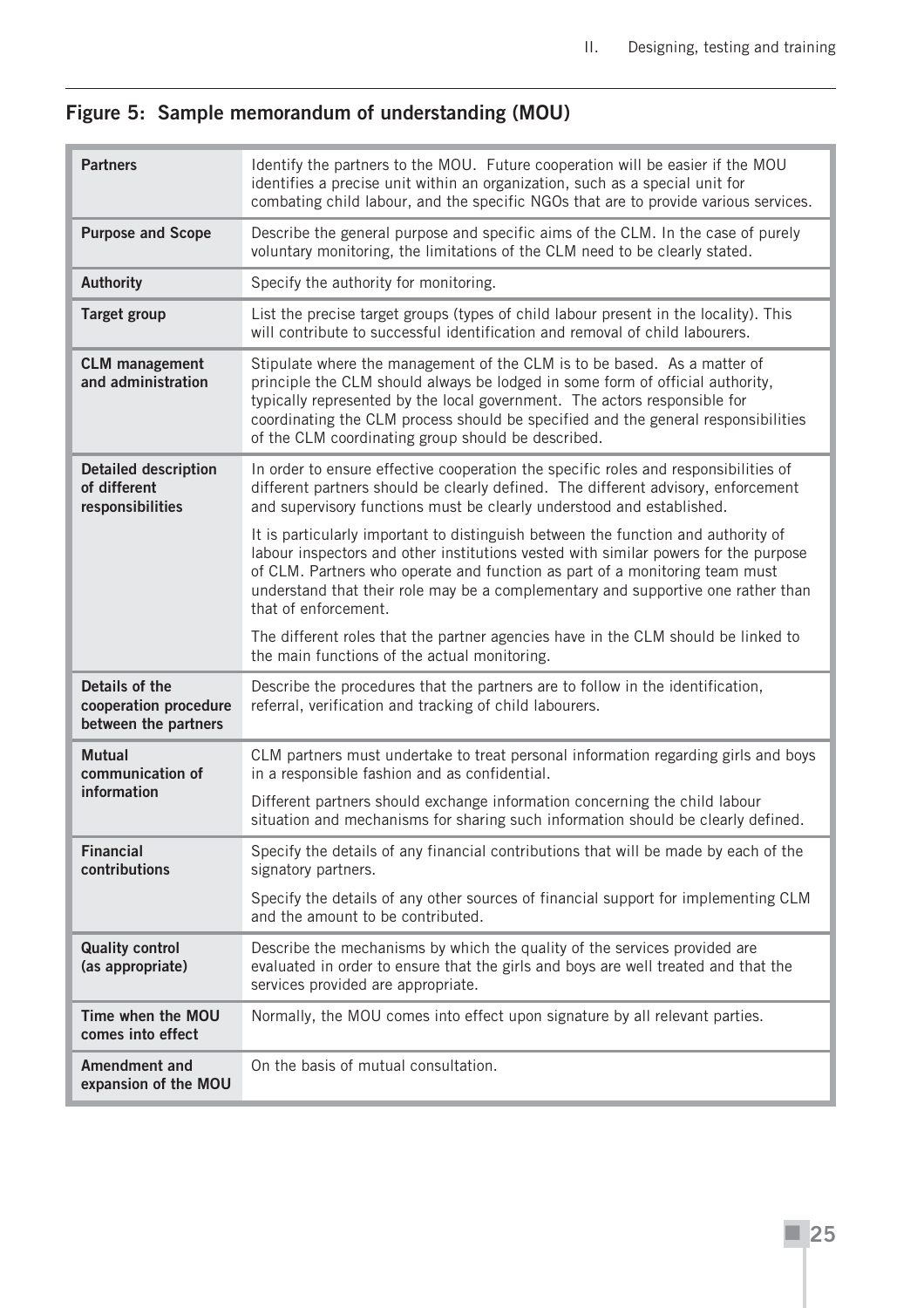# **Figure 6: Example of an administrative structure for CLM - Kenya commercial agriculture project**



Source: ILO-IPEC Concept paper, 2004

#### **Determine the financing of the CLM**

One of the basic principles of CLM is that it should be low cost, simple and linked to existing systems of governance. Issues of self-sufficiency and cost must be addressed from the very beginning. You need to be sure that the development and implementation of the CLM are adequately funded and that there is a continuing commitment by the participating agencies to allocate financial and human resources to the actual monitoring work.

At the national level this means that the different technical ministries and the lead agency are able to secure the funds required for child labour programmes and, particularly, ensure that the operations of CLM are adequately considered in the national budget.

Trade unions and employers' organizations can also be a source of financial support for CLM and child labour programmes in general. Budget allocations for enforcement agencies playing a crucial role in CLM, such as labour inspection and school inspection, are one of the best ways of ensuring that child labour and compulsory education laws are enforced.

As child labour monitoring often relies on local resources, it is important to leverage existing resources and find operational synergies so that the complexity and cost of the CLM is kept as low as possible. While developing the CLM process, keep in mind that beyond the start-up cost of consultation, alliance-building and technical design, the operational cost of the system should be such that no external resources are required. In general, you should not provide separate incentives to monitors unless you are considering constituting a professional independent monitoring agency.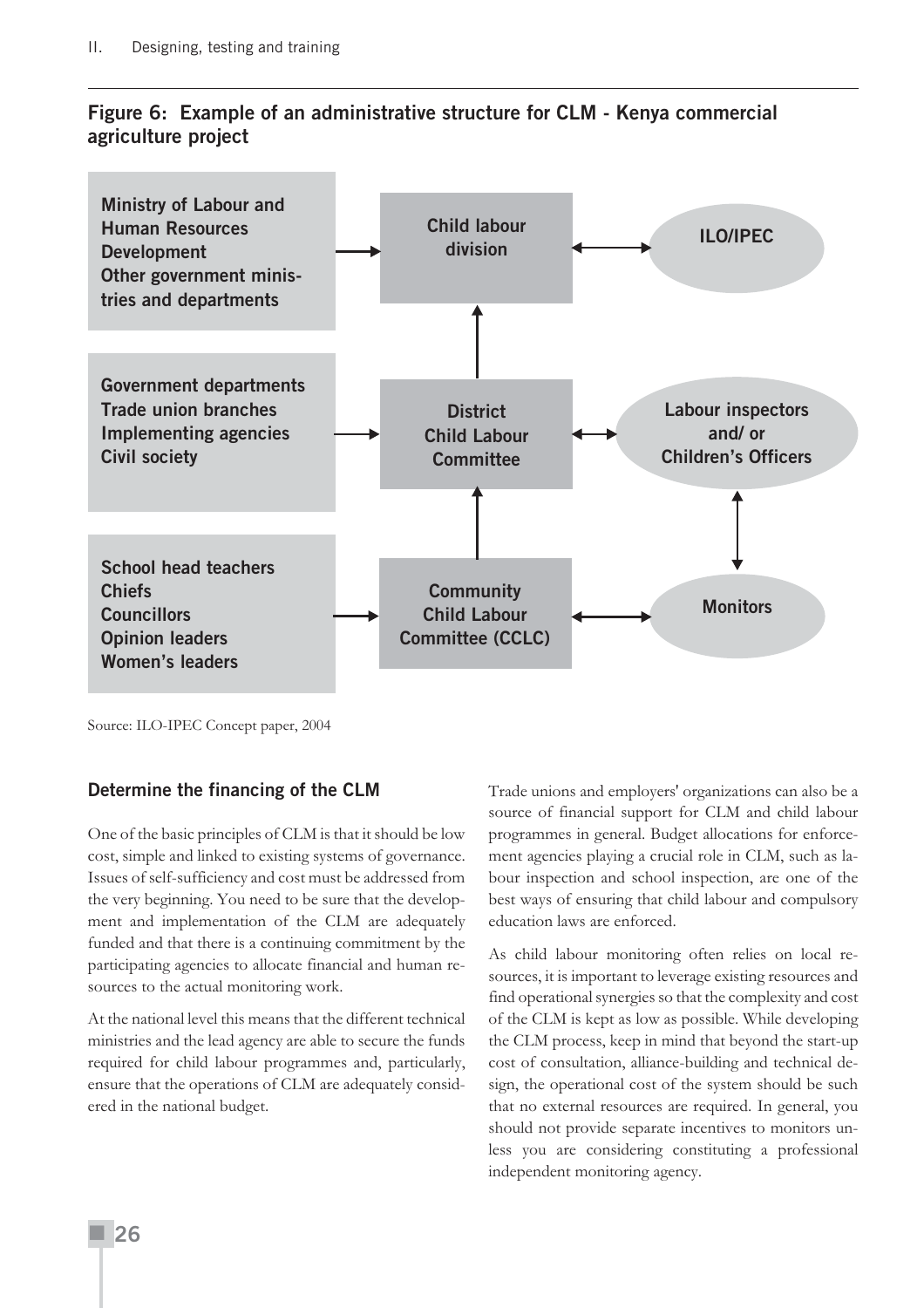#### **Issues to consider**

- Start-up cost vs. running costs of the CLM
- $\blacksquare$  In-kind contributions and cash expenses
- $\blacksquare$  Resource mobilization in the case of phase-out of any external financial support
- $\blacksquare$  Sustainability if funding diminishes
- Local financing agreements and budgetary commitments

Ideally, the task of monitoring should be seen as part of the regular duties of those involved in the process. Daily subsistence and travel allowances may be considered if the funding base of the CLM allows that.

If the CLM operates through an externally managed monitoring mechanism where monitors are hired to conduct monitoring activities (such as the IPEC-supported child labour projects in the Pakistan Garment and Soccer ball industries ), both the financial cost and the mechanism to sustain these efforts need to be well planned in advance.

#### **Establish quality control and verification measures**

You need to ensure that quality control measures and verification are developed and put in place. This is important for the credibility and accuracy of the data collected from the workplace and the community.

If your monitoring process has a significant role in establishing that child labour is not used in a particular sector or industry (especially in export industries<sup>7</sup>), then you may need to consider a more robust external verification system where international organizations, private social audit firms or other neutral parties can be called upon to verify that the information provided by the CLM is correct and truthfully reflects the local situation.

Transparency and clear accountability for the information generated through CLM is of paramount importance. The CLM must be able to track down the origins of the information back to the individual girls and boys, households and workplaces.

# **Result and output of Step 1**

At the end of this step you have agreed to develop CLM through a common management structure. You have assigned roles and responsibilities for participating agencies and you have identified funding.

# **Step 2: Develop and test monitoring tools**

# **Why do you need to do this step?**

Activities in this step involve developing and testing monitoring tools and agreeing on what child labour information will be recorded through CLM. Specific monitoring techniques, such as how to verify the ages of child labourers, will be presented. Issues concerning gender and the updating and storing of data will also be discussed.

The monitoring tools referred to in this section comprise the manuals, monitoring forms, computer software and descriptive materials used in CLM. The monitoring techniques refer to practices used by monitors to conduct visits and respond to specific situations during their monitoring work.

This section includes information on:

- $\blacksquare$  developing and testing monitoring tools;
- **all** agreeing on core child labour indicators;
- **recording monitoring data; and**
- age verification

#### **Develop and test monitoring tools**

Setting up and operating CLM requires skills and knowledge of the purpose and operating principles of the CLM process. The following materials may need to be developed to respond to the capacity building and training needs of those developing and operating CLM processes:

- A CLM profile
- **CLM** operating guidelines
- A training manual for monitors (including forms and monitors' fact sheets/checklists

The CLM profile is a document that should be produced fairly early when developing CLM. It describes the CLM initiative, its objectives and purpose. It is used as a road

<sup>7</sup> For further information see: www.ilo.org/public/english/standards/ipec/publ/download/2004\_soccerball\_en.pdf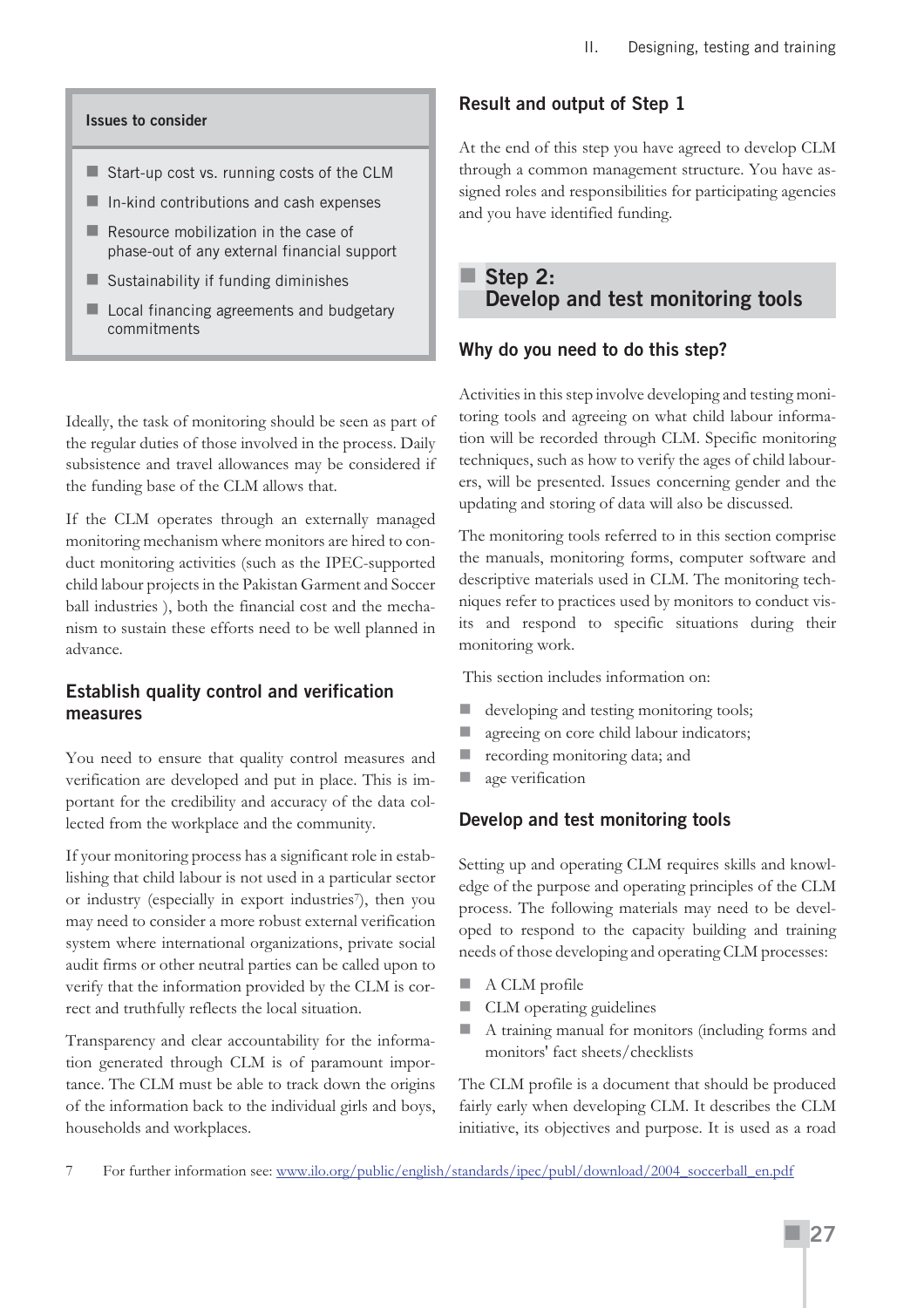map for the development of the CLM and may have a specific work plan attached to it to provide guidance on the way forward. (See Annex C for a sample CLM profile.)

The CLM operating guidelines are a comprehensive description of the operating principles and procedures of the system. It should provide detail on the monitoring tools, techniques and roles and responsibilities of participants and practical information concerning the monitoring activities. These guidelines can include extracts of pertinent agreements and laws and important phone numbers, for example.

The training manual for monitors supports capacity building efforts and direct training efforts of those involved in the actual monitoring and referral process. It includes advice on the process and the conduct of monitoring visits. It can be localized and adapted from the generic CLM training package developed by ILO-IPEC.8

Monitors' fact sheets and other support materials for monitoring may be used depending on the requirements of the monitoring effort. They would be used for practical guidance (notes/checklists) for those involved in monitoring or follow -up activities.

#### **Examples of tools and techniques used to obtain and process information from monitoring visits**

#### **Tools:**

- **Monitoring plans**
- Electronic or hard-copy databases
- **Monitoring and data-entry forms**
- Data input manuals
- **Maps**
- Checklists

#### **Techniques:**

- Criteria for action (when to initiate referral)
- Age verification methods
- $\blacksquare$  Interview techniques
- $\blacksquare$  Techniques to randomize visits

The general support materials (CLM profile, guidelines and manual) are meant to describe the system and guide the monitoring effort. The monitoring process also requires a set of tools to record and store the information and organize the monitoring visits.

The most important tool in child labour monitoring is the monitoring form, which is used to collect information on child labour (for sample forms used by different CLM projects see Annex G.).

There are at least three basic sets of data you may need to collect: 1) information about the child, 2) information about the workplace, and 3) information about the school or other service sites that are part of the referral system. Each set may require developing a specific form; in some cases you may be able to combine information from different sources into one form. The information collected about the child can be organized based on his/her status in terms of child labour. Has the child been removed from a child labour situation and provided with services? Is the child still working and is that work legal?

The design and testing of the monitoring tools should be conducted through a multi-stakeholder consultation to agree upon the information to be collected and definitions used. Gender considerations need to be taken into account. Gender analysis - a tool to diagnose differences in the treatment of girls relative to boys - can be used to make sure that gender issues are addressed in the monitoring tools.

You will need to consider:

- simplicity user friendliness;
- **gender/vulnerability;**
- local culture and practices; and
- age appropriateness.

Monitoring tools must be designed to serve the monitoring activities and be as simple and user friendly as possible. When you design these tools, all actors involved must agree what information to collect, how this information is to be used and who will have access to this information.

<sup>8</sup> Please contact IPEC for further information on the *CLM Training Manual.*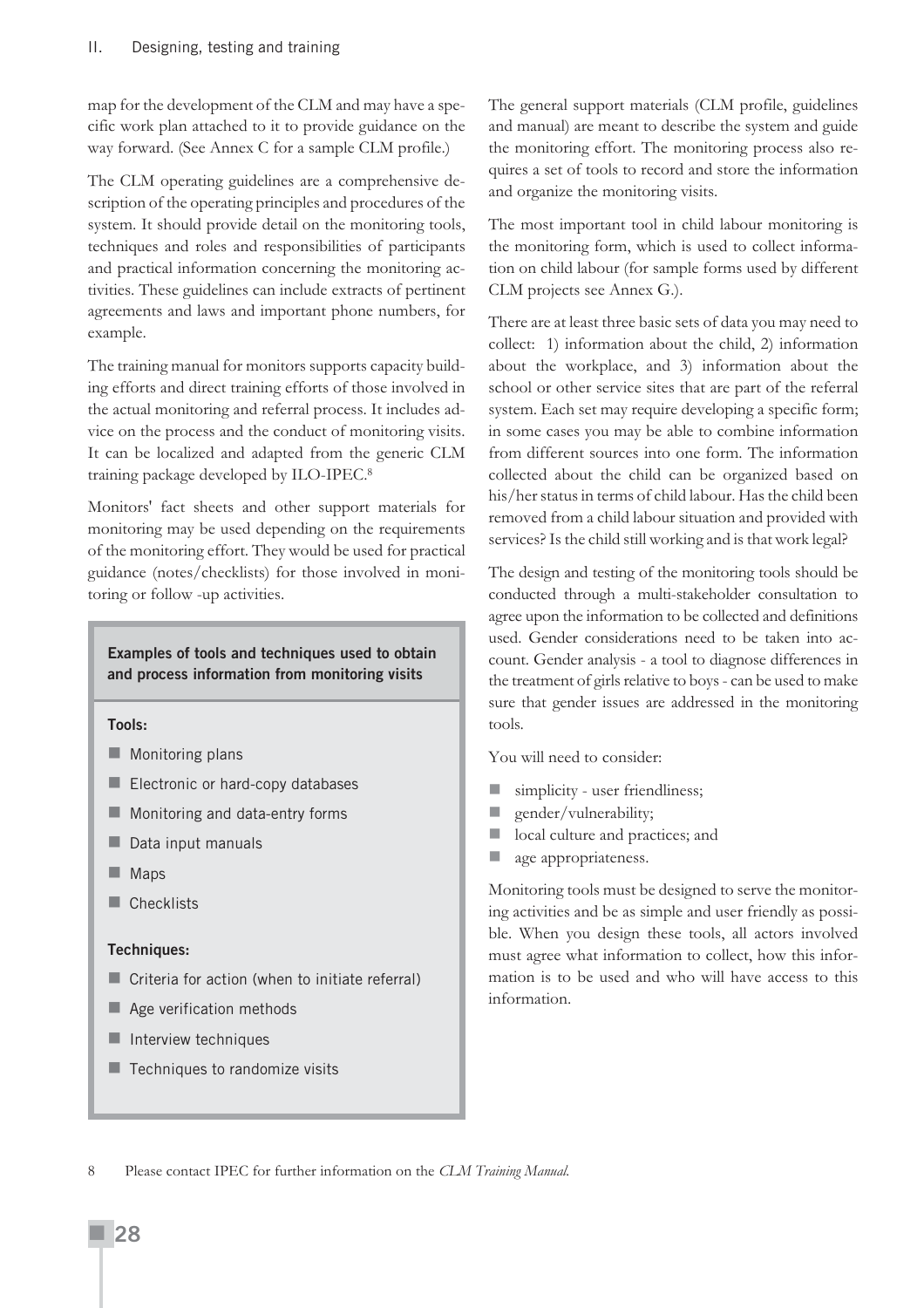#### **Sample breakdown of monitoring forms developed by Ghana CLM system in Commercial Agriculture\***

#### **Form No. 1: The child receiving support**

This form is used to collect information about girls and boys who have been withdrawn, rehabilitated and enrolled in a school or an educational institution. The form collects the following information about the child:

- personal details;
- **I** involvement in child labour in cocoa/commercial agriculture sector;
- $\blacksquare$  family socio-economic situation:
- $\blacksquare$  educational pursuit previous and current, including performance in various school disciplines; and
- **EX CURRENT CURRENT** current opportunities and constraints

#### **Form No. 2: The school/education institution**

This form concerns educational institutions (schools and non-formal education) where former child labourers and those receiving support are enrolled. Information/data collection involves the following issues:

- **basic profile of the school/learning** institution;
- **Paramers** previous experience with child labourers including perceptions;
- **Parager** performance of girls and boys who receive support;
- $\blacksquare$  relationships between the institution and other stakeholders including parents and former employers of child labourers;
- $\blacksquare$  incidents of girls and boys, that are not on the support, who are dropping out of school and into child labour;
- $\blacksquare$  experience in implementing income generating project for the school, if any; and
- challenges and constraints associated with enrolling and retaining former child labourers in educational institutions.

#### **Form No. 3: The workplace/employers**

This form concerns workplaces, employers working in collaboration with the programme to eliminate the worst forms of child labour and those that are still employing girls and boys. The form covers:

- details of ownership/property;
- **agricultural production process/working** environment - isolating areas of child labour and hazardous risky works;
- $\blacksquare$  engagement of girls and boys prior to and after the project;
- obligations of the employer/workplace under the project;
- current engagement of child numbers and job allocation; and
- challenges and constraints in combating child labour.

#### **Form No. 4: Girls and boys in labour situation**

This form covers children that are engaged in labour in the cocoa/commercial agricultural sector. The issues include:

- personal details;
- $\blacksquare$  involvement in child labour in cocoa/commercial farming;
- **F** family socio-economic situation; and
- **E** current opportunities and constraints

\*Adapted from Ministry of Labour and Human Resource Development Child Labour Division: Guidelines For Administering Child Labour Monitoring Tools, Child Labour Monitoring System In Commercial Agriculture in Kenya (Nairobi, May 2004) Note that the information in forms No.2 and No 3. are collected once and that the regular monitoring is conducted through forms No. 1 and No. 4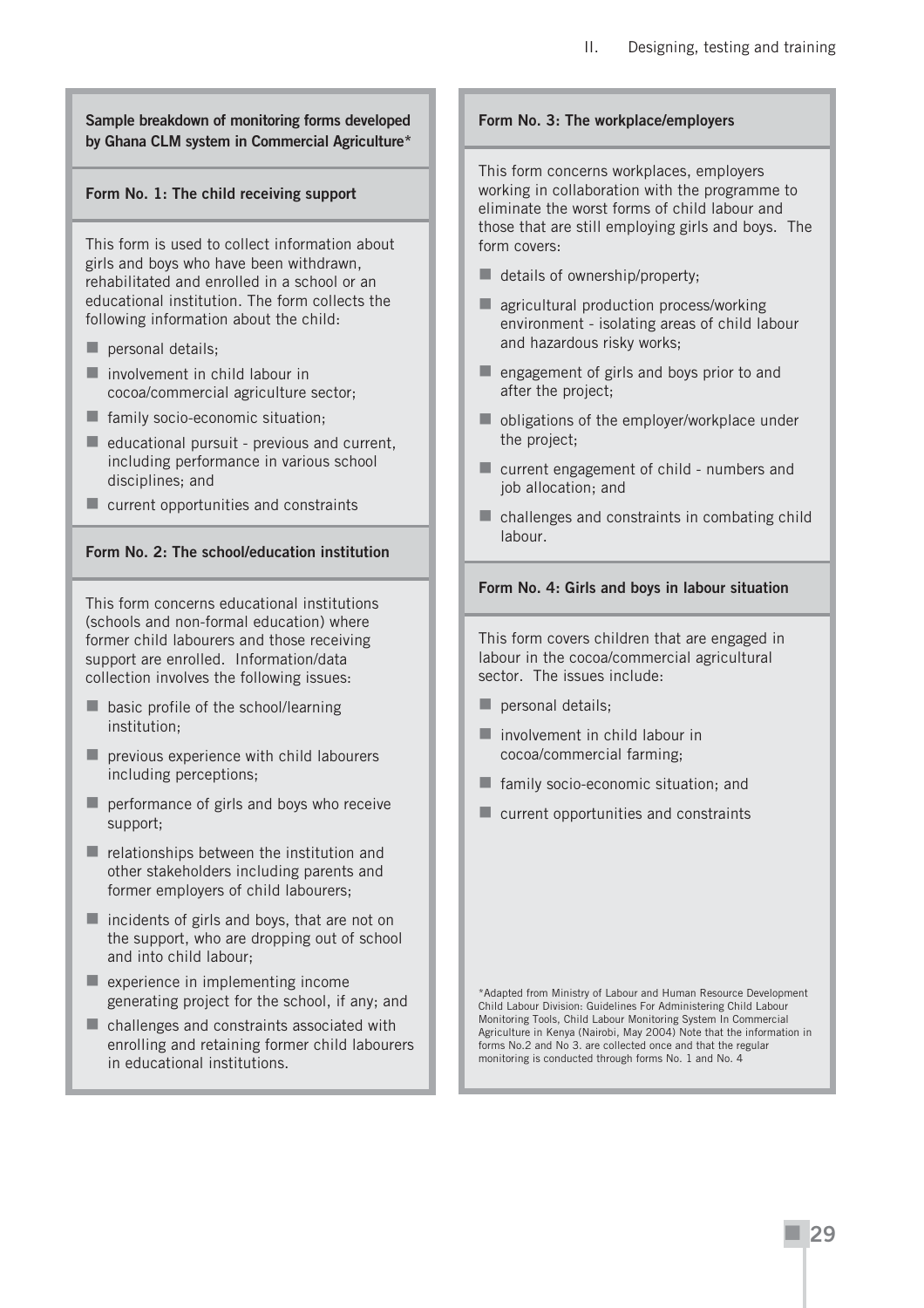#### **About using monitoring tools**

The monitoring team can use a variety of technical tools in conducting the monitoring visit. Most of the tools are meant to facilitate data collection. Some of them are meant as resource materials for the monitors to be used in case of doubt or simply to check on the proper process in a given situation encountered during the visit.

The monitoring plan covers the cycle and frequency of when and where to conduct visits. It is meant to facilitate and organize the work of the monitoring team. It can be a either a static plan or one that is generated and updated on a daily basis. The latter can be the case in some manufacturing sectors where there are several monitoring teams which operate a daily schedule of monitoring and follow-up activities.

The monitoring form (described in the previous section) is perhaps the most important tool of the process as it pulls together the key information about the workplace and individual children found through the monitoring. The number and the clarity of the questions are key determinants that affect both the time that is spent in collecting and transferring the information and the quality of the data. All concerned parties must agree upon the indicators contained in the monitoring form. It is important that the purpose of the form is clear and that it is not overloaded with too many general indicators with no value to the key objectives of CLM, which are identification and referral.

The database for CLM may be computerized data or simply information recorded and kept for later use in a logbook or a physical register. While computerized databases are obviously preferred for storing, sorting and transferring large amounts of data, they can be costly. They can also vary in their complexity and ease of use, depending on whether the related software is designed for information technology (IT) professionals, statisticians, analysts or other more general end-users.

#### **Problems with using computerized databases**

- $\blacksquare$  Technical expertise (high costs)
- $\blacksquare$  Wrong design structure, system analysis
- $\blacksquare$  Technical problems
- Lack of understanding of system
- $\blacksquare$  Need for flexibility (rigidity of databases)
- Credibility

Information collection should remain as simple and as low cost as possible (through community action, NGOs, labour inspectors, etc). The set of basic information should be relevant, collectable and comparable between the different types of child labour interventions that you are dealing with. It is important to keep in mind the virtue of easy transfer of data and flexibility that allows other forms of information to be brought into the database.

At the local level, information is typically collected and recorded manually. It is expected that the data from the workplaces and schools will be used either immediately for direct action or for purposes of verification and prevention (ensuring that the child stays in school and does not enter or re-enter child labour). Experience has shown that at this level it is better to start with a basic, simple data-collection system that relies on checklists and record books rather than to design vulnerable and expensive electronic (computerized) network-based systems.

#### **Considerations concerning computerizing**

Aggregation and inputting of CLM information to levels above the community (local government) may prove to be time consuming and difficult if there are no computerized databases.

If the CLM is intended to operate beyond the local community level a more sophisticated mechanism may be needed for storing and moving data into regional/provincial and national databanks on child labour.

Two key questions:

1) Are resources available to operate such mechanisms in a sustainable and cost effective way?

2) Can you incorporate child labour indicators into an existing database of a partner agency that has adequate technical capacity and resources to store, manipulate and analyze this data? For example, a Labour Market Information System (LMIS) in the Ministry of Labour or a central database in a social planning and development office.

#### **Agreeing on core child labour indicators**

There must be agreement on a minimum set of information that monitors need to collect in order to perform their tasks. This must include: information on the child,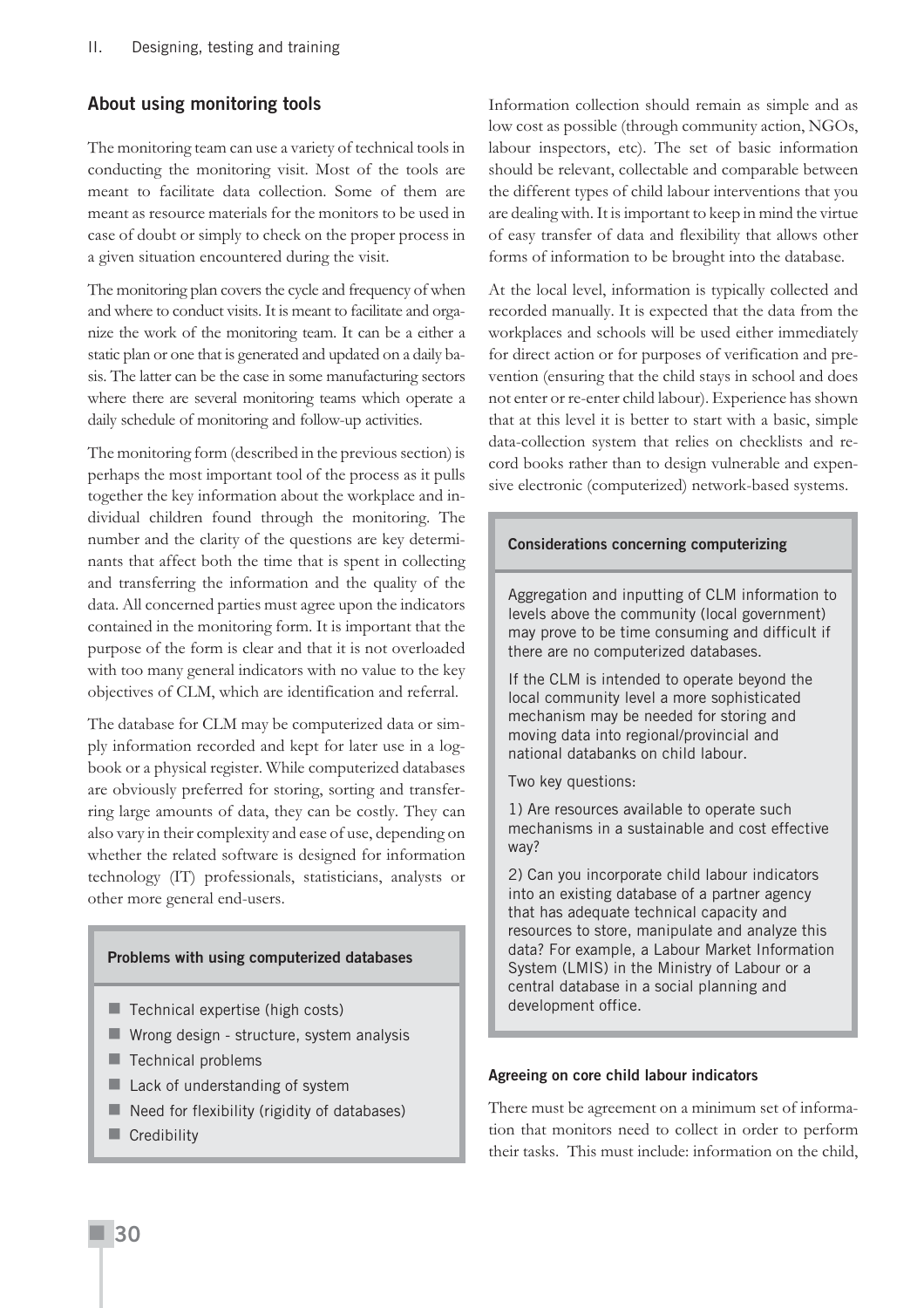type and nature of work performed by the child, and the services to which the child is referred. The general identifier information must include age, sex and residence. It is also advisable that different age groups are separated into sub categories such as: 7 and below, 8-12 years, 13-14 years and 15-17 years .9

The agreed indicators must be so simple that even if there are several partner agencies that are responsible for collecting and moving information to the level of decision making, the analysis and action quality of the data will remain unchanged. For the types of information that can be collected, see Annex D.

## **Recording monitoring data**

You will need to be able to produce information that is as specific as possible concerning all of the girls and boys that your CLM intends to cover. You must also consider data from at least two different locations: schools and workplaces. In some cases, birth registration data can be used to establish a reliable picture of the age of children.

#### **Small target area**

If you are piloting CLM in a limited area, such as a village, cluster of villages or a small community, you can actually collect information and monitor all of the children there. It is very important to disaggregate this data by sex, as the impacts of child labour on girls and boys can be very different. This information will become your baseline and you will be able to monitor child labour against it by collecting information from workplaces and schools and comparing this information on regular basis.

#### **Large target area**

If the monitoring covers a large area, you may not be able to acquire information concerning the whole target population at once. It is not imperative to have a ready-made baseline or "master list" of all of the girls and boys in a given area in order to start CLM.

In this case you will build up the data on child labourers from workplace monitoring visits and information from schools and local authorities.

| Examples of types of information that could be<br>collected |                                                                                                                                                                                          |                                                                                                               |  |  |
|-------------------------------------------------------------|------------------------------------------------------------------------------------------------------------------------------------------------------------------------------------------|---------------------------------------------------------------------------------------------------------------|--|--|
| Variables/<br><b>Indicators</b>                             | In the workplace                                                                                                                                                                         | In the school                                                                                                 |  |  |
| <b>Identifiers</b>                                          | <b>Name</b><br>Age<br><b>Address</b><br>Sex                                                                                                                                              | <b>Name</b><br>Age<br><b>Address</b><br>Sex                                                                   |  |  |
| <b>Indicators</b><br>of child<br>labour                     | Schooling<br>(Yes /No -<br>Full/ Part Time)<br>Working<br>(Yes /No -<br>Full/ Part Time)<br>Type of Work<br>(by sector)<br><b>Condition of Work</b><br>(hours, hazards)<br>Place of Work | Schooling<br>(enrolment)<br>Attendance<br>Drop-out                                                            |  |  |
| <b>Services</b>                                             | Referred to:<br>Schooling<br>Non-formal<br>education<br>Health, etc.                                                                                                                     | <b>Services</b><br>provided:<br>Counselling<br>After school<br>activities<br>Nutrition<br>programmes,<br>etc. |  |  |

Remember, CLM monitoring and follow-up are ongoing: they are repeated regularly at short intervals. This is done in order to capture and reflect the actual child labour situation in the community where the child labour occurs. Surveys and rapid assessments are carried out infrequently and for this reason are not the best instruments for establishing factual information over short time periods. These types of surveys are not recommended for making direct or indirect verification of the elimination of child labour.

9 For general information about treatment of child labour data look at: Manual for child labour data analysis and statistical reports, Statistical Information and Monitoring Programme on Child Labour (SIMPOC), IPEC, ILO 2004. For further information look into ILO website www.ilo.org/public/english/standards/ipec/simpoc/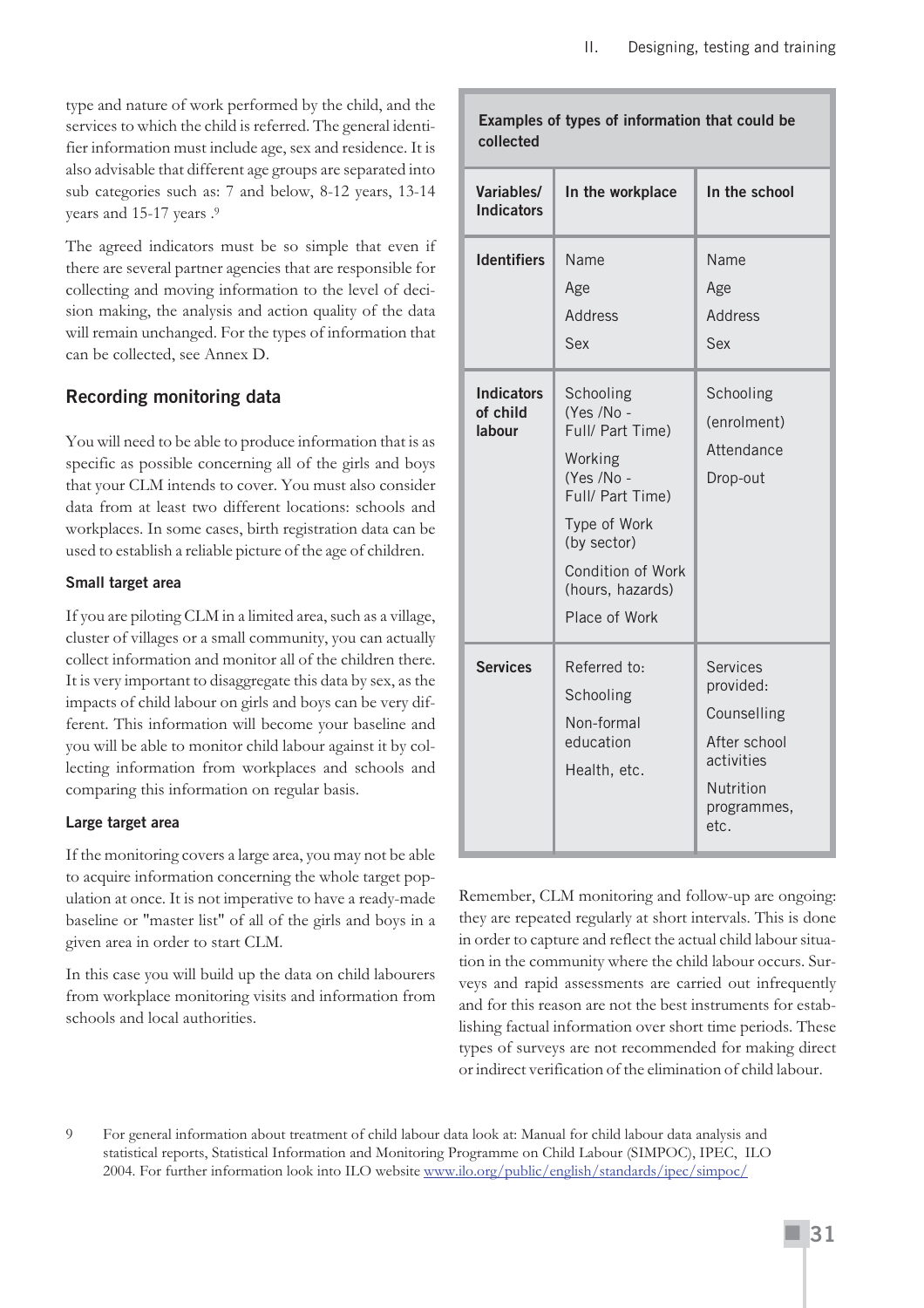When dealing with child labour in the formal economy, such as in the manufacturing sector, tools to record information can be quite extensive and detailed. They can also include information that looks in general at conditions of work and compliance to labour standards.

In an informal economy and agriculture based CLM, information is often collected beyond the immediate workplace about the home (with the exception of home-based work) and the community where child labour takes place. Detailed information can be collected about the socio-economic status of the household, the family and basic service facilities.

In both cases, you need to collect and analyze sex-disaggregated information about schooling and particularly about the school attendance of children. This allows you to track and follow up individual children who have been transferred to schooling from child labour.

#### **Gender considerations**

Gender analysis can be used to diagnose gender-based disparities among boys and girls and address the practical and strategic needs of CLM in this regard. This requires data that is disaggregated by sex.

Applying a "gender lens" includes a comprehensive analysis and interpretation of the sex-disaggregated and gender-sensitive data. Child labour monitors must understand how and why the nature and possible causes of child labour differ between boys and girls, and how work can affect boys and girls differently.

Understanding girls' and boys' needs, constraints and opportunities in relation to knowledge and skills needed, divisions of labour, family responsibilities, economic and political decision-making and conditions of work are crucial in finding effective ways of responding to child labour at the level of the workplace and in general working towards gender equality.

There are many activities specific to women and men and gender specific action may need to be taken as part of the overall child labour response. Gender equality concerns must be taken into account at the early stages of CLM development and considered part of the awareness raising and capacity building as well as the practical level monitoring work, i.e. coaching, gender responsive service provisions, etc.10

#### **A gender checklist:**

It is useful to keep a checklist in mind when designing the CLM:

- $\blacksquare$  Have you conducted a gender analysis?
- $\blacksquare$  Is the information you obtained disaggregated by sex?
- $\blacksquare$  Is the project that you are covering having gender specific interventions (only one sex)?
- $\blacksquare$  Is the project targeting the needs of both sexes (boys and girls) to attend school?
- $\blacksquare$  Are the alternatives provided (skills training, etc.) gender sensitive, or are they reinforcing the existing socio-cultural bias?

#### **Updating and storing the data**

This part of the preparatory stage also includes planning for the basic treatment of data, such as the tabulation of results of the monitoring visits and preparing summary reports. The process for the first crosschecking of data must be outlined. If sex-disaggregated information is collected from a wide area and it is extracted progressively, there is always a chance that data received can be contradictory or be reported several times. It is important that adequate measures are introduced and that the specific responsibility for the treatment of the data is assigned to a partner or person who has the knowledge and skills to perform the tasks required.

An important ethical consideration is that of confidentiality and access to information. Access to information should be carefully limited to those who are an essential part of the rehabilitation of the child and that due attention is given to how information is stored, edited and made available to different actors in society.

<sup>10</sup> IPEC: Good practices: Gender mainstreaming in actions against child labour, (Geneva, ILO, 2003); N. Haspels and B, Suriyasarn: Promotion of Gender Equality in Action against Child Labour and Trafficking. A Practical Guide for Organizations (Bangkok, ILO, 2003). For further information look into ILO website: http://www.ilo.org/public/english/standards/ipec/publ/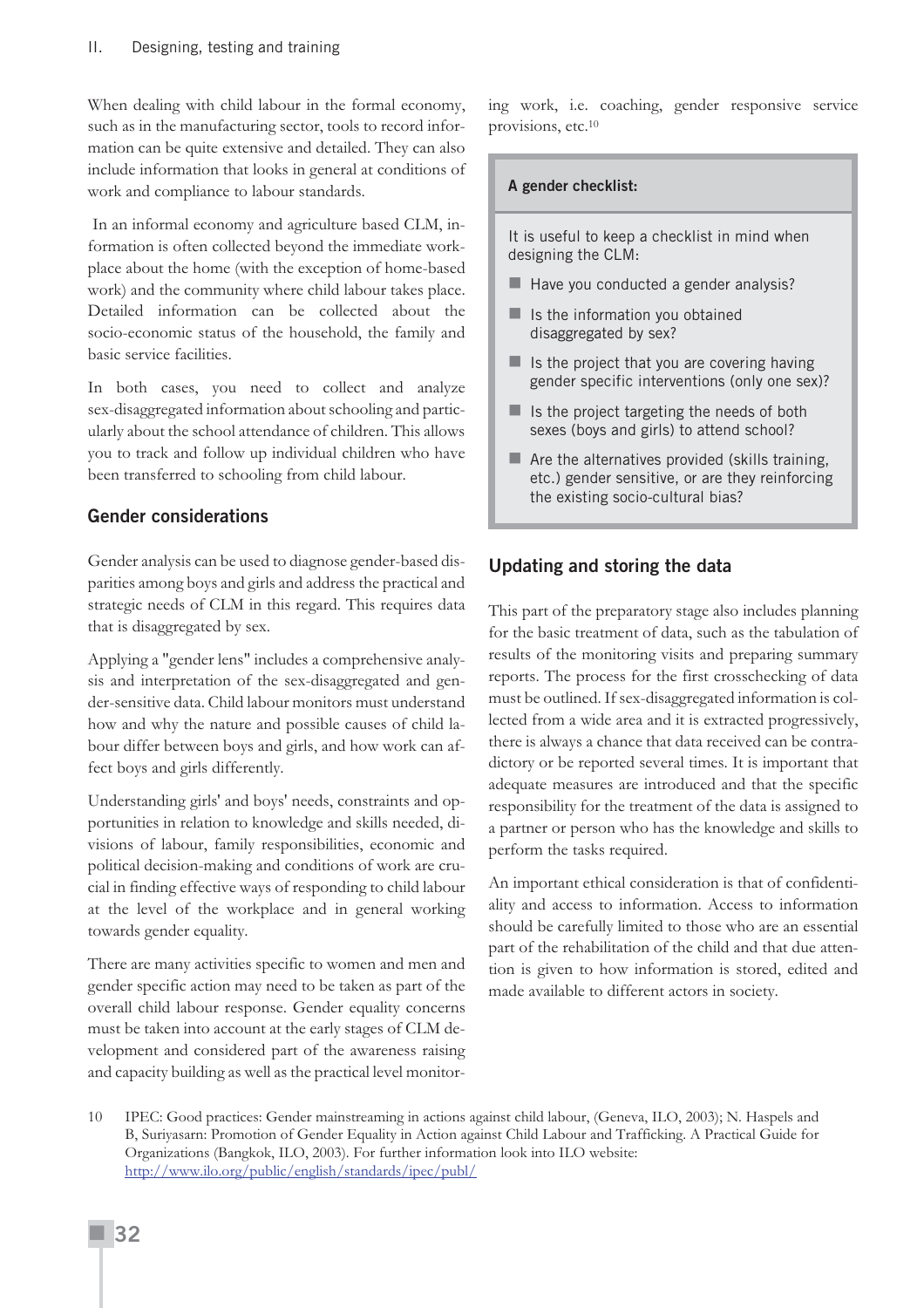#### **Result and output of Step 2**

After this step you have looked at key issues concerning the development and testing of monitoring tools. You have established core child labour indicators of the CLM process, planned how to record the monitoring data and considered how to address gender issues.

## ■ Step 3: **Develop the referral system**

#### **Why do you need to do this step?**

Two expected outcomes of CLM are that child labourers who have been identified through monitoring are referred to appropriate service providers and a tracking system is in place to follow up and ensure that the child will not return to work or surface in another sector of child labour later on.

#### **Reaching a formal agreement among service providers**

Establishing a referral system means that an agreement is made with the service providers that they accept and assume the responsibility of providing assistance to child labourers found during the monitoring process.

This agreement must be formal and based on the practical realities and capacities of the service providers. The services may be provided through government entities (schools and health stations), NGOs or faith- or community-based initiatives on education, skills training, counselling and self help.

You will need to consider:

- the resources and physical capacities of the service providers, and
- commitment and ability to receive and provide services,

When you develop a referral system you must also agree on the nature and responsiveness of the referral mechanism.

Is it meant to be a mechanism that can be activated immediately to address an urgent child labour situation in a workplace? This would be the case in some factory-based monitoring projects, for example, where girls and boys found working in hazardous conditions are immediately removed and enrolled in schools.

Is it a slower step-by-step process where, once a problem is identified, a task force or similar group makes an assessment of different possible options? If so, the child labourer's situation is then addressed within the shortest delay possible.

### **Operational links and procedures to activate the referral system**

School-based and workplace data must be linked together and compared on a regular basis.

Most often, the referral is from child labour to school and/or informal education institutions. A proper link between the workplace monitoring effort and the education sector must be established to coordinate and follow up on the rehabilitation of the child labourer in the basic education system.

In most CLM interventions, schoolteachers play a central role as part of the monitoring team and/or in their function as a teacher in recording school attendance. Often the CLM includes specific monitoring tools and mechanisms covering schooling, either administered by particular child labour monitors or by the teachers as part of the monitoring process.

The most important aspect of the referral is the procedure through which the referral system is activated. It is important that, once the nature of the referral system has been agreed upon, a protocol covering the criteria and procedures to follow is established.

In the case of CLM dealing with unconditional forms of child labour, such as commercial sexual exploitation or trafficking of children, the referral system deals with girls and boys who have either been rescued from an exploitative situation or while being transferred from one place to another. In this case, the referral mechanism often includes special services, such as psycho-social help and halfway houses where child labourers get immediate assistance. A proper plan of action is then established for each child based on his/her needs.

#### **Objective of the referral system**

The CLM referral system aims to ensure that after the initial identification of a child labourer, measures are taken to: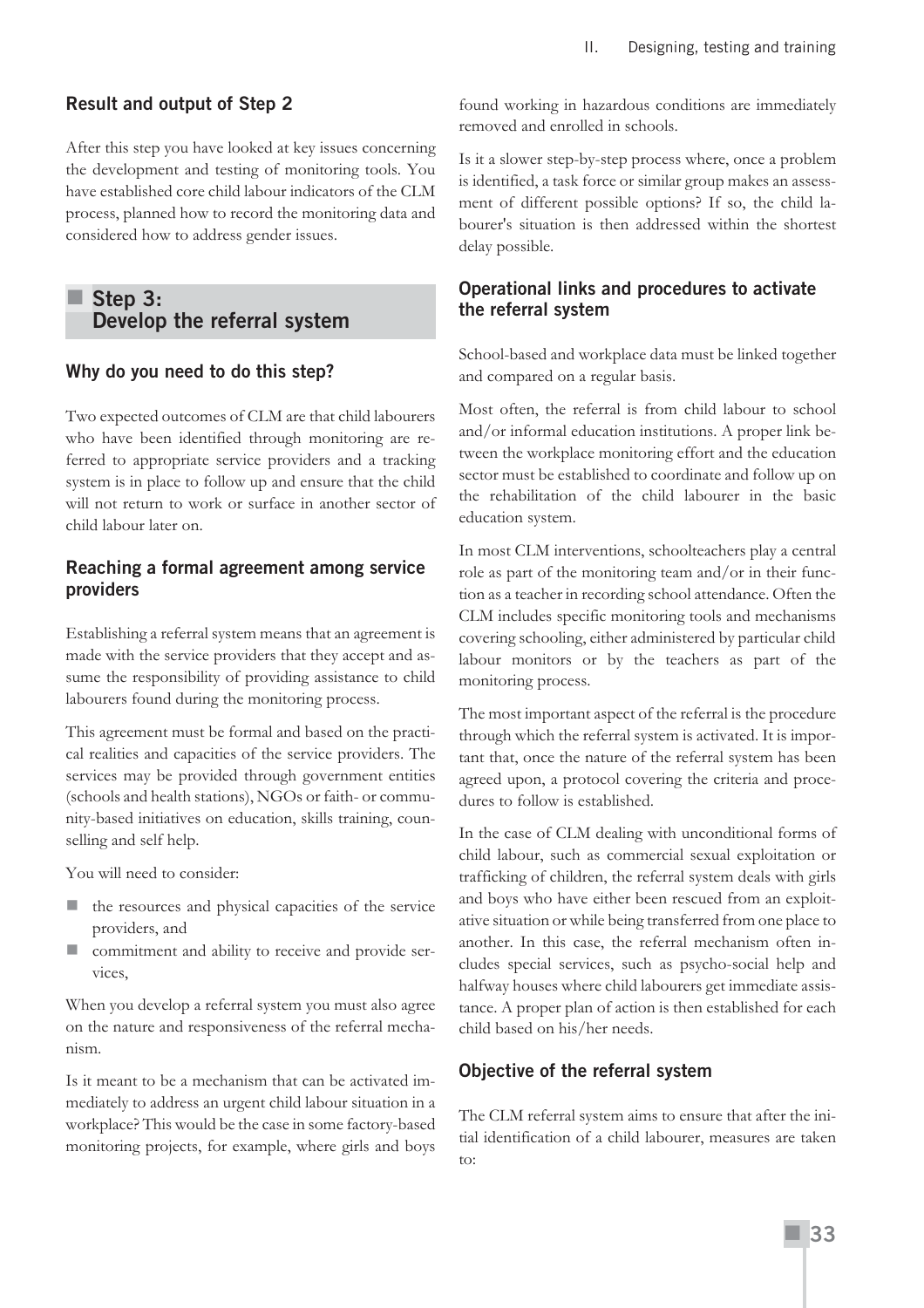- ensure that, in the case that the child is of legal working age, s/he will not be exposed to hazardous work;
- $\blacksquare$  withdraw the child physically from the workplace if there is imminent danger to the child (conditions such as exposure to dangerous chemicals, prostitution, bonded labour etc.); and
- provide the child with alternative services, such as schooling or/and skills development, with the aim of removing the child from work.

## **The outline of the referral system**

- Service providers participating in the referral (listing of services)
- **Depending principles:** How does referral take place in different situations? Who can be contacted? When? What is the process by which services to girls and boys will be accessed and how will this process be followed up?
- Criteria for activating referral: When will removal/ withdrawal take place?

## **Criteria for referral**

The criteria for referral could include instruction on action if the child is:

- **D** below the minimum age established for the type of industry or work performed;
- **Now** works more than the maximum number of hours established for their age, the industry, or type of work;
- works in unsafe conditions;
- at serious risk of being exposed to hazardous conditions;
- expresses that s/he is obliged/forced to work; or
- there is reason to believe that the child is ill treated and physically abused in the workplace.

Referral in unconditional worst forms of child labour

When a child is identified as involved in what are referred to as "the unconditional worst forms of child labour" (e.g. commercial sexual exploitation, bonded labour, trafficking), the removal of a child from the situation is the only option.

The identification and removal of the child in this case is an immediate act of rescue and often conducted by specialized rapid action teams or multi-sector monitoring/law enforcement task forces.

The referral in this context means that the child is immediately physically removed and attended to by qualified child-friendly service providers (health, psychological counselling and social assistance).

When determining what is child labour and the hazardous forms of child labour in a given situation, the ILO Worst Forms of Child Labour Convention No. 182 and national legislation should be used as references. If a national consultation for the determination of lists of hazardous child labour has been undertaken, it can be used to establish the criteria for the referral system.

## **Result and output of Step 3**

As a result of this step you have developed a referral system and agreed to criteria for withdrawal and removal that allows for individual child labourers to be provided with appropriate assistance through a network of service providers.

 **Step 4: Organize the monitoring teams**

## **Why do you need to do this step?**

Once partners for the monitoring and referral are identified and have agreed to participate in the monitoring effort, the monitoring teams can be formed. The monitoring team is the mechanism through which the observations at the worksite and in schools are conducted. They are the human hands and eyes of the monitoring system.

## **Types of monitoring teams**

The composition of the monitoring team differs according to the situation, but in general there are three different types of teams:

- 1. external (independent) professional child labour monitoring teams;
- 2. integrated formal child labour monitoring teams (mixed teams with enforcement authorities); and
- 3. community monitors (local government, people's organizations, etc.).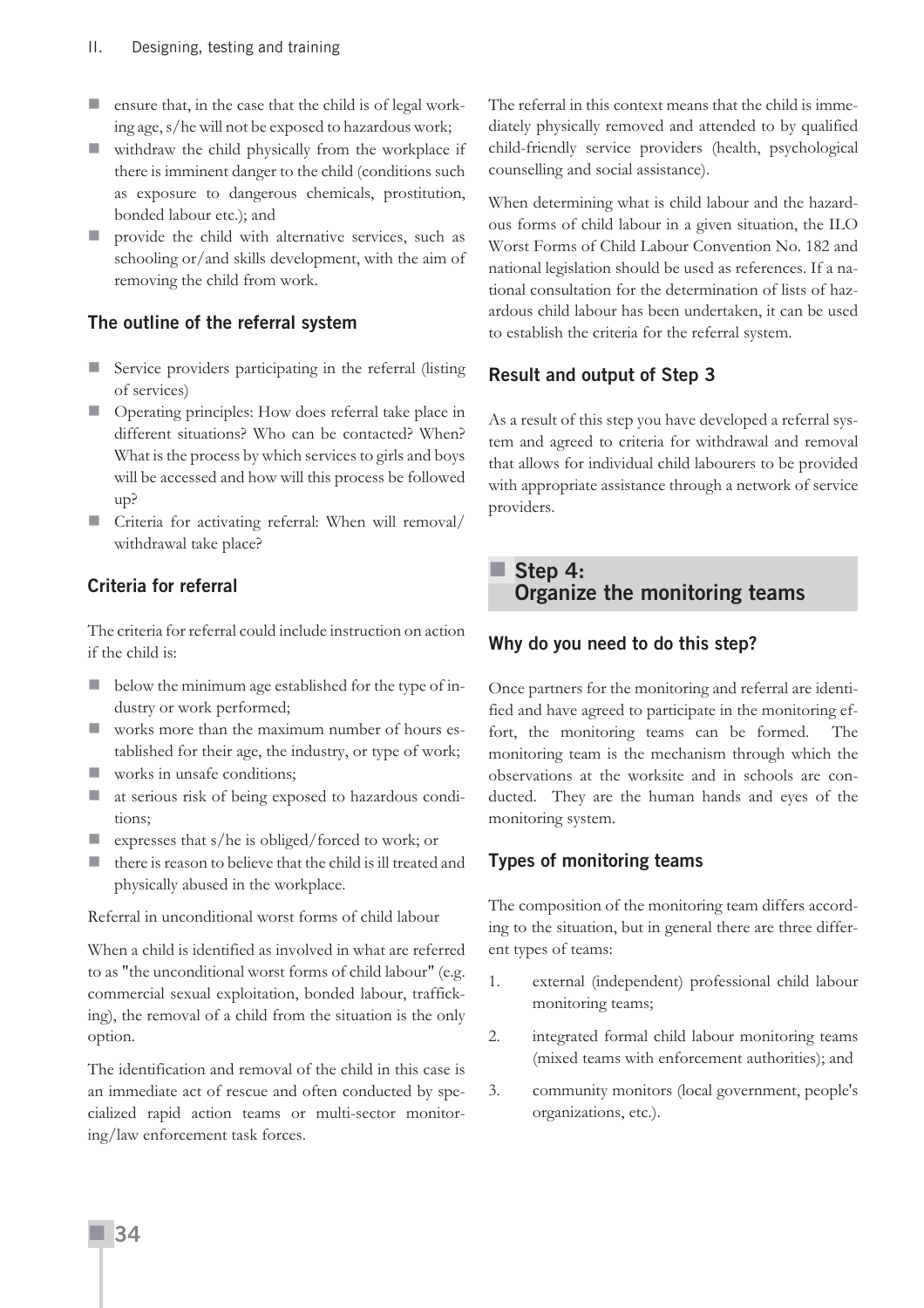The first type of team generally operates in the formal economy as part of an external monitoring project. This type of monitoring is costly and usually dependent on external funding, which can make it unsustainable in the long run. The second type of team reflects a multi-sector approach to CLM, characterized by a formal professional alliance of labour inspectors, social workers and other concerned departments of government. Civil society groups may also be part of these teams based on their specific knowledge about the sector and child labour issue at hand. The third category represents multi-stakeholder teams conceived and developed as part of a community-centred monitoring effort in which the community and local government level have a more direct role.

In establishing the criteria to select those participating in the monitoring team, you need to look at the sectors that you are dealing with and assess which types of individuals are best suited to the objectives of the CLM.

You should look at:

- $\blacksquare$  objectives, outreach and coverage of the CLM,
- skills and capacities of participating agencies,
- **E** existing mandates (authority and role),
- available resources, and
- **Commitment and motives.**

Available resources and workload of participating agencies need to be kept in mind. You must already think about practicalities such as transport, distances to be covered and work schedules and coordination of the work of the team. The issue of incentives will probably be raised again at this point. Do you need to compensate the team beyond their regular duties? If you must, how will you be able to compensate the work of the team at a reasonable level in a sustainable way?

The sex-disaggregated information that you are able to collect by using the monitoring tools is only as good as the competence and inter-personal skills of the members of the monitoring team. The terms of reference (TOR) and the job description of the monitors should be drafted in such away that the qualities of the monitors are specified and that the monitoring teams have a set of common values and principles.

Also keep in mind that working in a mixed monitoring team is not an easy task when the team is composed of individuals from different disciplines who may have different traditions and perspectives to social issues.

#### **Challenges in operating monitoring teams:**

- Conflict of interest (social economic, cultural)
- Volunteer partners vs. full-time workers
- Lack of understanding/interest on the part of active stakeholders
- Lack of empowerment
- Lack of capacity and capability
- Enforcement capacities
- $\blacksquare$  Lack of mandate
- Lack of transparency, cooperation, information-sharing among partners
- Funding and human resources
- Lack of training, lack of incentives

#### **Psychological aspects of monitoring**

You also need to consider how to ensure that the individuals involved in monitoring remain motivated and are able to get feedback on their performance at regular intervals. Remember that CLM can be something of a thankless task and the monitors themselves are part of the community they are working in, particularly in the case of voluntary community-based CLM. Monitors often find themselves faced with uncooperative employers, co-workers and children.

It is important that monitors are fully aware of the different types of situations they might encounter and that they are trained to take into consideration possible responses and reactions by the target groups of the monitoring activity.

Problem-solving should form part of the management of the monitoring process. It is important that personnel issues, questions of authority and roles among the team and between different institutional partners are openly discussed and facilitation and mediation is sought when necessary. Monitoring teams must act in a united manner and not expose any differences of opinion they may have while acting in their capacity as child labour monitors.

In summary, when developing the monitoring team, it is important to think about the criteria for a good monitoring team and the monitors themselves. Criteria for the team could include: shared values, complementary experi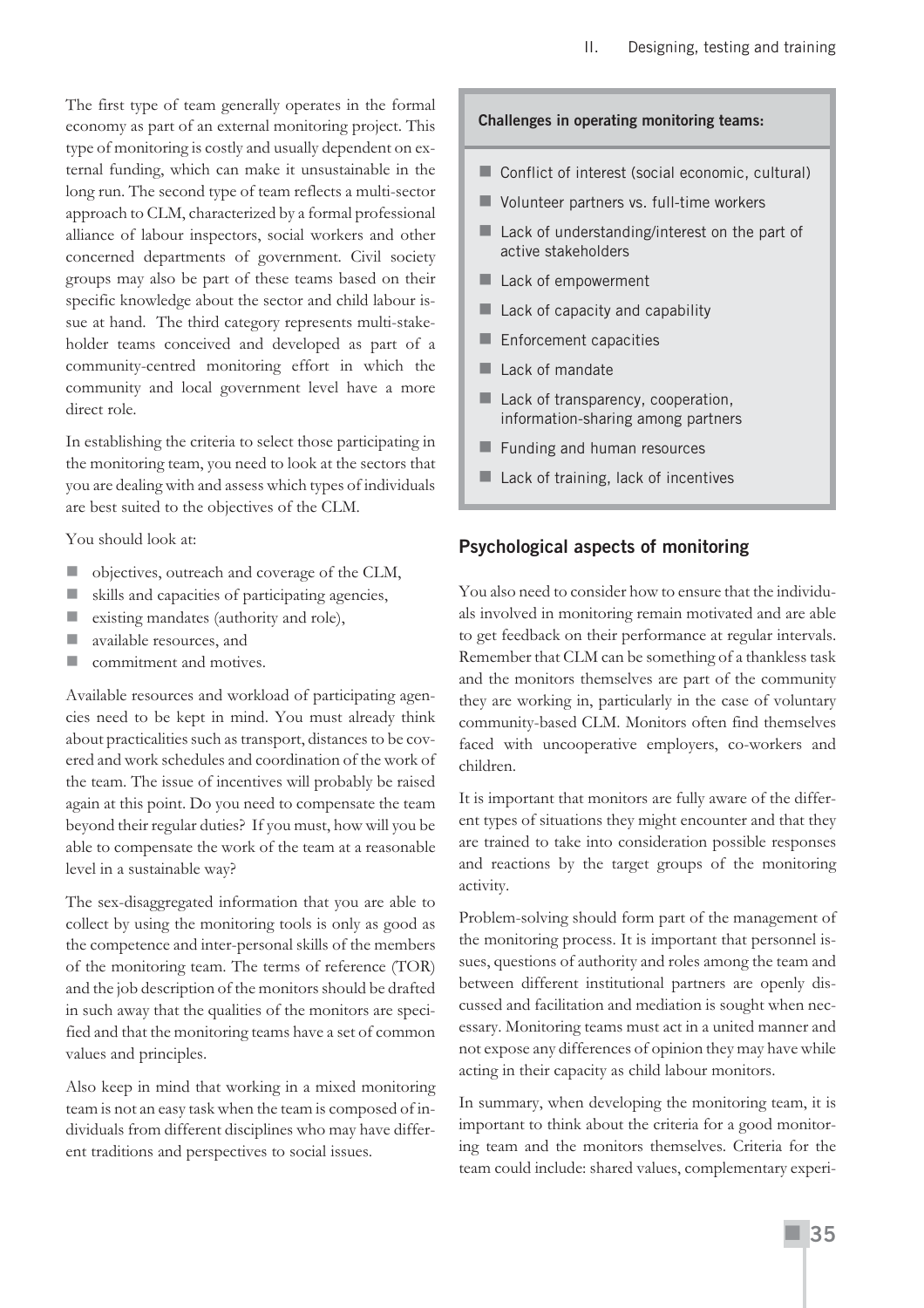ences, variety of disciplines, stakeholder and gender balance. For the monitors you should consider issues such as experience, technical and analytical capacities, knowledge about the target groups and culture and particularly skills to establish contact, interview and build rapport with boys and girls.

The following examples from CLM projects in Tanzania and Bangladesh list the roles and responsibilities of monitors as they were developed for each project.

#### **Description of the monitor's role in a community-based CLM (Tanzania CLM manual, March 2004)**

The interviewer (monitor) plays a central role in this process, particularly because most of the information will be obtained from children. As an information target group, children are delicate to handle but their responses are normally accurate to the best of their knowledge. The outcome of the CLM process will, therefore, depend on how the monitor conducts himself/herself during the interviews.

The responsibility of the interviewer will include:

- $\blacksquare$  identifying the providers of information, i.e. respondents or interviewees;
- $\blacksquare$  conducting the interviews;
- $\blacksquare$  filling the various questionnaires;
- $\blacksquare$  checking the completed questionnaires to ensure that all questions were asked and responses were neatly and legibly recorded;
- $\blacksquare$  returning to the respondents for appointments or to finish uncompleted interviews;
- $\blacksquare$  reporting to the village governments;
- **P** preparing briefing notes for the supervisor on the problems encountered; and
- $\blacksquare$  forwarding to the supervisors all completed questionnaires.

**Responsibilities of child labour monitors in the Bangladesh Garment Manufacturers Association (BGMEA) child labour monitoring project <sup>11</sup>**

Responsibilities include:

- $\blacksquare$  identifying child labourers in the factories;
- $\blacksquare$  removing the girls and boys from work and placing them in educational programmes;
- verifying former child workers' school attendance and performance;
- gathering and archiving sex-disaggregated information on the children, the factories where they were found, and the services they receive;
- **P** preparing and forwarding reports; and
- $\blacksquare$  educating and motivating factory owners, girls and boys, mothers, fathers, guardians, and teachers concerning child labour and the importance of schooling.

## **Result and output of Step 4**

As a result of this step you have decided on the composition of the monitoring team and agreed on the monitors' roles and responsibilities.

## **Step 5: Train monitors and build capacity**

## **Why do you need to do this step?**

The work of those involved in the actual monitoring is much more than just information gathering and sharing; it involves interacting with employers, workers, family members and child labourers themselves. The members of a monitoring team need to be able to make many difficult judgements on the spot.

11 ILO-IPEC: *Manual for Child Labour Monitoring and Verification* – Vol I, A BGMEA/ILO/UNICEF MOU Project (Dhaka, 2004) p.26.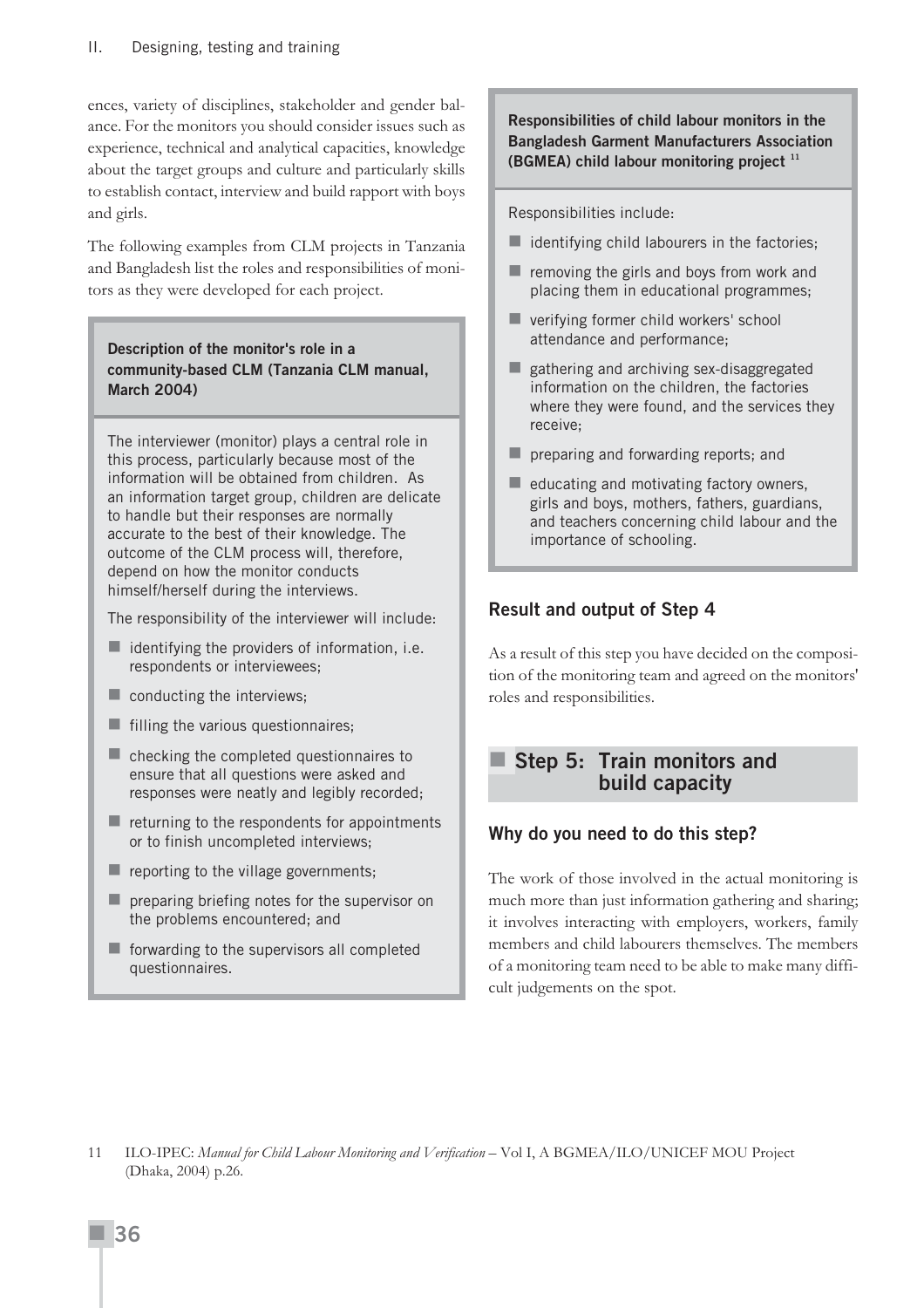#### **Building up the technical capacity and skills for monitoring**

In order for the child labour monitoring team to be able to perform its duties in an objective and correct manner it needs to:

- have a good basic understanding of the process of monitoring;
- have a good basic understanding of the techniques for conducting a monitoring visit, including identification and interviewing of possible child labourers;
- understand the basic principles and tasks of monitoring;
- $\blacksquare$  be able to respond to various situations they will encounter in their work as monitors; and
- understand issues concerning the rights of the child, vulnerability and gender.

A series of training and capacity-building exercises may need to be conducted on how to prepare for monitoring, how to conduct monitoring and how to use various monitoring tools.

#### **CLM training materials available**

Basic CLM orientation - for main stakeholders

Training on the concept and practice of CLM -for core groups of actors

Training on how to develop CLM

Training of Trainers - for those directly involved in the training/developing monitoring teams and monitoring processes

Training for monitoring teams:

- $\blacksquare$  the process, tools and psychology of monitoring
- **basic knowledge on occupational safety and** health issues

Contact ILO-IPEC for further information about the materials

The quality of the observations and interviews (exchanges) depends as much on the correctness of tools as it does on the way that the tools are used and the personal qualities of the monitors. Training and understanding of how to conduct monitoring visits/activities and to ensure follow-up action are crucial and should be given due time and resources.

#### **Training of trainers**

You may need to develop a group of trainers who would then be in charge of continually improving and updating the knowledge of the monitoring teams.

#### **Training of monitoring teams**

You must ensure that your monitors have been adequately trained in the use of monitoring tools and have a solid understanding of the qualities and criteria for good and successful monitors.

In its simplest form the training of monitors would include an orientation to the rationale for monitoring and the use of a simple checklist type of a monitoring tool to assess the child labour situation in a given area.

Monitor training should include identification and assessment of child labour situations in different types of workplaces, development and operation of a referral system, and how to ensure that sex-disaggregated information collected is treated and disseminated in an appropriate way.

In a more sophisticated monitoring effort where there is a need for a professional and multi-skilled approach to monitoring a more thorough training may be needed with emphasis on the technical and psychological aspects of monitoring in different workplaces. This could include using robust and more complex information technology tools.

## **Training on occupational health and safety (OSH)**

Once child labourers have been identified, it is important that the monitors are able to determine if they are at risk and what action needs to be taken protect children that are subject to specific hazardous working conditions. In some cases the only option is the immediate removal of the child from the workplace, in other cases the question is to ensure that legally working girls and boys are protected from hazardous conditions.

It is important that child labour monitors have a good basic understanding of working condition and assessment of occupational health and safety (OSH) risks. Unless team members have been trained in basic risk assessment meth-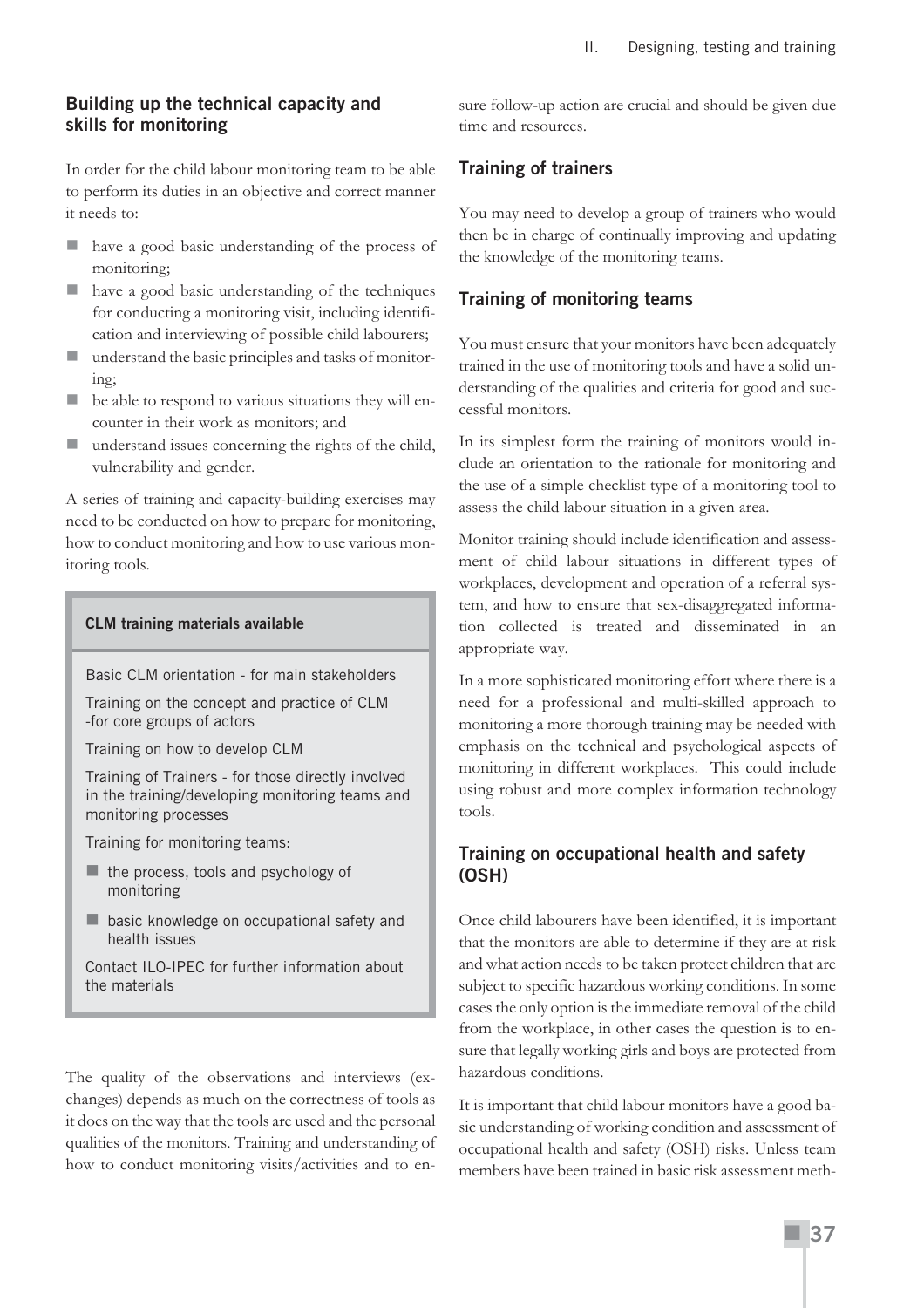ods they should not try to interpret law or to make value judgements about different types of work situations. If the team involves labour inspectors or trained OSH specialists then it is up to them to make a professional judgement in the situation and enact follow-up action as required.

Child labour monitors can be trained in basic risk assessment and management methods and provided with specific OSH information in the particular sector that they will be dealing with (such as agriculture, construction, fishing or mining). They will thus better understand the OSH risks involved and can consequently carry out their duties more effectively.

When monitoring teams involve professionals of the sector in which child labour is found (like agricultural extension workers in commercial agriculture), it is easier for the team to demonstrate the negative effects of child labour and talk about unwanted labour practices, as the monitors are talking to a target group with whom they are familiar.

Assessment of the hazards and working environment does not necessarily have to be a very complex task. Common sense and basic knowledge of the typical hazards in a given sector go a long way towards identification of problem areas. When the type of work and category of hazard (for example, chemical, biological, or physical) require special competency, then the monitors should have access to the advice of medical and technical specialists.

It is very difficult for a monitoring team to convince employers, workers or community members about the dangerous or hazardous nature of the work if these hazards have not been determined and if the CLM teams are not equipped with proper skills and preventive messages about the particular area of work. As part of developing the CLM process, it is important to link with competent OSH specialists and enforcement authorities, such as labour inspectors who are vested with adequate skills and powers to deal with OSH issues. That said - remember that CLM is not only aimed at hazardous child labour but should cover all forms of child labour.

#### **Result and output of Step 5**

In this step you have looked into different capacity-building needs related to CLM and considered various skills required for monitors to be able to perform their work.

### **Step 6: Test the CLM design and think about replication**

#### **Why do you need to do this step?**

The functioning of your CLM is not only dependent on good design and training.

The procedures and tools need to be tested and validated. This stage may require a considerable amount of time (possibly up to a year) and should not be rushed.

Testing is done to see how the actual monitoring and follow-up action works in the field and to allow the validation and further development of the monitoring tools. It will also help to clear up any procedural misunderstandings about CLM among your partners, as they participate in the monitoring process and see with their own eyes how it operates.

One way of testing procedures and tools is through small-scale pilot projects, either conducting these in a cluster of factories and/or workplaces or selecting a specific site in the area where you will focus your monitoring efforts. In the commercial agriculture sector, for instance, you will want to test the tools at all points in the agricultural cycle. In small-scale mining, you need to think about the rainy season and dry season. The testing stage must take into consideration the nature of child labour that you are dealing with and be able to fully simulate all environmental, physical and technical aspects of the work that you are dealing with.

The CLM design should be tested at three levels:

- 1. Monitoring in the workplace and community
- 2. Referral and follow-up action
- 3. Transfer of monitoring information to the regional and national level

Testing of the tools that you have designed does not end once the CLM process has gone through several cycles and the main problems have been solved. Even with the CLM running on a regular basis, you must ensure that it will continue to do so and that the quality of the system remains high. Remember, the CLM should incorporate a system of continuing improvement and performance evaluation.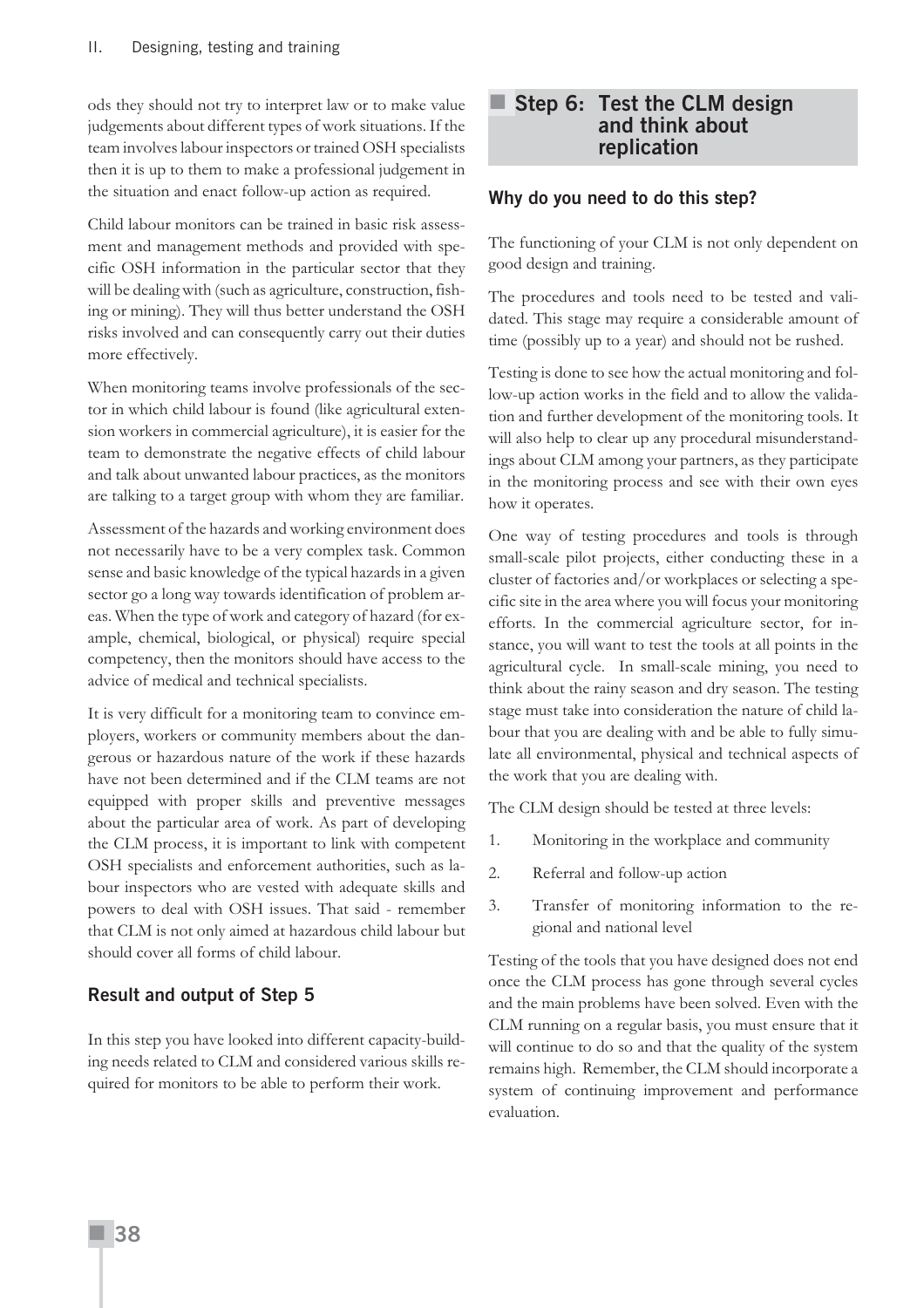#### **Possible ways to ensure continuous improvement**

- $\blacksquare$  Periodic review of the organization of the CLM
- **Performance monitoring (including** management reviews)
- Revision of CLM procedures when there are changes in national laws and regulations
- **Internal and external verification (with** separate procedures and rules)

If the CLM process is part of large-scale export-trade-related development effort to combat child labour, the setting-up of CLM may also involve the development of independent internal or external verification systems. Separate independent procedures apply for setting-up external verification functions, which are not covered in these guidelines.

#### **Testing monitoring in practice**

In testing the CLM at the workplace and services, the focus is on whether the procedures and tools that you use in conducting the monitoring visit or exercise are sufficient and properly adopted the local situation.

Some questions to consider:

- Is the team using appropriate tools (checklists, monitoring forms)?
- Are the prerequisites for monitoring met (available material, transport, etc.)?
- Does the team have enough information about the target area/establishment in question?
- Do the monitors know how to use the tools and how to prepare, conduct and close a visit?
- Have the key contacts in the target areas been informed about the CLM and agreements concerning the monitoring visits?
- Does your referral system function properly?

#### **Checking the referral and follow-up action**

Once the visit has been conducted the team needs to record the information, prepare a monitoring report and decide whether any follow-up action is required. The testing of the report format and the process by which the information on follow-up action and the data obtained is transferred for decision making needs to be validated.

Some questions that could be raised:

- Is the format for the monitoring report adequate for the purpose?
- Is the process by which data and recommendations on action are transferred for decision-making clear?
- Are there follow-up procedures and a feedback mechanism in place to see that action is taken?
- Does the tracking work?

#### **Testing the transfer of information to regional and national levels**

If your CLM is designed to forward information to the regional and/or national level(s), you need to be sure that the way that the information is dealt with (disaggregating of data, statistical methods used etc.) ensures that the quality and integrity of your data are protected. If the information is meant to be used for national policy improvement and reporting purposes, it is of utmost importance that the information you put forward can be checked and verified at any time.

You should verify that:

- data collection instruments used in various CLM initiatives are compatible with each other;
- data requirements at the national level have taken into consideration the instruments and tools used at the local levels;
- the transfer, processing and analysis of sex-disaggregated information is planned and accounted for in order to reduce delays in releasing and making the information available for reporting;
- the repository of information (national database) has adequate resources and capacity to deal with the data; and
- **n** mechanisms to analyze and report on the data are in place which permit the sharing and validating of the information as required.

#### **Ensuring that information is used**

For the purposes of maintaining links between local-level action and national-level policy efforts, it is important that you are able to emphasize the practical, direct-action nature of CLM through reporting on the information that you collect. It is this continuing identification of child labour and immediate action that differentiates CLM from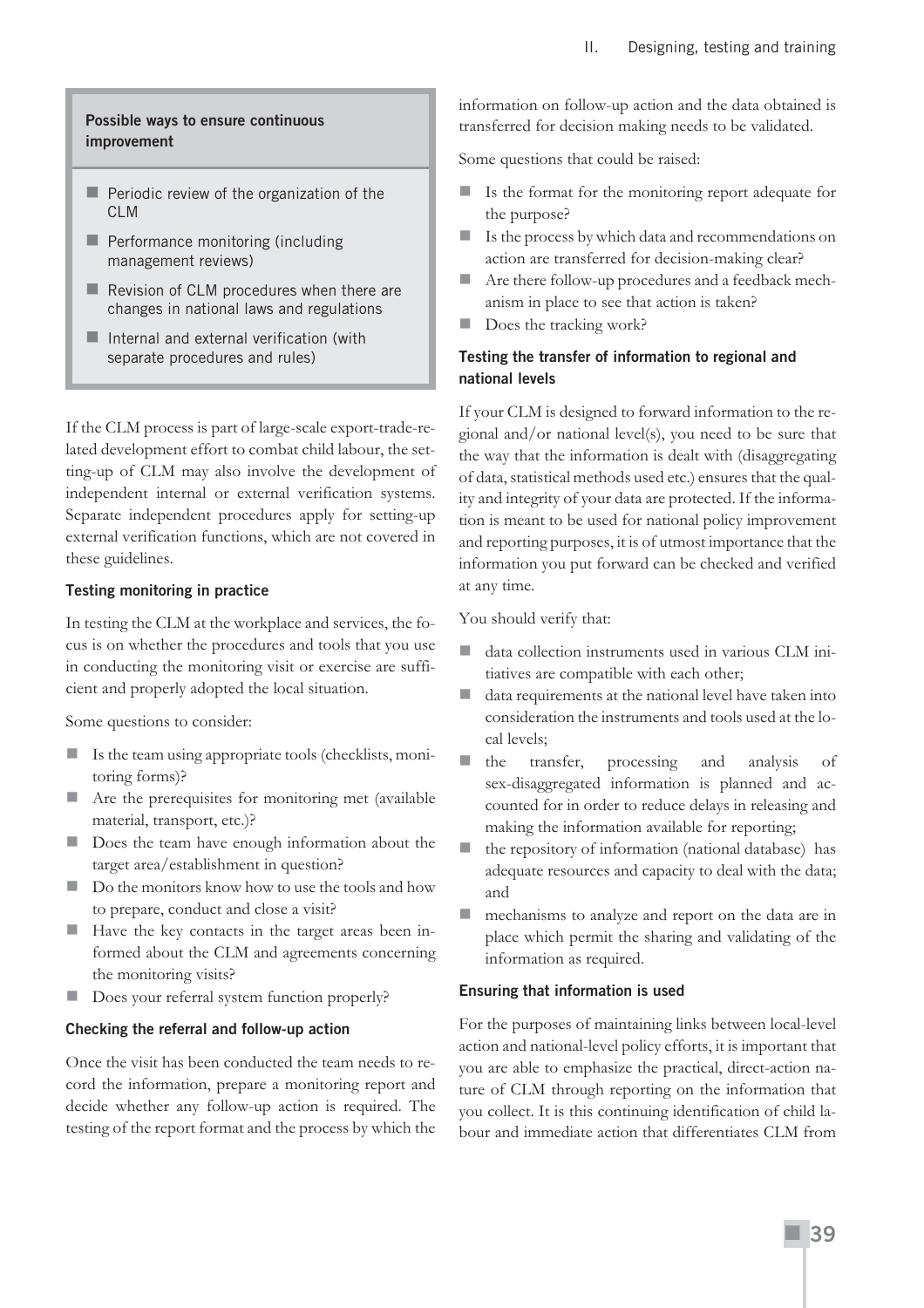many other data collection tools and brings the information you collect closer to decision making.

Data from CLM can be used for prevention and advocacy, and to enhance cooperation and coordination between local service providers. It is important that innovative approaches on how CLM information has been used in practice for local action against child labour are properly documented and shared among partner agencies. In the end, any real impact through CLM can only be achieved if the process is replicated and scaled up to cover as many potential child labourers as possible.

#### **Scaling up the CLM intervention**

The design of a sector- or area-specific CLM must take into consideration its expansion to new geographical areas or new areas of child labour work.

Two questions need to be answered in this regard:

- 1. How do you connect the monitoring to other regional and/or national structures?
- 2. How will the expansion affect the management, institutional structures and resources required to operate CLM?

Scaling-up and redesigning a monitoring process that was designed for a certain type of work or geographical coverage warrants a thorough rethinking of all aspects of the operation as any major change in mandate or coverage will affect the operational capacities and feasibility of the existing programme. Major changes will require different resources and institutional arrangements. A consultative review wherein the different parties agree to proposed changes and institutionalize it through formal agreement may be needed.

Scaling-up takes time. You may need to organize capacitybuilding and training programmes for new staff, upgrade the capacities of your databases, translate your tools to new languages, etc.

Your programme-based, sector- or area-specific CLM may be the testing ground and catalyst for bigger CLM initiatives with more ambitious goals for coverage and impact.

Proper documentation of the design as well as the lessons learned and good practice can help you in analysing your CLM and enable you to address any handicaps or shortcomings when bringing the CLM effort to a new level. As for any data collection, it is important that you are able to continually measure the impact of your system and to improve its performance to keep it simple, cost-efficient and sustainable.

### **Result and output of Step 6**

As a result of this step, you have tested your CLM in a controlled manner and are in a position to expand its coverage and scope later, if required.

You are now ready to begin monitoring.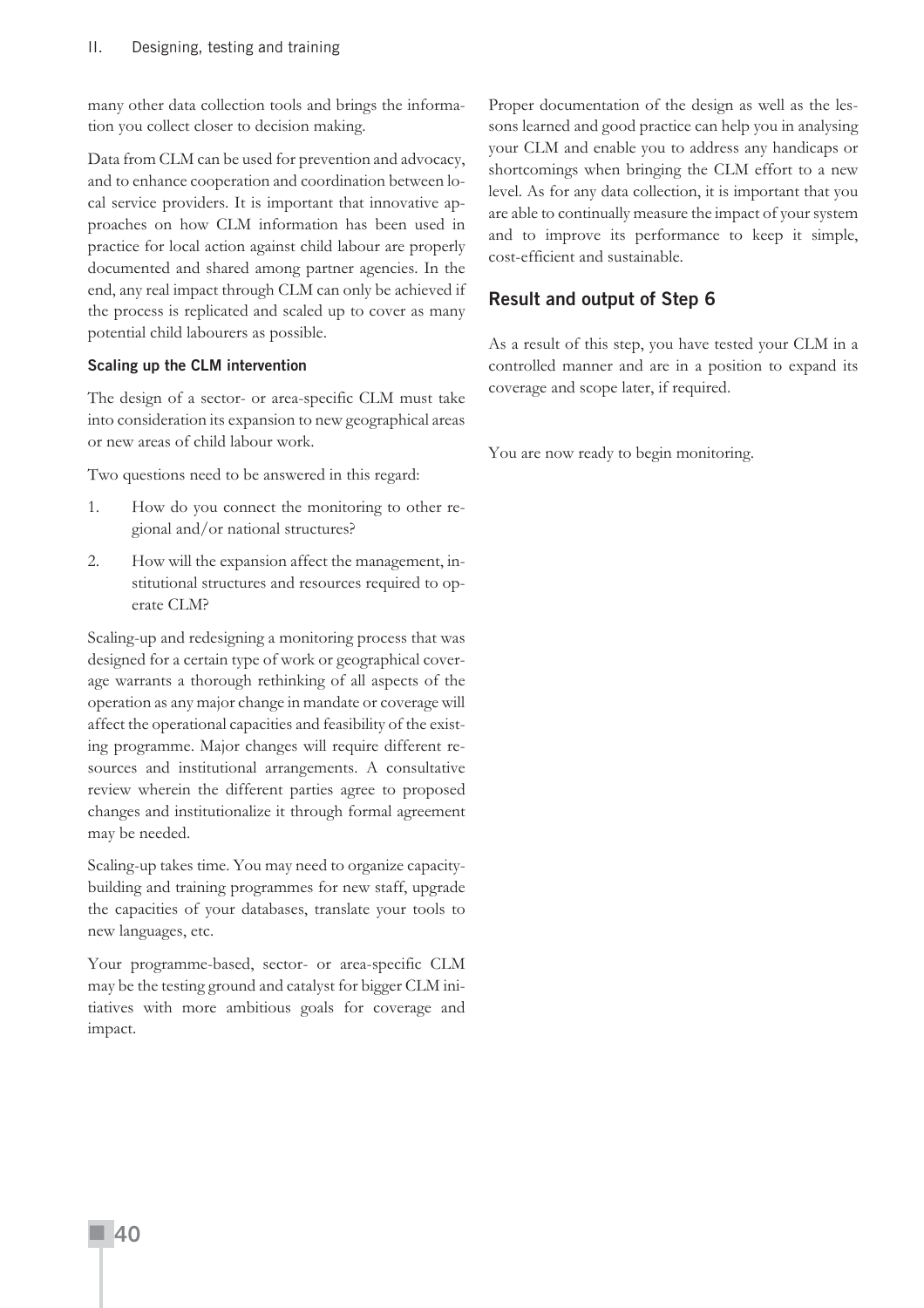

# **III. The monitoring phase**

Implementation of the monitoring in places where children work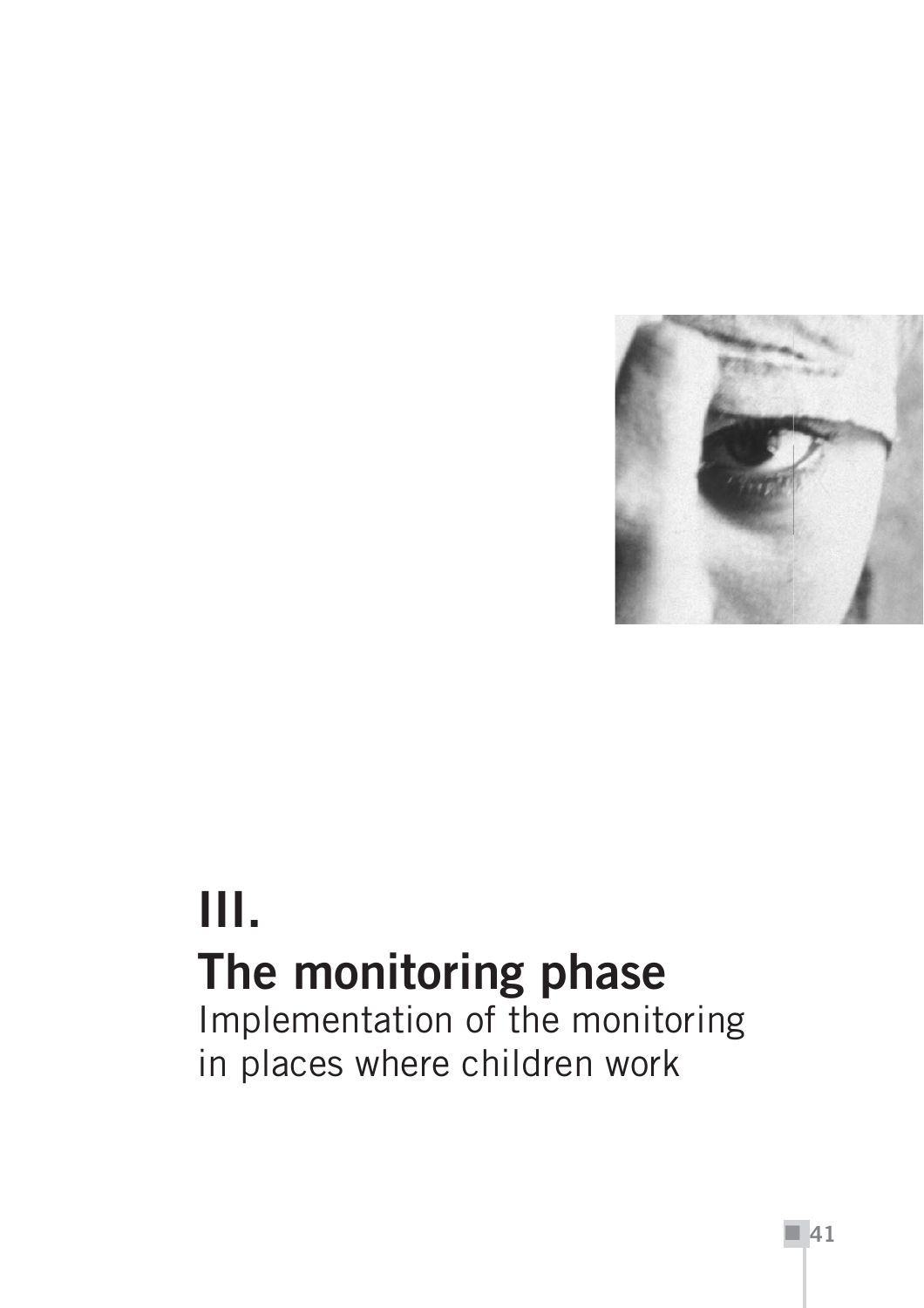#### **Introduction**

The preparatory stage covered the steps that need to be taken in order to develop the conditions and technical basis for child labour monitoring. In this section we will go through the actual work involved in the act of monitoring and explore some key concepts related to monitoring and dealing with children and the hazards they face in the workplace.

After going through the steps in the preparatory and design, testing and training stage you have:

- developed a common understanding among partners about the purpose and operational principles of CLM;
- reviewed laws and existing information collection systems;
- **EXECOMM** committed partners and built a monitoring alliance;
- **formulated and made institutional agreements;**
- eigned the CLM process;
- constituted and trained monitoring teams;
- developed or adopted operational guidelines and tools; and
- $\blacksquare$  tested the monitoring design in practice.

This section of the guidelines discusses what child labour monitoring involves in practice and what to consider in operating CLM. Some practical points on how to ensure the continuing improvement of your CLM on a regular basis are included, as well as some considerations of the different techniques used for both formal workplace and community-centred monitoring.

This section uses as its basis, structures, methods and procedures operated in formal workplace monitoring.12 Application of these generic principles to community operated monitoring situations will be highlighted in the text as appropriate.

This phase is divided into six steps. These areas of intervention cover the major activities that are undertaken immediately before, during and after the monitoring visit:

#### **Step 1: Prepare the visit**

#### **Step 2: Conduct the visit**

#### **Step 3: Withdrawal and referral**

#### **Step 4: Protection and prevention**

#### **Step 5: Concluding the visit**

#### **Step 6: Immediate data management and reporting**

Note that in some instances the activities comprised in these steps may overlap, particularly in Steps 2-4.

These steps can be applied with minor modifications to any CLM visit regardless of its size or scope.

The actual monitoring involves executing monitoring visits to workplaces on a regular basis and ensuring that the findings of the monitoring visits are properly documented and reported and information provided to competent bodies or service providers to act upon. Note that the term "workplaces" is used here to refer to any location where children may be working. This would include formal worksites, such as factories, commercial farms or fishing boats, and informal settings, such as streets or homes.

Main activities in monitoring are:

- identifying child labourers and assessing their needs;
- **P** promoting improvements in working conditions and OSH for the benefit of young workers;
- **recording information about the monitoring visits** and the children identified;
- activating referral procedures (including withdrawal from workplaces and referral to school or services) if required; and
- **P** promoting protective measures and preventive messages, counselling, educating and motivating employers, factory owners, community members, parents and girls and boys on child labour.

By this point, all key partners should be familiar with the purpose and objectives of CLM. In monitoring workplaces it is important that all those involved in the monitoring visit and the follow-up have internalized and understood their functions and roles.

To prepare for the CLM visit, the institution responsible should obtain general background information with basic data and possible records of any previous visits to the

<sup>12</sup> See ILO-IPEC, ILO-SafeWork and International Association of Labour Inspection (IALI) *Combating Child Labour: A Handbook for Labour Inspectors* (Geneva, ILO, 2002) and Wolfgang Von Richthofen, *Labour Inspection. A Guide to Profession* (Geneva, ILO, 2002). For additional information about labour inspection look at: www.ilo.org/public/english/protection/safework/index.htm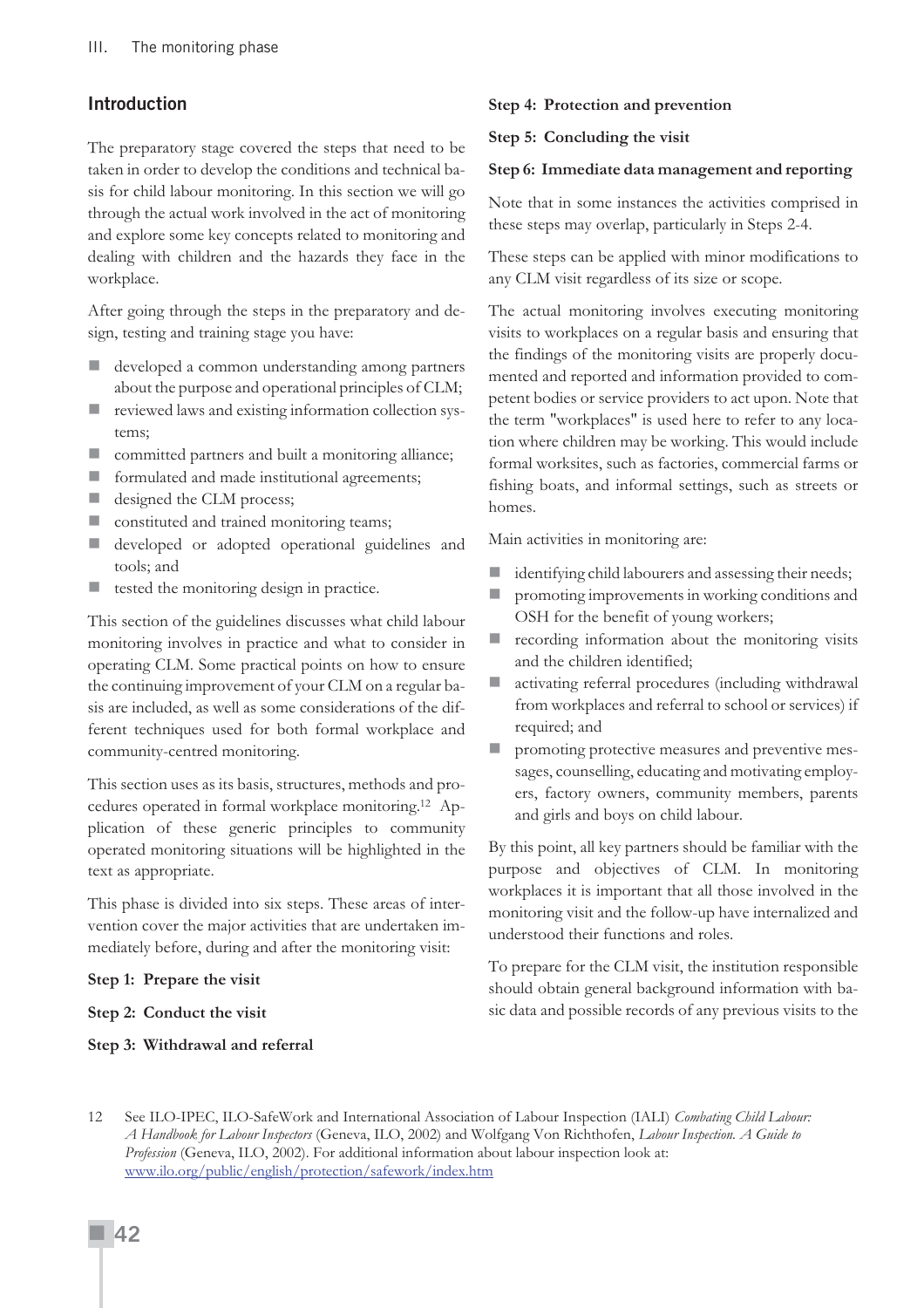workplace, including notes of any action taken or recommendations made to the employer.13

The initial monitoring visit establishes baseline information about child labour at the workplace in question. This visit also provides the monitors their first opportunity to create a rapport with the employer, which will pave the way for regular monitoring visits in the future.

After the initial visit when the basic information is collected, follow-up visits will be conducted to both verify that measures have been taken to address problems and previous commitments are being respected. In the case where children have been withdrawn from work and referred to services, the follow-up and subsequent visits to the workplaces ensure that they have access to these services and remain out of child labour.

## **Step 1: Prepare the visit**

#### **Why do you need to do this step?**

In order for the monitoring visit to be successful, it is important to prepare for it. The monitors need to have sufficient information about the target establishment or areas, and practical issues, such as transport, need to be addressed. A good level of information about the locality and people to be met will also facilitate interaction during the monitoring visit and result in cordial and trustful relations among those concerned.

Preparing for the visit includes collecting background information about the site and location of the target area/establishment that will be monitored. The existence of trade unions or workers' representatives on occupational safety and health committees should also be checked.

#### **Announced vs. unannounced visits**

The process of monitoring and preparation is different depending on whether the monitoring visit is to be announced or unannounced. Labour inspectors, for instance, have the mandate to do both in order to ensure that they get accurate information about the situation in the workplace. If you announce the monitoring visit beforehand, then the nature of the visit becomes preventive and you may not be able to see the workplace in a typical work situation.

If the monitoring process uses unannounced visits and the monitoring covers a large area you may need to randomize visits. This technique is used to ensure that you are getting an objective picture of the overall area/sector to be monitored. Sometimes the randomization is made in such a way that even the monitors themselves do not know before their assignment which location or worksite they are going to monitor that day. This helps to ensure the full integrity of the monitoring process.

Similarly, in community-based monitoring you will have a detailed plan for rotation among villages or municipalities. In the agricultural and rural sectors, monitoring visits will also need to be scheduled according to harvest times, school year and weather conditions in order to capture the actual situation of the target group.

## **Using a monitoring plan**

What is common between the different types of monitoring is that monitoring is conducted step-by-step and that the visit is recorded using monitoring forms and checklists. In the sample monitoring plan that follows, different tools are administered to girls and boys, employers and schools depending on the school terms and the production cycle of the crop in question.

If this is the first time that the workplace is visited, then the monitor must be prepared to establish relations with the owner or employer and use some of the time there to get to know the location, the work being carried out and the hazards and risk management in place. Information on the number of workers (men and women) and attitudes of different parties involved (workers, employer, family members etc.) can be collected.

As part of the preparations, the monitors need to be equipped with ID cards and other material that identify them. They should carry a short description of the purpose of the monitoring and copies of any document (authorization) that provides them with the authority vested in them. They should be sure to have with them all necessary tools for recording the data (checklists, monitoring forms) and to have made preparations for transport.

13 Employer here is a generic term referring to anyone employing the child, such as factory owner, SME operator, parent or a family member.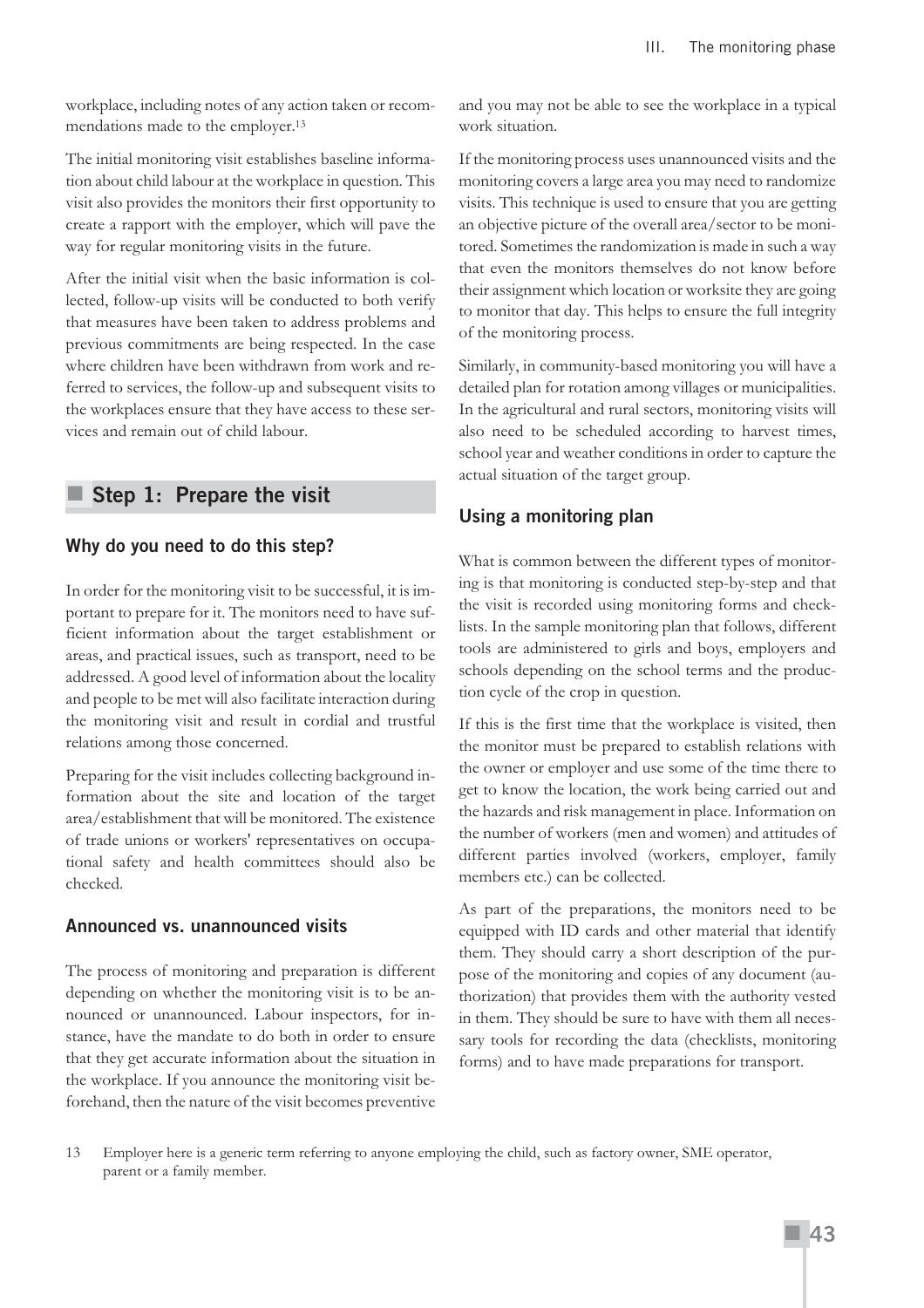| Sample monitoring plan (Ghana CLM system<br>in commercial agriculture, 2004) |                                                                         |                  |  |  |
|------------------------------------------------------------------------------|-------------------------------------------------------------------------|------------------|--|--|
| <b>School</b><br>term                                                        | Data collection<br>targets                                              | <b>Period</b>    |  |  |
| $\mathbf{1}$                                                                 | Girls and boys<br>School/learning<br>institution<br>Employer/ workplace | October          |  |  |
| $\overline{2}$                                                               | Girls and boys<br>School/learning<br>institution<br>Employer/workplace  | January          |  |  |
| 3                                                                            | Girls and boys<br>School/learning<br>institution<br>Employer/workplace  | May              |  |  |
| School<br>holiday                                                            | Girls and boys                                                          | August/<br>Sept. |  |  |

If the monitors have visited the workplace before, then they should go through the records of the previous visit and see if any recommendations or actions were taken. At a workplace that has been visited more than once, the team would have already established a working relationship with the employer and the monitoring procedures would be familiar to all those involved.

Besides routine visits, the monitors may conduct special visits and follow-up visits to either look into a particular issue (such as a specific type of work or area to be visited) or to follow up on a shortcoming or a situation involving children that does not warrant withdrawal.

In community monitoring, the monitoring visit should be properly announced and the purpose of the discussions with the community members clear to everyone participating in the event. The record of previous visits or discussions can be referred to and the status of girls and boy's engagement in work and their schooling discussed and facts verified.

The monitors can bring awareness raising material to be used as part of advocacy efforts on health and safety in the sector or more generally on child labour.

## **Result and output of Step 1**

At the completion of Step 1 you have considered the different aspects of preparing for a monitoring visit and you have become familiar with the location to be monitored.

## **Step 2: Arrival on site for the visit**

## **Why do you need to do this step?**

This step is where you actually enter the workplace. It is the crucial moment in which you identify potential child labourers and take decisions on how to proceed.

If the visit has been announced, then the monitors need to confirm the visit by contacting the employer or announcing the visit beforehand through a local government office or other means. This gives time for the employer to arrange for documents and key persons to be available. The downside to announcing the visit is that it also allows the employer to "hide" documents or people, thus making it impossible for the monitors to see the workplace under actual conditions. As the goal of CLM is to find and identify child labourers, it is important to use unannounced visits, if possible, or a combination of both methods. The announced visit can be very productive in terms of prevention and information sharing, but it is only through unannounced visits that you are able to secure objective and first-hand information about who is working at the worksite and under what conditions.

Once on site, the monitoring visit involves two principal areas of activity:

- contact and formalities
- observation (including identification of child labourers, assessment of working conditions; interviews with children and age verification).

## **Contact and formalities**

The contact phase involves introduction and entry in the workplace. In a formal workplace the senior management should be contacted about the visit. The operating guidelines should have a procedure to follow in a case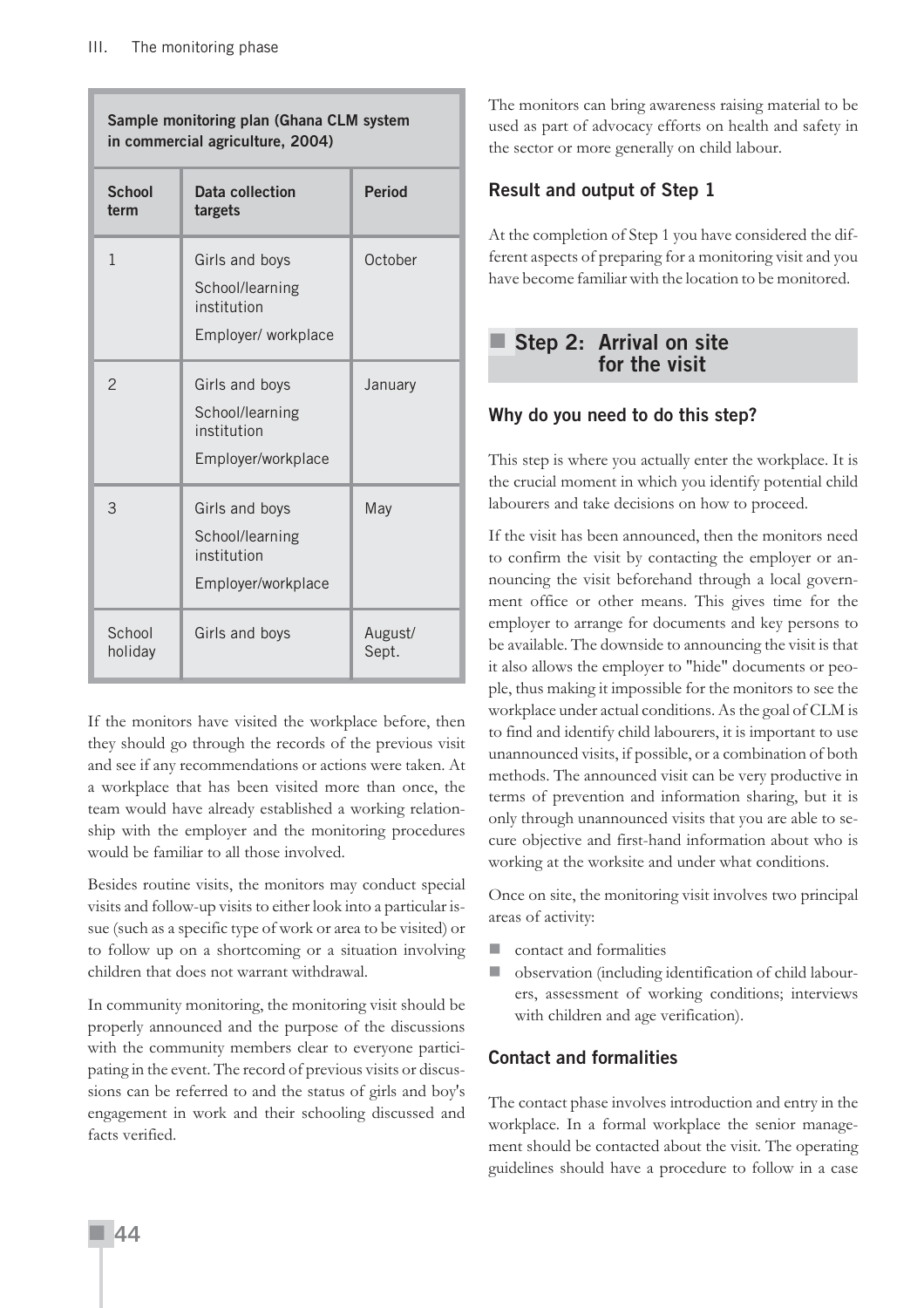where entry is refused. Usually this would involve filing a non-cooperation form and contacting authorities - labour inspectors, police, etc. - who have (or can secure) the right of entry to the workplace.

If the monitoring is conducted in a large open area (agricultural field, quarry etc.), the monitors should try to identify the key local figures, explain the purpose of the visit and ask for their assistance in conducting the visit.

CLM in the informal economy may include visits to worksites and a general discussion with community members, depending on the type of work. The visits can be conducted with local government officials or traditional chiefs that are not part of the actual monitoring team. Monitors can also come to the community un-announced, making their visit based on a previous agreement. They would then contact the local authorities at a later stage to discuss the findings.

## **Observation/ Identification**

After the initial contact has been made, there should be a visual inspection of the premises to get an overview of the work being carried out and the different activities underway. This inspection of the production area can include spot interviews with workers and, if girls and boys or young persons are identified, interviews with them to establish their age and the nature of their work.

In community monitoring this observation phase can take place in streets, in small-scale mining sites, on fishing vessels or on agricultural plots that are not in the immediate vicinity of the living quarters of the family. Girls and boys, co-workers and family members can be interviewed and asked about children's work and presence at the worksite.

After a visual assessment and interviews with suspected child labourers, the monitors can proceed (if their mandate allows this) to review any records and documents of relevance, such as salary records, identification cards, etc. Missing files and documents may prove to be evidence that the employer has something to hide.

#### **Possible flow of a monitoring visit in a formal-sector workplace**

- 1. Contact
- 2. Visual assessment
- 3. Interviews with suspected child workers
- 4. Assessment of OSH
- 5. Review of records and documents
- 6. Closing the visit

#### **Possible flow of a visit in an informal-economy workplace**

- 1. Contact
- 2. Discussion and review of baseline and school attendance documents
- 3. Interviews with parents and suspected child workers
- 4. Assessment and discussion of OSH
- 5. Closing the session

## **How to interview children**

If you find suspected child workers, observe the appearance of the child and conduct an interview to establish his/her age.

It is important that the monitors try to first build confidence with the respondent and make the interview situation as comfortable and safe as possible for the child. It is always better to interview the child without the employer present in order to make the situation less threatening and allow the respondent to give full answers to the questions posed. The child may also adapt to the questions that are asked, making it harder for the interviewer to get accurate and non-biased information.

In interviewing children, the monitors need to pay attention to the child's vulnerable role as a main subject of the monitoring visit. Many employers, workers and girls and boys alike know that child labour is forbidden. Girls and boys may fear being reprimanded or losing their employment and therefore may not want to talk to monitors. They may be tempted to lie about their age and evade questions concerning their work.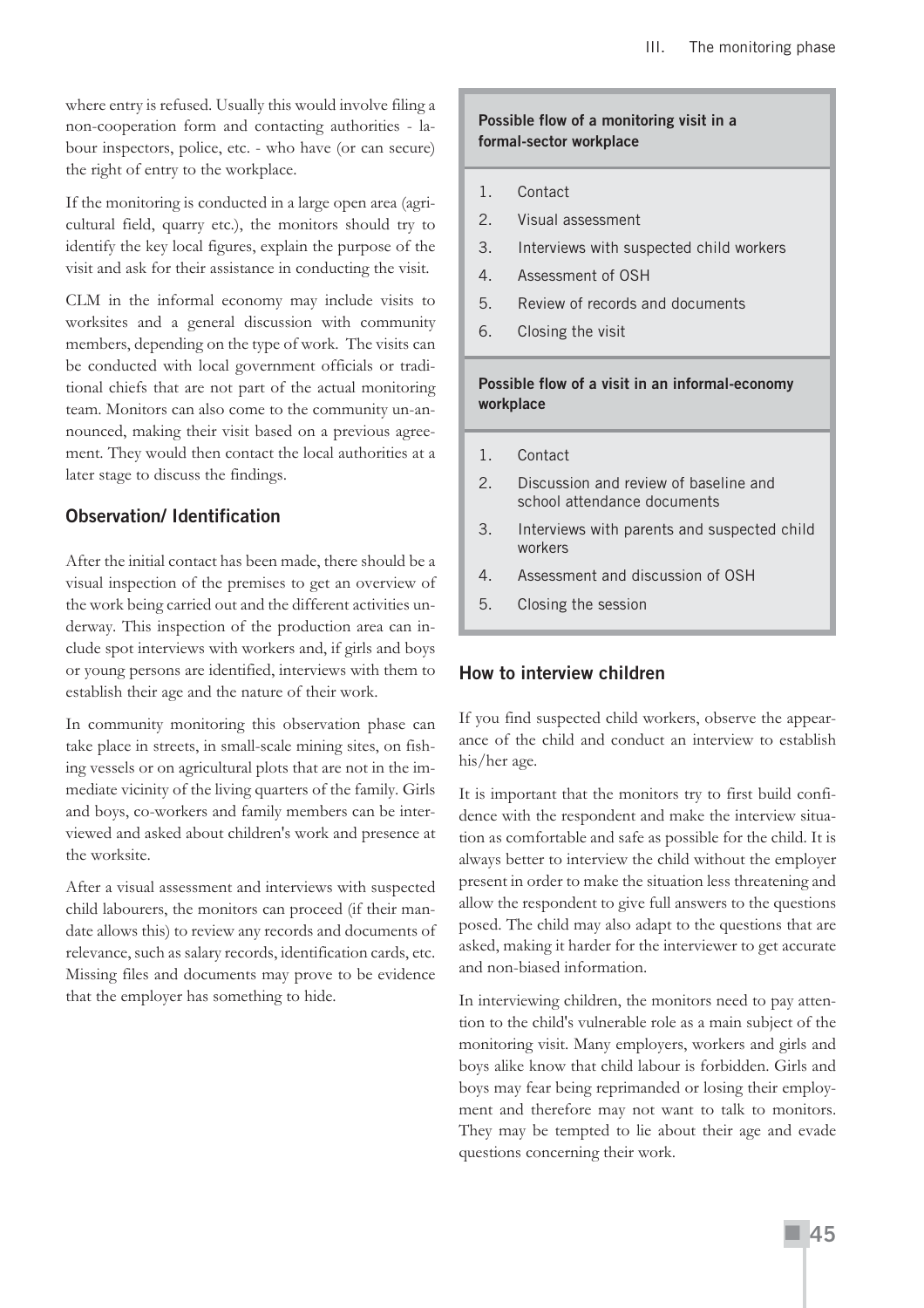You may need to interact with the child for a longer period of time in order to develop a climate of trust. The way that you approach the child and the timing of the interview is also important. If the child is actively working, it may be better to wait for a break in the work. You must consider issues such as peer pressure, different situations of boys and girls and if the child has any confidants or family in the vicinity of the workplace or not.

If the CLM covers unconditional and illicit forms of child labour, it is particularly important to think about the ethics of the information collection and about how to approach and interview the child about his/her situation. Valuable experience and approaches of how to deal with this kind of situation have been acquired by institutions and programmes dealing with trafficking, particularly those providing psycho-social rehabilitation services to children recovering from various forms of abuse.14

#### **Interviewing girls and boys: Ethical considerations checklist**

The monitors should always stress the confidentiality of responses obtained. If the respondent is hesitant about responding to the questions, it is important that monitors explain how the information will be used and that the information will be treated in confidence. Monitors must respect the neutrality of the process. Monitors should never react negatively or positively to the responses or influence the responses by their own behaviour.

Monitors must have prepared for gender differences and need to take these into account in the interview situation. This may include women administering interviews to girls, men for boys and in general taking into account cultural values and issues such as "losing face".

Some key ethical considerations for a monitor:  $15$ 

- $\blacksquare$  Tell the child being interviewed why you are there and how the information you are gathering will be used.
- $\blacksquare$  Be sensitive to the child's emotional state before, during and after the interview.
- $\blacksquare$  Be aware of possible gender sensitivities involved in the interview, especially if a girl or a boy feels discriminated and stigmatized due to the nature of the work they perform.
- Be aware of the consequences of your questioning - what the child has to go through to give an answer, especially if the child has to relive a painful experience.
- $\blacksquare$  Respect the child's right to speak (what is said, how it is said, how much is said).
- $\blacksquare$  Most importantly, respect the child's right not to speak, to refuse to answer a question.
- $\blacksquare$  Take all the time necessary. Interviews with children are likely to take longer than those with adults. Small talk, play, recurrent visits, patience and time are some of the major ingredients needed to obtain reliable data from children on delicate issues.
- Assurances of confidentiality must be given and observed.

## **Age verification**

There are several ways to estimate a young worker's age. Observe the child's physical appearance, height, muscle tone and strength. In some cases, specific age estimation forms have been developed to establish how mature the child is. The child can be questioned about his/her physical maturation. For boys this could include questions about when their voice got lower and, for girls, questions about their monthly cycle. When using such tools the monitors must be aware of and respect local traditions

<sup>14</sup> ILO-IPEC: *Creating a Healing Environment, Volume II, Technical Papers, Psycho-Social Rehabilitation and Occupational Integration of Child Survivors of Trafficking and Other Worst Forms of Child Labour*, (Kathmandu, 2000) and IPEC: *Helping hands or Shackles Lives, Understanding Child Domestic Labour and Responses to It* (Geneva, ILO, 2004), Website: http://www.ilo.org/public/english/standards/ipec/publ/

<sup>15</sup> See Annex E for additional information about child interviews. For more information about ethical considerations on interviewing children and on collecting data on child labour please refer to ILO-IPEC:TBP MAP, Guide Book III "Methodologies for data collection" and the associated Paper III-2. Available from the ILO website: www.ilo.org/public/english/standards/ipec/themes/timebound/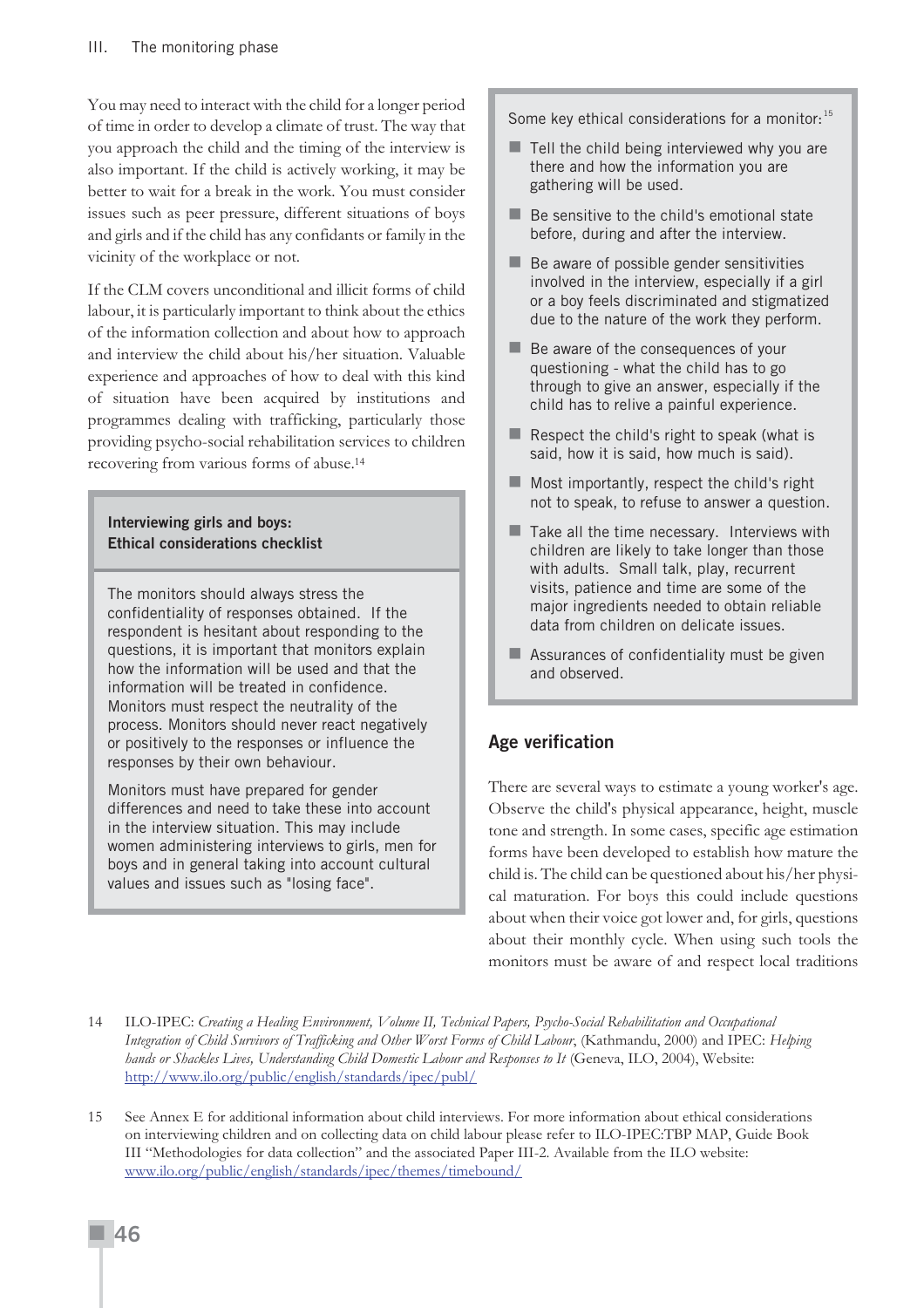and customs and consider the intimacy of some of the issues covered.

In a community-monitoring interview, situations may arise, for example, when dealing with urban informal economy such as street girls and boys. In rural areas where the monitors are local people, the interview situation may be more of a general discussion wherein the child's perspective and points of view about work and schooling are covered through normal interaction. The results are documented through the general CLM forms administered in the community. Often these discussions will directly or indirectly reveal the age of the child in question. For a sample age verification form, see Figure 7.

#### **Result and output of Step 2**

In this step you have initiated the monitoring visit, identified potential child labourers, assessed their ages and work situations and taken a decision on the appropriate way to proceed.

## **Step 3: Withdrawal and referral**

#### **Why do you need to do this step?**

Whenever the situation so requires, a referral system must be activated to ensure that the child is withdrawn and has access to education or social services. It is important to note that the nature of withdrawal is different depending on the location and type of work. In formal workplaces, such as factories, withdrawal may involve the physical removal of the child from the workplace through an agreed procedure. If the child is legally working but performing hazardous work, it may involve making sure that the child is provided with a safe alternative type of work.

#### **Immediate removal of child labourers**

In formal-sector workplace monitoring, a specific mechanism can be has been established for situations covering the immediate (urgent) removal of a child from the workplace. There must be agreed criteria and a corresponding protocol for withdrawal that includes clear procedures on who takes charge of the child and how.

This could include the following actions:

- **activating the withdrawal process at the workplace;**
- **a** accompanying the child home;
- **accompanying the child to school or other service site;**
- recording and following up on the child through a tracking system;
- $\blacksquare$  explaining to the child what is happening and why;
- contacting and informing the family of the child (discussing options, schooling, stipends, etc.);
- discussing and agreeing on the withdrawal with the employer;
- informing the possible service provider (school or other services) about the child and organizing the enrolment of the child to services; and
- **accompanying the child home to provide counselling** to parents.

The first step is to make an initial diagnosis whether there is reason to start withdrawal procedures. If there is adequate basis for withdrawal and the employer is responsive (was not aware of the age of the child or about the laws; did not know about the danger of the work, etc.), corrective action can be discussed with management.

If immediate physical withdrawal is needed, then the protocol must be activated and the withdrawal organized with the employer. This will very likely include calling in social workers, teachers or NGO members who have been previously identified for this purpose. The parents and family of the child also must be taken into consideration in the withdrawal process.

If the employer is not cooperative, the monitors need to refer to the agreement made by the employer and try to insist on the agreed procedures. If the employer still refuses to cooperate, then it must be noted and the competent authorities called in to assist in the withdrawal process.

Sometimes the child is not cooperative and tries to hide or run away in fear of being punished by the employer or his/her parents. In these cases special attention must be paid to convincing the child that the removal is in their interest and that no harm will come to them.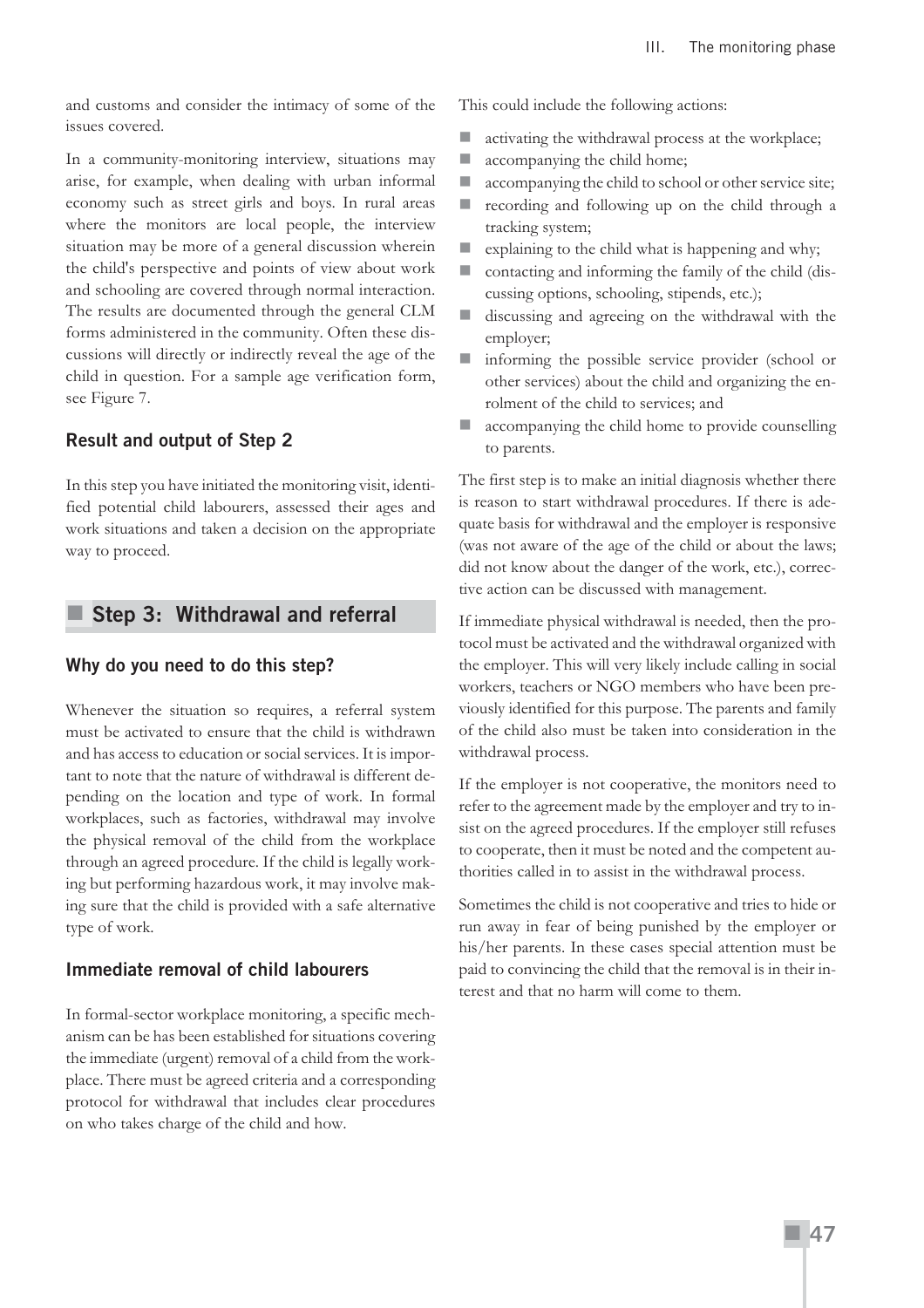## **Figure 7: Sample age verification form**

The Eight-Eye Child Age Estimation Form (Abridged from ILO-IPEC BGMEA monitoring form)

Factory Name **Example 20** Registration #

Observe height appearance, tone of voice, strength. If parents or guardians work in the factory we also ask them about the age of the child. Also, cross check educational information against other answers, given that girls and boys start school at 7. Ask the following questions, filling in the form.

What is your name?

How long have you been working here? \_\_\_\_\_\_\_\_\_\_\_\_\_\_\_\_\_\_\_\_\_\_\_\_\_\_\_\_\_\_\_\_\_\_\_\_\_\_\_\_\_\_\_\_\_\_\_\_

What is your age? \_\_\_\_\_\_\_\_\_ What is your educational level? \_\_\_\_\_\_\_\_\_\_\_\_\_\_\_\_\_\_\_\_

How many years since you left school? Did you drop out? \_\_\_\_\_\_\_\_\_\_\_\_\_\_\_\_\_\_\_\_\_\_\_\_

How many brothers and sisters do you have? \_\_\_\_\_\_\_\_Who is the oldest? \_\_\_\_\_\_\_\_\_\_\_\_\_\_\_\_

How many years difference between you and your younger sister/brother? \_\_\_\_\_\_\_\_\_

How many years difference between you and your older sister/brother?

What are your younger brothers and sisters doing? \_\_\_\_\_\_\_\_\_\_\_\_\_\_\_\_\_\_\_\_\_\_\_\_\_\_\_\_\_\_

What is your job at the factory? \_

When did your voice get lower. \_\_\_\_\_\_\_\_When did you begin to develop a beard? \_\_\_\_\_\_\_\_

The following assumptions about the age of girls and boys are used to make the age estimate.

| <b>Check</b> | Indicator                            | <b>Assumed Age</b><br>of Boy | <b>Assumed Age</b><br>of Girl | <b>Estimated</b><br>Age |
|--------------|--------------------------------------|------------------------------|-------------------------------|-------------------------|
| $\Box$       | Small soft wrist                     | $10 - 11$                    | could be 14                   |                         |
| □            | Bones soft                           | 11-12 (malnourished)         | Under 14                      |                         |
| □            | Eyes look innocent                   | $10-12$                      | $10 - 12$                     |                         |
| $\Box$       | Soft hands and nails                 | $10-12$                      | $10-12$                       |                         |
| □            | Beginning breasts                    | Not applicable               | 12-13                         |                         |
| $\Box$       | Educational Level 5+                 | $12 - 13$                    | $12 - 13$                     |                         |
| $\Box$       | Confused                             | $12 - 13$                    | $12 - 13$                     |                         |
| □            | Immature high voice                  | $-12$                        | $-12$                         |                         |
| $\Box$       | Showing guilt about being found      | $10 - 12$                    | $12+$                         |                         |
| □            | Reading Level 4 or 5                 | $11 - 12$                    | $11 - 12$                     |                         |
| $\Box$       | Large wrist                          | $12 - 13$                    | Not applicable                |                         |
| $\Box$       | Memory of 1988 flood                 | $13+$                        | $13+$                         |                         |
| $\Box$       | Has menstruated 3 or 4 times         | Not for boys                 | $13 + -14$                    |                         |
| □            | Voice changing                       | $13+$                        | $13+$                         |                         |
| $\Box$       | Has not menstruated                  | Not for boys                 | $-13$                         |                         |
| $\Box$       | Has not menstruated                  | Not for boys                 | $-13$                         |                         |
| $\Box$       | Shame response to personal questions |                              | Adults and $+14$              |                         |
| $\Box$       | Answers questions spontaneously      | 14 or over                   | 14 or over                    |                         |
| $\Box$       | Muscular legs, looks tough           | 14 or over                   | 14 or over                    |                         |
| П            | Facial hair                          | $14+$                        | Not applicable                |                         |
| □            | Mature voice                         | $14+$                        | $14+$                         |                         |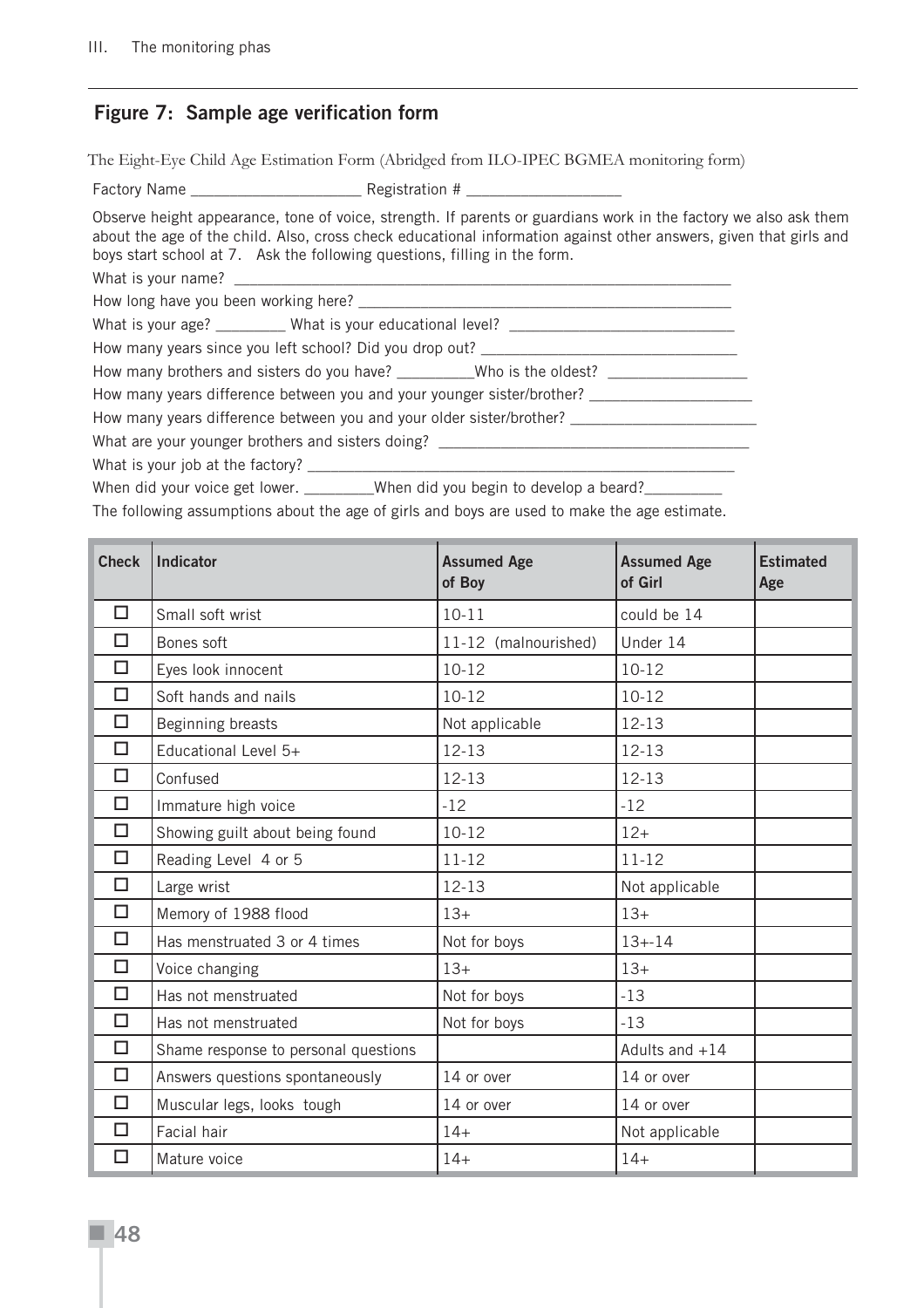|                                                            |                  |                 |     |                         | P NO. 4 |  |  |
|------------------------------------------------------------|------------------|-----------------|-----|-------------------------|---------|--|--|
| LIST OF GIRLS AND BOYS IDENTIFIED DURING MONITORING VISITS |                  |                 |     |                         |         |  |  |
| Name of Monitor(s) :                                       | $\overline{1}$ . |                 |     | 2.                      |         |  |  |
| Centre Code:                                               |                  | Zone:           |     | Date:                   |         |  |  |
| Details of girls and boys identified:                      |                  |                 |     |                         |         |  |  |
| <b>Name</b>                                                |                  | Parent/Guardian | Age | <b>Complete Address</b> |         |  |  |
| Name of Monitor(s) :                                       | 1.               |                 |     | 2.                      |         |  |  |
| Centre Code:                                               |                  | Zone:           |     | Date:                   |         |  |  |

## **Figure 8: Example of a child labour monitoring form, ILO-IPEC CLM soccer ball project, Pakistan**

Follow-up is needed in order to secure services for the child and engage the parents and the child in discussions about the laws concerning child labour as well as the benefits of the services being proposed.

It is important to note that the institutions involved in CLM often have limited resources to carry out immediate physical removal of children from work. Partner agencies and institutions often participate in CLM above and beyond their regular functions and have limited capacities receive and take care of child labourers.

Some specific approaches have been developed for the unconditional worst forms of child labour, including the trafficking of children and commercial sexual exploitation. Here physical withdrawal is the only option.

Withdrawal of children in these cases is often done by special rapid-action teams composed of police, social workers and psychologists. The referral is conducted through an agreed protocol that includes immediate psycho-social assistance and help.

## **Different situations concerning referral**

The referral procedures may be somewhat different when the child labourers have been identified through monitoring involving labour inspectors and partners of a multi-skilled monitoring team. The role of labour inspectors is to counsel the employer about child labour laws and OSH risks. In the case of flagrant disregard and violation of laws, they initiate enforcement procedures.

In the context of multi-skilled monitoring teams, child labourers who have been identified through the monitoring visit should be recorded and a withdrawal process applied in which their status and identifier information is verified. Depending on the situation, either the child is escorted to his/her residence or asked to go home. The referral would include the immediate transfer of information concerning the child to the agreed clearing house or base unit to coordinate action for the child, i.e. enrolment in school or other services.

This referral may involve a visit to the child's family by social workers to explain the referral process and counsel them about schooling and other opportunities, such as skills development and vocational training options.

Formal monitoring may be complemented by establishing a social (neighbourhood) watch system which can also provide information about where the child lives (streets, dormitory, church etc.), why s/he is not in school, what type of work s/he is engaged in and other information about living and working conditions. These facts will then be the basis for any decisions made on how to promote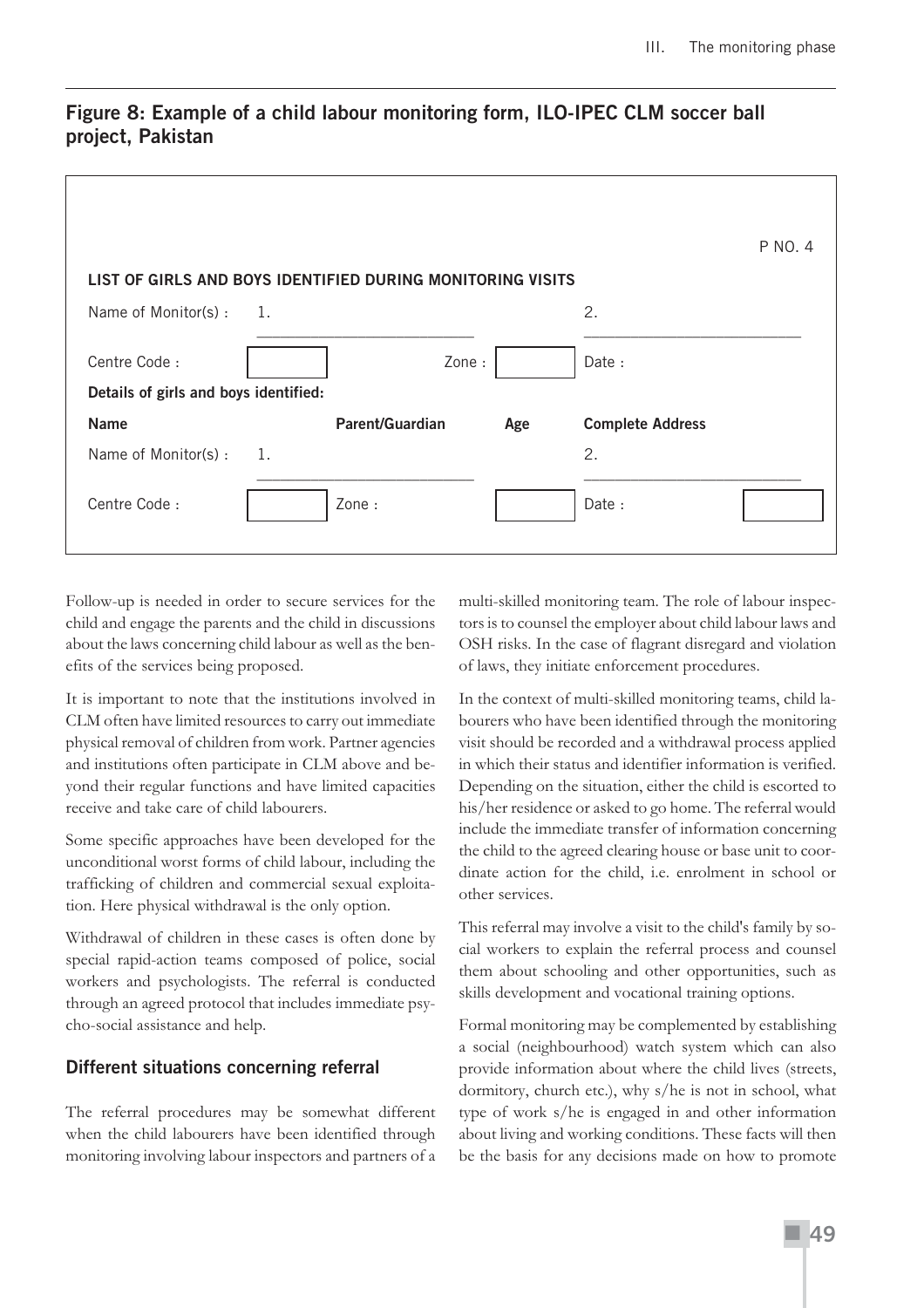the child's schooling and withdraw the child from child labour situation. A "case management plan"16 or an individual follow-up plan can then be used to come up with a record and action plan to remedy the situation of the child.

In the following box, an example of CLM from Turkey shows how the different institutions involved in identification and referral coordinate child labour monitoring action.

#### **Example of CLM from Turkey**

In the case of Turkey the CLM is operated in close collaboration by the Ministry of Labour and Social Security and involves the education sector. The Child Labour Unit of the Ministry of Labour is the driving force of the monitoring, which is conducted through a multi-sector team led by labour inspectors. Labour inspectors were trained about how to consider child labour issues in their work and a special social support unit was established to facilitate the links between the identification of child labourers and their referral to education and vocational skill services. This extends to the families being visited frequently to keep their children from returning to work. Parents are also counselled and provided with opportunities for income generation and vocational training.

The experience in Turkey is one of a formalized state-run CLM where the state actors take a major role in the identification of child labour through existing enforcement and social support mechanisms. It is also one where non-state actors, such as trade unions and employers' organizations, have an important role to play in advocating against child labour and promoting links between the vocational training and apprentice programmes. The CLM establishes practical cooperation between the workplace, the school and the family through the referral system and is supported by workplace monitoring and social support units.

#### **Referral in rural and informal economies**

When the identification of child labourers is performed through a rural community-centred CLM, activation of the referral procedures is different than in the two previous scenarios. The monitoring rarely involves physical removal of the child: it ensures that the child is not subject to hazardous work and that all involved understand what is considered child labour and what girls and boys can and cannot do.

Community monitoring has a strong preventive and protective element: the word "withdrawal" is used in the sense that any violation of the agreement made by the community will be noted and discussed in public. The monitoring team will then ensure that the child no longer participates in dangerous work and has access to schooling. This must be discussed and agreed upon by the parents and those involved in the work situation. The agreement must be recorded and followed up by the monitoring team.

In community-centred monitoring, the involvement of key figures of the locality in advocating and working against child labour helps to provide the monitoring with adequate social acceptance. At the community level, the act of monitoring is also very much an act of awareness raising and prevention. It ensures that the voluntary agreements made are kept and that commonly agreed principles are applied. Schools and teachers have a central role in community-based monitoring in ensuring that children stay in school. They can make sure that absenteeism is reported and child labour eliminated as its cause.

Any findings of child labour by the monitoring team need to be discussed with the leaders of the community, parents and/or immediate employers of the child. The discussion and agreements made should be recorded for follow-up purposes.

<sup>16</sup> The term "case management" has been developed through social work and medical practices and has been used by ILO-IPEC Trafficking programmes to illustrate a process where each child has a rehabilitation plan that allows individualized follow-up.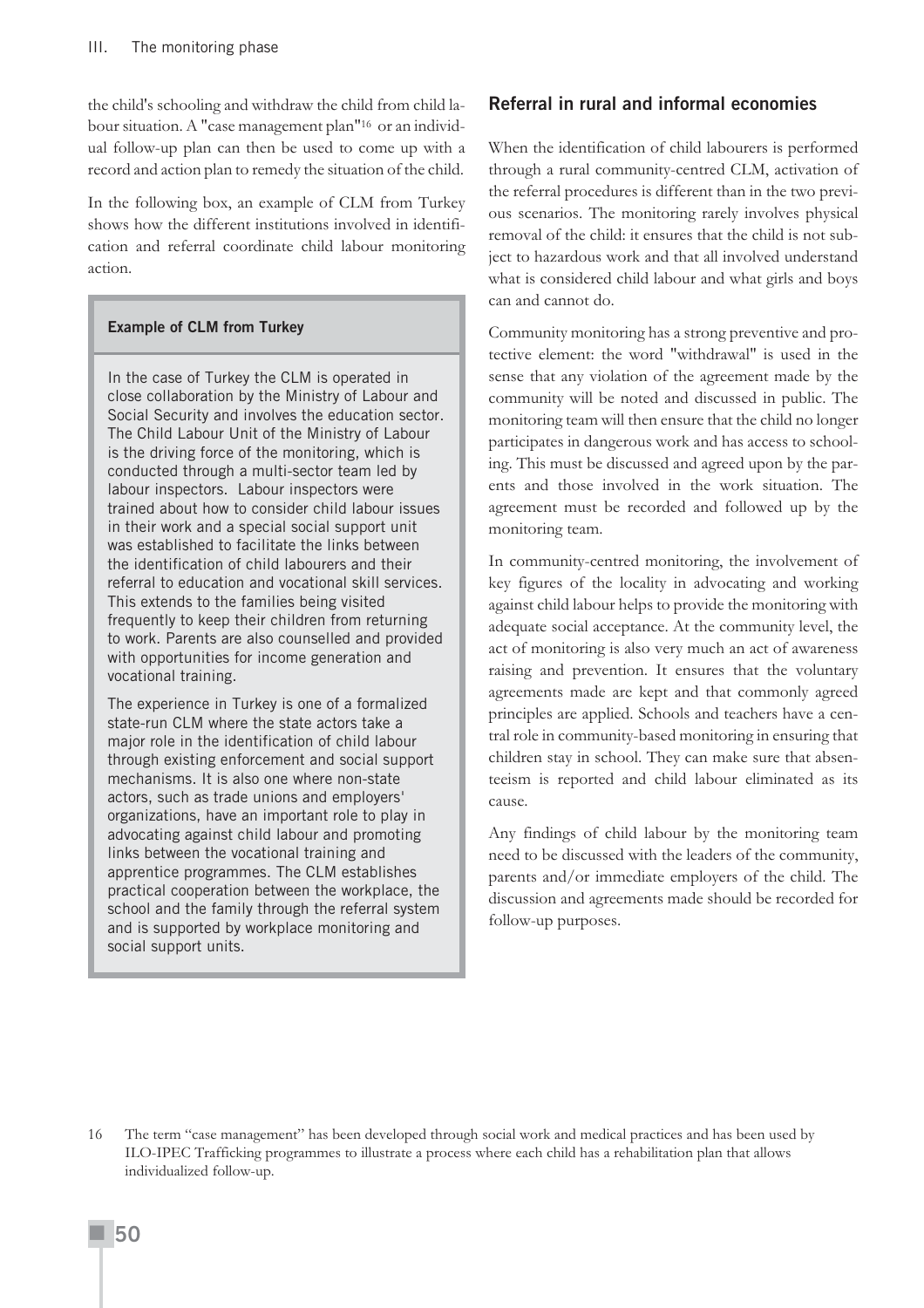

**Figure 9: Areas of intervention in the CLM system in Turkey**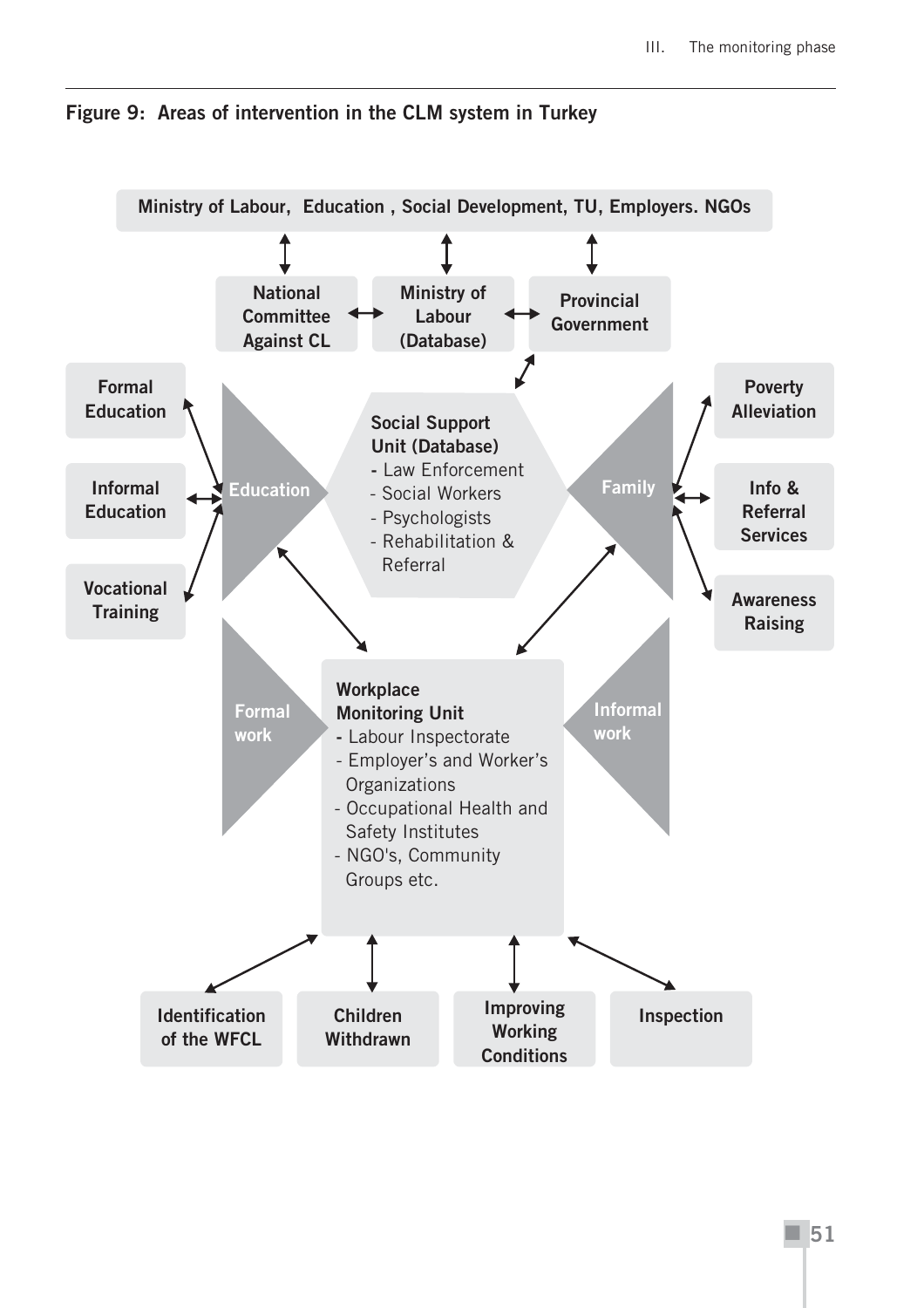**Definition of "withdrawal" from the Kenya Child Labour Division Guidelines For Administering CLM Tools, May 2004**

This is the act of removing children from a labour situation to a more favourable situation that gives hope for a better future. This includes:

- Children who are working are stopped from working;
- $\blacksquare$  The children are provided with alternatives, normally education;
- Children working in hazardous conditions are removed to safer work situations.

If needed, a special "follow-up plan" for the child can be developed to make certain that the child will no longer be allowed to work and that schooling or other needed services are offered.

Referral to schooling is usually the preferred option sought. As teachers often are part of the monitoring team, agreements and arrangements about the schooling of the child labourer can be made immediately. This information is then transferred to those concerned such as school principals, other teachers of the local schools, etc.

If the referral network includes other service providers, such as NGOs providing health, income generation or skills development services, then their involvement and potential services may be discussed. Arrangements can be made for the children and the families to access these services. An important activity related to referral is an assessment of the education level and other needs of the child labourer so that the best available services can be provided to the child.

The referral process in its most basic form would include the following actions:

- $\blacksquare$  decisions made with the family/employer;
- assessment of education level and other possible needs (health, psycho- social counselling);
- **T** arrangements for schooling;
- **T** arrangement for other services; and
- **agreements on follow-up.**

What is important in the referral at the community level is that there is a clear mechanism to follow up on the agreements made and the social pressure to comply with the agreements made is upheld. Whenever possible, advocacy, social mobilization and awareness-raising campaigns should be developed and used to promote the vigilance against child labour and to continue to make the point that the community-based monitoring is continuing feature and that real behavioural change is required in terms of children's participation in work.

## **Result and output of Step 3**

As a result of Step 3, you have successfully applied the agreed criteria for referral, withdrawn the child labourer from a perilous working situation and referred the child to appropriate services.

## **Step 4: Protection and prevention**

#### **Why do you need to do this step?**

In this step the workplace is checked to see what types of work-related hazards exist for child labourers. The role of the monitors is to advise the employers and parents about these risks and recommend further action, to convey messages about prevention of child labour and to inform employers, workers and parents about the ill effects of child labour.

## **Protection - Occupational Health and Safety (OSH)**

Protection as part of CLM is aimed at ensuring that young workers of legal age will not be exposed to hazardous conditions. In reality, many children remain in the workplace in the short term while prevention and withdrawal strategies are pursued.

Any child in the workplace remains at risk. Thus, there is a need to protect them at work by improving occupational safety and health and working conditions and arrangements in the workplace. The basis for improving OSH standards and protection is strengthening risk management in the sector of work concerned. For every hazard, effective risk management is the key to improving occupational safety and health standards.

When the monitoring visit is conducted for the first time, an initial assessment of occupational health and safety risks can form part of the monitoring visit. This can be done by walking around the work area, observing and taking notes about the work situation. It is important that whenever there is doubt about the nature and degree of

**52**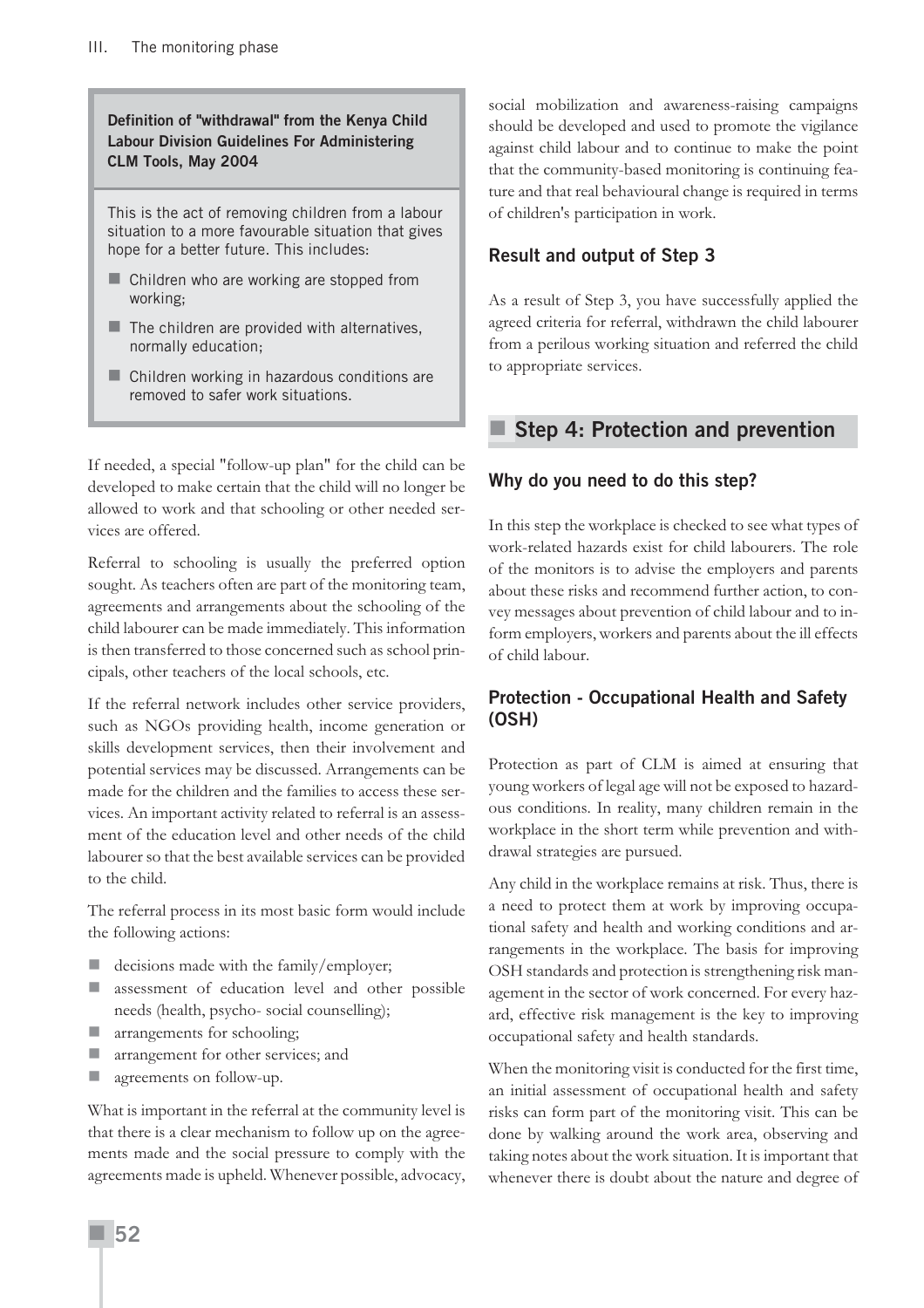the OSH risks, competent authorities with special skills are called upon.17

If the monitors are equipped and skilled in OSH and risk prevention and management, then they may note areas of concern and discuss solutions with the employer and others concerned.

In many cases, applying risk management techniques does not require any particular expertise, just common sense. It is important to note that technical OSH services brought from outside can never be a substitute for OSH risk management capacities that are acquired and applied by workers themselves. This is one reason why the participation of trade unions and workers' representatives in CLM is crucial.

**Examples of OSH messages used as wall posters in child labour monitoring work<sup>18</sup>**

**CHILDREN SHOULD NOT BE WORKING WITH FOOTWEAR CHEMICALS!**

**KEEP CHEMICAL CONTAINERS COVERED! DON'T LET HAZARDOUS VAPOURS ESCAPE AROUND THE WORKSHOP!**

**MAKE SURE THAT NOISE DOES NOT HARM WORKERS!**

**PROTECT THE WORKERS FROM EXCESSIVE HEAT!**

**INCREASE LIGHTING TO IMPROVE THE QUALITY AND TO PREVENT ACCIDENTS!**

Determination of OSH risks in a particular sector are important for CLM as it dictates if children or young legally employed workers are engaged in child labour or not.

## **Prevention**

Prevention is an important aspect of any child labour intervention. In the context of child labour monitoring, it involves advocacy about the ill effects of child labour and laws and practices governing the legal employment of young workers. It also carries a more specific meaning as part of protection of workers from workplace hazards.

Prevention as part of child labour monitoring translates into the monitors' function to ensure that the employers and the workers know and are abreast of labour laws, OSH practices and current developments in work against child labour. As part of the monitoring visits the monitors are expected to motivate and educate those responsible for the workplace. This generic preventive task could be summarized as:

"To council, educate and motivate employers, factory owners, community members, parents and girls and boys on child labour and on protective measures"

## **Result and output of Step 4**

In this step you have assessed or noted for further screening the different risks facing child labourers or young workers. You have also provided advice to the employer and concerned others on the importance of OSH matters.

## **Step 5: Concluding the monitoring visit**

## **Why do you need to do this step?**

The monitoring visit is concluded through a discussion and briefing session with the management, employer, parents and/or community members concerned in order to discuss the findings of the visit. This allows for all those involved in the monitoring activity to get immediate feedback on the results of the visit and what the next steps will be.

## **Discussing results with concerned parties**

If no major violations have been found, the occasion can be used to discuss solutions to problems that have been identified. Preventive material can be distributed and

- 17 See ILO-OSH: Guidelines on Occupational Safety and Health Management Systems, (Geneva, 2001). On hazards and risks in agriculture see IPEC: Child labour in agriculture, Guidance on policy and practice, Guide book 3: Tackling hazardous child labour in agriculture, (Geneva, 2005). Please contact IPEC for further information.
- 18 IPEC: *Improving Safety, Health and the Working Environment in the Footwear Informal Sector, PATRIS Operators Manual* (Jakarta, ILO-IPEC, 2002).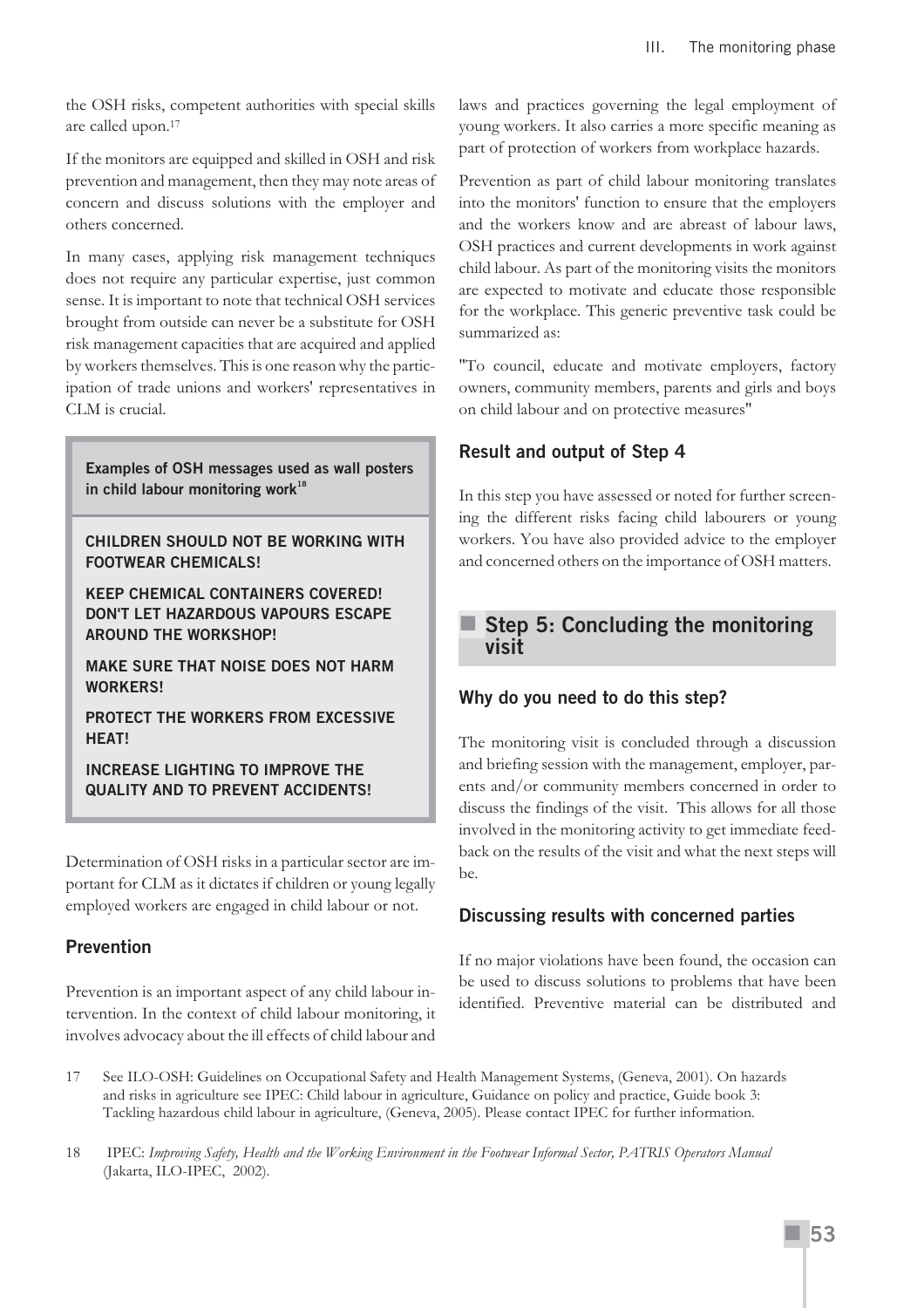OSH and national laws and policies concerning child labour discussed.

In a community-monitoring situation the results of the visit need to be discussed with community members and leaders. Any violations of agreements made previously must be openly discussed and marked for improvement.

If particular sectors or problem areas are identified, then the monitors can go through them in open session to discuss the reasons for the recommendation and observations. Sometimes it is better to discuss individual cases with the employer (or parents and the family) only.

In community monitoring it is important to remember not to shame or disgrace anybody. The power of the community-centred monitoring lies in its preventive nature and its ability to change attitudes through social pressure. It is important that all members of the community sign on to the agreement not to use child labour and understand the rationale of such a commitment.

## **Result and output of Step 5**

The visit to the workplace is concluded. An opportunity has been provided to those concerned to briefly discuss the findings and follow-up to the visit.

## **Step 6: Immediate data management and reporting**

## **Why do you need to do this step?**

After the visit has been concluded there must be an immediate review by the members of the monitoring team. Notes can be compared to see that the members of the team agree on a common overall assessment of the workplace and child labour situation. There are two aspects to this phase of the visit: one is to agree on and record the findings of the visit and the other is to report them to those involved in the CLM, either for follow-up action or for information.

## **Data management**

In workplace monitoring it is important that the visit is properly recorded. The observations, conclusions and recommendations as well as identifying information about the people the monitors have dealt with need to be included. Information about the workplace, such as the

number of workers (men and women) and the ratio of young workers to child labourers, needs to be obtained and properly recorded. In gathering the information, the monitors are guided by the indicators that have been agreed in the operational guidelines of the CLM.

It is important that the data is recorded as accurately and in as much detail as possible to avoid any confusion at a later stage. If the monitors are not able to get the information, they must write down the reasons for this to prepare accordingly for the next visit.

## **Reporting**

Reporting of the visit includes forwarding the monitoring report, including information on action taken and recommendations made, to the body assigned to treat the information and to act upon it if necessary. It is important to forward this information as soon as possible to avoid delaying possible action or losing information. There are different types of administrative arrangements that can be used to treat and manage the information depending on the sector and type of monitoring work. If the whole monitoring process is operated through a system of external monitors, then the immediate treatment and analysis of information is conducted within the monitoring system established for this purpose. If monitoring is conducted through multi-sector monitoring teams involving labour inspectors, an entity to deal with the information must be chosen by the parties in question. This entity could be a clearinghouse or coordination unit with representatives from those involved in the monitoring and referral.

In community-centred monitoring similar procedures may exist. In the informal rural economy, the information is either collected through an assigned local government official or transferred to the assigned body. The transfer of information may be conducted by teachers when the child labour information can be matched with school attendance records.

## **Result and output of Step 6**

The monitors have conducted an internal de-briefing of the visit that includes discussion on the initial findings and necessary follow-up action.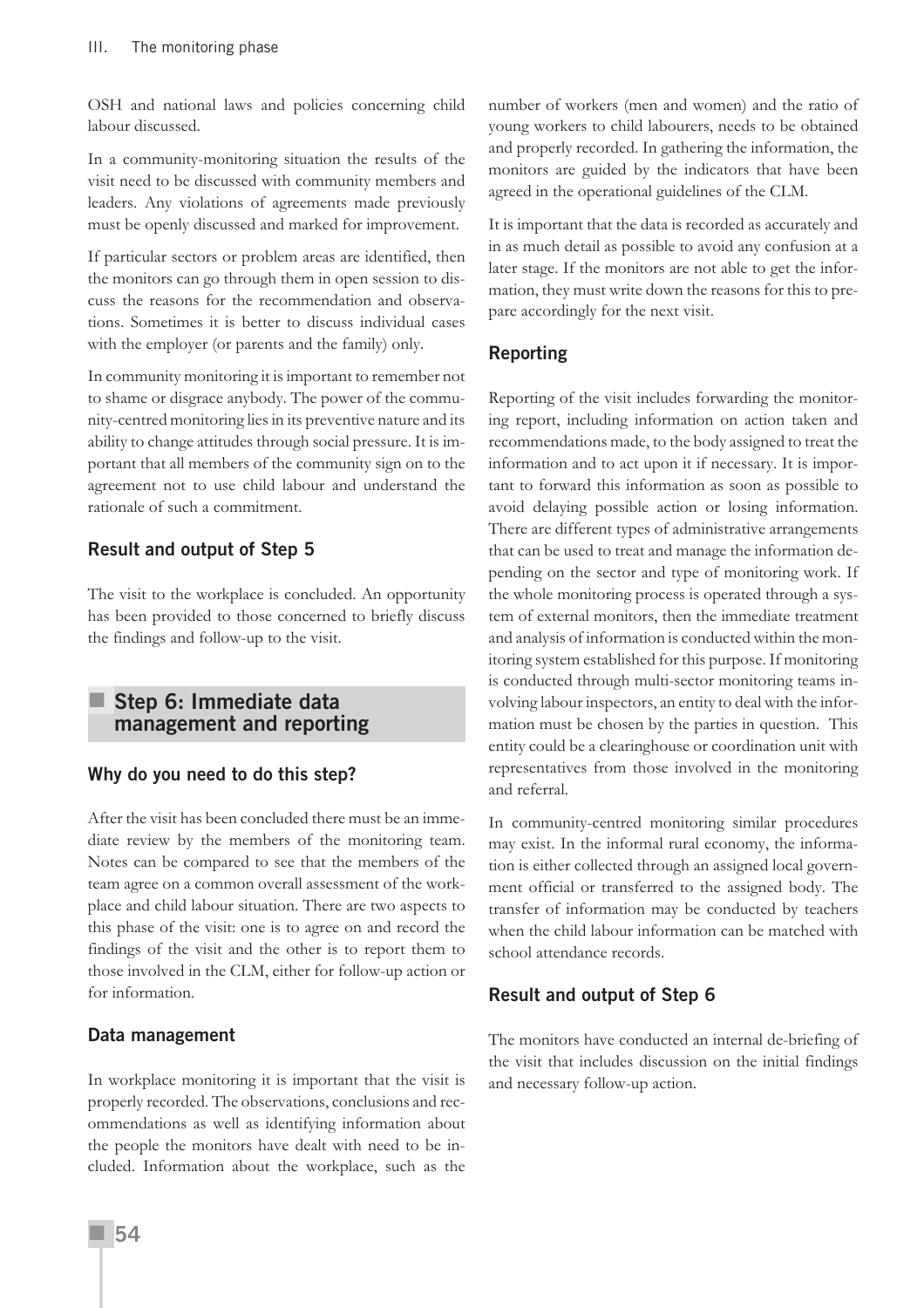

## **The follow-up phase**

Ensuring that the information collected is credible, accurate, accessible and used for action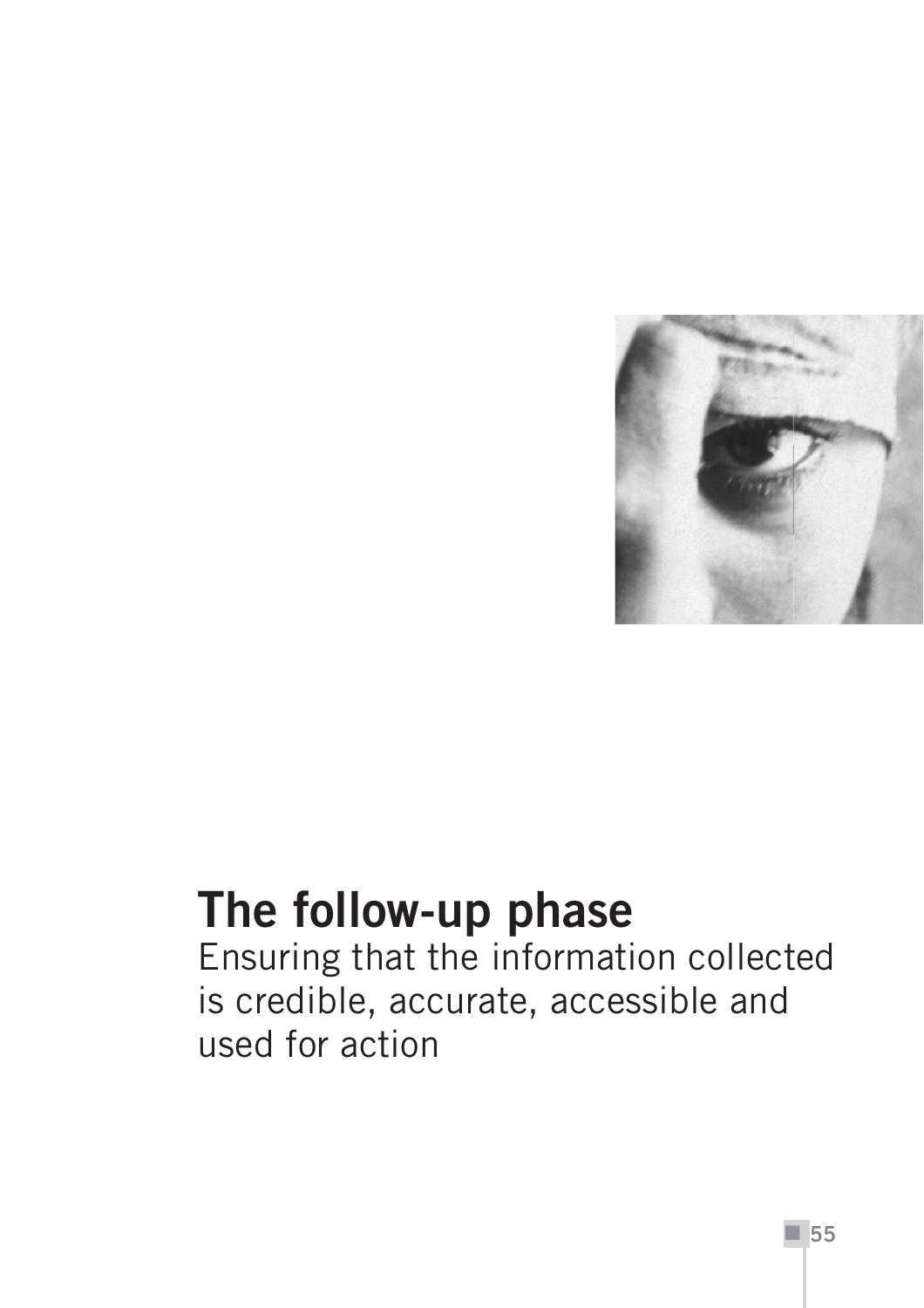#### **Introduction**

The follow-up phase is meant to ensure that the information collected through CLM is analyzed and actively used for referral to provision of services, policy improvement, social planning and enforcement of child labour laws.

The principal steps of the follow-up phase are:

- **Step 1: Tracking of child labourers to ensure that services have been provided**
- **Step 2: Quality control and verification**
- **Step 3: Providing data for the enforcement of laws**
- **Step 4: Information dissemination and analysis**
- **Step 5: Providing inputs to laws, policies and social planning**

## **Step 1: Tracking of child labourers**

#### **Why do you need to do this step?**

Tracking is part of child labour monitoring and imperative for the follow-up of the child.

A purpose of CLM is to make sure that child labourers identified through CLM are helped and provided with better alternatives. CLM needs to be able to track the individual child labourer from when s/he is identified through the resolution of the problem.

#### **The tracking mechanism**

An active tracking mechanism ensures that proper action has been taken and that information about this action is recorded, available and withstands scrutiny.

Information from tracking may also be used for assessing the impact of CLM and associated child labour interventions as it generates data about the results of the workplace monitoring. This could include an assessment of data on how many child labourers have been identified, what types of services have been provided to them and how successful the referral system has been in providing them with access to education or other services.

Databases combining workplace information obtained through monitoring and information from schools and other service sites can be used to track individual girls and boys. The database must accommodate information from schools and other service providers and allow for the matching of the information generated from different sources such as school registers, skills development facilities and so on. In some cases these services may include psycho-social rehabilitation and occupational integration as well.

Tracking of child labourer can be also operated through the use of several existing databases and information systems that allow comparing of data on education, health and labour on a large scale. In this case, the information on services that different basic service sectors have provided to ex-child labourers are pooled together to establish the whereabouts and the current situation of the children.

#### **Linking CLM to schools and services**

The CLM process must be able to link information about the child and his/her situation from identification, to referral, to schooling or other services and to track the child until s/he has completed education or reached the age of legal entry to the workforce. In some instances such monitoring initiatives have been referred to as "social service monitoring" in order to emphasize that they are focused on ensuring that girls and boys are covered by education and welfare services.

Successful referral requires direct coordination with the service providers and a continuing follow-up of individual children through his/her cycle of schooling, rehabilitation or skills development services. The overall objective is to make sure that the referral leads to a better situation for the child.

There are several important challenges that need to be met. These include:

- establishing cooperation between different parties,
- defining clear roles and responsibilities,
- sharing of information (roles, timing, quality of information), and
- $\blacksquare$  technical and statistical comparability of information (choice of variables, mandatory information, sources and references etc.).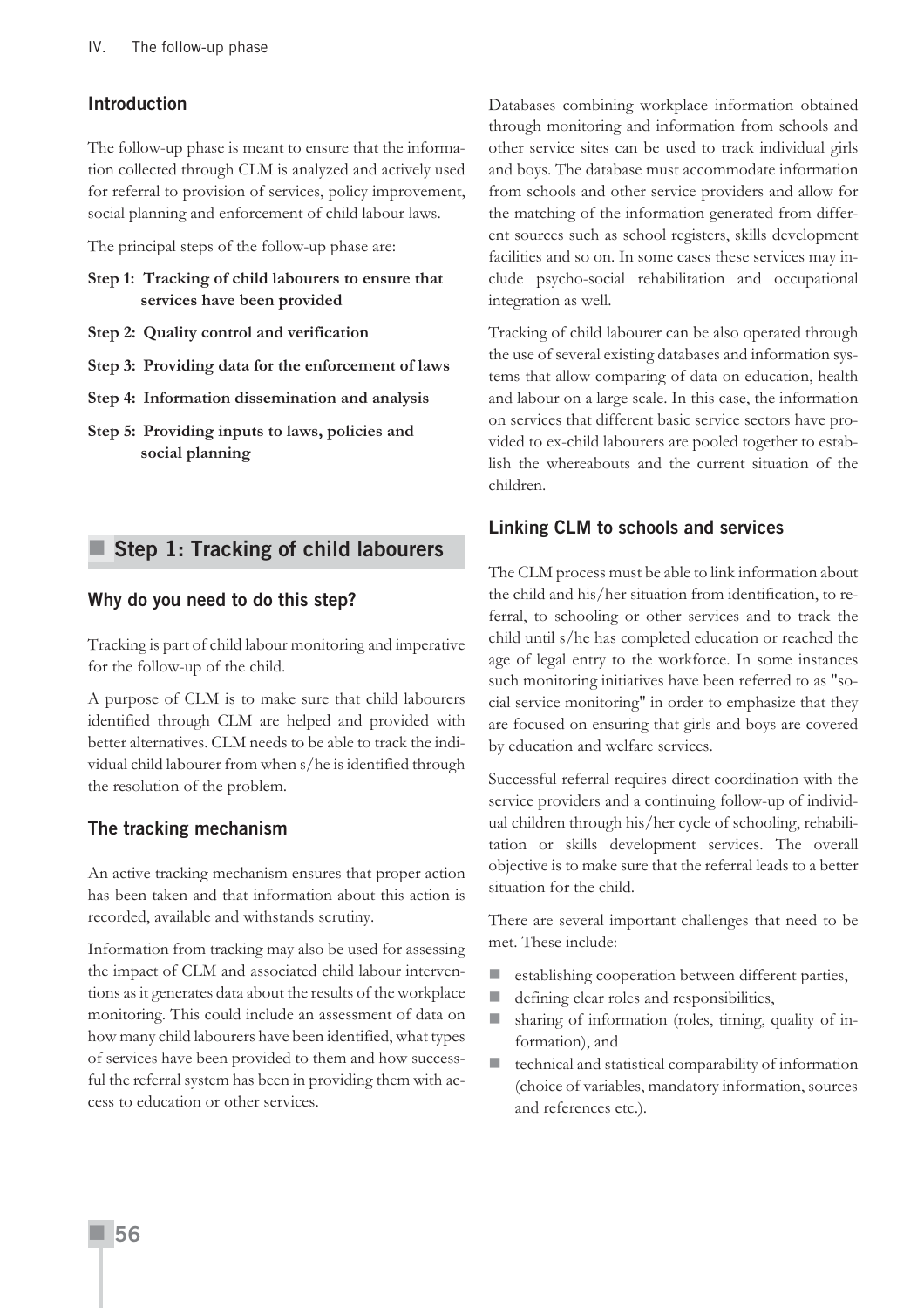## **Linking workplace and education information together**

At the national and provincial levels, it is useful to be able to compare information about child labour trends and information about the schooling of girls and boys. This information can be used for purposes of policy improvement and better social planning. In order for this to be possible, the CLM must be able to link and match workplace monitoring information with available data from education information systems.

School inspection mechanisms and education committees at different levels of governance are important vehicles to analyze and access information about education.

Important work is being done in bridging formal and non-formal education and ensuring that child labour issues are mainstreamed into school curricula. Teacher mobilization, enhancement of community participation and development of education task forces are examples of education interventions that can be directly linked to child labour monitoring.

At the local level, it is important to collect data from schools and have direct access to information from individual schools through teachers' participation. The most relevant information is school attendance. Information about enrolment, dropout and completion rates can also be collected at various intervals. It is the sharing of information about work and schooling that allows community members or local authorities to take action on behalf of child labourers .19

It is not enough that a link between work and schooling has been established. School authorities must be actively encouraged to ensure the participation of the referred child in education and they must be provided with help in doing so through teachers training and capacity building efforts.

There are two different possibilities for monitoring in schools: 1) the school is monitored externally and teachers cooperate and provide information for the monitoring exercise; and 2) they are active participants, indeed the driving force, in the monitoring process.

The latter case is often referred to as school based monitoring where the school is used as a starting place for collecting information about child labour, which is then complimented by work place information. Comparing school attendance and enrolment information to household data provides valuable insights to possible extent of child labour problem and helps in targeting appropriate responses. ILO has been successfully working with UNICEF on enhancing education and work place monitoring linkages for instance in Bangladesh and Pakistan .20

Youth can be the driving force for change in society and teachers can help young people understand and promote social rights issues such as child labour. ILO-IPEC's Supporting Children's Rights through Education, the Arts and the Media (SCREAM) - a multi-module activity package can be a helpful tool for educators and teachers to use in their work against child labour .21

#### **Sources of information compiled from schools**

The principal source of information in school monitoring is a simple school attendance list. If the CLM includes the participation of school authorities in an active referral system, there may be a need for a more robust monitoring sheet that allows detailed information to be covered. This information is usually collected periodically, either by external child labour monitors or teachers themselves as part of the monitoring team. In an integrated CLM, workplace, community and education information is collected and stored in a common database, which allows the information to be crosschecked and analyzed for various purposes.

#### **External monitoring of education services**

In this case the follow-up of the child's schooling is conducted through an external party. The teachers and the school authorities cooperate in the process by providing their attendance and dropout records and information concerning former child labourers. The child labour mon-

<sup>19</sup> For further information about teachers role in CLM and interlinks between workplace monitoring and education information please look at: *Child Labour, An Information Kit for Teachers, Educators and their Organizations*, (ILO-IPEC 2003). http://www.ilo.org/public/english/standards/ipec/publ/

<sup>20</sup> UNICEF is currently developing a tool kit aimed at providing guidance to public officials on how to address child labour which uses as entry point school based monitoring. For further updates see www.unicef.org

<sup>21</sup> SCREAM package is available through. www.ilo.org//scream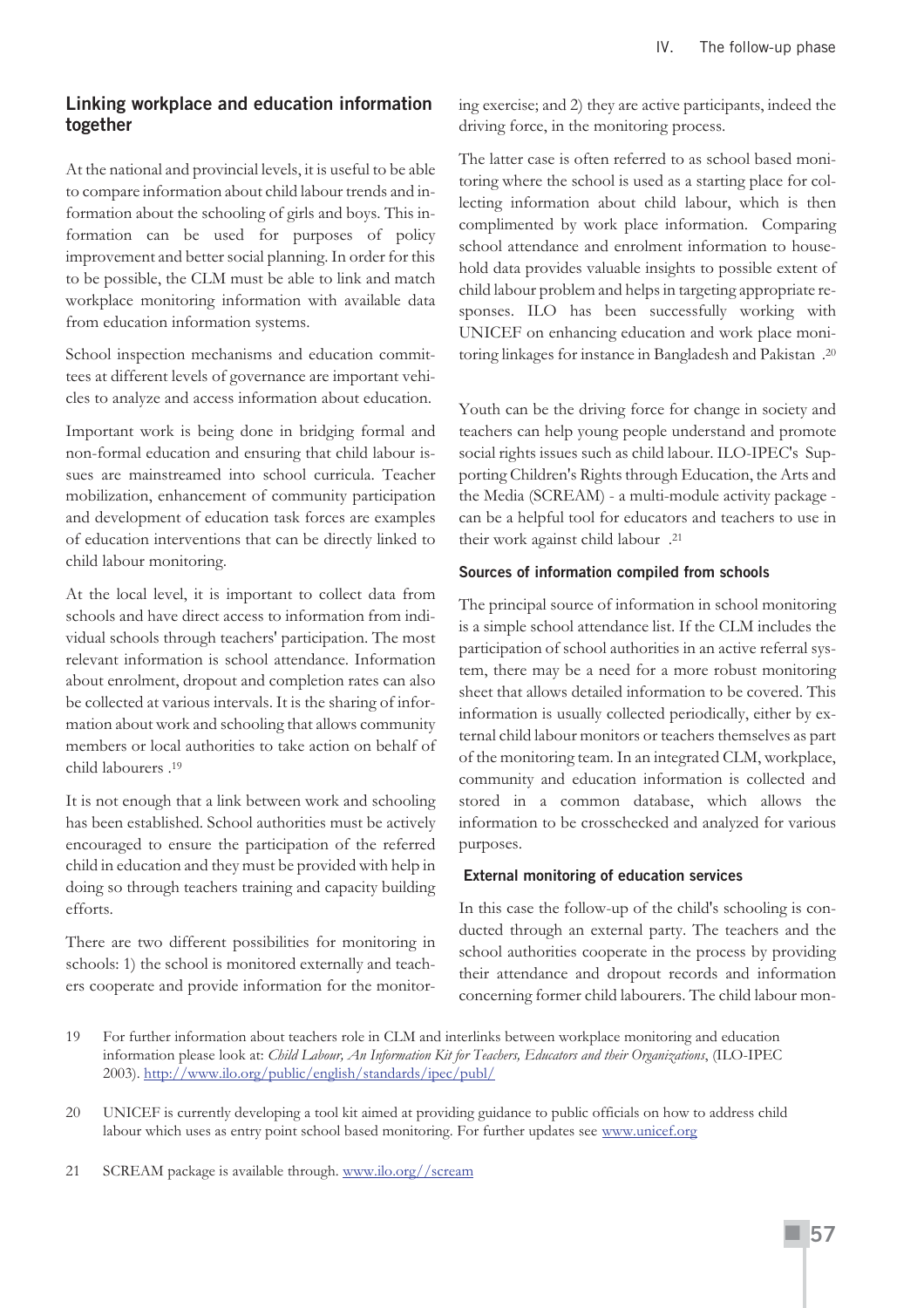| Teacher role<br>with:      | As part of the education monitoring (external<br>monitoring)                                                                                                                                   | As part of specific CLM efforts (teachers as<br>monitors)                                                                                                                             |
|----------------------------|------------------------------------------------------------------------------------------------------------------------------------------------------------------------------------------------|---------------------------------------------------------------------------------------------------------------------------------------------------------------------------------------|
| <b>Children</b>            | Check attendance, enrolment, drop out,<br>counsel and support individual learning,<br>after school activities                                                                                  | Interact with girls and boys on their possible<br>working, incorporate chid labour concerns<br>into education, provide special attention to<br>reintegrated child labourer            |
| <b>Parents</b>             | Parental counselling, facilitating the moving<br>of barriers to education (accessibility,<br>affordability, quality and relevance)                                                             | Home visits and awareness rising on the<br>value of education and ill-effects of child<br>labour                                                                                      |
| <b>School</b><br>authority | Report on irregular attendance and children<br>at risk                                                                                                                                         | Provide information about attendance,<br>cooperate and coordinate the reintegration of<br>ex child labourer as part of CLM, consider<br>special activities for girls and boys at risk |
| <b>School</b><br>inspector | Provide relevant information concerning<br>irregular attendance of girls and boys and a<br>list of those perceived at risk.<br>Provide information about barriers to<br>education (challenges) | Report on the collaboration between school<br>and labour inspectors, parents associations,<br>and the community in the school monitoring                                              |

## **Figure 10: Teachers' roles in CLM**

itors fill a school-monitoring questionnaire that identifies key indicators. They may also monitor services provided to girls and boys, such as stipend disbursement or access to health services if these are provided to former child labourers through the referral system.

This type of school monitoring is often conducted at regular intervals and is normally part of a special child labour project in which monitoring and education services are linked together.

#### **Internal monitoring by teachers**

If teachers are part of the monitoring team, they are the ones filling the monitoring forms and matching them with workplace or community-based monitoring information. This data is then discussed and analyzed for possible follow-up. All of this is done at the level of the community. The information is then forwarded to the next level, which may be a district authority, education task force or special child labour committee formed for this purpose.

Information concerning the child and his/her education is an important determinant of child labour monitoring. Matching school-based information with workplace information on child labour provides an effective way of linking efforts to achieve basic education for all and progressively eliminating child labour.

#### **Other services**

The referral system may include other services besides basic education. Depending on the agreements made and the scope of the referral network, children can be provided with the following services:

- skills development and vocational training,
- **a** apprenticeship programmes,
- **health** and nutrition,
- **psycho-social rehabilitation,**
- **n** enterprise development, and
- income generation and micro finance schemes.

Some of these services are provided to parents of children who have been identified through the monitoring efforts (see Figure 11 for examples). The CLM process may include monitoring of these establishments (looking at the conditions and the quality of the services provided) and the inclusion of the information about the former child labourers' attendance. It is important to remember that the actual objective of tracking is not to assess the services as such but to ensure that the child is accessing services and can be accounted for.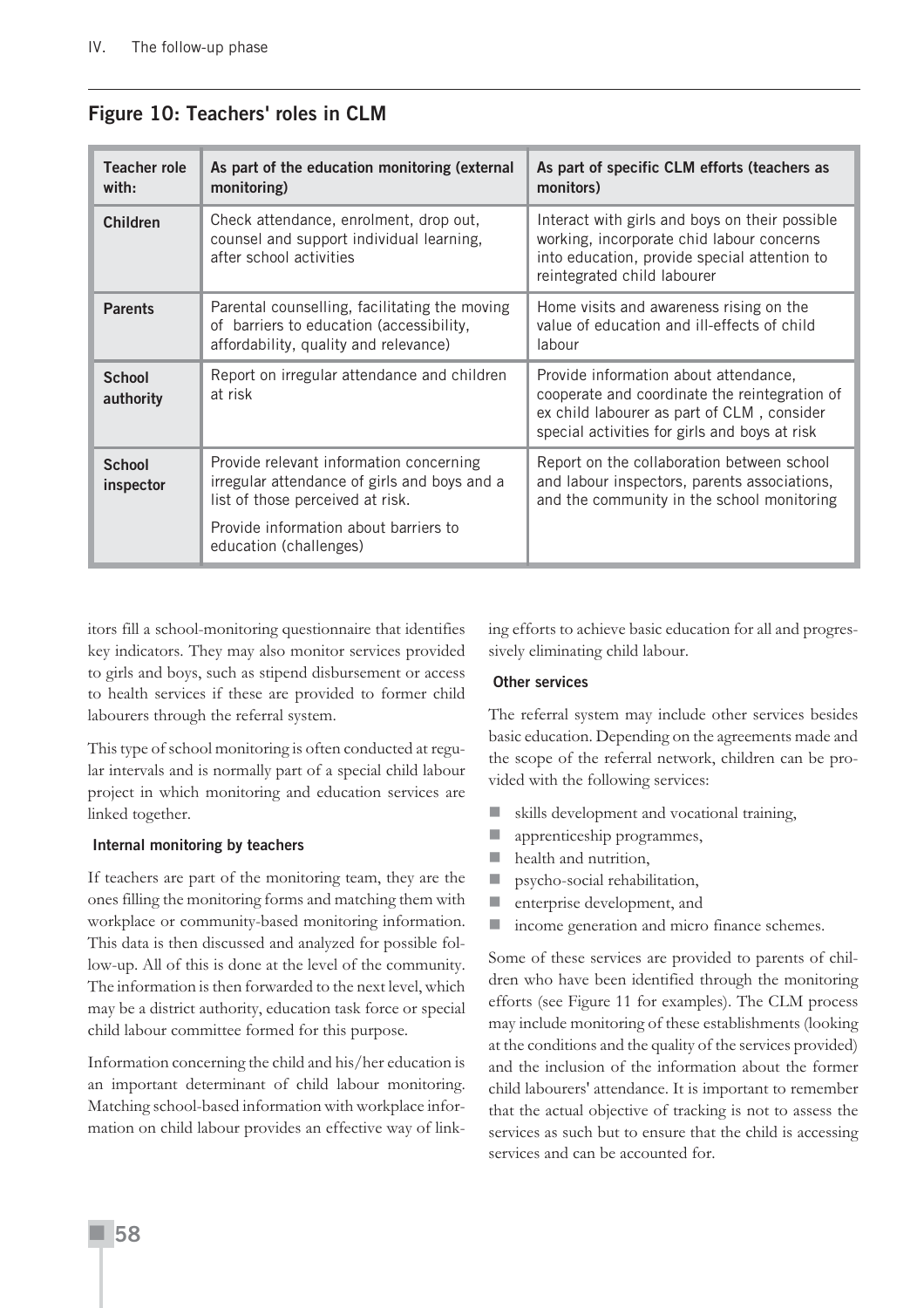Some CLM initiatives have included a form of quality control to ensure that the services provided are appropriate and the children are well treated. Some traditional apprenticeship mechanisms, for instance, can be quite demanding in terms of children's participation. Likewise, livelihood and income generation programmes targeted for the parents of former child labourers may need to be verified at regular intervals in order to ensure that agreed services are provided to the target groups.

Tracking requires a well coordinated effort between different service providers that allows for the child and the family to be able to access appropriate services at appropriate times.

#### **Possible scenarios of coordinated referral services**

Identification of the child labourer

Assessment of the need for immediate action and referral

Assessment of the education level and other possible needs (health, psycho-social counselling

Basic education and informal education

Apprenticeship and skills development

The service providers need to be covered by a monitoring tool that allows the information to be collected and fed into a common database.

Result and output of Step 1

The children identified and referred through the CLM are receiving appropriate services. Follow-up is continuing so that the children will not return to unwanted labour situations.

## **Step 2: Quality control and verification**

## **Why do you need to do this step?**

An internal quality control mechanism and a management plan on how to organize continual improvement of CLM are essential both to making sure that the information collected is credible and improving the ability of the system to adapt to new challenges.

Verification, either internal or external, establishes the credibility of claims concerning the actual practices under scrutiny. It helps guarantee the observance of agreements and norms.

The major difference between quality control and verification is that quality control is a continuing effort to improve procedures, mechanisms and tools that form part of all work conducted under the CLM umbrella, whereas verification is conducted mainly for the purpose of correctness of the data.

## **Quality control**

The quality control measures may vary from periodical reviews of the accuracy of the data at different levels to assessment and check-up visits conducted in the areas where monitoring has occurred. In the case of the latter, the information collected and the process applied is assessed against information put forward in pertinent reports.

This process can also include a performance monitoring and management review with recommendations on how to improve the impact and effectiveness of the CLM. For a national CLM, such a review could be conducted under the auspices of existing oversight body, such as a national steering committee on child labour. For a more limited type of CLM, the internal control mechanism may simply be a regular check of information and an organized discussion among the management/supervisory team about how to improve the actual processes.

Quality control should also include a mechanism to ensure the appropriateness of the data collection methods and the quality of the data that is fed into programming and policy.

## **Verification**

Verification, which is conducted periodically, should be independent and separated from the regular internal quality control measures.

Some large sector-specific CLM interventions that are connected to foreign trade issues, such as export manufacturing industries and commercial crops, may require an independent external verification system that is able to demonstrate the accuracy of the information that the monitoring collects.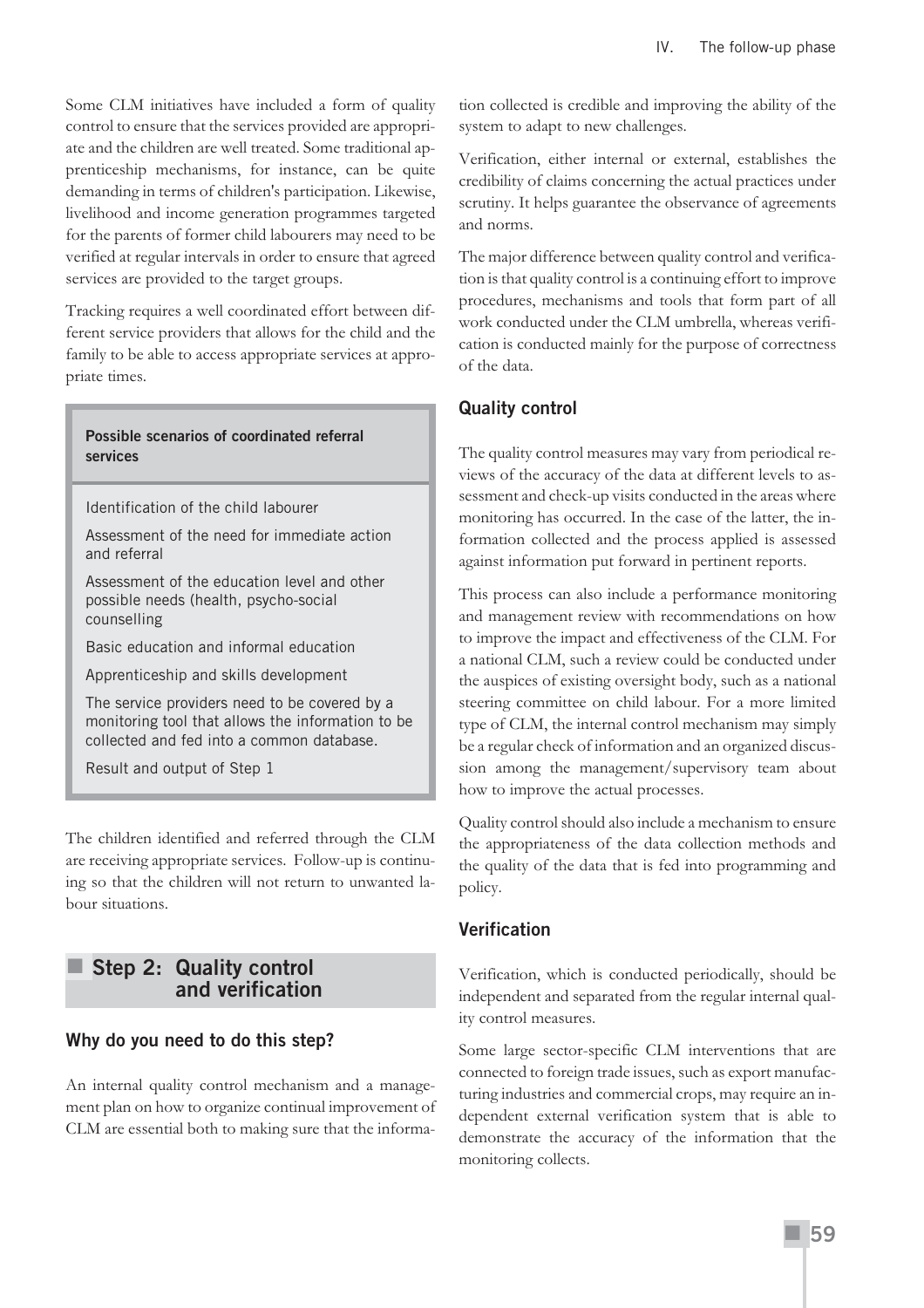Verification must meet basic criteria such as agreed standards, a multi-stakeholder focus, worker involvement and a complaints mechanism.

#### **In brief:**

Verification is intended to secure that the information provided through CLM is accurate, credible and can be traced back to its origins.

Verification is part of the management of the CLM and can be internal or external.

Internal verification is part of the internal checks-and-balances mechanism and is conducted through an independent and specifically mandated agency or department. This entity can form part of the overall management of the CLM.

External verification is an independent assessment of the credibility of the information through an independent government body, commercial auditing firm, tripartite body or similar. External verification must be conducted by an entity which is totally autonomous from the institutional framework of the monitoring.

## **Result and output of Step 2**

The reliability of the information collected and the basis for improving your CLM process have been assured.

At the level of the workplace, multi-sector monitoring teams can have a real effect on the knowledge about the ill effects of child labour and laws concerning employment of young persons and their conditions of work.

CLM work is based on prevention first and enforcement second. Prosecution of those not in compliance with labour laws should be the last resort in ensuring that the workplace is child labour free, but sanctions should be used whenever necessary to secure a proper course of action.

In summary, information collected by CLM can be used as inputs for:

- revision and harmonization of labour laws on child labour;
- **EXECUTE:** enforcement of laws for the prosecution of offenders;
- enhancement of labour inspection and school inspection;
- **revision of labour inspection policy and practice;**
- **I** improvement of international labour codes and supranational norms; and
- balancing of enforcement and protective strategies.

## **Result and output of Step 3**

You are able to provide information from CLM for law enforcement purposes.

#### **Step 3: Providing data for enforcement of laws**

## **Why do you need to do this step?**

CLM information should also be actively used to promote the enforcement of child labour laws and to provide information on gaps and challenges concerning the implementation and enforcement of existing laws.

As a multi-partner process, CLM promotes the general awareness of labour laws. CLM can also contribute to and promote the implementation of voluntary workplace and enterprise-related codes of conduct and collective agreements. These are often developed under the auspices of initiatives on corporate social responsibility.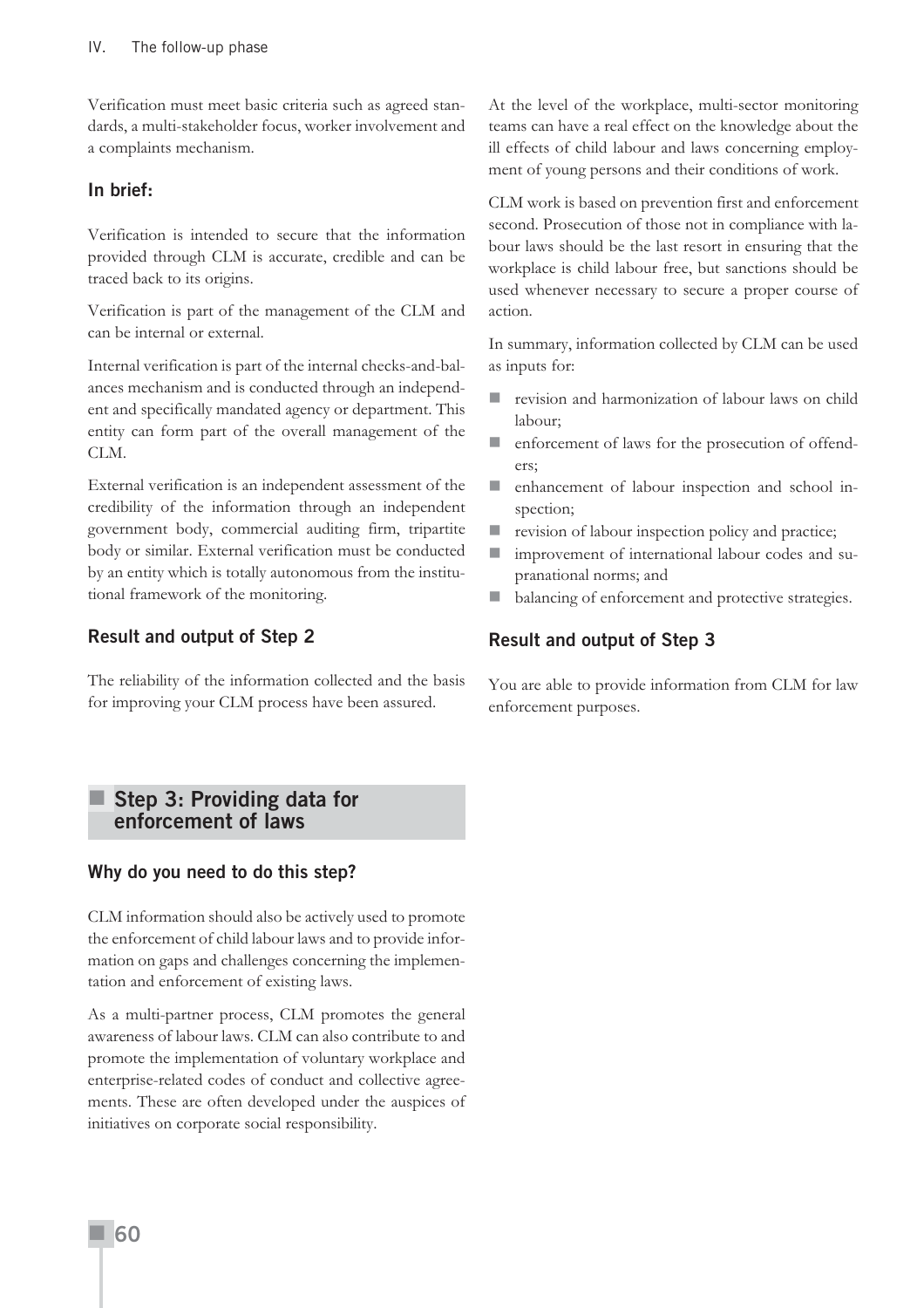## **Figure 11: Sample social protection monitoring form**

Information on the Social Protection Activity (Social Protection Monitoring form )

| Information on the Social Protection Activity (Social Protection Monitoring form <sup>22</sup> ) |                |                                                               |    |                             |                           |                     |  |
|--------------------------------------------------------------------------------------------------|----------------|---------------------------------------------------------------|----|-----------------------------|---------------------------|---------------------|--|
| Title of Activity                                                                                |                |                                                               |    |                             |                           |                     |  |
| Date/s conducted<br>(dd.mm.yy)                                                                   |                | No. of days                                                   |    |                             |                           |                     |  |
| Venue                                                                                            |                |                                                               |    |                             |                           |                     |  |
| SP Classification, encircle<br>code                                                              |                | Implementing Agency/ies                                       |    |                             |                           |                     |  |
| Formal education                                                                                 | 1              | Livelihood, enterprise<br>development,<br>microfinance        | 10 | 1-Lead<br>agency            | 2-Collaborating<br>agency |                     |  |
| Non-formal education                                                                             | $\overline{2}$ | Organizing of adults,<br>footwear operators,<br>parents       | 11 | SAM-MP<br>C                 |                           | SAM-CO              |  |
| Early childhood care and<br>development                                                          | 3              | Training activities /<br>advisory services on<br>OSH and WISE | 12 | <b>ERDA</b>                 |                           | <b>PUNLA</b>        |  |
| Vocational & marketable<br>skills training                                                       | 4              | Activity Sub-agenda                                           |    | <b>PNGOC</b>                |                           | <b>OSHC</b>         |  |
| Life skills training                                                                             | 5              | Awareness raising on CL<br>issues and ILO-IPEC<br>Programmes  | 91 | <b>TESDA</b>                |                           | UP-CSW<br><b>CD</b> |  |
| Recreational activities,<br>special events                                                       | 6              | Public forum,<br>consultation                                 | 92 | <b>IPEC-PW</b><br><b>PM</b> |                           | <b>ITGLWF</b>       |  |
| Health, environment,<br>nutrition services                                                       | $\overline{7}$ | Media attention                                               | 93 | BCLC,<br>etc.<br>specify:   |                           | <b>LBL</b>          |  |
| Psychosocial counselling                                                                         | 8              | Research and<br>documentation                                 | 94 | <b>MHO</b>                  |                           | <b>MSWDO</b>        |  |
| Organizing of<br>children/youth                                                                  | 9              | Others, specify:                                              |    | <b>OHFW</b>                 |                           |                     |  |

22 Source: ILO-IPEC Sub-regional Programme to Combat Child Labour in the Footwear Sector , Philippines 2002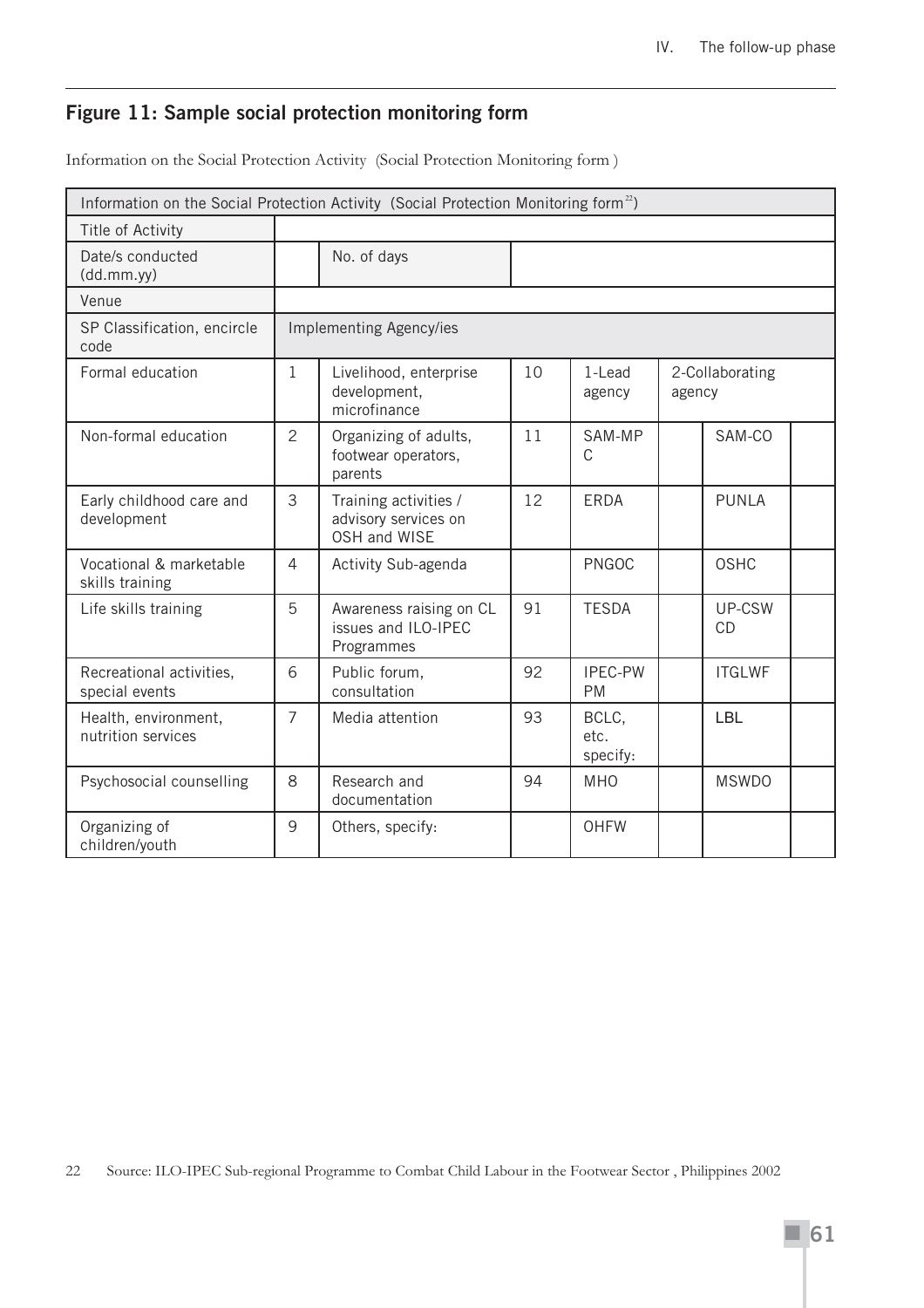## **Step 4: Information dissemination and analysis**

## **Why do you need to do this step?**

Information management involves the treatment, storage and preliminary analysis of the data received from CLM and its transmission to higher levels of governance. From there it can be used for policy-making and social planning processes.

In CLM the data is likely to be of two different sorts:

- 1. Quantitative information about the incidence of child labour and the numbers of girls and boys who have been referred to remedial activities, such as schooling
- 2. Qualitative information that reveals the gaps or weaknesses in substantive areas, such as workplace OSH and attitudes of employers/parents in regard to child labour and CLM.

Information management in the follow-up phase may include some or all of the following:

- treatment of information, preliminary analysis and making it available for use;
- inputs to formulation of child labour responses and goal setting;
- identification and formulation of child labour indicators for target setting;
- **inputs** into strategic monitoring and tracking of impact;
- **inputs to research and analysis; and**
- **inputs** to national social planning and development, (discussed in Step 5).

## **Treatment of information**

The actual treatment of information refers to the timely and cost effective inputting and storage of information to the selected data repository of the CLM.

The issue of confidentiality and access to information must be addressed as part of developing the CLM process. Safeguards must be in place to ensure that the information will not get into wrong hands or will be used for other purposes than indicated in the agreements made about CLM.

## **Inputs to child labour responses and goal setting**

The monitoring data can also be analyzed and treated for local- level planning and the formulation of child labour responses. They can be used in discussions of the impact of CLM and associated services. The information should be discussed in whatever appropriate forum available: meetings of child protection or child labour committees, social-planning and development offices, neighbourhood or village committees, etc.

Identification and formulation of child labour indicators for target setting

CLM can help pinpoint the difficulties of collecting data on different forms of child labour. The analysis of information may also contribute to research and knowledge on the nature of child labour and thereby play an active role in setting national social development priorities.

Inputs to strategic monitoring and tracking of impact

When the effectiveness of the chosen national strategy is assessed, data produced by CLM can be used among other statistical instruments and tools to provide the basis for a thorough assessment of the impact made in the lives of girls and boys. In principle, the tracking mechanisms forming part of the CLM can provide information on individual children up to their legal age of employment. Complemented by specific research and evaluative tools, such as tracing and longitudinal studies, a clearer picture of the characteristics and effects of child labour interventions at the level of the family and individual can be obtained.

Inputs to research and analysis

The data that the CLM collects on the incidence and trends of child labour may provide useful guidance for researchers on social issues. These may point to new areas on child labour for research. Information from CLM can be used to fill knowledge gaps on child labour. After the CLM has operated over several cycles of data collection (preferably for some years), it can be the basis for long-term analysis on the magnitude and social and economic impacts of child labour.

The CLM data (or selected indicators) can be integrated into existing national data sources, including Living Standard Measurement Surveys or labour market information systems. Through this process they can provide valuable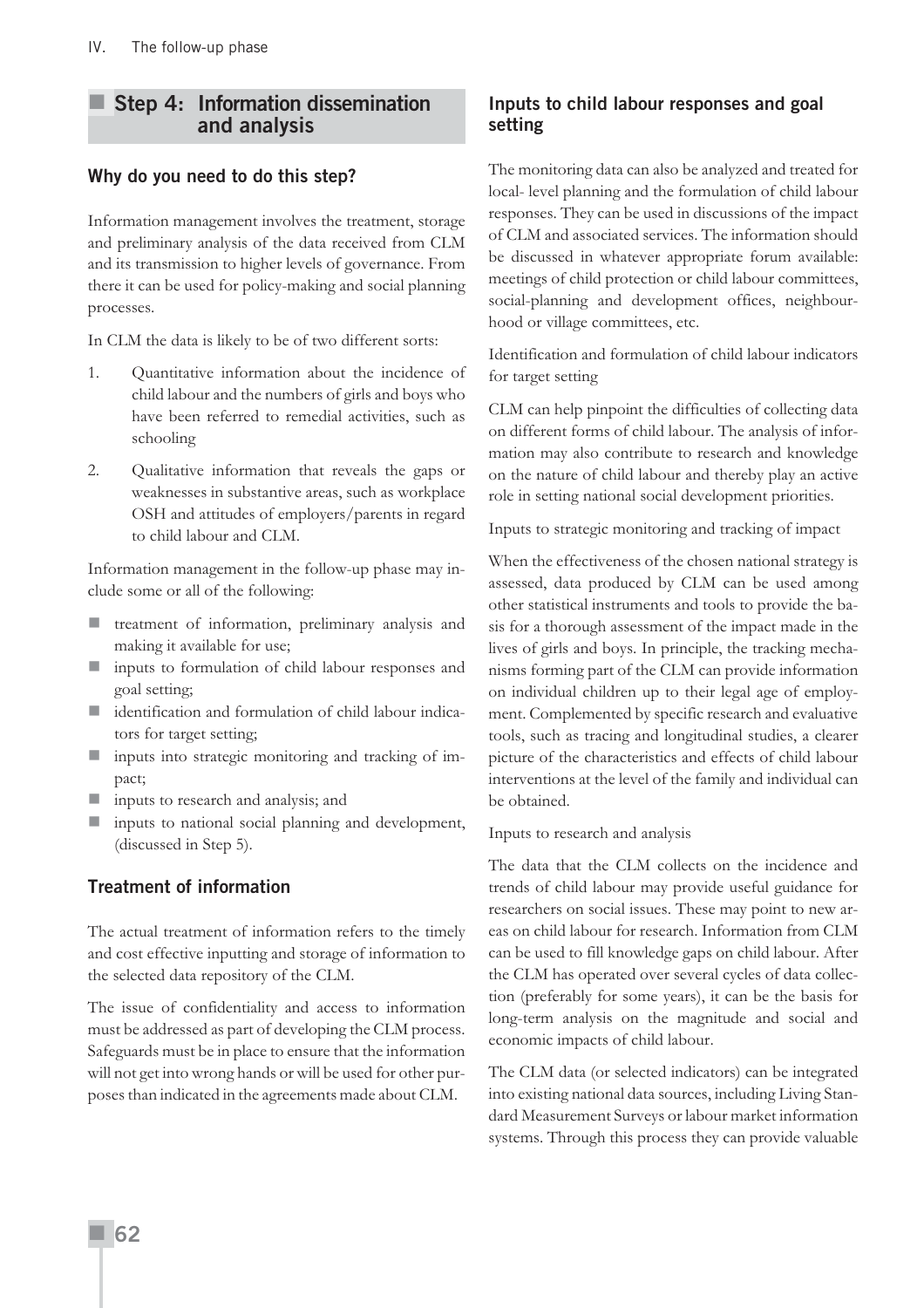information for macro-economic analysis that can contribute to poverty reduction.

## **Result and output of Step 4**

Information collected through CLM has been made available for planning, implementation and evaluation of various anti-child-labour activities.

## **Step 5: Inputs to laws, policies and social planning**

#### **Why do you need to do this step?**

Information generated through CLM can be used for assessing the impact of different child labour responses. It can help in reaching desired child labour objectives and developing clear, integrated, coordinated policies at the national level.

## **Disseminating CLM data**

At the national level, the follow-up phase covers the dissemination of the CLM data coming from the local and district levels to national planning and policy development. This information may be anecdotal and come from a small-scale CLM in a specific sector; or it may very accurate and periodically updated information from an ongoing, large-scale process. In both cases the data can be used to highlight gaps in laws and policies and provide the basis for social planning at the national level, including budgeting resources for child labour work or education initiatives.

Information from CLM can be used for enlisting donor support for specific projects and for strengthening cooperation and coordination mechanisms between government departments in their work against child labour.

CLM contributes to the understanding of the magnitude and causes of child labour and can be a useful asset in developing strategic objectives for national programmes on the elimination of child labour.

At the national level, it can also effectively contribute to social planning and poverty monitoring systems such as those used for the Poverty Reduction Strategy Papers and the United Nations led Common Country Assessment frameworks. Through the active use of information that is sufficiently detailed in terms of region/locality, occupation, conditions and hours of work, education, gender, etc., those responsible for setting policy objectives and accompanying programme interventions can target and prioritize responses to child labour better.

## **Result and output of Step 5**

Information collected through CLM has been made available for the development of laws, policies and social planning.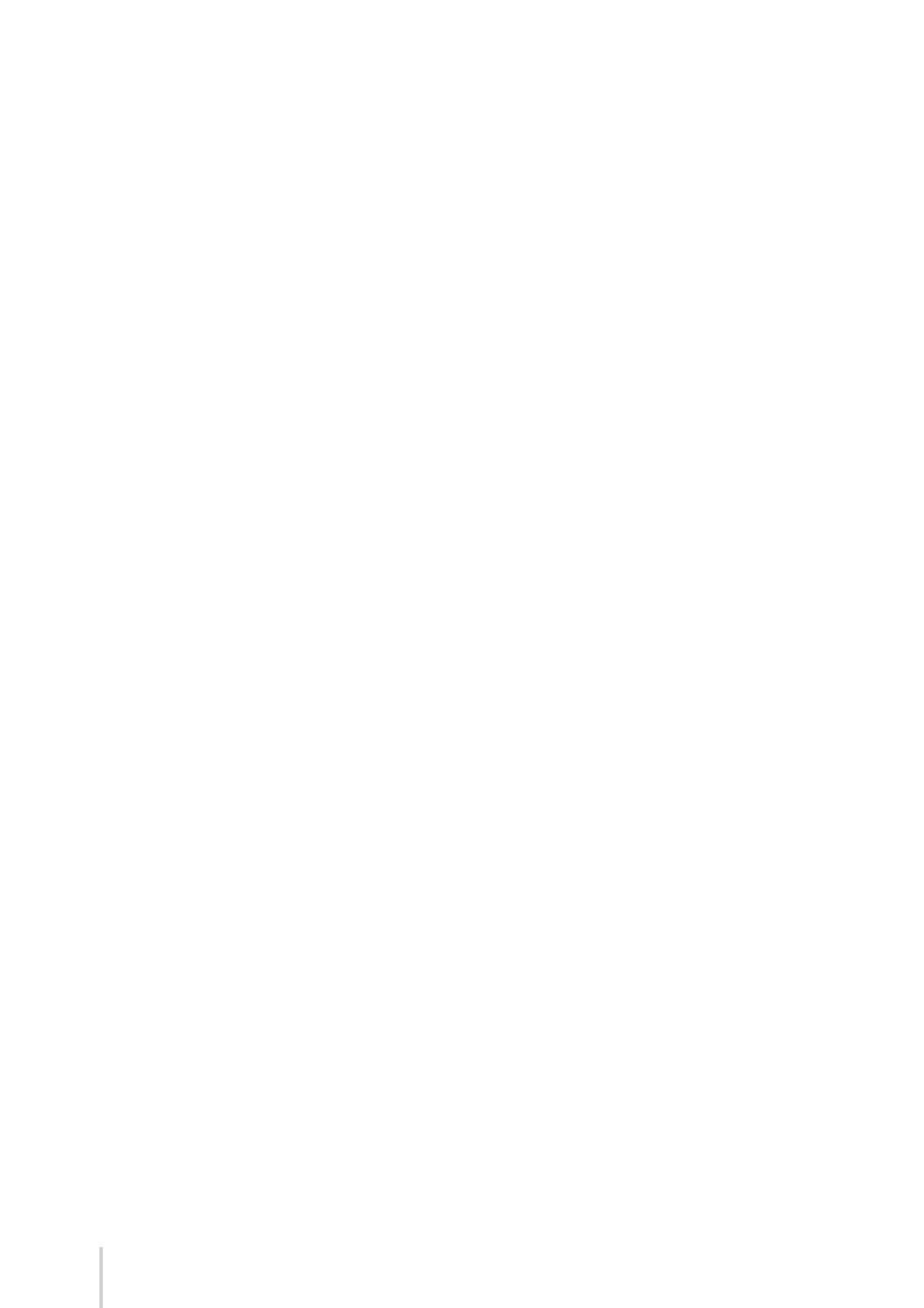

## **V. Conclusion**

**65**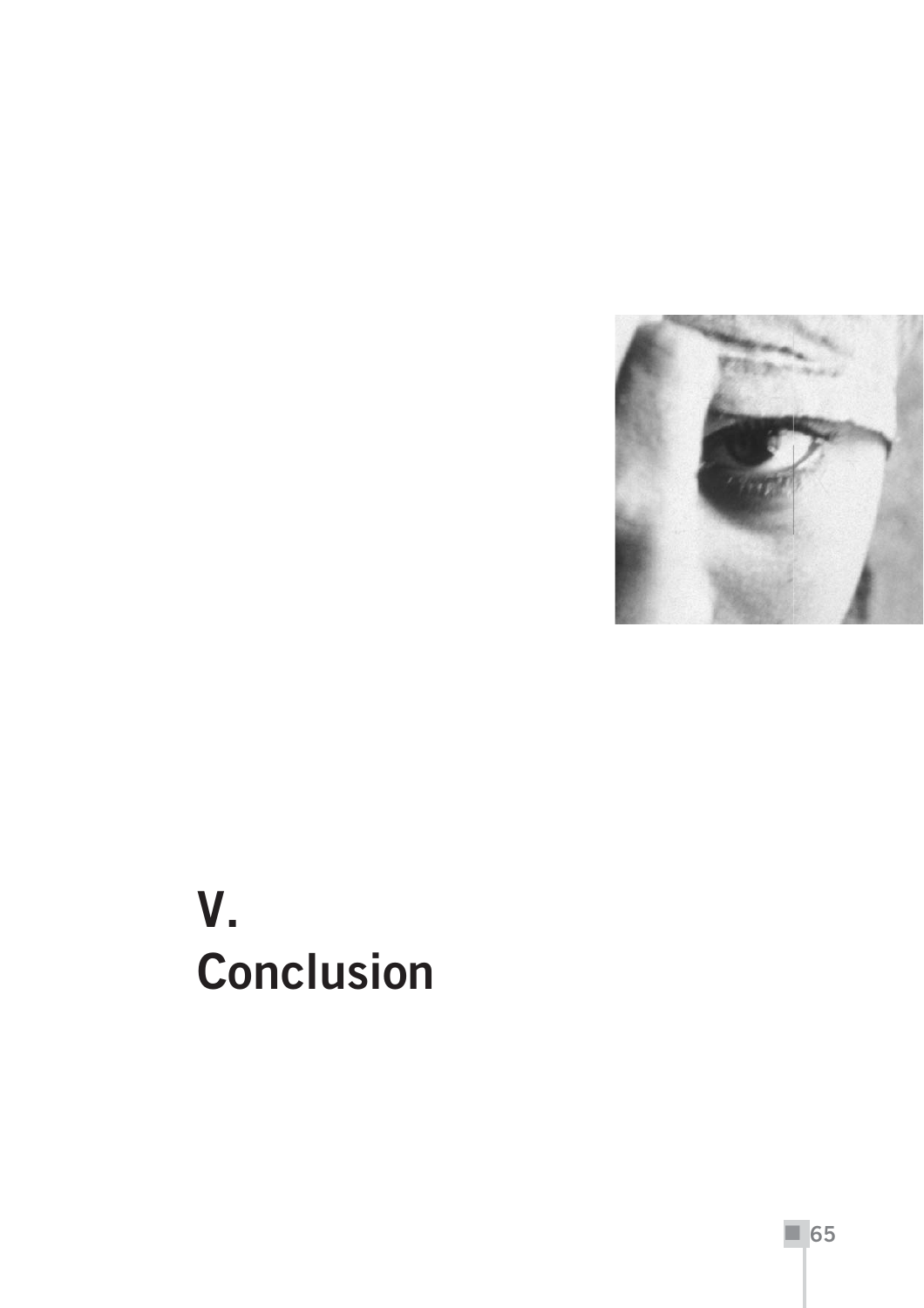### **Summary of the key elements and issues concerning CLM**

As each child labour situation is specific, the CLM created to deal with each one will be unique in its composition. There is clearly no single template that could fit every situation. These Guidelines were intended to provide a practical resource covering the many activities that comprise CLM and how they fit together. It is up to those responsible for designing an implementing CLM to seek out the most productive partnerships, create the most efficient links and choose the most appropriate tools in applying the model presented here.

The immediate goal of child labour monitoring is to identify and remove girls and boys from child labour. It is an active process that involves regular, ongoing direct observations to identify child labourers and determine risks to which they are exposed. It also includes referring children to services, verifying that they have been removed and tracking them afterwards to ensure that they have satisfactory alternatives. CLM aims to cover all children living in a given geographical area and is closely linked to the provision of basic education and the protection of young workers from hazards.

In a larger sense, CLM is a process to mainstream action against child labour at all levels of government. Attention is focussed in particular at the local level, for it is in the communities that child labour occurs and where actual services such as schooling are made available for children. CLM:

- sustains child labour elimination work beyond IPEC interventions,
- helps to coordinate action to identify and provide assistance to child labourers,
- promotes the use of local resources and the allocation of funds against child labour, and
- organizes the community, government agencies, employers, workers and all social partners to see the negative effects of child labour and respond in an organized way for the best interest of the child.

In addition, as a coordinative intervention based on collection and active use of information on child labour, it forms part of IPEC's overall strategy and directly supports the application of the ILO Child Labour Conventions No. 138 and No. 182.

CLM should work within and contribute to a larger child protection framework. It is important that child labour interventions be seen in the context of local economic development and anti-poverty measures.

CLM builds an active link between the identification of child labourers and the providers of appropriate services. Information that is collected through the identification process can also be used to assess the actual situation and trends of child labour. The gaps in available services revealed in and problems encountered can also be useful for social planning purposes at different levels of government.

#### **Recap of the CLM model**

Child labour monitoring involves the identification and referral of child labourers through the development of a framework of partnerships and coordinated multi-sector process. The CLM framework is the association of partners and the agreements among them. It encourages commitment and regular sharing of information among those who can contribute to elimination of child labour. The CLM process comprises the procedures and tools that enable monitoring to be implemented correctly.

Before the monitoring work can start it is important to: 1) prepare for the monitoring and 2) design, test and validate the proposed CLM model. These two stages result in a CLM model that has two phases: 1) monitoring and 2) follow-up.

The preparatory stage ensures that the conditions necessary for monitoring are met and the CLM process will be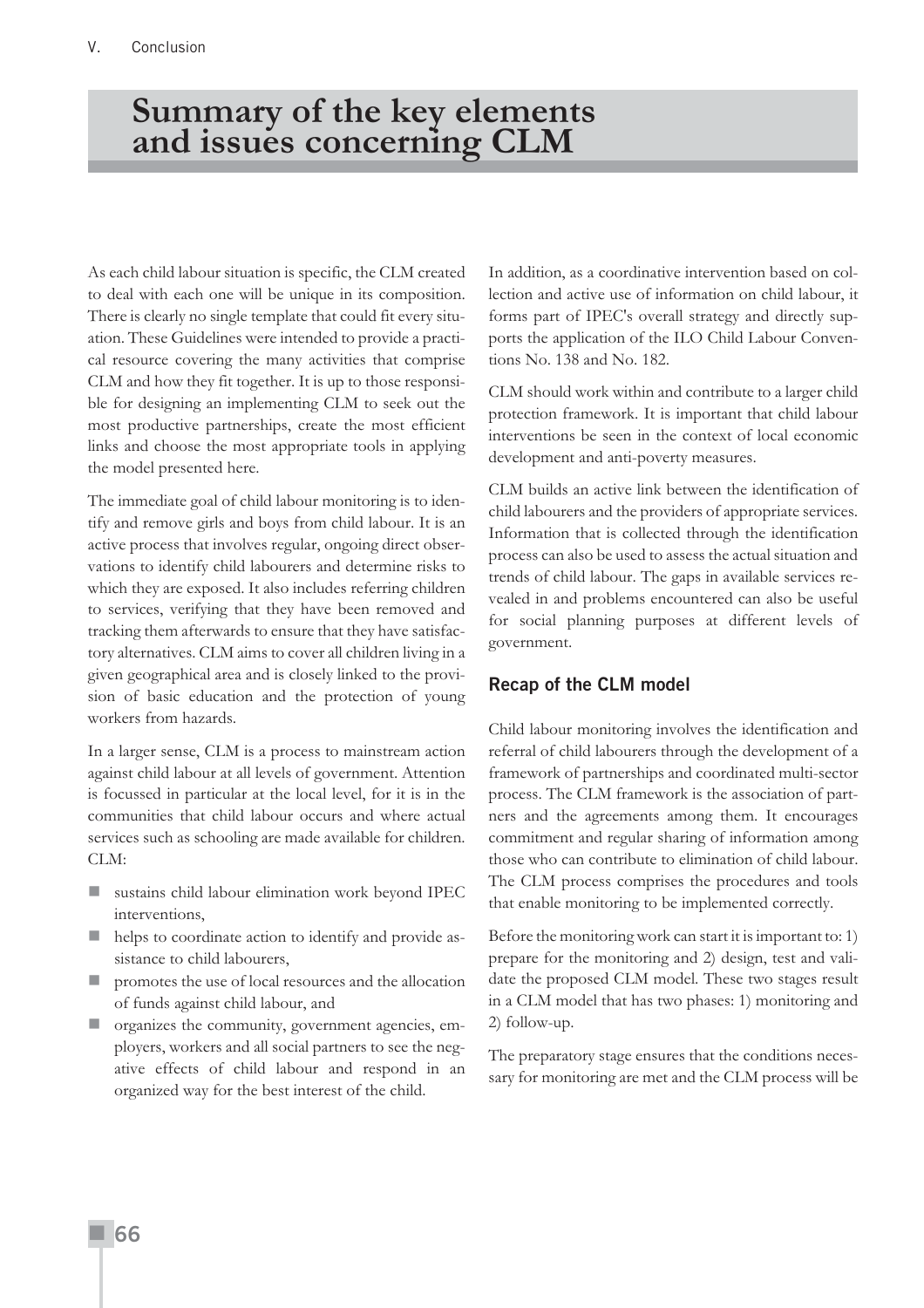designed and developed in such away that it is feasible and reflects local institutional capacities and policies.

The designing, testing and training stage ensures that monitoring tools have been properly designed and those concerned have adequate skills and capacities to manage and conduct the actual monitoring and referral activities. The design and testing of the CLM process must be consultative, participatory and based on a common agreement by all concerned parties.

In the monitoring phase, visits to workplaces and referral to schools and other service sites take place. The monitoring is conducted by multi-skilled monitoring teams who are selected for this task and who have established roles, responsibilities and procedures.

In the follow-up phase, the information collected through monitoring is made available for use. Girls and boys removed from child labour are actively tracked in order to ensure that as a result of monitoring children have alternatives to child labour.

The monitoring and follow-up activities are ongoing they are repeated on a regular basis. As the child labour situation decreases, CLM is expected to decrease in intensity and gradually become mainstreamed into government social protection functions.

#### **Characteristics of a successful CLM**

Experience has shown that there are several characteristics of CLM common to successful application of the model presented in these Guidelines. These can be considered as the necessary conditions:

- Wide application: The coverage of CLM should be as wide as possible; both geographically and in terms of the types of child labour targeted (formal and informal economies, agriculture, illicit work, etc.). This allows for follow-up of children and addresses the issue of mobility and migration of target groups from one location to another.
- Local community involvement: CLM operates at the local level, covers work and service sites and includes a referral system to access services. CLM's chain of action - identification, assessment, referral, removal, reporting and verification - can contribute to imme-

diate action against child labour at the local level and influence policies and practices at the intermediate and national levels as well. It is most effective when developed through a participatory community-based consultation that takes into account different cultures, traditions and gender roles of boys and girls

- Legal mandate: CLM has a legal mandate and operates under the authority and supervision of the local government or labour inspectorate. This implies a clear division of labour between law enforcement officials, government departments concerned with education and social protection and voluntary arrangements.
- Political commitment: CLM is most effective when it is mainstreamed and operated within the system of governance. Thus, it is paramount that key government agencies responsible for activities against child labour lead the process of developing CLM.
- Relevance to policies: CLM is linked to national child labour policy and action. In order for it to be truly appreciated, its usefulness and relevance to national child labour policy, enforcement and action must be understood by all partners. It should be linked to national policy priorities, such as poverty reduction strategies, attainment of Millennium Development Goals and similar initiatives that aim at policy and legislative changes on a national scale.
- Clear roles and responsibilities: Institutions dealing with management and workplace monitoring activities and forming part of the referral system have specific tasks. It is important that those participating in CLM are aware of these tasks and that there is as specific agreement that guides the functioning of the CLM process
- Sustainability: CLM should be sustainable in terms of technical complexity, human resource requirements and cost. The process of developing CLM and operating it as a system must be based on a thorough understanding of the key objectives of continuing and institutionalizing child labour monitoring. This requires long-term commitment and resources.
- Potential for replication and scaling-up: The overall aims of the "developmental" phase of CLM are to build a monitoring partnership, develop tools and operational mechanisms for monitoring and test how cost effective and feasible the CLM is for the intended purpose. The technical design of CLM must innovatively seek effective yet simple solutions for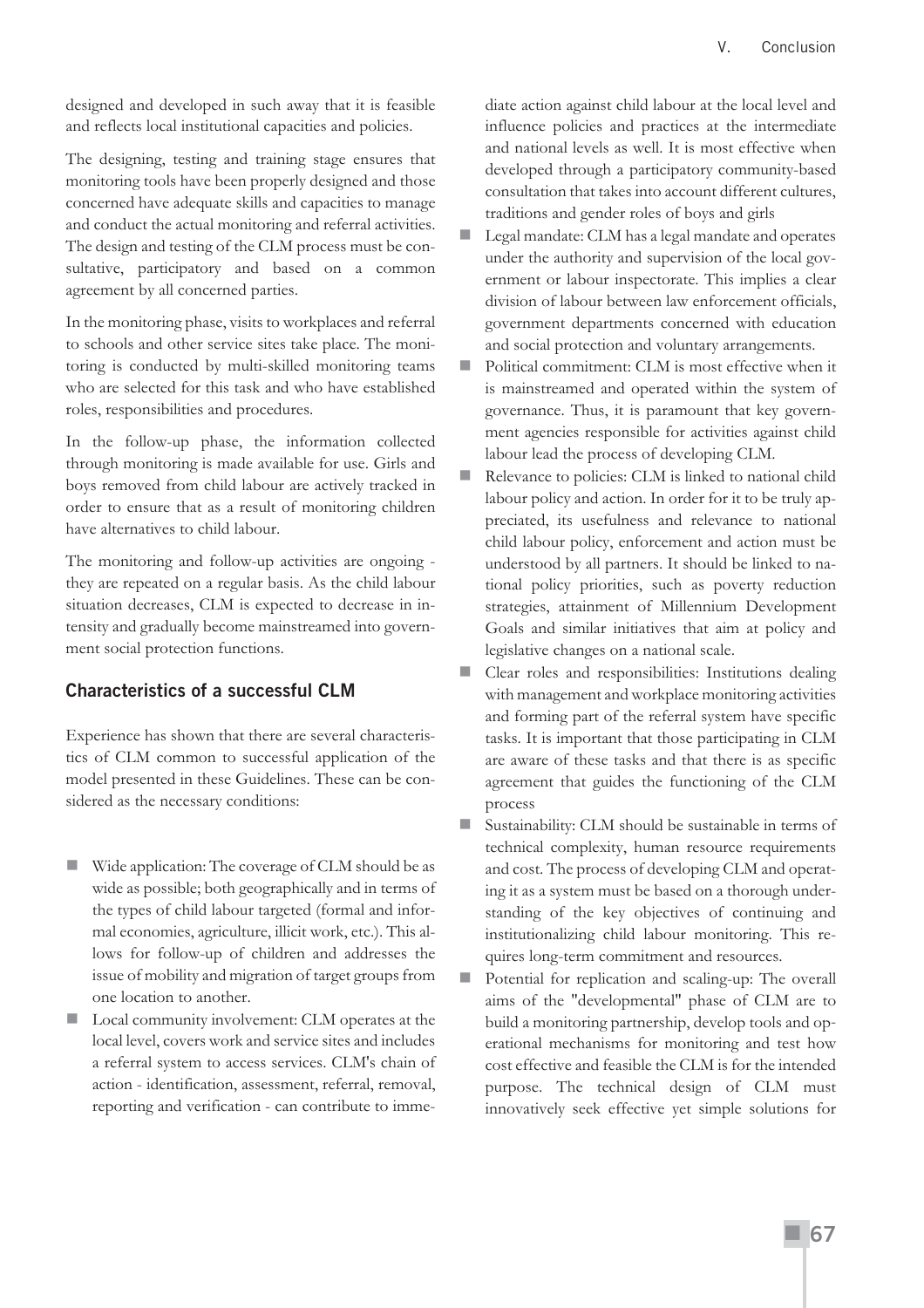#### V. Conclusion

data collection and treatment and, whenever possible, use these options for financial and technical gains.

- Viable information collection systems: Rather than create a new system, CLM should be based on existing information collection systems. It should both draw upon and contribute to the strengthening of available local, regional and national monitoring/inspection capacities. All information collected must be treated in such away that the confidentiality of the information is secured.
- Transparency: For CLM to be credible it must be based on good governance and transparency. This means an open process of accountability and the means to verify data and records. Verification of CLM data can be conducted both through internal or external verification.

Lastly, the most important element of CLM is the child. A successful CLM always keeps the child at the centre of the process.

CLM should never become an end in itself. At its best, CLM is a simple mechanism by which people and institutions concerned about child labour identify children and help them access services that can improve their wellbeing and provide them with better alternatives to work. This is why the emphasis of CLM is at the local level where the children and the services are.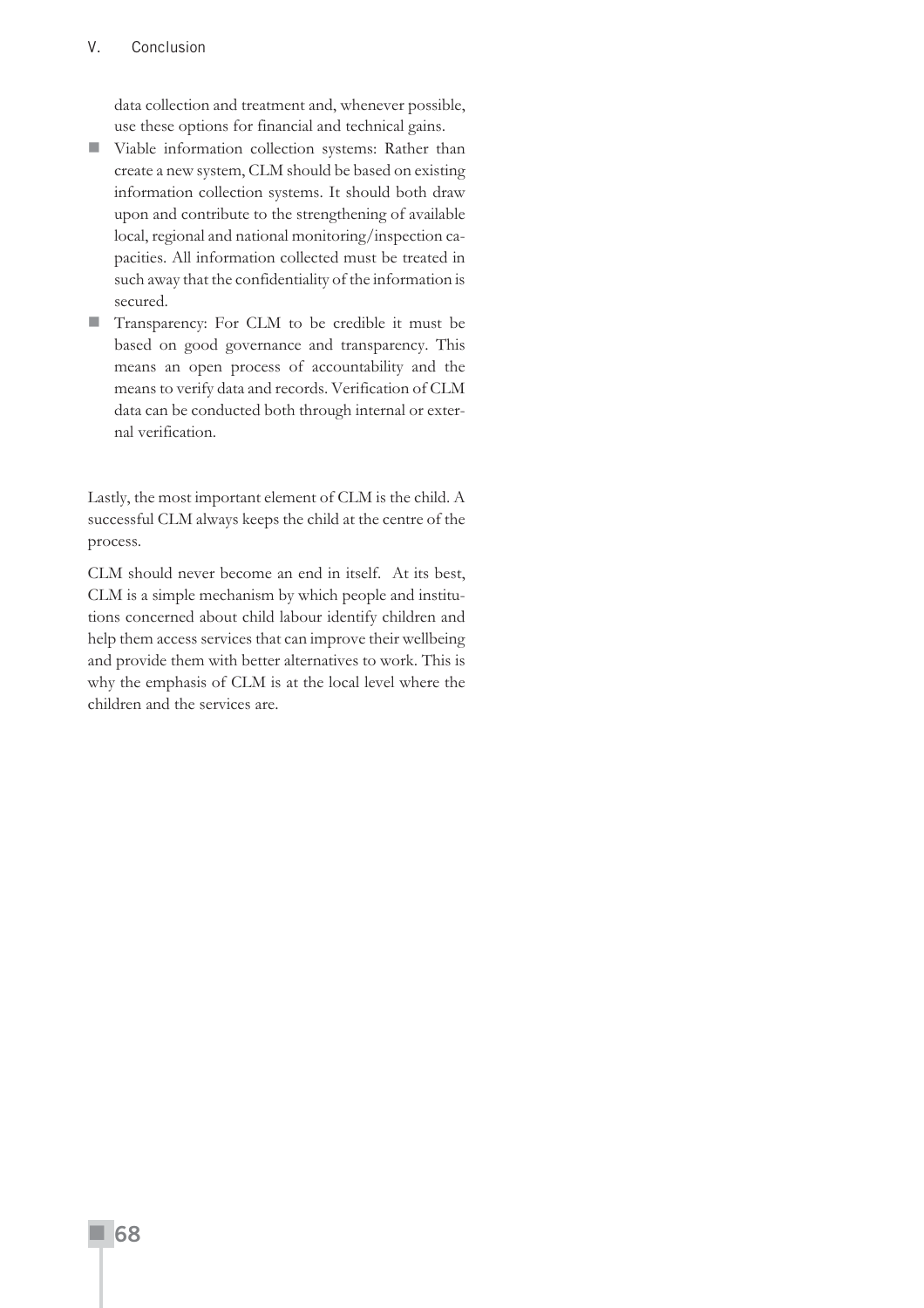

# **VI. Annexes**

**69**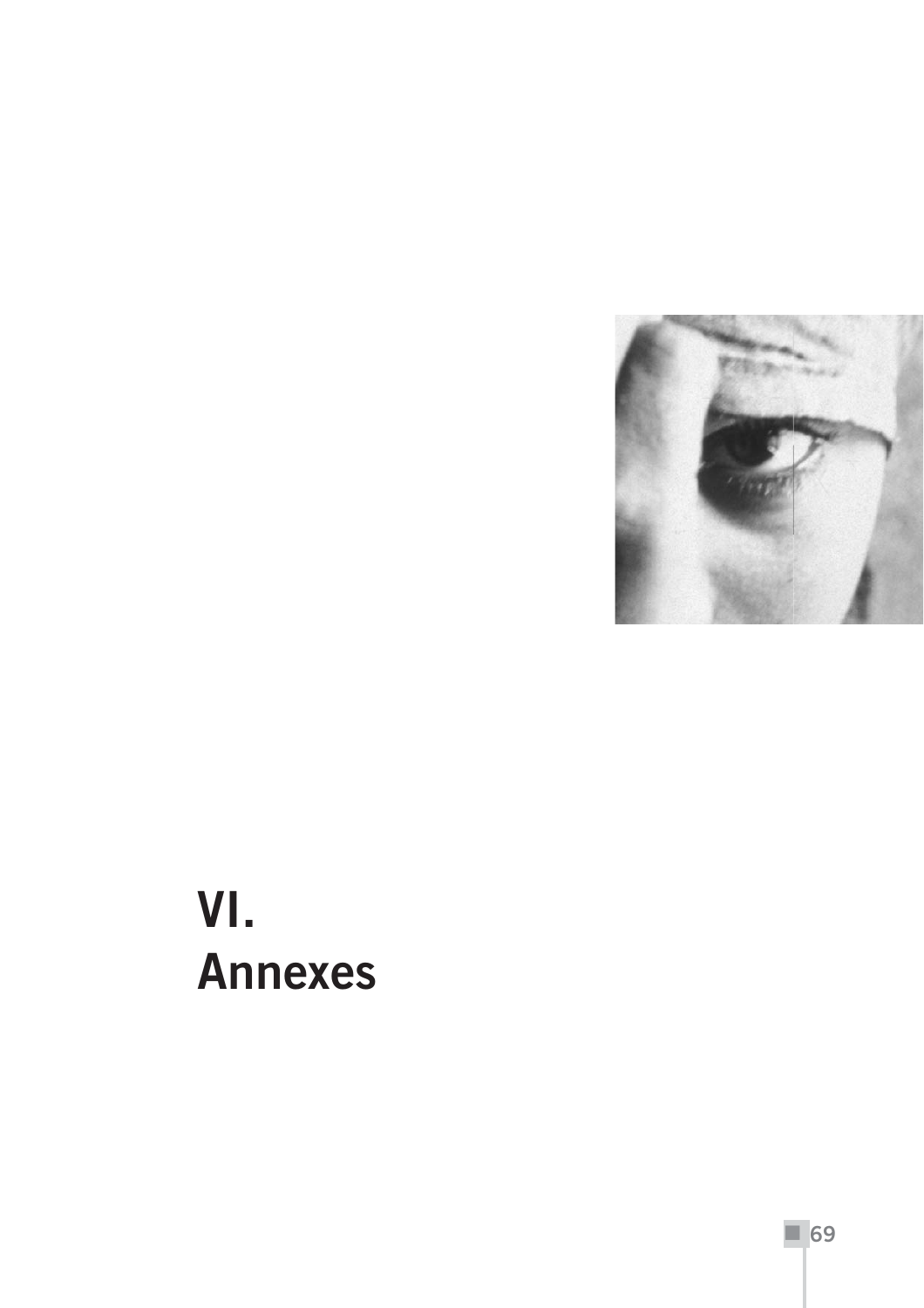### **Annex A. Case Studies**

### **Formal Economy**

#### **Case 1. Bangladesh**

**ILO Projects: BGMEA/ILO/UNICEF MOU projects (1996-200223) and "A partnership approach to improving labour relations and working conditions in the Bangladesh garment industry" ILO Declaration project (2003-2005)**

| <b>Project focus</b>                                  | Single-issue monitoring project                                                                                                                                                                                                                                                                                                                                                                                                                                                                                  |  |  |  |  |
|-------------------------------------------------------|------------------------------------------------------------------------------------------------------------------------------------------------------------------------------------------------------------------------------------------------------------------------------------------------------------------------------------------------------------------------------------------------------------------------------------------------------------------------------------------------------------------|--|--|--|--|
| <b>Type</b>                                           | Workplace monitoring linked to education services                                                                                                                                                                                                                                                                                                                                                                                                                                                                |  |  |  |  |
| Level                                                 | Local                                                                                                                                                                                                                                                                                                                                                                                                                                                                                                            |  |  |  |  |
| <b>Occupational</b><br>sector                         | Garment industry                                                                                                                                                                                                                                                                                                                                                                                                                                                                                                 |  |  |  |  |
| Partners,<br>structure and<br>composition             | The monitoring structure has 12 teams of four people each: one labour inspector of the<br>Government of Bangladesh (GOB), one monitor of the Bangladesh Garment Manufacturers<br>and Exporters Association (BGMEA) and two child labour project monitors (ILO).<br>Schoolteachers and NGO members participate in the referral system.                                                                                                                                                                            |  |  |  |  |
| <b>Description</b><br>and<br>monitoring<br>procedures | The monitoring structure is designed to continuously improve the compliance of factories<br>with national law and international good practices, based on a monitoring checklist<br>designed to prepare workplace improvement plans (WIPs) for BGMEA member factories<br>that have volunteered to participate. The monitoring process combines factory visits and<br>monitoring of services provided to girls and boys who have been found by the monitoring<br>teams and referred to education services.         |  |  |  |  |
|                                                       | The project monitors approximately 2500 factories (100 factories per month) and 350<br>schools (each visited once a month).                                                                                                                                                                                                                                                                                                                                                                                      |  |  |  |  |
|                                                       | Through a series of factory visits, monitoring teams assist factory managers in the<br>identification of problems that need to be addressed by the WIP and in the assessment of<br>progress made. Monitors conduct unannounced visits at the factories. If child labourers are<br>identified and need withdrawing then monitors activate a referral process where<br>pre-identified NGO members will be called to come over to the factory and ensure that<br>children are taken care of and enrolled in school. |  |  |  |  |

<sup>23</sup> The so-called "BGMEA project" had several phases and donors between 1996 and 2002. For further information contact ILO-IPEC.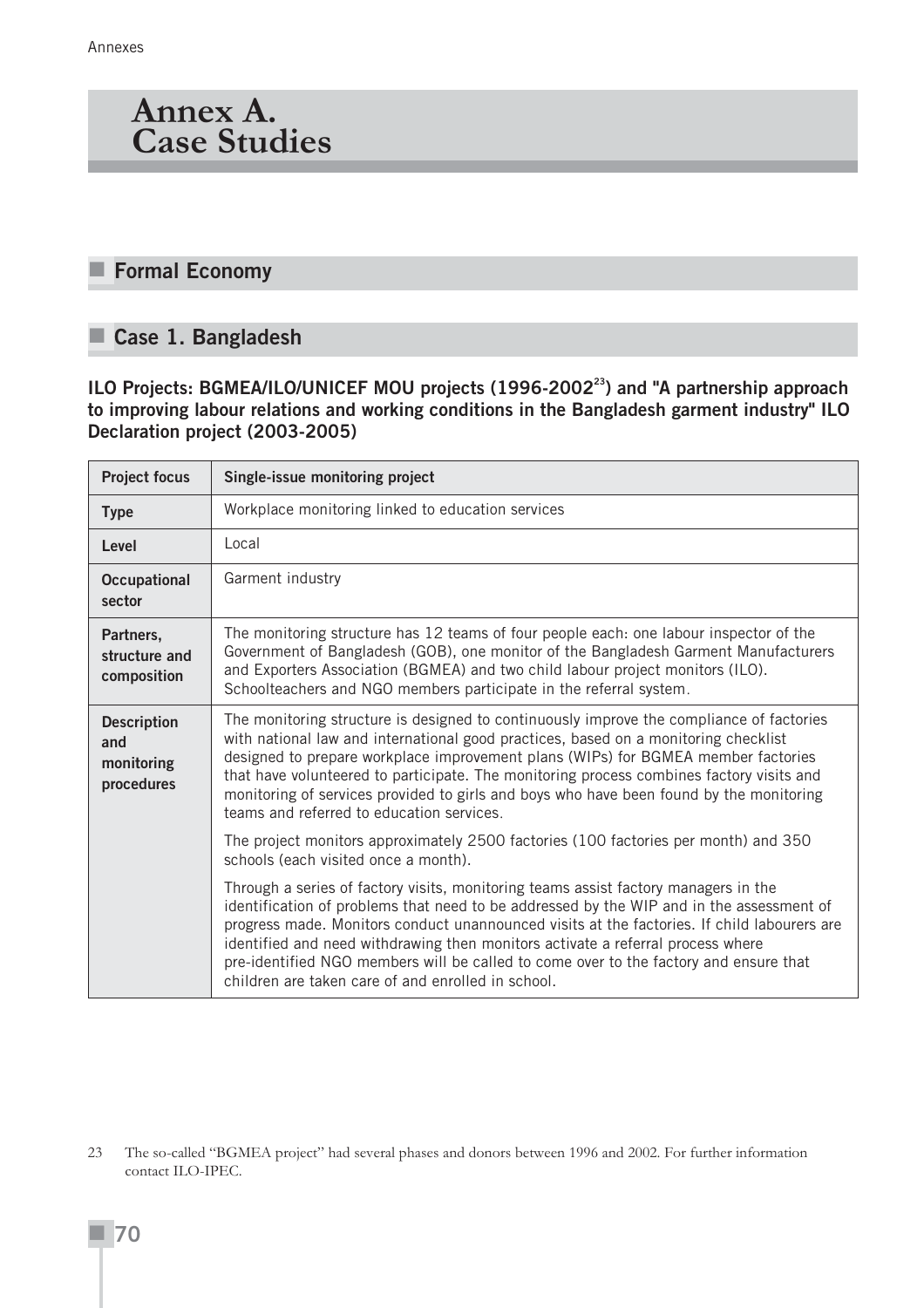| <b>Project focus</b>                                  | Single-issue monitoring project                                                                                                                                                                                                                                                                                                                                                                                                                                                                                                     |  |  |  |
|-------------------------------------------------------|-------------------------------------------------------------------------------------------------------------------------------------------------------------------------------------------------------------------------------------------------------------------------------------------------------------------------------------------------------------------------------------------------------------------------------------------------------------------------------------------------------------------------------------|--|--|--|
| <b>Description</b><br>and<br>monitoring<br>procedures | If a child is identified in a factory outside Dhaka Metropolitan City, monitors will be<br>responsible for taking the child home and noting down their residential address. The<br>monitor will pass on this information to partner agencies cooperating in the referral system<br>whose responsibility is to find a proper educational service for the child.                                                                                                                                                                      |  |  |  |
|                                                       | Monitors visit participating schools once per month to follow up on girls and boys who have<br>been identified by the monitoring process. School supervisors take part in the monitoring<br>process and pay recurrent visit to schools and assess the needs of skills training for<br>children and micro-credit for children's families. The links between the child labour<br>project and skills training and micro-credit projects respond to the issues of child labour<br>holistically.                                         |  |  |  |
|                                                       | Information at the different stages – identification and withdrawal of working children from<br>the workplace, enrolment of children into NGO schools, provision of skills training for<br>children and micro-credit for their family, and status of the children after completion of<br>skills training - is entered into a database operated by the project.                                                                                                                                                                      |  |  |  |
| <b>Information</b><br>management                      | The monitoring and verification at workplaces and schools is done by observations from<br>monitors and discussions with workers, supervisors and managers as well as<br>schoolteachers. A questionnaire is used for each type of monitoring.                                                                                                                                                                                                                                                                                        |  |  |  |
| (Tools,<br>collection,<br>reporting,<br>verification) | The information collected by monitors from the questionnaires is entered into a database<br>centrally managed by the main project. Child labour monitors prepare weekly reports in<br>accordance with the instructions prepared by the management of the project. On the basis<br>of these narrative weekly reports, monthly monitoring reports are prepared and fed into a<br>synthesis report once every three months. The same information is used for coordination of<br>referral efforts and networking with partner agencies. |  |  |  |
|                                                       | A database was set up to record findings and progress of the project. Progress made by the<br>garment factories is measured by the monitors in their WIP follow-up visits and recorded in<br>the database under the following subject areas: employment, working conditions and<br>welfare facilities, occupational safety and health, industrial relations/social dialogue, and<br>management systems.                                                                                                                             |  |  |  |
| Gender                                                | At least one of the project based child labour monitors is always a woman                                                                                                                                                                                                                                                                                                                                                                                                                                                           |  |  |  |
|                                                       | The information is disaggregated down by sex                                                                                                                                                                                                                                                                                                                                                                                                                                                                                        |  |  |  |
| <b>Strengths</b>                                      | Accumulated experience in professional monitoring, capacity building and training,<br>documentation of the methodologies and tools used, direct involvement of factory owners<br>and workers                                                                                                                                                                                                                                                                                                                                        |  |  |  |
| <b>Weaknesses</b>                                     | Low involvement of public authorities, high cost, complexity and difficulty of coordination,<br>lack of labour inspection capacities                                                                                                                                                                                                                                                                                                                                                                                                |  |  |  |
| <b>Sustainability</b>                                 | Participation of a representative number of factory owners, managers and workers in the<br>various subject areas covered by the project facilitates sustainability. However, the public<br>authorities are only moderately involved. The process is not mainstreamed into governance<br>and will be expensive to continue if the joint commitment to the cause is not maintained.                                                                                                                                                   |  |  |  |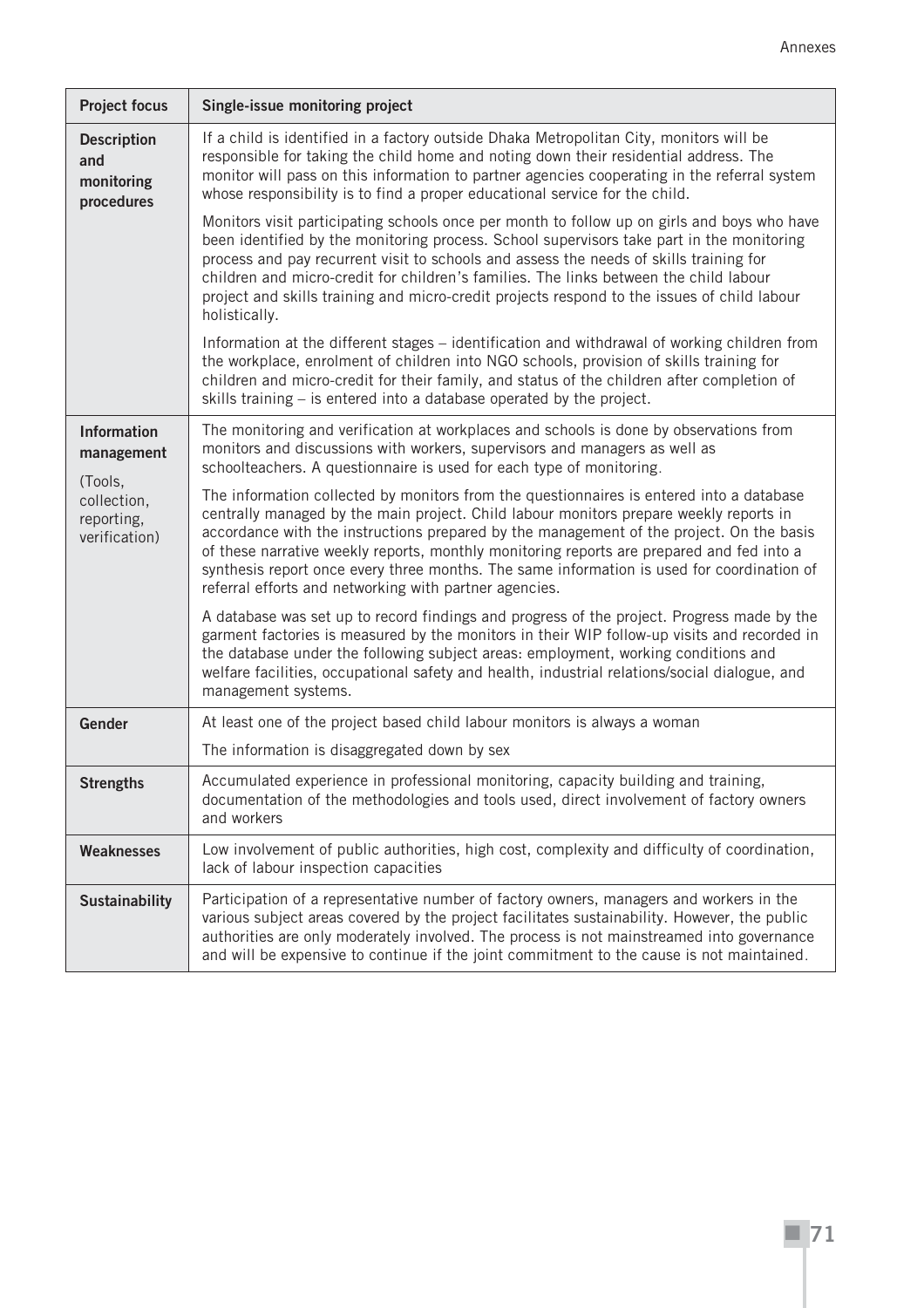### **Case 2. Turkey**

#### **ILO-IPEC Project: Country programme Turkey - Integrated programme for elimination of WFCL in selected industrial areas in Izmir. Start date: January 2000.**

| <b>Project focus</b>                               | Component of a child labour project                                                                                                                                                                                                                                                                                                                                                                                                                                                           |  |  |  |  |
|----------------------------------------------------|-----------------------------------------------------------------------------------------------------------------------------------------------------------------------------------------------------------------------------------------------------------------------------------------------------------------------------------------------------------------------------------------------------------------------------------------------------------------------------------------------|--|--|--|--|
| <b>Type</b>                                        | Workplace monitoring linked to education services                                                                                                                                                                                                                                                                                                                                                                                                                                             |  |  |  |  |
| Level                                              | Local/ District/National                                                                                                                                                                                                                                                                                                                                                                                                                                                                      |  |  |  |  |
| <b>Sector</b>                                      | Worst Forms of Child Labour in selected industrial areas                                                                                                                                                                                                                                                                                                                                                                                                                                      |  |  |  |  |
| Partners,<br>structure and                         | The monitoring and referral to social services at the local level is conducted through<br>operations of two specific units: workplace monitoring and social support units.                                                                                                                                                                                                                                                                                                                    |  |  |  |  |
| composition                                        | 1.<br>Workplace Monitoring Unit: Partners are labour inspectors (Ministry of Labour and<br>Social Security-MOLSS), employers, workers, teachers (Ministry of National<br>Education-MONE), universities, NGO's, community members, municipalities.                                                                                                                                                                                                                                             |  |  |  |  |
|                                                    | 2.<br>Social Support Unit: partners are social coordinators, social workers, sociologists,<br>volunteers (students of the departments. of education, sociology and psychology of<br>two universities) and teachers.                                                                                                                                                                                                                                                                           |  |  |  |  |
|                                                    | At the intermediate level, the partners are: Labour Inspection Board of MOLSS, labour<br>unions, employer organizations, NGO's, municipalities, etc.).                                                                                                                                                                                                                                                                                                                                        |  |  |  |  |
|                                                    | At the national level, the partners are:                                                                                                                                                                                                                                                                                                                                                                                                                                                      |  |  |  |  |
|                                                    | 1.<br>Child Labour Unit of MOLSS;                                                                                                                                                                                                                                                                                                                                                                                                                                                             |  |  |  |  |
|                                                    | 2.<br>National Steering committee: MOLLS (Labour Inspection Board), ILO, Trade<br>unions, Confederation of Tradesmen and Craftsmen of Turkey, State Ministry<br>(General Directorate of Social Services and Child Protection), MONE, UNICEF<br>(Observer).                                                                                                                                                                                                                                    |  |  |  |  |
|                                                    | 3.<br>National Advisory Board                                                                                                                                                                                                                                                                                                                                                                                                                                                                 |  |  |  |  |
| <b>Description and</b><br>monitoring<br>procedures | The child labour monitoring operates through the two units where the workplace<br>monitoring unit is responsible for the identification of child labourer and workplace<br>improvement process and the social monitoring unit accommodates and provides<br>referred children with appropriate services.                                                                                                                                                                                       |  |  |  |  |
|                                                    | <b>Workplace Monitoring Team tasks:</b>                                                                                                                                                                                                                                                                                                                                                                                                                                                       |  |  |  |  |
|                                                    | 1.<br>Preparatory: Identification of partners, primary risks at work, target groups,<br>relevant national regulations and ILO conventions.                                                                                                                                                                                                                                                                                                                                                    |  |  |  |  |
|                                                    | 2.<br>Monitoring: improve working conditions in the workplace, inspection and<br>observation, directing children and parents to the Social Support Unit, training<br>target groups, determining measures to improve working conditions in the<br>workplace.                                                                                                                                                                                                                                   |  |  |  |  |
|                                                    | 3.<br>Follow up: inspection and observation ensuring suggested measures are<br>implemented, girls and boys withdrawn from work don't return to work, and new<br>child workers are not employed.                                                                                                                                                                                                                                                                                               |  |  |  |  |
|                                                    | The Social Support Unit tasks: counselling girls and boys/parents, directing children to<br>medical examination, training and awareness raising, implementing poverty alleviation<br>measures, alternative ways of earning money (e.g. directing parents/older siblings to<br>short term professional courses), organizing social and cultural activities for children,<br>building up a social database (level of schooling, number of children in families etc.),<br>monitoring, reporting. |  |  |  |  |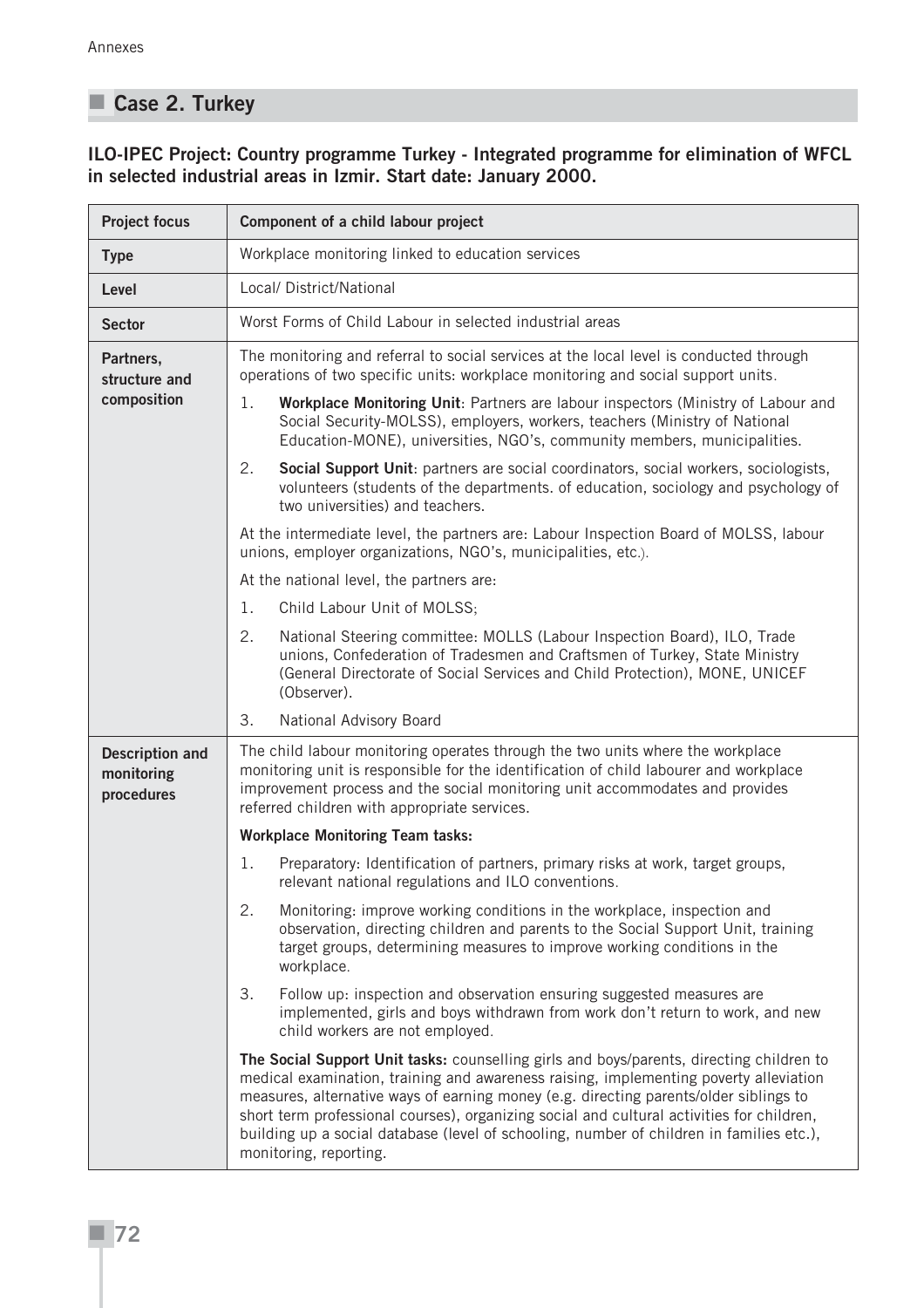| <b>Project focus</b>                               | Component of a child labour project                                                                                                                                                                                                                                                                                                                                                                                               |  |  |  |  |
|----------------------------------------------------|-----------------------------------------------------------------------------------------------------------------------------------------------------------------------------------------------------------------------------------------------------------------------------------------------------------------------------------------------------------------------------------------------------------------------------------|--|--|--|--|
| <b>Description and</b><br>monitoring<br>procedures | Information from both units is made available for intermediate and national level actors<br>for guidance, policy development, proposing legal technical measures, reporting and<br>preparation of documents for dissemination to related bodies such as the National<br>Steering Committee and National Advisory Board on child labour in Turkey.                                                                                 |  |  |  |  |
|                                                    | The project covered over 4900 workplaces in the Izmir province, screened them for<br>child-work and included them in a 'workplace improvement' programme designed to<br>eliminate child work.                                                                                                                                                                                                                                     |  |  |  |  |
| <b>Information</b><br>management<br>(Tools,        | Workplace Monitoring Unit builds up a technical database on the monitoring visit and<br>uses monitoring forms to record the information. Information collected from the<br>workplace monitoring unit and the social support unit goes to a Technical Coordinator<br>that reports periodically to national level.                                                                                                                  |  |  |  |  |
| collection,<br>reporting,<br>verification)         | The records of all girls and boys are kept at the Social Support Centre. Personal<br>information and information regarding the family are taken.                                                                                                                                                                                                                                                                                  |  |  |  |  |
| Gender                                             | Not addressed specifically but information is disaggregated by sex                                                                                                                                                                                                                                                                                                                                                                |  |  |  |  |
| <b>Strengths</b>                                   | Prevents new children from entering the workplaces (though workplace monitoring<br>emphasizing prevention), ensures that girls and boys withdrawn from work do not<br>"migrate" to more hazardous, unregistered and/or worse paid jobs (through the Social<br>Support monitoring). Links workplace and social service referral together in a<br>coordinated and institutionalized manner and assigns clear tasks to all partners. |  |  |  |  |
|                                                    | Gives an important role to the Ministry of Labour through the Child Labour Unit and<br>emphasizes the role of labour inspectors in fighting child labour.                                                                                                                                                                                                                                                                         |  |  |  |  |
| Weaknesses                                         | Lacks documentation on the methodology to collect data.                                                                                                                                                                                                                                                                                                                                                                           |  |  |  |  |
| <b>Sustainability</b>                              | Emphasizes the institutionalization of the system as part of governance                                                                                                                                                                                                                                                                                                                                                           |  |  |  |  |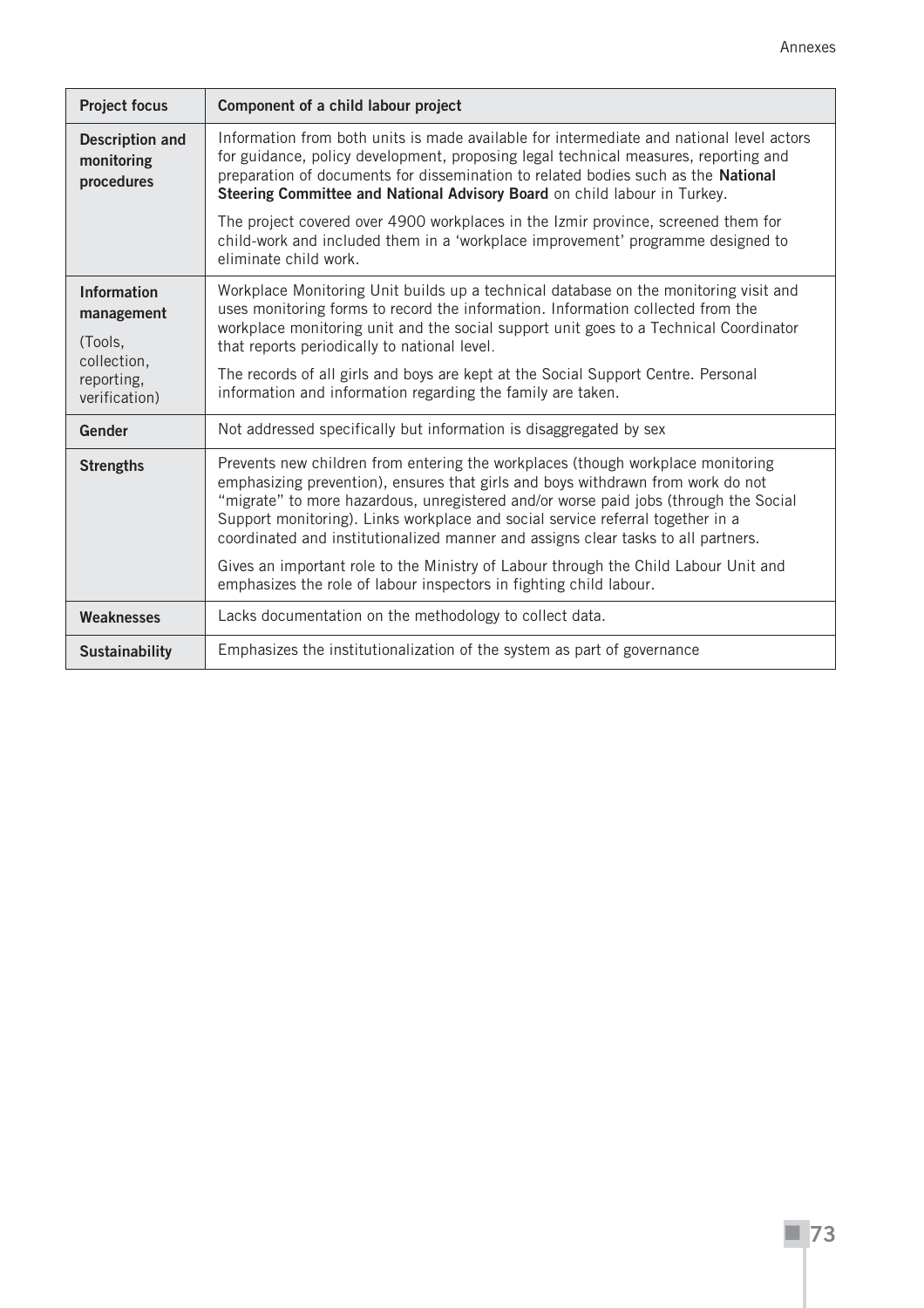### **Informal Economy**

### **Case 1. Bolivia, Ecuador and Peru**

#### **ILO-IPEC Project: Prevention and Elimination of Child Labour in Small-Scale Mining in South America (Bolivia, Ecuador and Peru). Start date: May 2000.**

| <b>Project focus</b>                               | Child labour project component                                                                                                                                                                                                                                                                                                                                                                                                                                                                                                                                                                                                                                                                                                                                                                         |  |  |  |  |
|----------------------------------------------------|--------------------------------------------------------------------------------------------------------------------------------------------------------------------------------------------------------------------------------------------------------------------------------------------------------------------------------------------------------------------------------------------------------------------------------------------------------------------------------------------------------------------------------------------------------------------------------------------------------------------------------------------------------------------------------------------------------------------------------------------------------------------------------------------------------|--|--|--|--|
| <b>Type</b>                                        | Monitoring through community groups                                                                                                                                                                                                                                                                                                                                                                                                                                                                                                                                                                                                                                                                                                                                                                    |  |  |  |  |
| Level                                              | Local/ District/ National                                                                                                                                                                                                                                                                                                                                                                                                                                                                                                                                                                                                                                                                                                                                                                              |  |  |  |  |
| <b>Sector</b>                                      | Small-scale mining                                                                                                                                                                                                                                                                                                                                                                                                                                                                                                                                                                                                                                                                                                                                                                                     |  |  |  |  |
| Partners,<br>structure and<br>composition          | At the local level, a mixed Child Labour Monitoring Committee is formed including<br>project staff and representatives of local health and education authorities,<br>municipalities, as well as families, community organizations, mining cooperatives and<br>enterprises. At the national level, the Mixed Monitoring team involves project staff and<br>labour inspectors as well as local monitors who have played a key role in monitoring at<br>the local level. At the higher institutional level, there is a National Committee composed<br>of representatives of the Ministries of Labour, Education, Health, Energy and Mines,<br>Women and Social Development: this is also part of the National Steering Committee on<br>Child labour.                                                      |  |  |  |  |
| <b>Description and</b><br>monitoring<br>procedures | Monitoring at the local level is conducted periodically through observations and<br>interviews. The Mixed Local Committee identifies working children, raises awareness,<br>verifies and reports on its findings to the Mixed Monitoring Team, which through<br>periodical follow-up (regular observation and interviews) informs, recommends and<br>reports to the National Committee and to the National Steering Committee on Child<br>Labour, as well as to other authorities. These authorities work for the improvement of<br>services available to working children and on provision of alternatives to child labourers<br>and their families. In some cases, they can even impose sanctions.                                                                                                   |  |  |  |  |
|                                                    | "Workplace monitoring" is combined with "tracking" that, girls and boys have accessed<br>services" (education, health and project-related activities).                                                                                                                                                                                                                                                                                                                                                                                                                                                                                                                                                                                                                                                 |  |  |  |  |
|                                                    | Consultants were hired in all three countries to help to adapt the overall concept of CLM<br>to the specificities and needs of each country. National coordinators held several<br>meetings with authorities in order to involve them in the development of a national<br>framework for CLM. At a community level, all social service programmes in the selected<br>communities included a component aimed at developing mechanisms for self-regulation<br>and monitoring of child labour.                                                                                                                                                                                                                                                                                                             |  |  |  |  |
|                                                    | In Peru, after an inter-ministerial agreement was signed for the implementation of CLM<br>in the mining sector, the CLM proposal was discussed at workshops with national<br>authorities from the Ministries of Labour (MOL), Women's Promotion and Human<br>Development (PROMUDEH), Energy and Mines, Education and Health to ensure a<br>participatory approach to the establishment of the model. Training on the<br>implementation of CLM in mines was provided for designated monitors (three per<br>Ministry: Education, PROMUDEH, Labour, and Energy and Mines). In addition, a<br>workshop in the mining community was carried out to explore a monitoring and<br>verification system at the local level and two local committees (in Mollehuaca and La<br>Rinconada) were formed and trained. |  |  |  |  |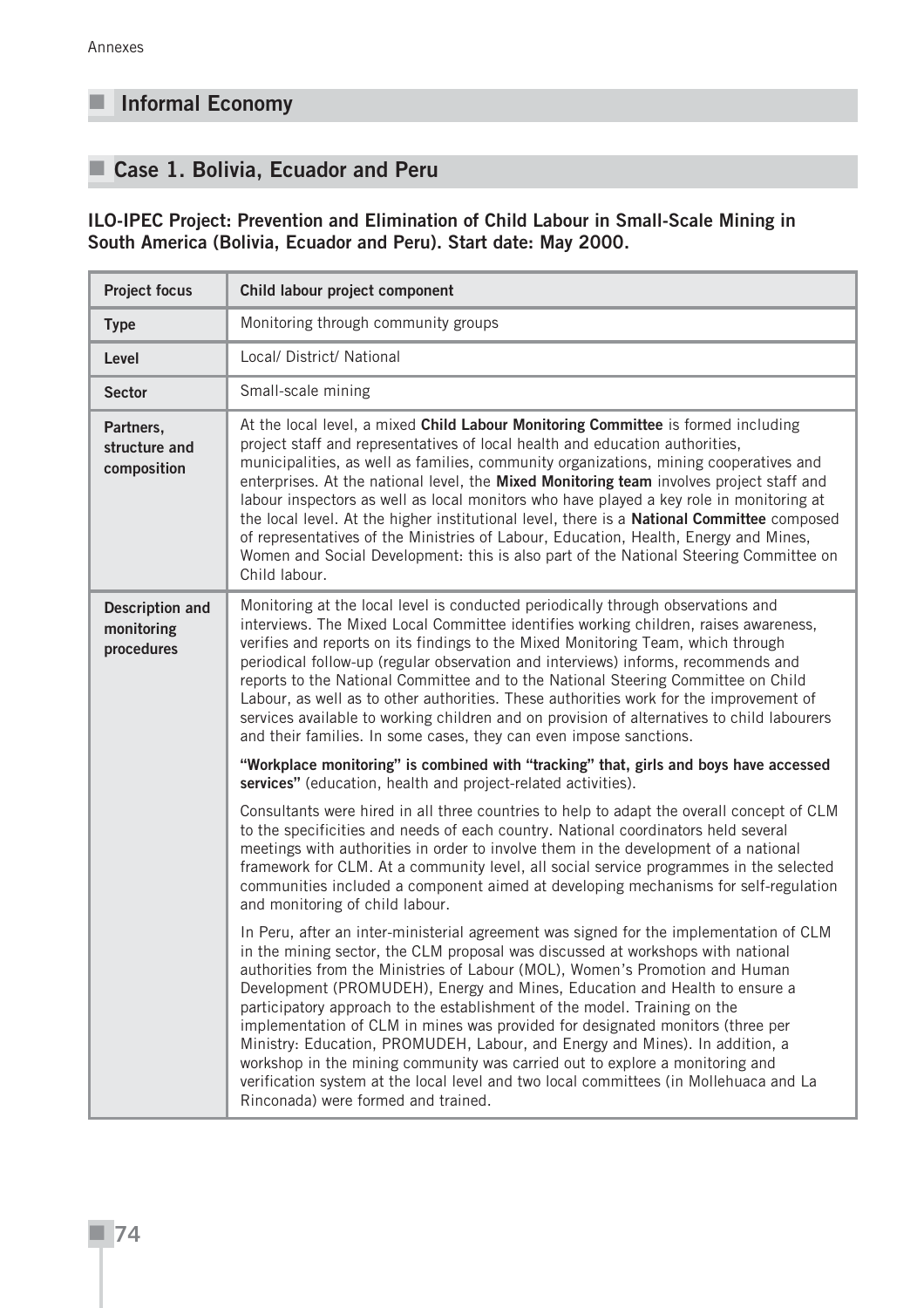| <b>Project focus</b>                                                                      | Child labour project component                                                                                                                                                                                                                                                                                                                                                                                                                                                                                                                                                                                                                                      |  |  |  |  |
|-------------------------------------------------------------------------------------------|---------------------------------------------------------------------------------------------------------------------------------------------------------------------------------------------------------------------------------------------------------------------------------------------------------------------------------------------------------------------------------------------------------------------------------------------------------------------------------------------------------------------------------------------------------------------------------------------------------------------------------------------------------------------|--|--|--|--|
|                                                                                           | In Ecuador, the Ministry of Labour and Human Resources, through a ministerial<br>agreement, created a National System for Inspection and Monitoring of Child Labour,<br>which falls under the Labour Ministry's jurisdiction. The inspection work has begun in<br>the banana sector. Discussions are underway to include the mining sector. At the local<br>level: agreements were reached with the Bella Rica Cooperative, which includes all the<br>mining companies in Bella Rica, to report cases of child labour in mining and prevent<br>new children from becoming involved. A database and accompanying information<br>gathering tools have been developed. |  |  |  |  |
|                                                                                           | In Bolivia, the Mining Sub-commission defined the "national model". The process<br>started with the implementation of campaign, training for local people and the<br>development of questionnaires, database and guidelines.                                                                                                                                                                                                                                                                                                                                                                                                                                        |  |  |  |  |
| <b>Information</b><br>management<br>(Tools,<br>collection,<br>reporting,<br>verification) | Tools: A simple data base (which is also used to follow-up activities and social services);<br>questionnaires; guidelines, reports, maps and a toolkit have been prepared and adapted<br>in participatory workshops (e.g., observation and interview guides, data sets, training<br>manuals).                                                                                                                                                                                                                                                                                                                                                                       |  |  |  |  |
|                                                                                           | A baseline study allowed the target group to be identified and information to be<br>gathered about girls and boys and their families, working conditions, schooling, health,<br>family characteristics. At this point the information is not externally verified or<br>integrated into national CLM efforts. It is shared with authorities (Ministries if Labour,<br>Education and Mining Authorities) for policy improvement and action.                                                                                                                                                                                                                           |  |  |  |  |
| Gender                                                                                    | Involvement of Women and Social Development Department, The information is<br>disaggregated down by sex.                                                                                                                                                                                                                                                                                                                                                                                                                                                                                                                                                            |  |  |  |  |
| <b>Strengths</b>                                                                          | The CLM is a multidisciplinary and multi-sector effort to integrate labour, education,<br>health and mining inspection.                                                                                                                                                                                                                                                                                                                                                                                                                                                                                                                                             |  |  |  |  |
|                                                                                           | It has developed a user-friendly monitoring process that the communities and other<br>actors involved are able to use without difficulty.                                                                                                                                                                                                                                                                                                                                                                                                                                                                                                                           |  |  |  |  |
|                                                                                           | The process foresees and tries to address the issue of child labour mobility to other<br>mining zones where living/working conditions could be worse. It aims for low cost and<br>complexity and tries to maximize available resources and capacities.                                                                                                                                                                                                                                                                                                                                                                                                              |  |  |  |  |
|                                                                                           | The monitoring process covers the target population in the mining areas in two ways: in<br>small communities, such as Bella Rica in Ecuador, the whole population is targeted,<br>and in larger communities or in communities where only some girls and boys work in<br>mining, a targeted segment of the population is covered.                                                                                                                                                                                                                                                                                                                                    |  |  |  |  |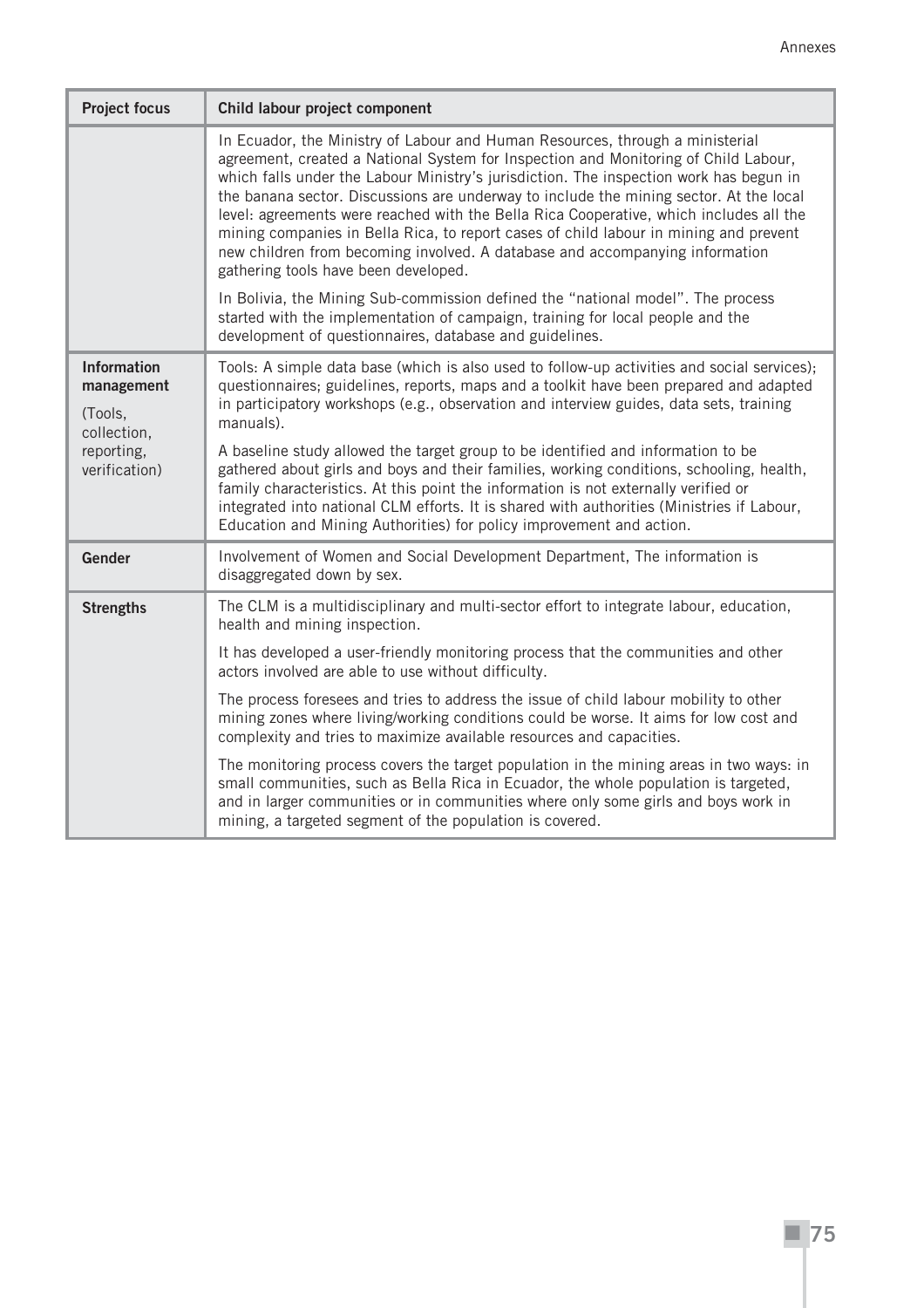| <b>Project focus</b>  | Child labour project component                                                                                                                                                                                                                                                                                                                                                                                                                                                                                                                                                         |  |  |  |  |  |
|-----------------------|----------------------------------------------------------------------------------------------------------------------------------------------------------------------------------------------------------------------------------------------------------------------------------------------------------------------------------------------------------------------------------------------------------------------------------------------------------------------------------------------------------------------------------------------------------------------------------------|--|--|--|--|--|
| <b>Weaknesses</b>     | CLM focused only on mining runs the risk of underestimating other forms of child<br>labour, especially if the mining activities are part of large communities with many<br>economic activities.                                                                                                                                                                                                                                                                                                                                                                                        |  |  |  |  |  |
|                       | There are difficulties in reaching out to the children depending on the type of mining<br>site they deal with (e.g., type of mineral being exploited, underground/surface/river<br>mining, technology, dispersion).                                                                                                                                                                                                                                                                                                                                                                    |  |  |  |  |  |
|                       | Integrating CLM-related actions among Ministries is important but difficult due to<br>institutional jealousy and territorial domain issues.                                                                                                                                                                                                                                                                                                                                                                                                                                            |  |  |  |  |  |
|                       | A risk of building alliances and having a participatory design is the "temptation" of<br>creating ideal, but often unreal, models.                                                                                                                                                                                                                                                                                                                                                                                                                                                     |  |  |  |  |  |
|                       | It is not always feasible to mobilize the institutional resources needed to implement<br>CLM. This involves political decisions and procedures that imply changes and may take<br>a long time.                                                                                                                                                                                                                                                                                                                                                                                         |  |  |  |  |  |
|                       | The lack of reliable statistics about child labour, baselines of girls and boys working in<br>different sectors and human resources for carrying out the task in CLM are the main<br>obstacles for national system for monitoring child labour.                                                                                                                                                                                                                                                                                                                                        |  |  |  |  |  |
| <b>Sustainability</b> | Both national frameworks for monitoring child labour and local monitoring processes<br>based in the communities have to be clearly articulated. Authorities have been involved<br>in the elaboration of tools for CLM. The signature of agreements and commitments<br>undertaken show the political will to establish a monitoring process in the countries.                                                                                                                                                                                                                           |  |  |  |  |  |
|                       | The local participation assures, besides awareness on the issue, sustainability. When<br>local stakeholders participate, more and better results can be achieved.                                                                                                                                                                                                                                                                                                                                                                                                                      |  |  |  |  |  |
|                       | Community-centred processes for monitoring child labour that would provide<br>individualized follow-up of working children is required. A clear follow-up mechanism<br>would make it possible to obtain commitments from parents and/or employers not to<br>employ girls and boys and to ensure that girls and boys are enrolled in school. Each<br>locality must implement the model according to its particular characteristics and involve<br>key stakeholders from the community to ensure sustainability after the project that has<br>been the catalyst for setting up CLM ends. |  |  |  |  |  |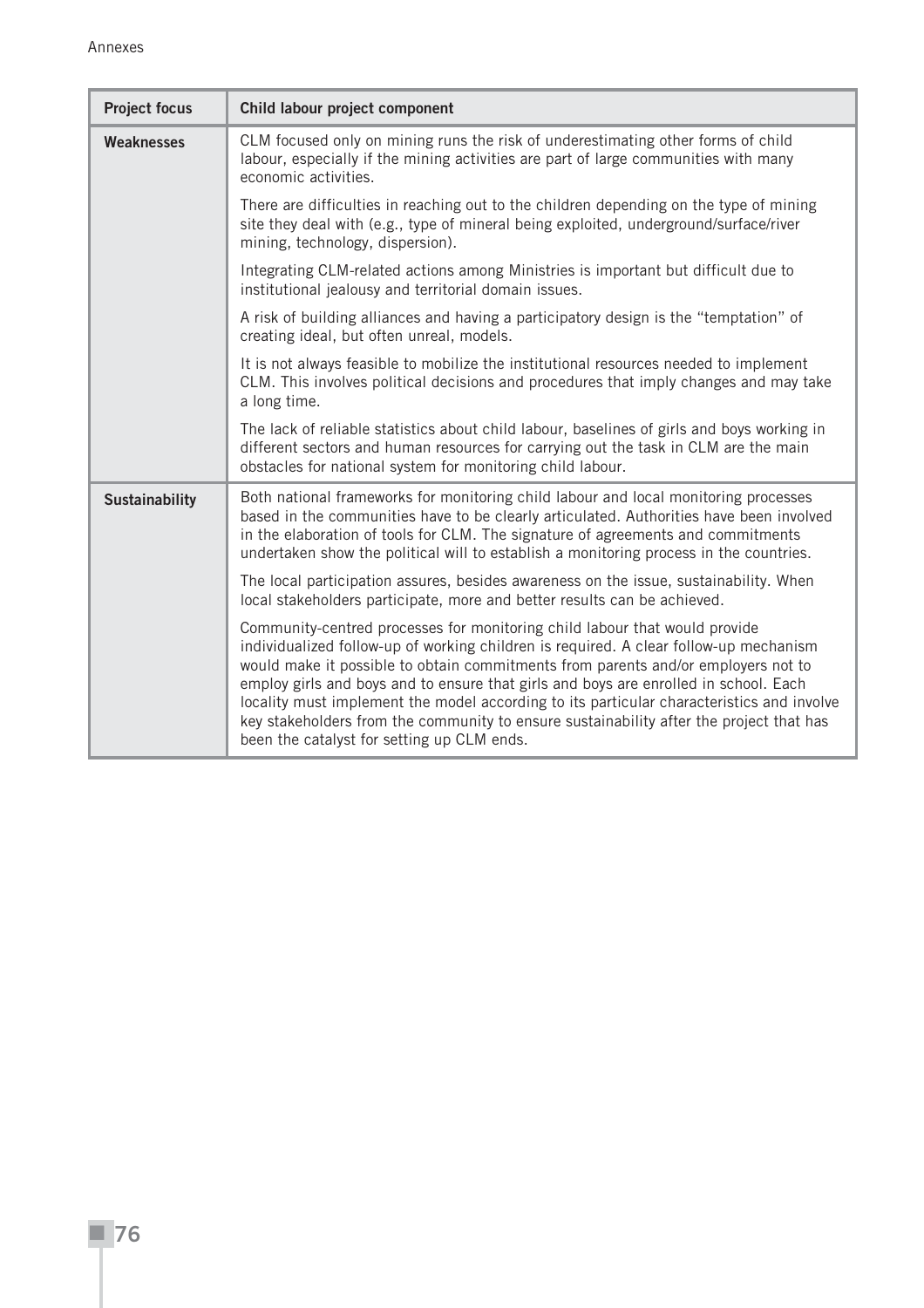### **Case 2. Kenya**

**ILO-IPEC Project: Prevention, withdrawal and rehabilitation of children engaged in hazardous work in commercial agriculture sector in Africa (COMAGRI - Including Kenya, Uganda, Tanzania, Malawi and Zambia). Start date December 2000.**

| <b>Project focus</b>                               | Child labour project component                                                                                                                                                                                                                                                                                                                                                                                                                                                                                                 |  |  |  |  |
|----------------------------------------------------|--------------------------------------------------------------------------------------------------------------------------------------------------------------------------------------------------------------------------------------------------------------------------------------------------------------------------------------------------------------------------------------------------------------------------------------------------------------------------------------------------------------------------------|--|--|--|--|
| <b>Type</b>                                        | Monitoring through community groups                                                                                                                                                                                                                                                                                                                                                                                                                                                                                            |  |  |  |  |
| Level                                              | Local/District/National                                                                                                                                                                                                                                                                                                                                                                                                                                                                                                        |  |  |  |  |
| <b>Sector</b>                                      | Commercial agriculture (tea, coffee and sugar)                                                                                                                                                                                                                                                                                                                                                                                                                                                                                 |  |  |  |  |
| Partners,<br>structure and                         | National Steering Committee (NSC): Government ministries and departments; workers'<br>and employers' organizations; implementing agencies and other key stakeholders.                                                                                                                                                                                                                                                                                                                                                          |  |  |  |  |
| composition                                        | District Child Labour Committees (DCLCs): Government ministries and departments,<br>trade unions branches, implementing agencies and others.                                                                                                                                                                                                                                                                                                                                                                                   |  |  |  |  |
|                                                    | Community Child Labour Committees (CCLCs): Schoolteachers, community leaders;<br>councillors, women leaders.                                                                                                                                                                                                                                                                                                                                                                                                                   |  |  |  |  |
|                                                    | A technical unit on CLM is hosted by the Children's Division, Ministry of Labour and<br>Human Resource Development. This division coordinates CLM efforts in view of its<br>mandate and possible outreach.                                                                                                                                                                                                                                                                                                                     |  |  |  |  |
|                                                    | The monitors are recruited from among schoolteachers, trade unionists (shop steward<br>level), community development assistants and other fairly well educated locals.                                                                                                                                                                                                                                                                                                                                                         |  |  |  |  |
| <b>Description and</b><br>monitoring<br>procedures | The monitoring mechanism is intended to establish a permanent institutional framework<br>on child labour monitoring that enables tracking, reviewing and reporting on progress<br>made on the elimination of child labour. The purpose of the monitoring is to verify that<br>children that have been withdrawn from child labour as a consequence of monitoring<br>are benefiting from services, that the worksite under scrutiny does not engage any more<br>children and to continuously assess the child labour situation. |  |  |  |  |
|                                                    | Technical units are established at the national and sub-national levels to<br>oversee/supervise the CLM work. These units provide training and logistical support to<br>monitors and coordinate the activities on lower level structures.                                                                                                                                                                                                                                                                                      |  |  |  |  |
|                                                    | Developing the CLM:                                                                                                                                                                                                                                                                                                                                                                                                                                                                                                            |  |  |  |  |
|                                                    | A)<br>Preparatory: Formulation of a concept for CLM for selected areas in Kenya;<br>development of instruments-forms, manual, guidelines; validation instruments and<br>manual; development of a database.                                                                                                                                                                                                                                                                                                                     |  |  |  |  |
|                                                    | B)<br>Implementation: Development of CLM action programmes; setting up the<br>mechanisms at district and community levels; recruitment and training of<br>monitors.                                                                                                                                                                                                                                                                                                                                                            |  |  |  |  |
|                                                    | Actual monitoring: Monitoring is conducted twice in a school term, two weeks<br>after the term opens and at the end of the second month of the term.<br>Information/data transmission directly to the CL Division, analysis and report<br>preparation.                                                                                                                                                                                                                                                                         |  |  |  |  |
|                                                    | Feedback and response: Presentation of report to the NSC; development of a<br>C)<br>response mechanism.                                                                                                                                                                                                                                                                                                                                                                                                                        |  |  |  |  |
|                                                    | The project involves both tracking of girls and boys who are benefiting from the<br>child labour project and continuous appraisal of the general child labour situation<br>in the sector.                                                                                                                                                                                                                                                                                                                                      |  |  |  |  |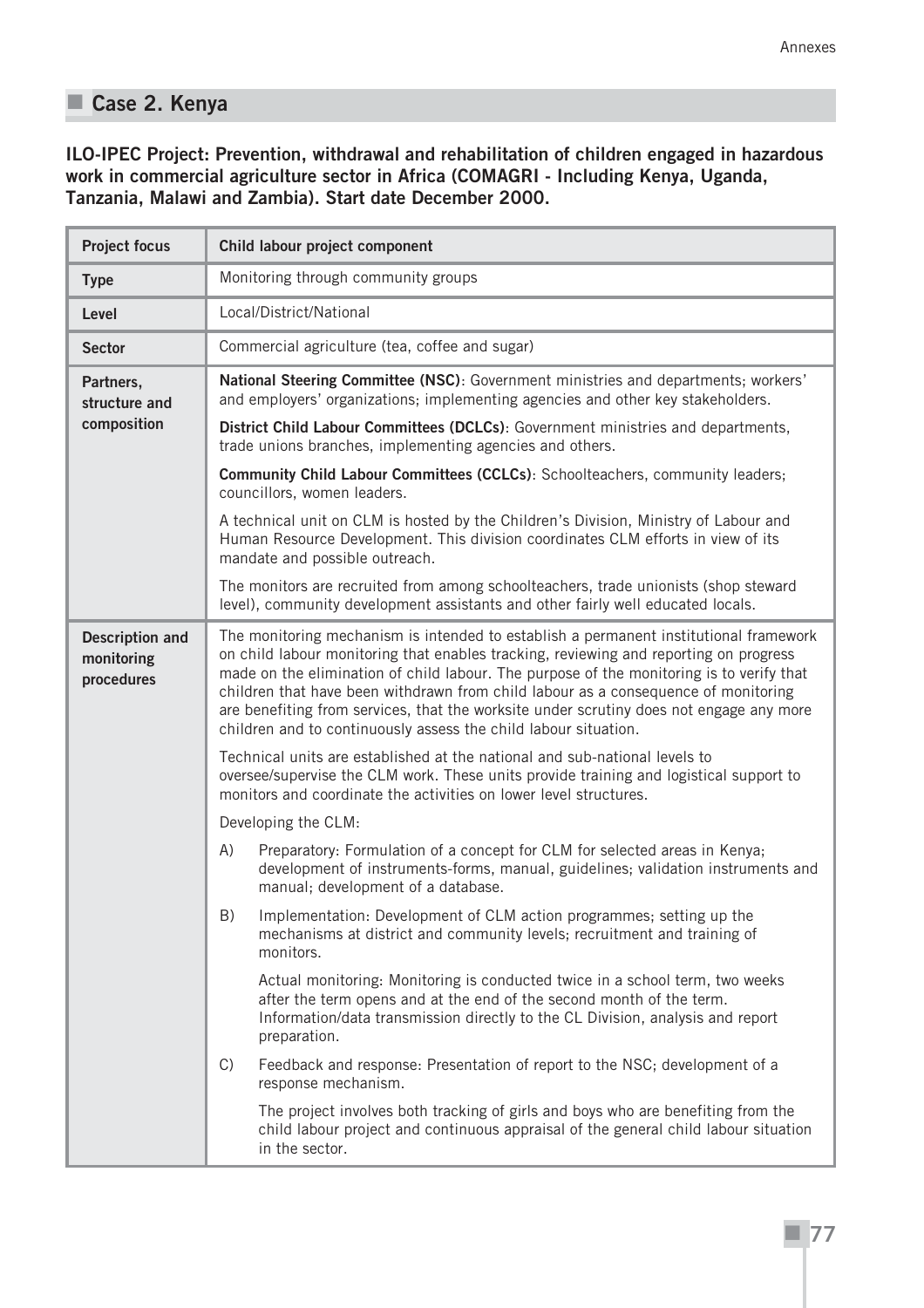| <b>Project focus</b>                 | Child labour project component                                                                                                                                                                                                                                                                                                                                                                                                                                                                                                 |  |  |  |  |  |
|--------------------------------------|--------------------------------------------------------------------------------------------------------------------------------------------------------------------------------------------------------------------------------------------------------------------------------------------------------------------------------------------------------------------------------------------------------------------------------------------------------------------------------------------------------------------------------|--|--|--|--|--|
| <b>Information</b><br>management     | A set of information tools have been developed on child, parents and referral<br>institutions:                                                                                                                                                                                                                                                                                                                                                                                                                                 |  |  |  |  |  |
| (Tools,<br>collection,<br>reporting, | Child: Personal details; Involvement in child labour in commercial agriculture; family<br>labour situation; educational pursuit - previous and current, including performance in<br>various school disciplines; and current opportunities and constraints.                                                                                                                                                                                                                                                                     |  |  |  |  |  |
| verification)                        | Parents: Household profile data; information on the child labourer(s); experience with<br>the child labour situation i.e. reasons for child labour in the household; family's working<br>and living conditions.                                                                                                                                                                                                                                                                                                                |  |  |  |  |  |
|                                      | School/education institution: Basic profile of the school/learning institution; Previous<br>experience with child-labourers including perceptions; performance of girls and boys;<br>relationships between the institution and other stakeholders including parents and<br>former employers; incidents of girls and boys that are dropping into child labour; and<br>challenges and constraints associated with enrolling and retaining ex-child labourers in<br>educational institutions.                                     |  |  |  |  |  |
|                                      | Employer/workplace: Details of ownership/propriety; agricultural production<br>process/working environment - isolating areas of hazardous and risky works;<br>engagement of children prior to and after the project; obligations of the<br>employer/workplace under the project; current engagement of child - numbers and job<br>allocation; and challenges and constraints.                                                                                                                                                  |  |  |  |  |  |
|                                      | Manual for training and guiding monitors.                                                                                                                                                                                                                                                                                                                                                                                                                                                                                      |  |  |  |  |  |
|                                      | Database at the CL Unit.                                                                                                                                                                                                                                                                                                                                                                                                                                                                                                       |  |  |  |  |  |
|                                      | The monitors are responsible for actual data collection. Labour inspectors may be used<br>as direct monitors in workplaces that are uncooperative. The technical unit at the<br>district level includes children officers and labour inspectors who perform supervisory<br>duties over the monitors.                                                                                                                                                                                                                           |  |  |  |  |  |
|                                      | The technical unit receives information/data from monitors and processes the<br>information using computers in order to render it easy for production of reports. Data on<br>individual entries is stored. Monitoring instruments are automated in a manner that<br>renders the monitoring information/data ready for recording, manipulation, storing and<br>retrieval with ease. Computer programme designed for this purpose is housed in the<br>Child Labour Division, Ministry of Labour and Human Resources Development. |  |  |  |  |  |
| Gender                               | Women leaders are part the community committee. The information is disaggregated<br>down by sex.                                                                                                                                                                                                                                                                                                                                                                                                                               |  |  |  |  |  |
| <b>Strengths</b>                     | CLM is being tested in various locations and there is a participatory process to develop<br>the model and tools.                                                                                                                                                                                                                                                                                                                                                                                                               |  |  |  |  |  |
| <b>Weaknesses</b>                    | There is a lack of baseline information on child labour in testing sites.                                                                                                                                                                                                                                                                                                                                                                                                                                                      |  |  |  |  |  |
| <b>Sustainability</b>                | There is a good involvement of public institutions at different levels of governance; once<br>the processes are tested the mechanism can be replicated elsewhere.                                                                                                                                                                                                                                                                                                                                                              |  |  |  |  |  |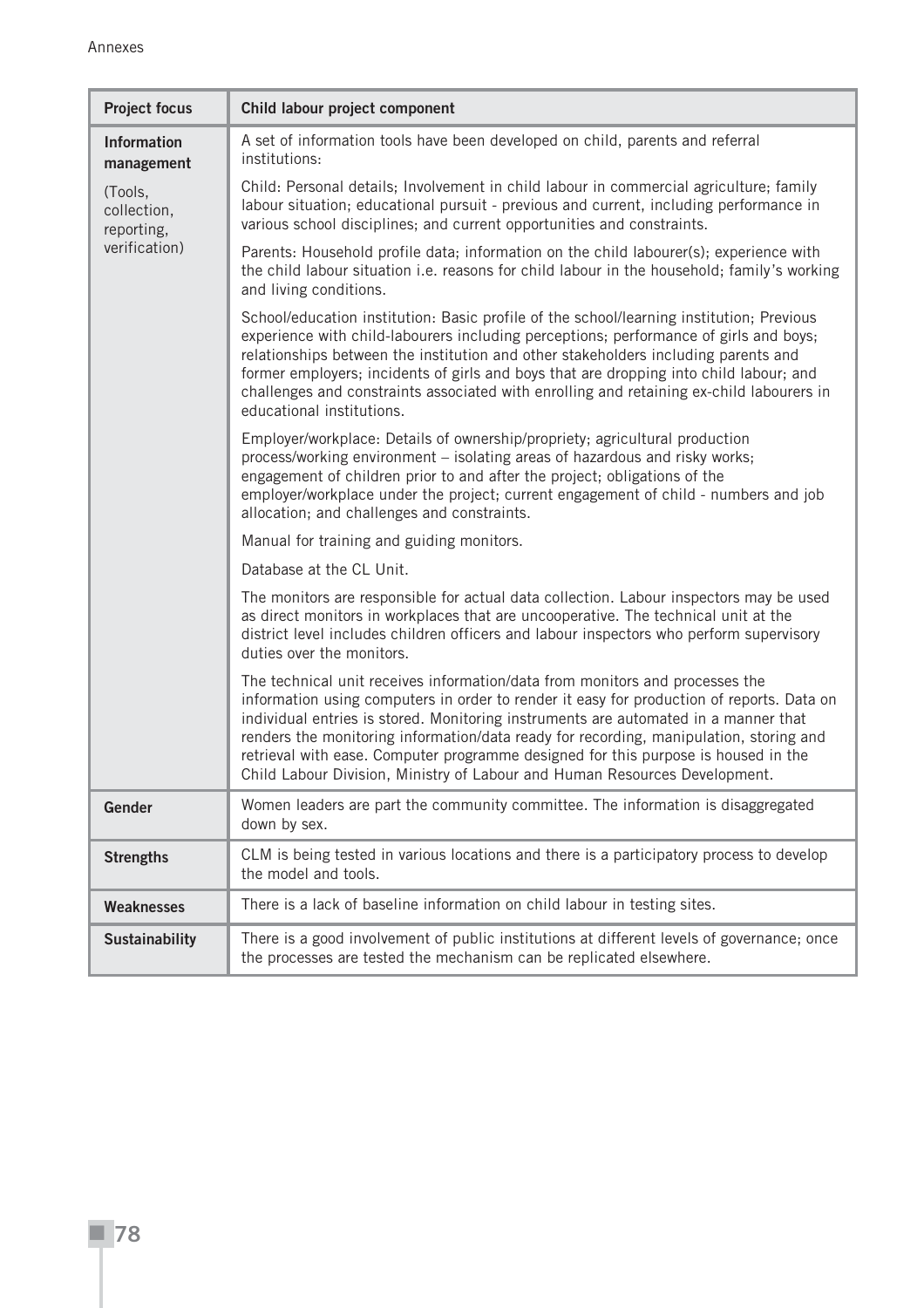## **Annex B. Different roles and responsibilities in CLM**

| Level of<br>governance   | Type of activity                           | <b>Function</b>                                           | <b>Responsibility</b>                                                                           | <b>Active partners</b>                                                                                       |
|--------------------------|--------------------------------------------|-----------------------------------------------------------|-------------------------------------------------------------------------------------------------|--------------------------------------------------------------------------------------------------------------|
| <b>National</b><br>level | POLICY AND<br>LEGISLATION                  | Political decision<br>making and<br>policy<br>formulation | Legislative bodies<br>National line<br>ministries,<br>Employer and trade<br>union organizations | Parliamentarians<br>Ministers and deputy<br>ministers, higher level<br>employer and trade union<br>officials |
|                          | <b>I AW</b><br>ENFORCEMENT<br>AND PLANNING | Social planning,<br>budgeting and<br>law enforcement      | Ministries of finance,<br>planning, education<br>and labour                                     | Labour inspectors<br>School inspectors<br>Social planning officers                                           |

| <b>Regional</b><br>and<br>provincial<br><b>levels</b> | <b>POLICY</b>                                  | Decision making<br>and planning                            | Governors Office,<br>representative bodies                                                           | Governor and immediate<br>staff, political<br>representatives                                                                                                               |
|-------------------------------------------------------|------------------------------------------------|------------------------------------------------------------|------------------------------------------------------------------------------------------------------|-----------------------------------------------------------------------------------------------------------------------------------------------------------------------------|
|                                                       | ENFORCEMENT<br>AND ADVISORY<br><b>SERVICES</b> | Technical<br>advisory services<br>and local<br>enforcement | Provincial planning<br>offices, departments<br>of labour, education,<br>health and social<br>welfare | Labour inspectors<br>School inspectors<br>Social planning officers<br><b>OSH</b> officials<br>Social workers                                                                |
|                                                       | <b>SUPERVISION AND</b><br>MANAGEMENT           | Operational<br>Management                                  | Child labour steering<br>committees, task<br>forces                                                  | Representatives of<br>different departments of<br>governance, employer and<br>trade-union organizations,<br>NGOs, faith-based groups,<br>etc.                               |
| <b>Local level</b>                                    | PREVENTION,<br><b>PROTECTION</b><br>RFFFRRAI   | Monitoring and<br>preliminary<br>analysis                  | District and local<br>government child<br>labour committees                                          | Representatives of local<br>government units,<br>community and peoples<br>organizations, chambers of<br>commerce, sector trade<br>unions, professional<br>associations etc. |
|                                                       |                                                | Prevention and<br>protection                               | Teachers, parents,<br>NGO, community<br>groups or employer<br>and trade-union<br>representatives     | All interested parties and<br>service providers                                                                                                                             |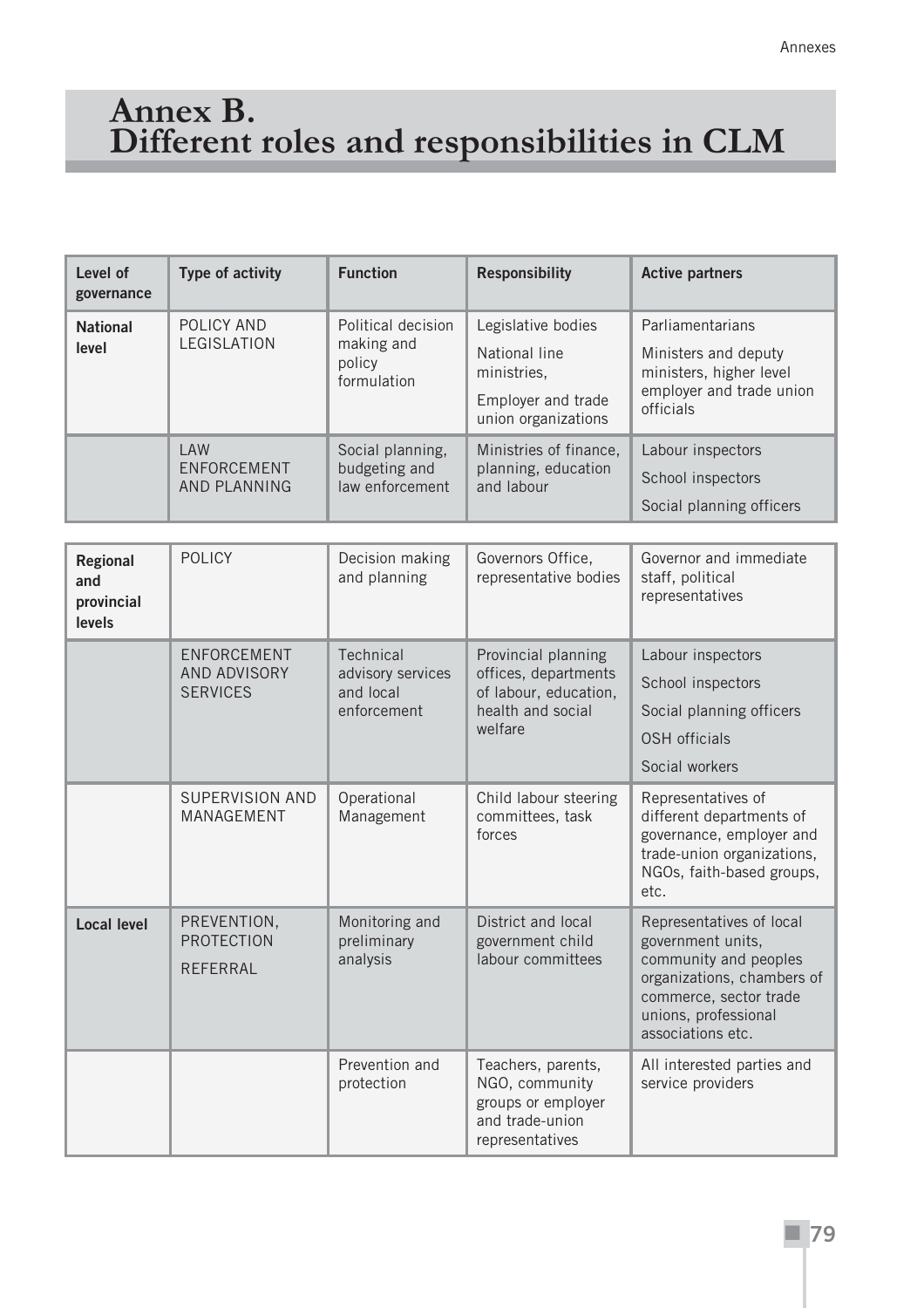### **Annex C. Sample CLM profile**

#### **1. Objective of the System**

The CLM aims to contribute to the mainstreaming of child labour issues into systems of governance by institutionalizing a process of identification and removal of girls and boys from child labour at the level of the workplace …

The CLM can be used for assessing trends and incidence of Child Labour and used for social planning and policy development at different levels of Governance - local, state and national.

#### **2. CLM System Strategy**

The strategy is based on design, adaptation and testing of CLM process in selected pilot location through … XXX programme. Developing CLM would include:

- Building partnerships for establishing a CLM framework at the XXX and XXX levels
- Technical process and tool design, development and testing
- Capacity building & training of key partners and monitors
- **Pilot implementation**
- **Process appraisal**
- Scaling up and replication
- Continuing process improvement
- **Phase -out of external resources**
- **Linear process development chart:**

| 2005                       | 2006                               | 2007                       |  |
|----------------------------|------------------------------------|----------------------------|--|
| Dec                        | Dec                                | Dec                        |  |
|                            |                                    |                            |  |
| Process design and testing |                                    |                            |  |
|                            |                                    |                            |  |
|                            | Process evaluation and improvement |                            |  |
|                            |                                    |                            |  |
|                            |                                    | Scaling up and replication |  |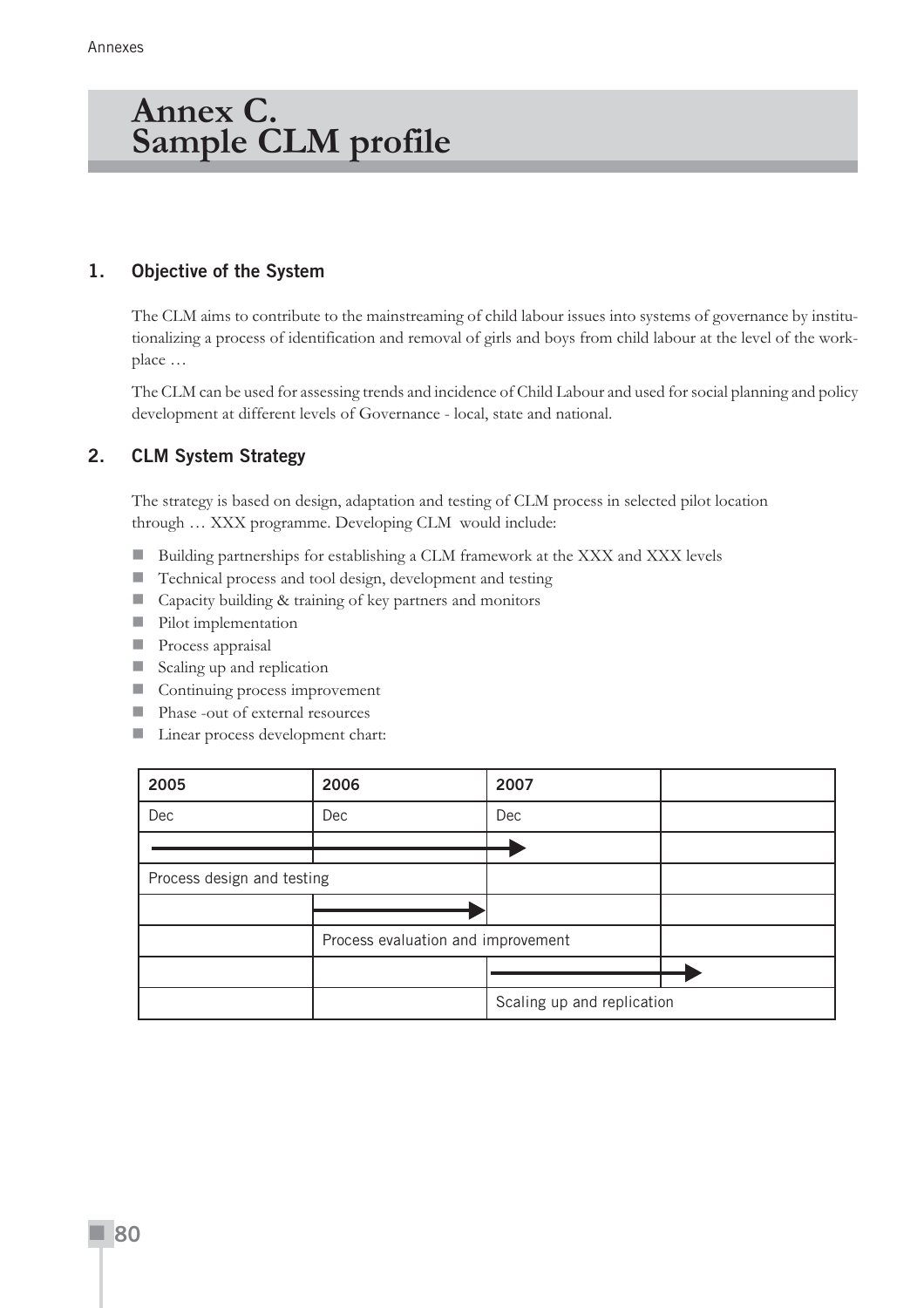#### **3. System Profile**

#### **Scope of the CLM framework**

The CLM process is intended to serve and operate in XXX. CLM will involve monitoring workplaces and XXX. The process aims at ensuring that girls and boys do not work in XXX employment and are in schools.

#### **Key partners (Summary)**

At the local level XXX the XXX will be involved in monitoring the workplaces in the organized or formal economy and Education XXX in monitoring the informal economy,

#### **Information management (Summary)**

The information from these two levels will be collated at the XXX level and put forward to the XXX to take policy decisions. The XXX will collect, consolidate and present the data and information to the XXX for further follow-up and action.

#### **Background: Current Systems of enforcement and information collection on child labour**

Key actors and coordination mechanisms

Exiting legal framework

Law enforcement - key challenges

#### **The structure of the CLM framework**

Areas and sector to be covered

Involvement of different levels of government (National/ State/ Region/ District/ Village)

Involvement of key partners

Key functions (roles and responsibilities)

#### **Overview of the CLM process**

Key operating principles (How is monitoring conducted?)

Composition of the CLM team (By whom is the monitoring conducted?)

Information management (How is the information acted upon and documented?)

#### **The outline of the referral system**

Key service provides participating in the referral

Key operating principles (How does referral take place in different situations?)

Key criteria for activating referral (When will removal - withdrawal take place?)

#### **CLM process key elements**

#### **Identification/Assessment**

I Identification of child labourers and girls and boys at risk and assessing on what action needs to be taken

#### **Referral**

Removal of girls and boys at risk and their referral to services through agreed process

#### **Protection and prevention**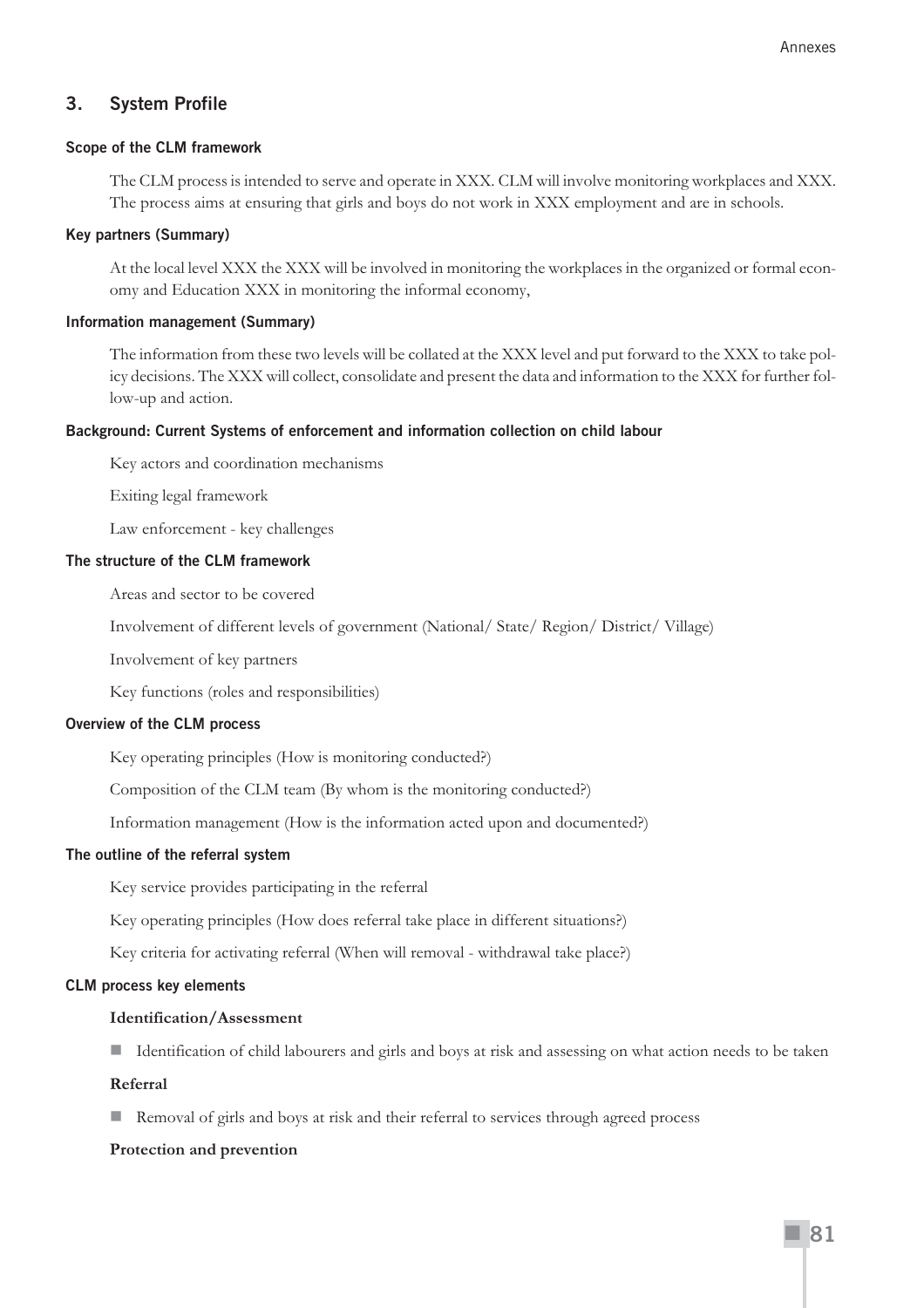**Immediate data management and analysis**

Documenting and making information available for action and as inputs to social planning and policy. Ensuring that the information is accurate and credible and that adequate measures have been taken based on the information.

| <b>Variables/Indicators</b> | In the workplace                         | In the school              |
|-----------------------------|------------------------------------------|----------------------------|
| Identifiers                 | Name                                     | Name                       |
|                             | Age                                      | Age                        |
|                             | Address                                  | Address                    |
|                             | Sex                                      | Sex                        |
| Indicators of child         | Schooling<br>(Yes /No - Full/ Part Time) | Schooling                  |
| labour                      | Working<br>(Yes /No – Full/ Part Time)   | (enrolment)                |
|                             | Type of Work<br>(by sector)              | Attendance                 |
|                             | Condition of Work (hours, hazards)       | Drop out                   |
|                             | Place of Work                            |                            |
| Services                    | Referred to:                             | Services provided:         |
|                             | Schooling                                | Counselling                |
|                             | Non-formal education                     | After school activities    |
|                             | Health, etc.                             | Nutrition programmes, etc. |

#### **4. Type of information collected/ Indicators**

#### **5. Information flow**

To be presented in a flow chart:

Information will be collected and recorded manually and be based on names of individual girls and boys and establishments up to XXX level. Information will be aggregated and inputted at the XXX level into XXX (computerized/hard copy) database, from where it will be fed into XXX (district, state and potentially to national information system for policy improvement.

#### **6. Capacity Requirements**

Setting up and operating CLM requires adequate capacities and operational knowledge of the purpose and operating principles of the process. Following minimum capacity building and material development requirement are envisioned:

#### **Material development:**

- **CLM Operations Manual**
- Training Manual for CLM actors
- Field Workers Fact Sheet
- Record Books/Database Software/Manual
- **Monitoring Form etc.**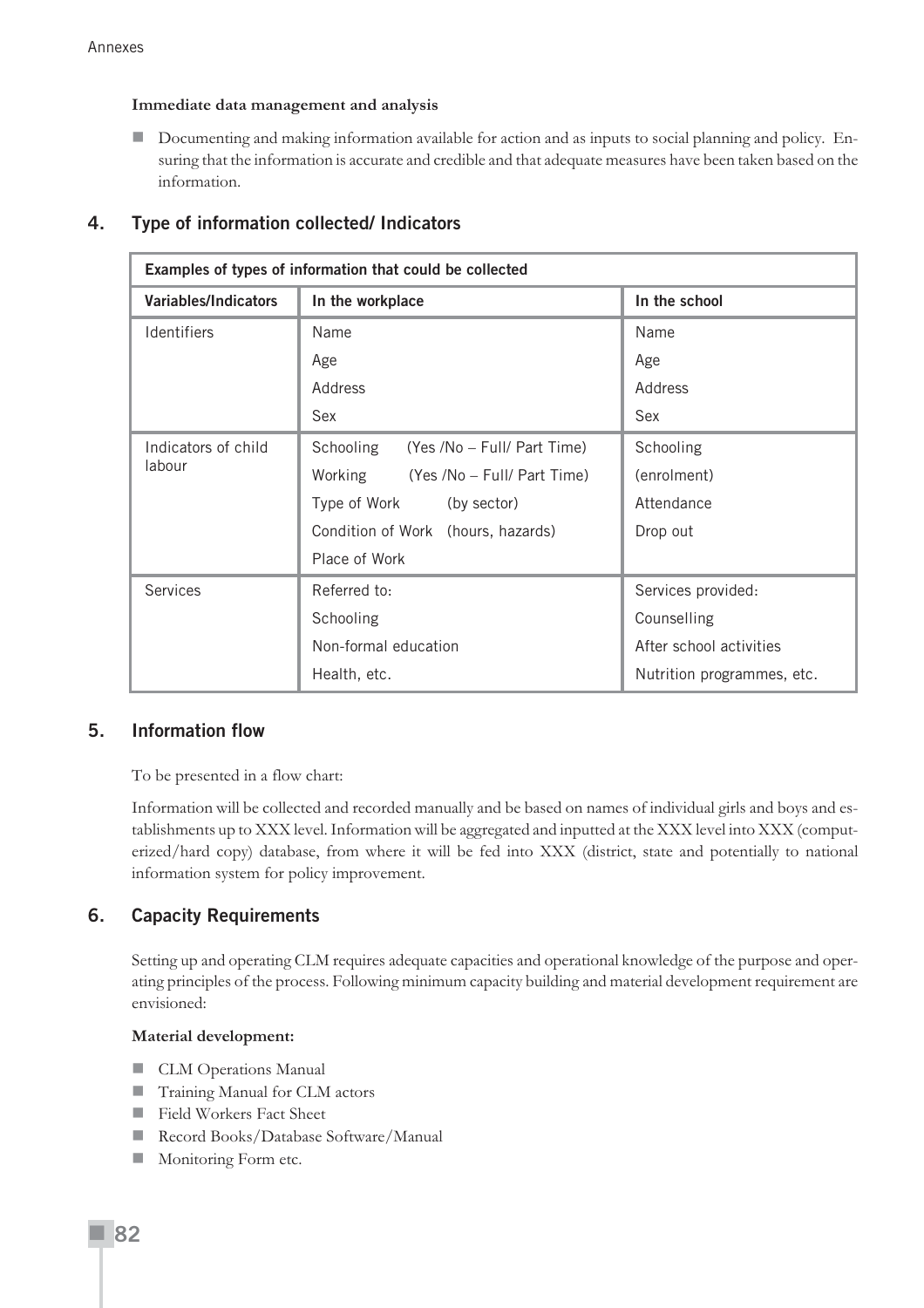#### **Training:**

- For purposes of setting up CLM several different levels of training are required:
- Orientation/Sensitization (for state, district decision-makers and managers)
- Training of Trainers on CLM (for CLM trainers and community facilitators)
- Training of local CLM Teams

#### **Pilot testing:**

#### **Community Organizing:**

There is a need to do social mobilization and community organizing in order to provide communities with adequate orientation of CL and to ensure their commitment and cooperation. Advocacy and awareness raising strategy is needed to ensure that adequate information is provided to the target groups.

#### **Awareness raising and communication strategies:**

Before starting the actual testing of the monitoring it is important to inform and consult all concerned in particular those who will be the object of the monitoring activity in order to prepare them for the moment the actual monitoring starts.

#### **7. Steps to be taken**

Following steps need to be taken for the setting up of the CLM system in the pilot location:

- 1. Design of Draft CLM framework, process overview and operational guidelines Month/Year
- 2. Validation of the design (National, State and District levels) Month/Year
- 3. Development of capacity building and training strategy Month/Year
- 4. Selection of capacity building and training providers (State and District levels)
- 5. Development of CLM material (training, operations guidelines, database and information collection tools) Month/Year
- 6. Testing and validation of the material Month/Year
- 7. Constitution of management structures and monitoring teams- Month/Year
- 8. Pilot Testing CLM process at chosen levels Month/Year
- 9. Appraisal and Evaluation of CLM process Month/Year
- 10. Mainstreaming and replication Month/Year
- 11. Continuing technical support Month / Year Phase-out Month/Year

#### **8. Key challenges and pre- conditions**

#### List key challenges

List general and area/site specific conditions that need to be met be fore the start up of the monitoring exercise such as information on child labour, agreements etc.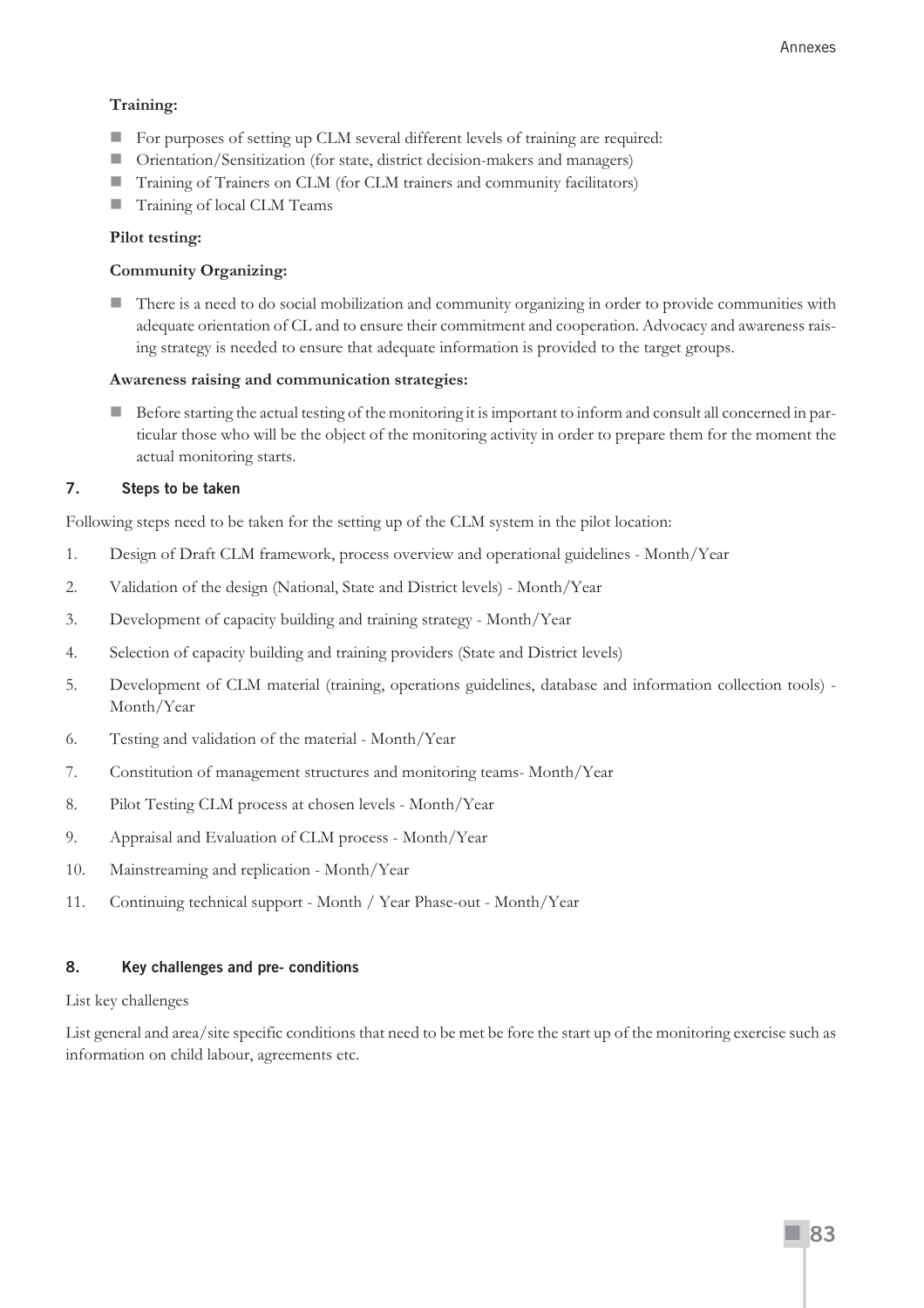### **Annex D: Summary of general variables used to collect information through different CLM frameworks**

#### **General information concerning the child and its household**

#### **Identifier**

- Name
- sex
- age and date of birth
- address
- **geographical location**

#### **Other**

- $\blacksquare$  number of siblings
- number of younger siblings
- activities
- working (yes, no)
- non-economic activities, school, leisure
- basic learning competencies (literacy, numeric and life skills)
- **health condition**
- $\blacksquare$  attitudes (they accept help, or will they resist efforts to remove them from worst forms of child labour?)

#### **The household**

- **household composition**
- $\blacksquare$  full name of each member of the household
- $\blacksquare$  his/her demographic characteristics (including relationship to household head)
- sex
- age
- $\blacksquare$  formal education and technical/vocational training.
- parental perceptions
- valuation and attitudes towards education
- goals for girls and boys
- awareness of worst forms of child labour
- attitudes against worst forms of child labour
- socio-economic status (income, wealth, assets, land)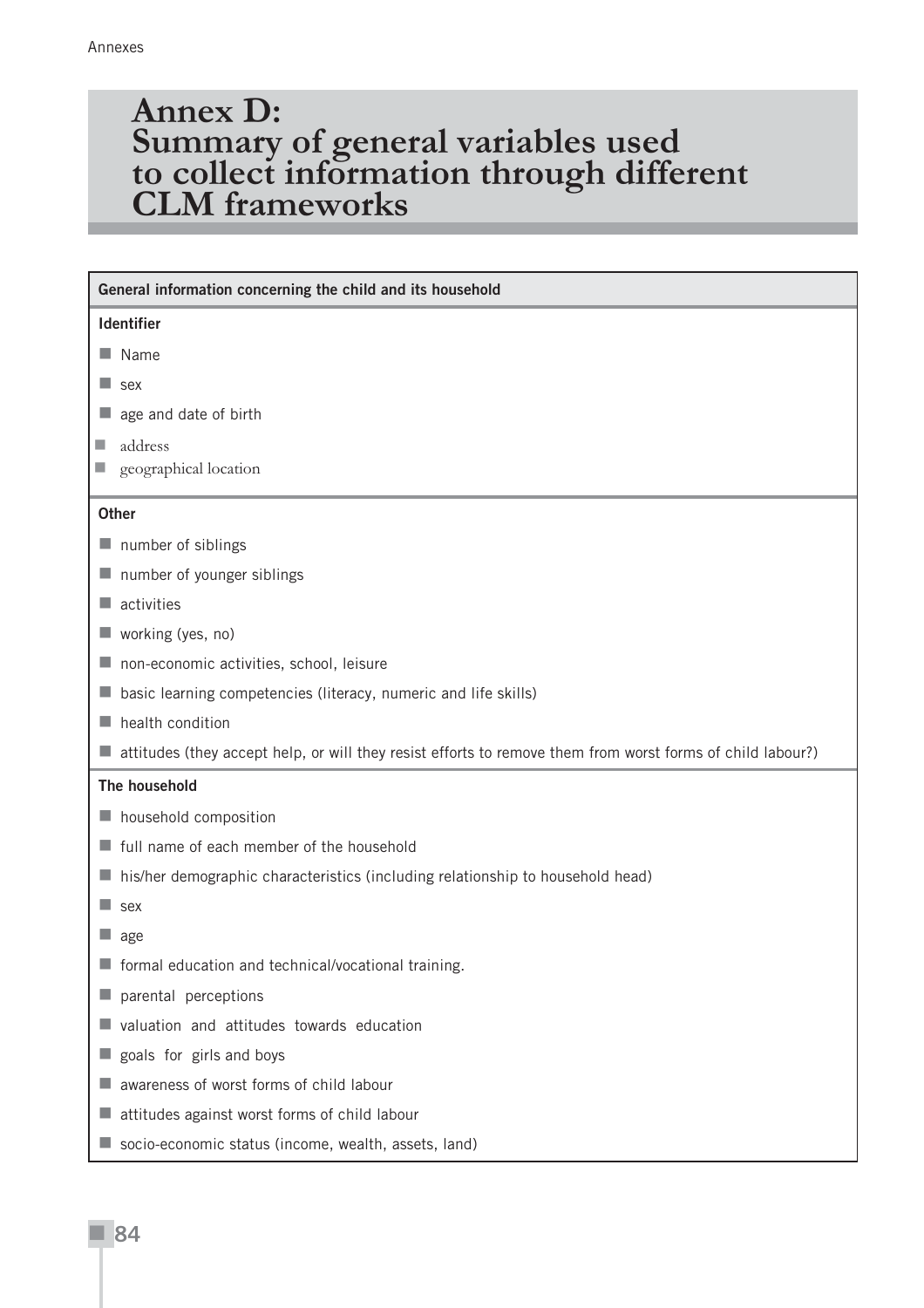| Economic information concerning the household                                      |
|------------------------------------------------------------------------------------|
| Economic characteristics of all members of the household                           |
| ■ full or part-time worker or underemployed                                        |
| $\blacksquare$ status in employment                                                |
| occupation                                                                         |
| earnings                                                                           |
| hours of work                                                                      |
| all other working conditions.                                                      |
| If not working, whether he/she is a job seeker and duration of the job search, etc |
| Housing/dwelling                                                                   |
| conditions/particulars of the household,<br><b>CONTRACTOR</b>                      |
|                                                                                    |

- $\blacksquare$  migration status of household
- $\blacksquare$  level of household income and expenditures

#### **Information concerning the child's activities**

**Economic and non-economic activities of each child 5-17 years old who is a member of the household**

- Working (Yes/No)
- "current" and "usual" (duration of the "usual" employment or work)
- primary (principal)
- secondary (subsidiary)
- **u** current economic activity of the child
- $\blacksquare$  types of the child's occupation
- housekeeping activities carried out regularly in own parents/guardians household,
- $\blacksquare$  types
- number of hours devoted to such work on daily/weekly basis

**Complete idleness of children 5-17 years of age who work and live somewhere else and main reason for it**

- $\blacksquare$  details of where they live
- ccupations
- $\blacksquare$  earnings
- contributions to the household
- $\blacksquare$  why and how they left the household to work there, etc.
- where relevant, on recruiters of girls and boys who work and live somewhere else.
- $\blacksquare$  reasons for allowing the child to work
- $\blacksquare$  the parents`/guardians` own perceptions about their working child or girls and boys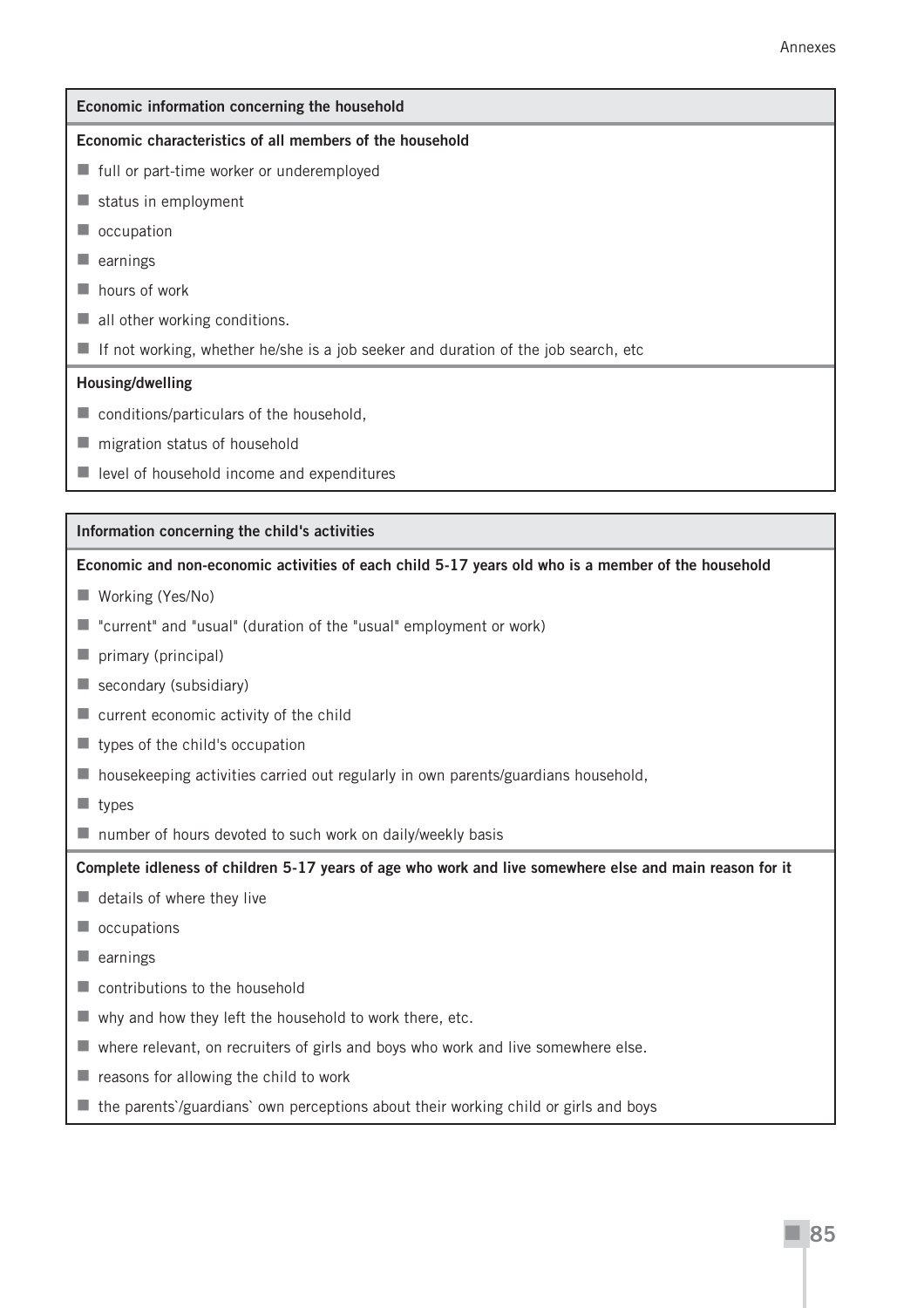#### **Information concerning the child's work and education status**

#### **Education**

- schooling status of the child (in school, out of school)
- $\blacksquare$  reasons for not being at the school
- combining schooling and work (whether economic or non-economic work, including housekeeping activities)
- $\blacksquare$  effect of such work on schooling.
- **formal education and technical/vocational training.**
- $\blacksquare$  name of the school being attended by the child
- $\blacksquare$  name of the school previously attended by the child
- $\blacksquare$  last grade/year passed by the child
- last year of child in school
- **n** current grade/year of the child' studies
- non-formal education

#### **Community**

- $\blacksquare$  health and sanitation services
- $\blacksquare$  primary health care facilities,
- $\blacksquare$  family planning services,
- general health situation,
- **a** availability of sufficient food and water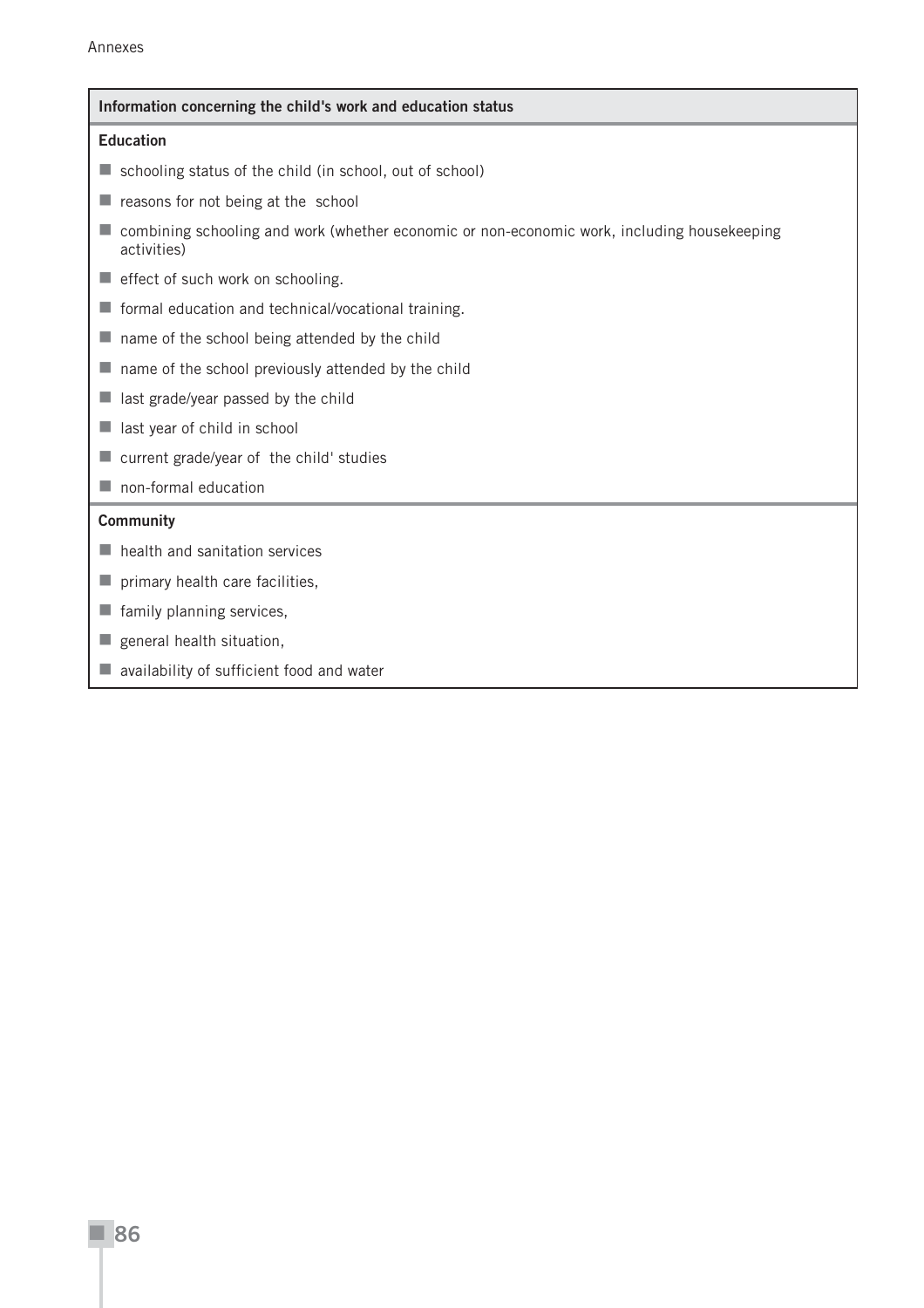#### **Attitudes**

- regarding schooling,
- $\blacksquare$  gender,
- **a** awareness of worst forms of child labour,
- attitudes against worst forms of child labour, degree of mobilization against worst forms of child labour,
- **n** community participation on social issues
- $\blacksquare$  schools
- $\blacksquare$  presence
- $\blacksquare$  distance
- access
- cost
- $\blacksquare$  quality
- $\blacksquare$  teacher characteristics
- **monitoring**

#### **Local economy**

- $\blacksquare$  income distribution
- land ownership
- capacity of local government
- adult labour markets,
- types of industry/employment
- $\blacksquare$  technology
- **availability of vocational training**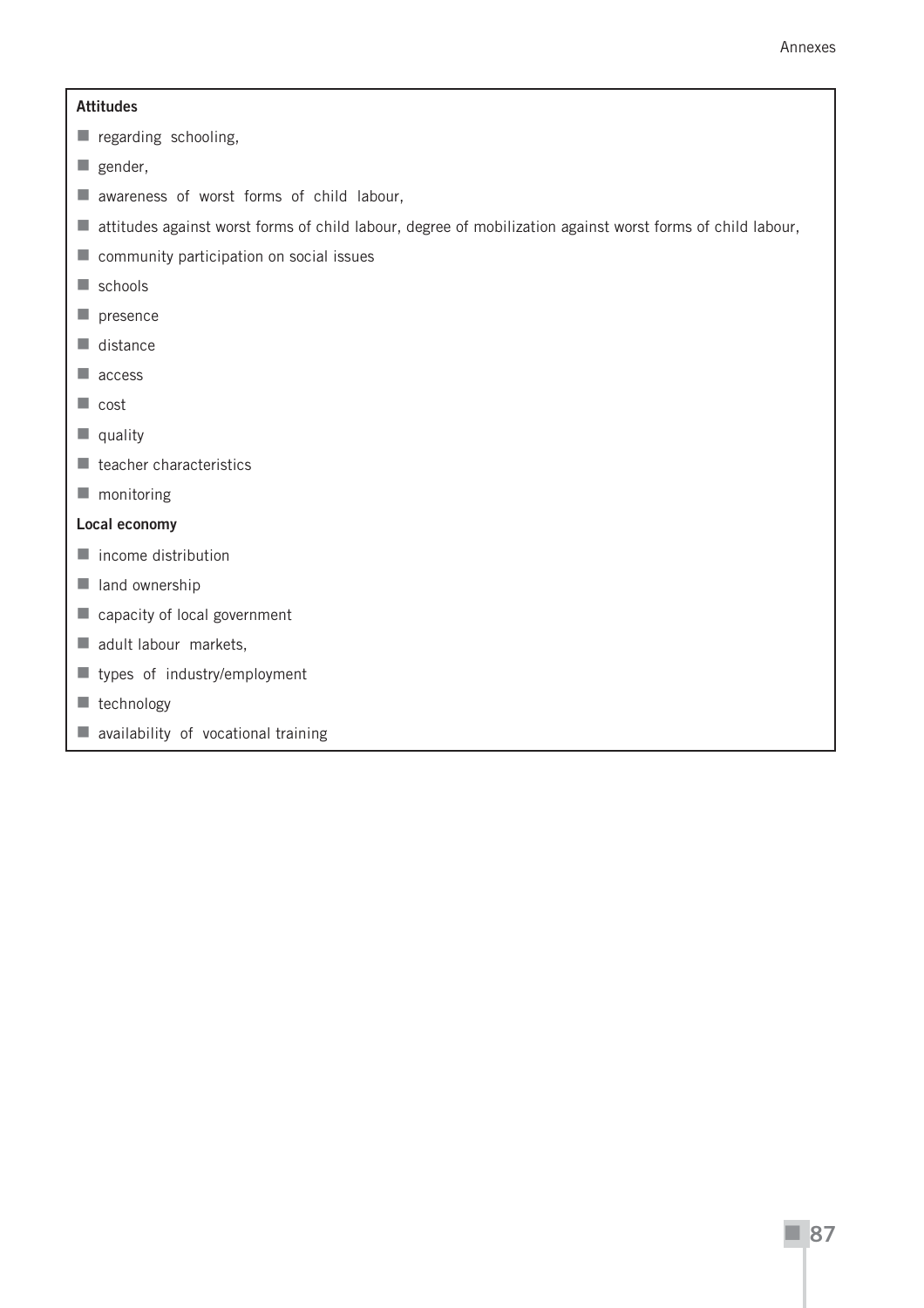#### **Work**

- $\blacksquare$  age when started work for the first time
- $\blacksquare$  reasons for working
- $\blacksquare$  whether or not satisfied with present job and reasons if not satisfied
- $\blacksquare$  own perceptions about working and current choice and future plans
- $\blacksquare$  type of employment
- **Characteristics of work**
- working hours
- $\blacksquare$  working also during evenings/nights and weekends or public holidays
- salaries/wages and mode of payment
- **Workplace characteristics**
- sector
- size
- working conditions
- hazards faced by girls and boys (occupational accidents and diseases, ergonomic hazards, types of the hazards: e.g., chemical, physical, biological, psychological etc. with details within each category
- negative consequences of working: e.g., frequency of exhaustion, heavy physical work, stressfulness, risks
- other safety and health aspects sustained at the workplace during the past
- $\blacksquare$  responsibility for covering costs of medical treatments and hospitalisation
- $\blacksquare$  if working for someone else name and address of the workplace of the employer, industry relationship with the employer
- $\blacksquare$  details on all other benefits: e.g., paid holidays, pay for overtime, full or subsidised meals/uniform/training, etc,
- social security benefits (including insurances for health, family, unemployment, etc. and pension plan)
- $\blacksquare$  union membership of the child
- $\blacksquare$  whether or not supervised on the job by adult(s)
- whether or not part or all of earnings saved and if saved, reasons for saving
- $\blacksquare$  whether part or all earnings given to parents/guardians
- $\blacksquare$  regularities of the payments/contributions and how they are made: directly by working child or, by the employer if working for someone else.
- $\blacksquare$  whether or not the child knows recruiters of young persons to work and live somewhere else
- $\blacksquare$  types of work the youngsters are recruited for and where they are taken etc.

Source: Dominice, Riccardo: Child Labour Monitoring Working Paper, Comparison & Analysis of Existing Monitoring Materials and Procedures ILO-IPEC 2002. For ILO-IPEC suggested list of indicators (child labour, housekeeping activities, intensity of labour, industry, occupation, location, status in employment and working conditions), please see IPEC-SIMPOC: Manual for child labour data analysis and statistical reports, Statistical Information and Monitoring Programme on Child Labour (Geneva, ILO, 2004), p.87-89.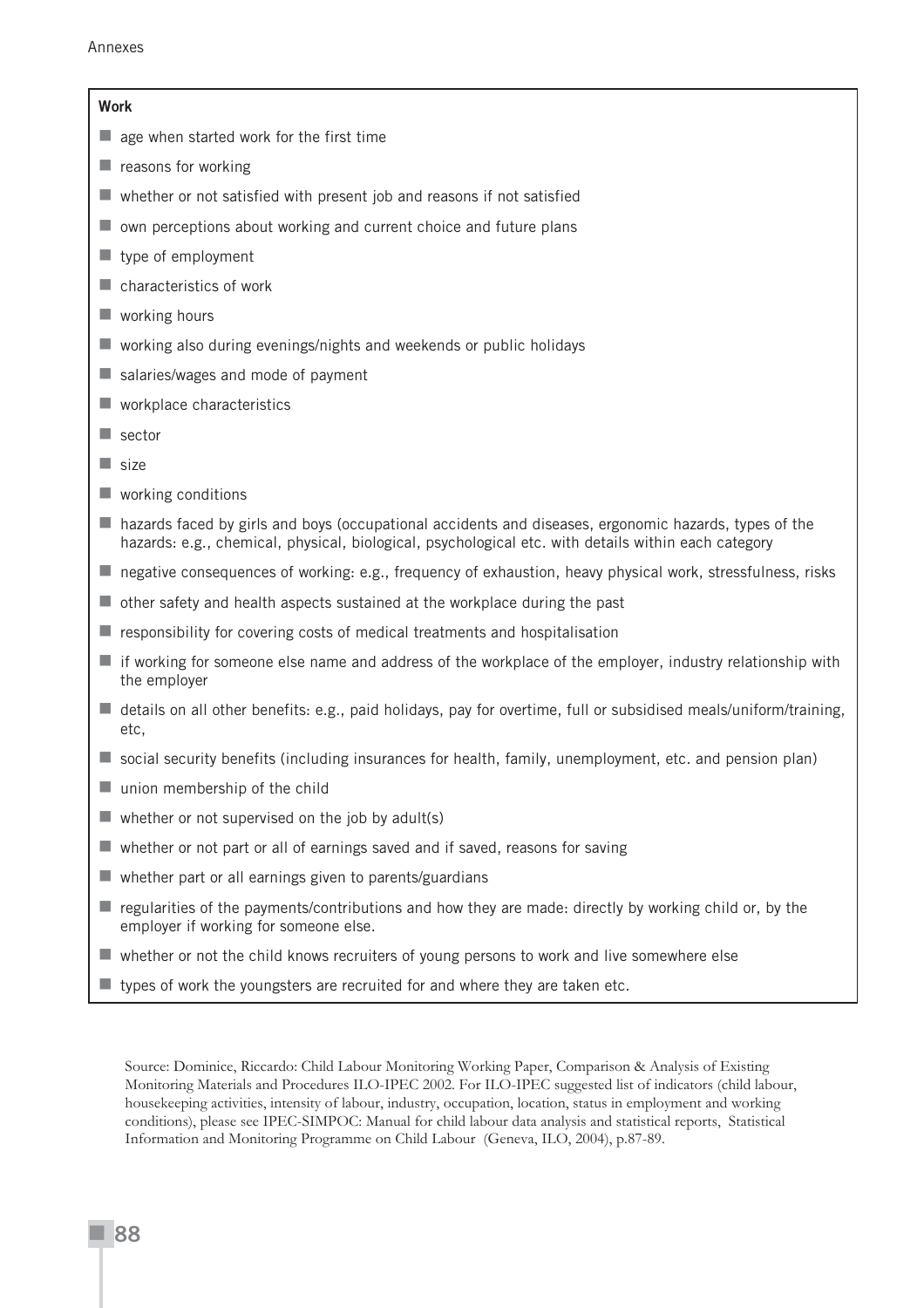### **Annex E: Interviewing girls and boys: Sample "Setting the Climate" Checklist**

#### **Create a positive physical climate**

- $\Box$  To the extent possible, conduct interviews in a neutral setting, and preferably in a place where girls and boys feel safe and comfortable. Monitors should ask girls and boys where they would prefer to talk and whether they would like anyone else to be present, for example a sibling or a friend.
- $\Box$  Try to conduct the interview out of sight and earshot of employers, peers and others who may influence the way in which the child acts and responds to the questions.
- $\Box$  Tell the child that there is no need for him/her to stop working during the interview. They may well be paid by the amount they produce, and stopping work will mean losing money. Stopping work may also cause problems with their boss.
- $\triangleright$  Be on the same level as the child if he/she is sitting on the floor, sit down beside him/her.
- If the child moves around whilst working, accompany him/her, for example, if the child is selling flowers on the streets, walk alongside him/her.

#### **Create a positive psychological climate**

- Treat each child as an individual person, with rights to be respected.
- Start the interview with small talk to make the child feel at ease. Starting with conversations about music, films, athletes, and pop stars can help the child to feel relaxed and be more willing to share other information with you.
- Build trust by maintaining a warm, friendly and caring approach.
- Listen, genuinely listen. Listen for the expressed and unexpressed. Listen for meanings behind words. Listen to what is expressed through facial expressions, gestures and attitude.
- $\triangledown$  Phrase your questions in a simple way that the child will easily be able to understand.
- $\blacksquare$  Encourage the child to talk by asking open-ended questions do not repeatedly ask questions that the child does not grasp or understand.
- Know when to stop. Change the topic or switch conversation when emotions are too intense and probing further will inflict more pain on the child.
- Resist expressions of shock, sadness, frustration or any other emotions when listening to the information that a child has to offer.
- $\blacksquare$  Always maintain a positive attitude and a neutral expression when interacting with the child.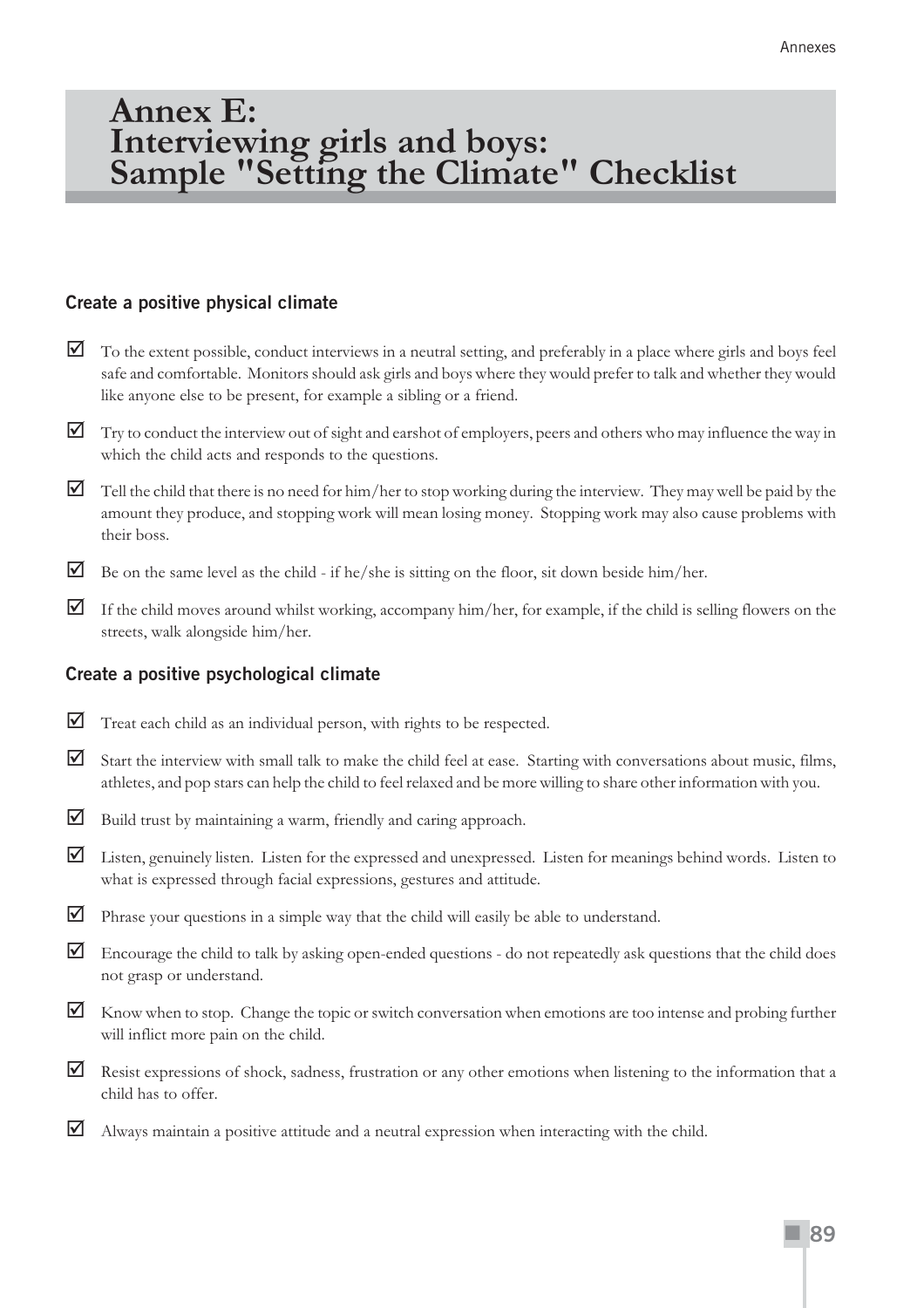### **Annex F: Child Participation in CLM**

- In child labour monitoring it is important to bear in mind some basic considerations about child participation and children as stakeholders in designing, developing, implementing and evaluating CLM processes.
- $\Box$  Girls and boys have the right to express their opinions and to participate in the decision making concerning their future and well-being. Child participation means that children's rights are respected and that they are empowered to claim their rights to education, leisure and culture. Peer education and counselling has been used to promote anti-child labour messages and help to bring up the issue of child labour through meetings and consultations on education and poverty. The views of boys and girls (including gender issues) can be solicited during interviews and surveys to give them voice and an opportunity to influence projects and programmes aimed to help them. For referral and rehabilitation to be truly in the interest of the child it is paramount to bring girls and boy's insights and perspectives to the surface.

#### **When collecting information:**

- To participate meaningfully children need information about the reasons and purpose of child labour monitoring.
- Information about the purpose of monitoring and the different steps involved in referral must be presented in a way the child can understand and relate to, regardless of the age of the child.
- Girls and boys who are providing information have the right to know what that information will be used for.
- The language used must be as simple as possible and it is the responsibility of the monitors to make sure of that.
- To consider:
- $\blacksquare$  Recognise children's right to be informed about how the information collected will be used and its possible consequences.
- Recognise girls and boys have the right to consent or dissent of being involved in interviews. They have a right to refuse to participate.
- $\Box$  Children have the right to decline answering questions at any moment during the interview.

#### **When developing and planning the CLM:**

- $\Box$  Child participation is important also in the actual planning of developing and designing the child labour monitoring process. After all, CLM is intended to affect directly the lives of girls and boys by removing them from dangerous work, promoting their access to education and by improving working conditions for young workers. Consulting and building children's true ownership to monitoring efforts at the local level is important in order to make sure that the proposed interventions are effective and meaningful from their perspective.
- Child participation if facilitated responsibly is also an effective tool to empower working girls and boys and youth to take action to help them selves and better understand social justice issues.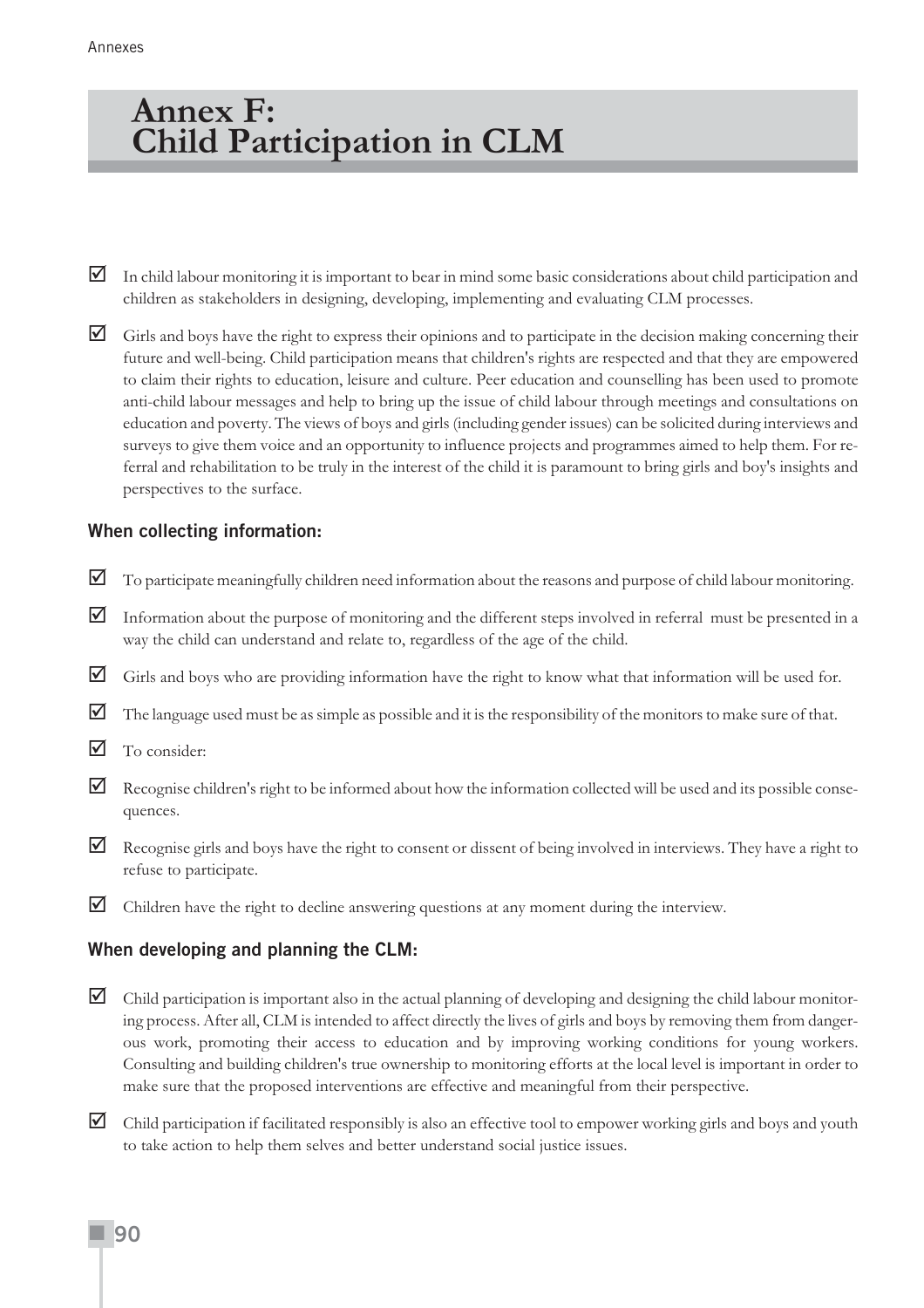### **Annex G: Sample forms used in Child Labour Monitoring**

#### **Form 1:**

This factory monitoring questionnaire is used in the Bangladesh Garment Manufacturers Association (BGMEA) child labour monitoring project.

It is a sample of a monitoring form typically used in factory based manufacturing industries as part of tools that external child labour monitors use to determine the child labour status of the participating establishments. For further information about the monitoring procedure look at: Manual For Child Labour Monitoring and Verfication -Vol.I And II, A BGMEA/ILO/UNICEF MOU Project, ILO-IPEC (Dhaka 2004).

#### **Form 2:**

This form is part of Ministry of Manpower Development and Employment (child labour unit) Child labour monitoring system in cocoa/commercial agriculture in Ghana.

This is a sample of a baseline questionnaire that constitutes a basic set of information about the child, his/her education, employment and possible services made available to the ex- child labourer. It is administered once as part of the setting up of the monitoring process. The subsequent monitoring visits will use different simplified forms that will collect information that will be checked against this initial data.

#### **Form 3:**

Worst Forms of Child Labour reporting form from Romania.

This form is a sample of a tool that collects basic information about the child labourer with a specific focus on the worst forms.

#### **Form 4:**

This form from Republic of Turkey, Ministry of Labour and Social Security, Workplace Inspection Unit is used in a joint project ILO-IPEC project for elimination of WFCL in selected industrial areas in Izmir.

The form is a very short identifier and work information collection tool that is used by labour inspectors to determine the child labour status of a specific workplace such as a factory or other formal economy workplace. A separate form is used to elaborate on the social services i.e. education and health status of the child and family status in order to determine if some form of assistance is required.

#### **Note: The forms have been bridged from the original ones and are presented here as examples of different types of monitoring forms used.**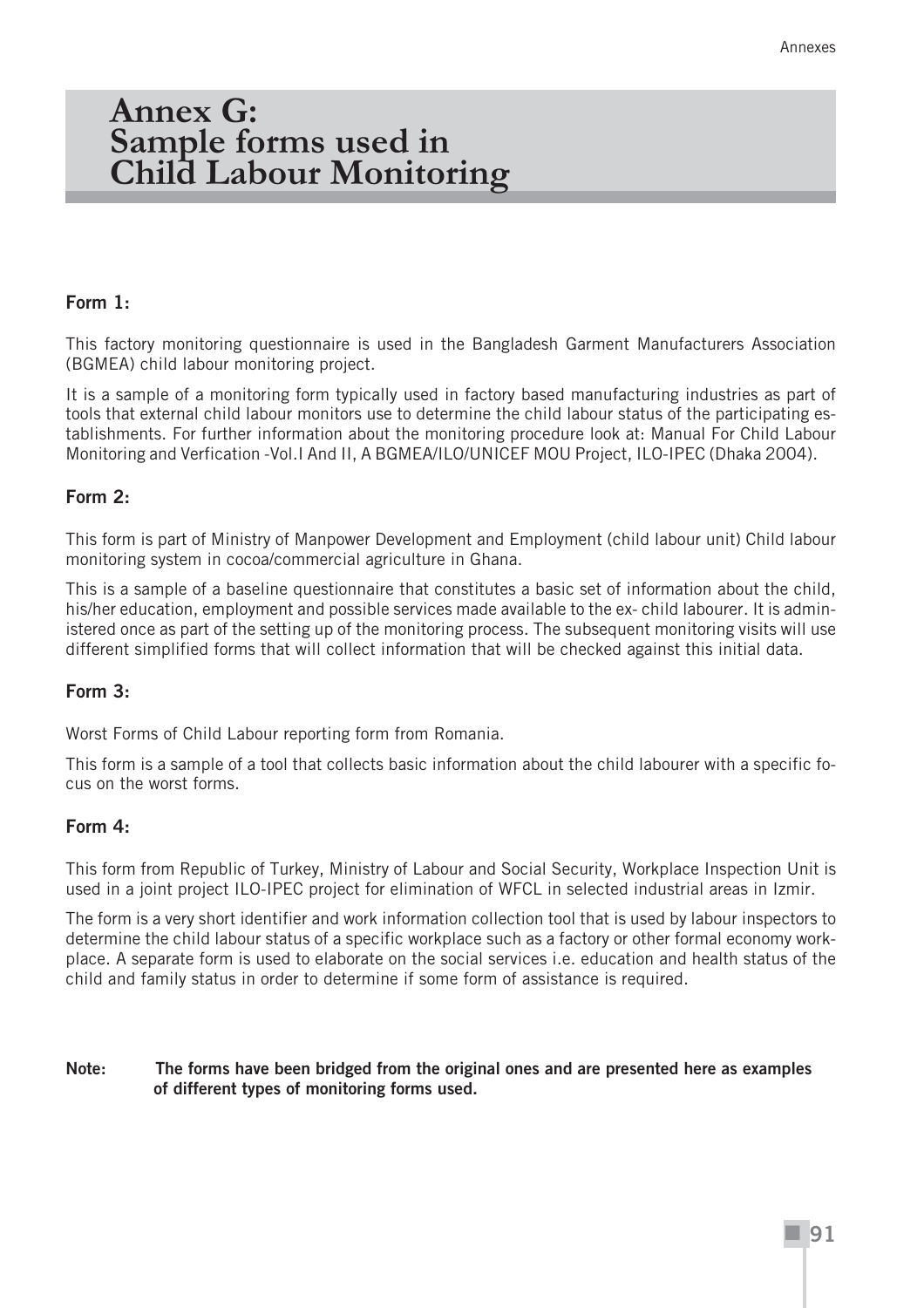| <b>FORM 1</b> |                                                                                                                    |                                                                                                                                                                                                                                                                                                                                                |
|---------------|--------------------------------------------------------------------------------------------------------------------|------------------------------------------------------------------------------------------------------------------------------------------------------------------------------------------------------------------------------------------------------------------------------------------------------------------------------------------------|
|               | <b>EMPLOYERS</b>                                                                                                   | Note: Please fill in all the questions in this section ONLY<br>if the factory is visited for the first time or using child la-<br>bour. Otherwise, fill in question nos. 1, 2, 3, 7 and 8 only.                                                                                                                                                |
| 1.            |                                                                                                                    |                                                                                                                                                                                                                                                                                                                                                |
| 2.            | <b>BGMEA Code:</b>                                                                                                 |                                                                                                                                                                                                                                                                                                                                                |
| 3.            | Zone:                                                                                                              |                                                                                                                                                                                                                                                                                                                                                |
| 4.            | Interviewee:<br>4.1<br>Name:<br>4.2<br>Job title:<br>4.3<br>Sex:<br>4.4<br>Age group:<br>Educational level:<br>4.5 | $\square$ Female<br>$\Box$ Male<br>$\Box$ Less than 29 years<br>$\Box$ 30 – 39 years<br>$\Box$ 40 – 49 years<br>$\Box$ 50 – 59 years<br>$\Box$ Above 60 years<br>$\Box$ No schooling<br>$\Box$ Primary school<br>$\square$ Secondary school<br>$\Box$ Higher secondary school<br>$\Box$ University degree<br>$\Box$ Advanced university degree |
| 5.            |                                                                                                                    | Year of establishment of the factory: ________________                                                                                                                                                                                                                                                                                         |
| 6.            | Ownership:                                                                                                         | $\Box$ Local owner(s) $\Box$ Joint venture $\Box$ Foreign owned                                                                                                                                                                                                                                                                                |
| 7.            | Number of workers:                                                                                                 | Total: ____________ Female: __________Male: _________                                                                                                                                                                                                                                                                                          |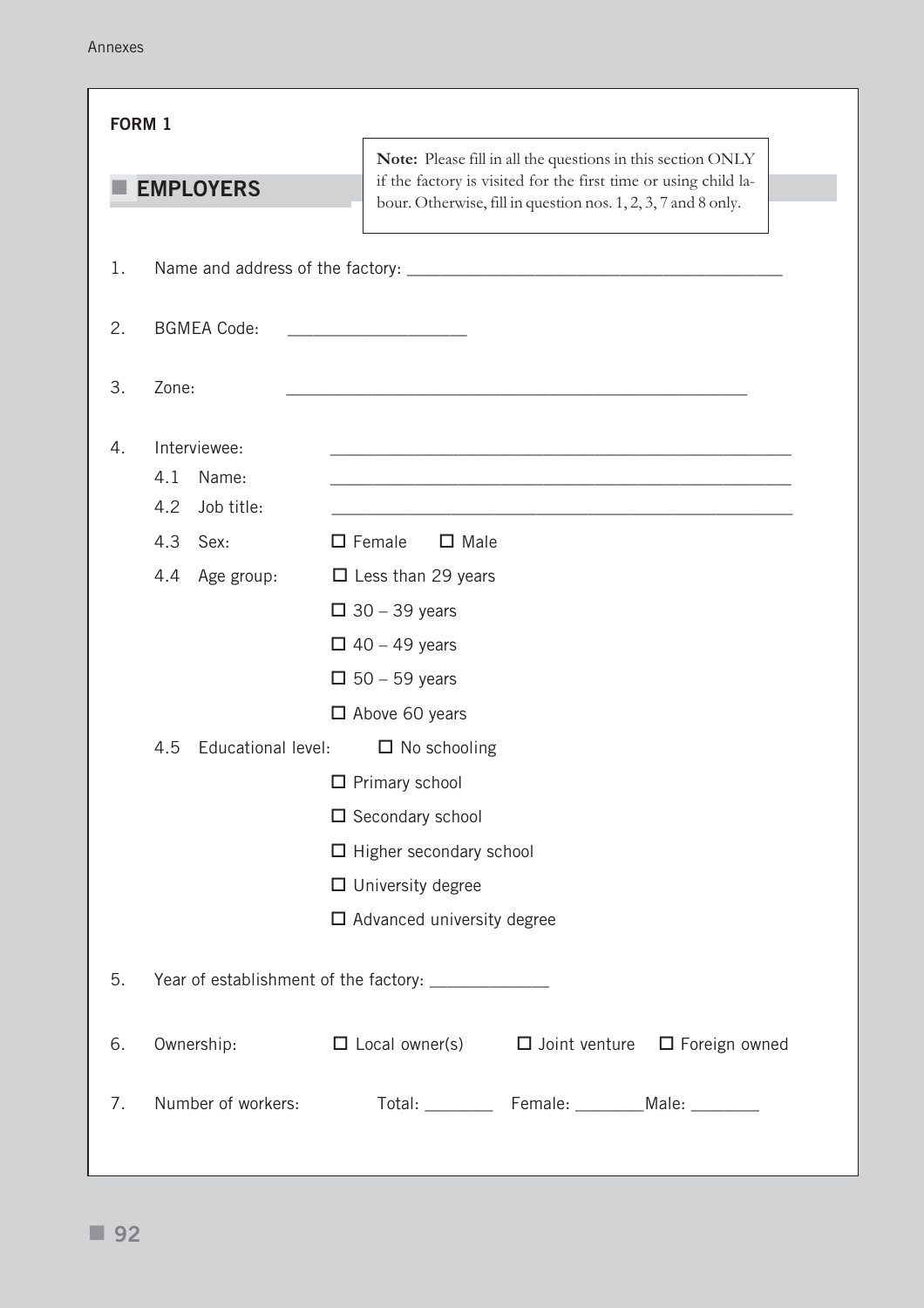#### Annexes

| 8.  | Are there any child workers identified?<br>$\Box$ yes<br>$\Box$ no                                                                                                  |
|-----|---------------------------------------------------------------------------------------------------------------------------------------------------------------------|
|     | If no, please skip over to the question number 13.                                                                                                                  |
|     | If yes, 8.1 How many child workers? Total: _____ Boys: ____ Girls: ____                                                                                             |
|     | 8.2<br>Do you know who has recruited the(se) child(ren)<br>$\Box$ yes<br>$\Box$ no                                                                                  |
|     |                                                                                                                                                                     |
|     |                                                                                                                                                                     |
|     |                                                                                                                                                                     |
|     |                                                                                                                                                                     |
| 9.  | Do you know relevant national legislative provisions on the minimum age to employment?<br>$\Box$ yes $\Box$ no                                                      |
| 10. | Do you think that there will be economic effects on your business if the child worker<br>$\Box$ yes $\Box$ no<br>is withdrawn from the factory<br>$\Box$ don't know |
|     | If yes, what effects?                                                                                                                                               |
|     |                                                                                                                                                                     |
| 11. | When a child worker is withdrawn from your factory, do you think that this child<br>should receive:                                                                 |
|     | $\Box$ education?                                                                                                                                                   |
|     | $\Box$ skill training?                                                                                                                                              |
|     |                                                                                                                                                                     |
| 12. | If this child needs any financial support to receive the above-mentioned programme,<br>do you wish to provide financial support to them?<br>$\Box$ yes<br>$\Box$ no |
|     | If yes, how much: $\Box$ less than one-third                                                                                                                        |
|     | $\Box$ between one-third and two-thirds                                                                                                                             |
|     | $\square$ more than two-thirds                                                                                                                                      |
|     | $\Box$ full financial support                                                                                                                                       |
| 13. | Working environment:                                                                                                                                                |
|     | $\Box$ no<br>13.1 Is there any safe drinking water?<br>$\Box$ yes                                                                                                   |
|     | $\Box$ yes<br>13.2 Are there separate toilets for male and female workers?<br>$\Box$ no                                                                             |
|     | $\Box$ no<br>13.3 Is the condition of ventilation good?<br>$\Box$ yes                                                                                               |
|     | 13.4 Is the workroom overcrowded?<br>$\Box$ yes<br>$\Box$ no                                                                                                        |
|     | 13.5 Is the workplace well lit?                                                                                                                                     |
|     |                                                                                                                                                                     |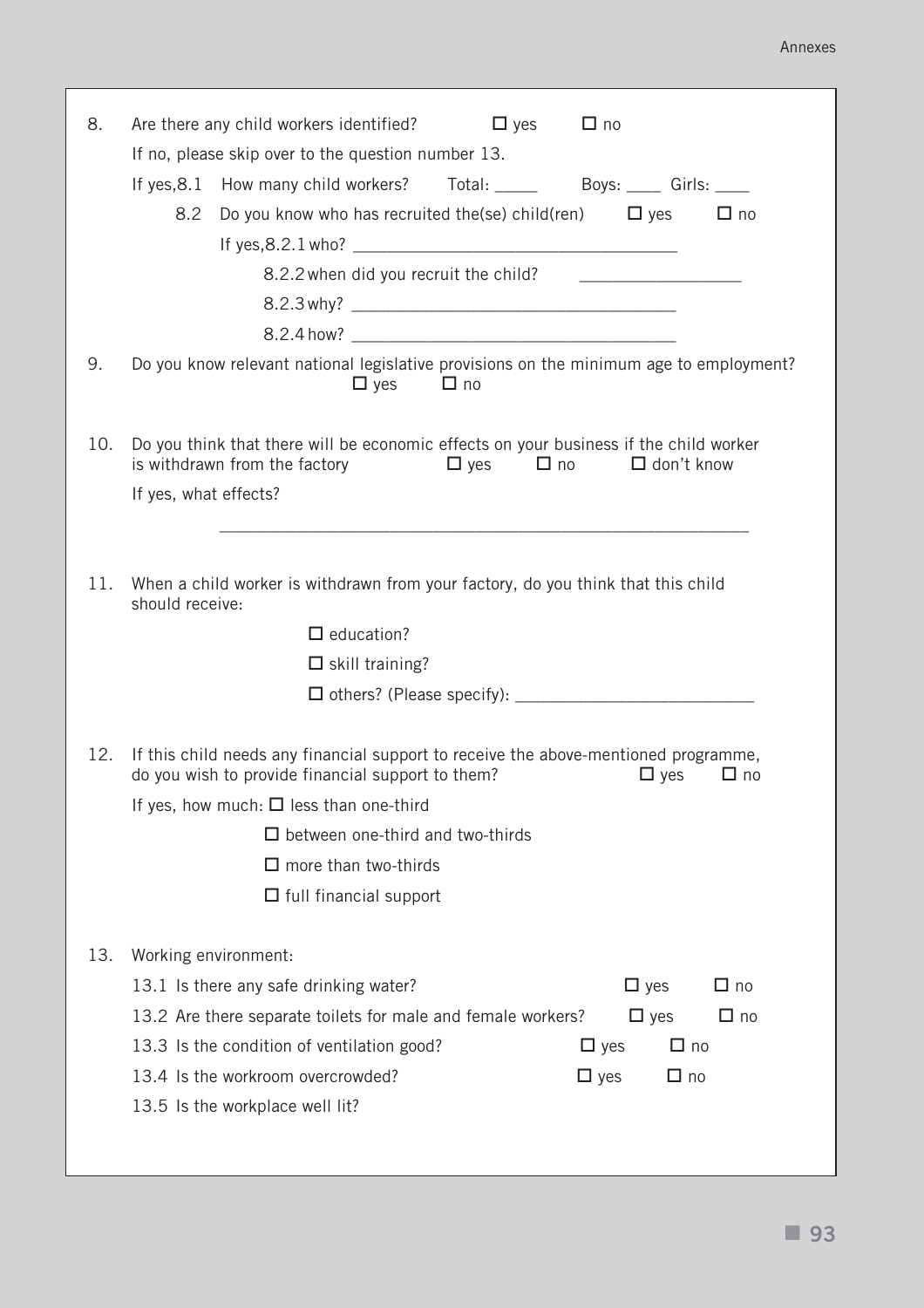| <b>WORKING CHILDREN</b>                                                                                                                                                           | Note: Please fill in the following section for EACH child<br>identified at the garment factory.                       |
|-----------------------------------------------------------------------------------------------------------------------------------------------------------------------------------|-----------------------------------------------------------------------------------------------------------------------|
| 14.<br>Name of the child:<br>141.1<br>Age: _________<br>14.2 Sex: ? Female ? Male<br>14.3 ILO ID Number: _____________________<br>14.4 Addresses:<br>14.4.1<br>Present:<br>14.4.2 | <u> 2000 - Jan James James Jan James James Jan James James Jan James James Jan Jan James James Jan Jan Jan Jan Ja</u> |
| 15.<br>Name of the parents/guardian:                                                                                                                                              |                                                                                                                       |
| What do the parents/guardian do?<br>16.                                                                                                                                           |                                                                                                                       |
| Date of withdrawal from the factory:<br>17.                                                                                                                                       |                                                                                                                       |
| What is the job title of the child?<br>18.<br>helper<br>$\Box$<br>apprentice<br>□<br>operator<br>□<br>□                                                                           |                                                                                                                       |
| 19.<br>In which section does the child work<br>□<br>finishing<br>□<br>trimming<br>□<br>□                                                                                          | sewing/stitching<br>others. Specify:                                                                                  |
| What is the salary?<br>20.                                                                                                                                                        |                                                                                                                       |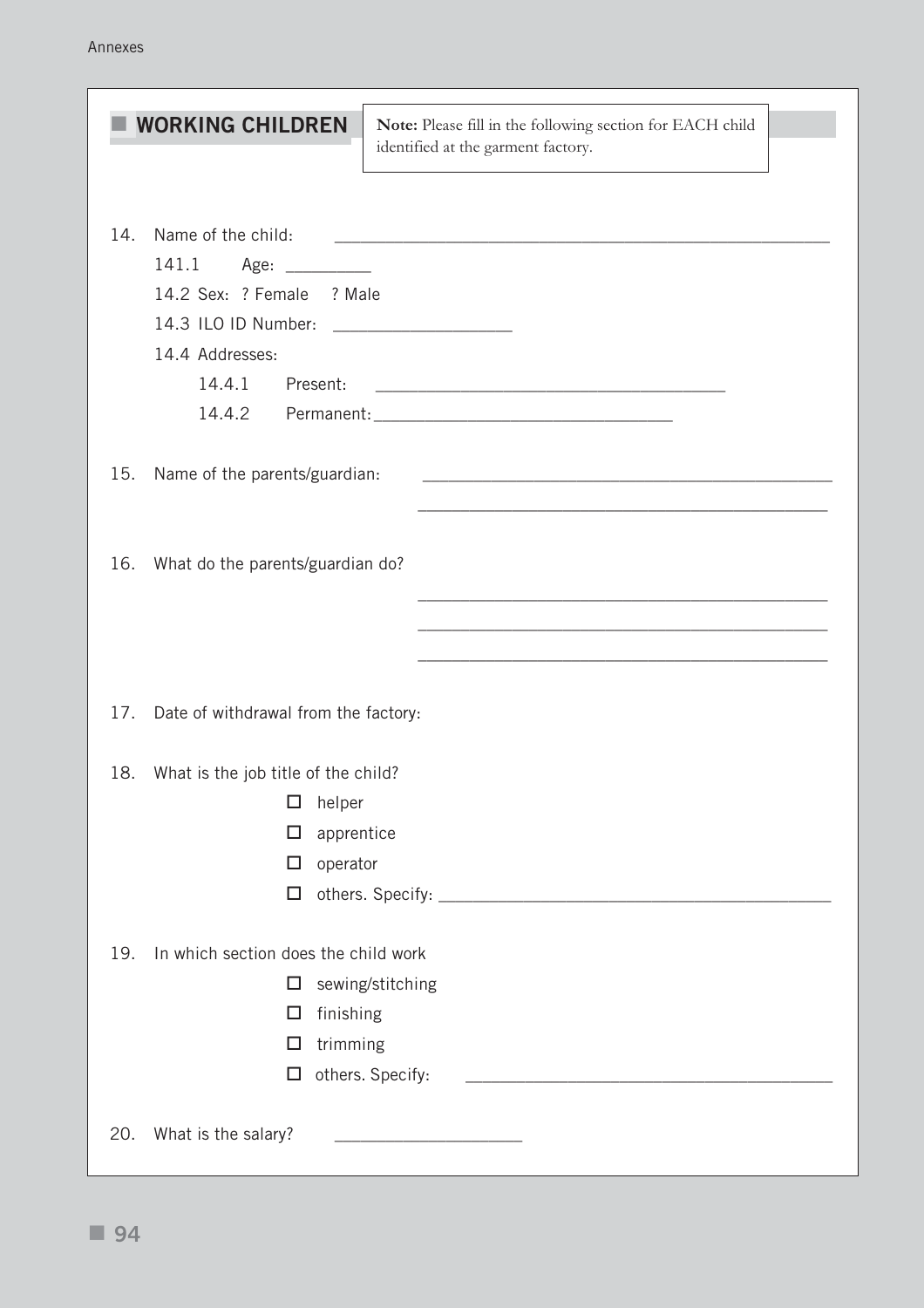#### Annexes

| 21.<br>22.<br>23.<br>24.<br>25.<br>13.<br>14. | How many hours does the child work per day? ________________<br>Does the child work overtime? $\Box$ yes<br>If yes, how many hours per day (average)? _______<br>How many days does the child work per week? _________<br>Does the child often work on weekly holidays? $\square$ yes $\square$ no $\square$ Don't know<br>Is the child entitled to paid annual leave? $\Box$ yes $\Box$ no $\Box$ Don't know<br>If yes, how many days per year:<br>Since when has the child been working on this job? _____________________________<br>Has the child ever attended any school? | $\Box$ no $\Box$ Don't know |  |                                        |
|-----------------------------------------------|---------------------------------------------------------------------------------------------------------------------------------------------------------------------------------------------------------------------------------------------------------------------------------------------------------------------------------------------------------------------------------------------------------------------------------------------------------------------------------------------------------------------------------------------------------------------------------|-----------------------------|--|----------------------------------------|
|                                               |                                                                                                                                                                                                                                                                                                                                                                                                                                                                                                                                                                                 |                             |  |                                        |
|                                               |                                                                                                                                                                                                                                                                                                                                                                                                                                                                                                                                                                                 |                             |  |                                        |
|                                               |                                                                                                                                                                                                                                                                                                                                                                                                                                                                                                                                                                                 |                             |  |                                        |
|                                               |                                                                                                                                                                                                                                                                                                                                                                                                                                                                                                                                                                                 |                             |  |                                        |
|                                               |                                                                                                                                                                                                                                                                                                                                                                                                                                                                                                                                                                                 |                             |  |                                        |
|                                               |                                                                                                                                                                                                                                                                                                                                                                                                                                                                                                                                                                                 |                             |  |                                        |
|                                               |                                                                                                                                                                                                                                                                                                                                                                                                                                                                                                                                                                                 |                             |  |                                        |
|                                               |                                                                                                                                                                                                                                                                                                                                                                                                                                                                                                                                                                                 |                             |  |                                        |
|                                               |                                                                                                                                                                                                                                                                                                                                                                                                                                                                                                                                                                                 |                             |  | $\Box$ yes $\Box$ no $\Box$ Don't know |
|                                               | If yes, what is the educational level:                                                                                                                                                                                                                                                                                                                                                                                                                                                                                                                                          |                             |  |                                        |
|                                               | $\Box$ Class I<br>$\Box$ Illiterate                                                                                                                                                                                                                                                                                                                                                                                                                                                                                                                                             |                             |  |                                        |
|                                               | $\Box$ Class II $\Box$ Class III                                                                                                                                                                                                                                                                                                                                                                                                                                                                                                                                                |                             |  |                                        |
|                                               | $\Box$ Class IV $\Box$ Class V $\Box$ Above Class V                                                                                                                                                                                                                                                                                                                                                                                                                                                                                                                             |                             |  |                                        |
| 15.                                           | Would the child like to receive:                                                                                                                                                                                                                                                                                                                                                                                                                                                                                                                                                |                             |  |                                        |
|                                               | $\Box$ education                                                                                                                                                                                                                                                                                                                                                                                                                                                                                                                                                                |                             |  |                                        |
|                                               | □ skill training (please specify on what): ___________                                                                                                                                                                                                                                                                                                                                                                                                                                                                                                                          |                             |  |                                        |
|                                               | $\Box$ other (please specify): $\_\_\_\_\_\_\_\_\_\_\_\_\_\_\_\_\_\_\_\_$                                                                                                                                                                                                                                                                                                                                                                                                                                                                                                       |                             |  |                                        |
| 16.                                           | Does any member of the child's family work in this factory? ? yes ? no                                                                                                                                                                                                                                                                                                                                                                                                                                                                                                          |                             |  |                                        |
|                                               | If yes, what is the relationship between the child and this person?                                                                                                                                                                                                                                                                                                                                                                                                                                                                                                             |                             |  |                                        |
|                                               | $\Box$ Father                                                                                                                                                                                                                                                                                                                                                                                                                                                                                                                                                                   |                             |  |                                        |
|                                               | $\Box$ Mother                                                                                                                                                                                                                                                                                                                                                                                                                                                                                                                                                                   |                             |  |                                        |
|                                               | $\Box$ Close relative                                                                                                                                                                                                                                                                                                                                                                                                                                                                                                                                                           |                             |  |                                        |
|                                               | $\Box$ Distance relative                                                                                                                                                                                                                                                                                                                                                                                                                                                                                                                                                        |                             |  |                                        |
|                                               | $\Box$ Employer                                                                                                                                                                                                                                                                                                                                                                                                                                                                                                                                                                 |                             |  |                                        |
|                                               | $\Box$ Person from the same village                                                                                                                                                                                                                                                                                                                                                                                                                                                                                                                                             |                             |  |                                        |
|                                               | $\Box$ Paying guest                                                                                                                                                                                                                                                                                                                                                                                                                                                                                                                                                             |                             |  |                                        |
|                                               |                                                                                                                                                                                                                                                                                                                                                                                                                                                                                                                                                                                 |                             |  |                                        |
| 17.                                           |                                                                                                                                                                                                                                                                                                                                                                                                                                                                                                                                                                                 |                             |  |                                        |
|                                               |                                                                                                                                                                                                                                                                                                                                                                                                                                                                                                                                                                                 |                             |  |                                        |
|                                               |                                                                                                                                                                                                                                                                                                                                                                                                                                                                                                                                                                                 |                             |  |                                        |
|                                               | Name and signature of the BGMEA monitor:                                                                                                                                                                                                                                                                                                                                                                                                                                                                                                                                        |                             |  |                                        |
|                                               | Name and signature of the GOB official:                                                                                                                                                                                                                                                                                                                                                                                                                                                                                                                                         |                             |  |                                        |
|                                               | Name and signature of the ILO monitors:                                                                                                                                                                                                                                                                                                                                                                                                                                                                                                                                         |                             |  |                                        |
|                                               |                                                                                                                                                                                                                                                                                                                                                                                                                                                                                                                                                                                 |                             |  |                                        |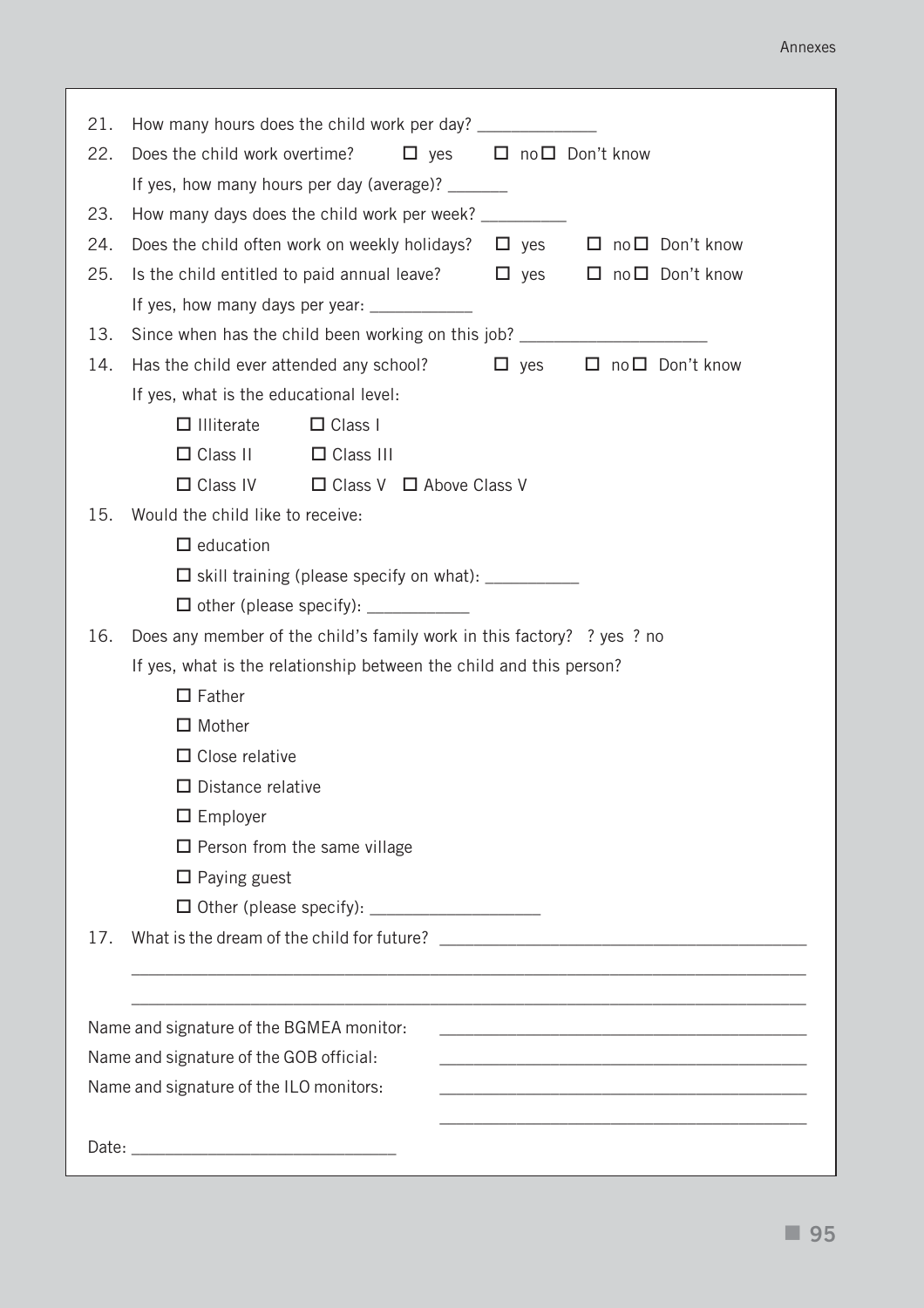#### **FORM 2**

### **Questionnaire/Form No. 0000000000**

Monitoring Mission No.  $\square$ 

MINISTRY OF MANPOWER DEVELOPMENT AND EMPLOYMENT **(CHILD LABOUR UNIT)** CHILD LABOUR MONITORING SYSTEM IN COCOA/COMMERCIAL AGRICULTURE IN GHANA

#### **BASELINE QUESTIONNAIRE**

[NOTE: To be filled during the first monitoring mission ONLY, The information provided by the respondent will be treated with absolute confidentiality and will be used for no purpose other than for Child Labour Monitoring]

#### EMPLOYMENT INFORMATION BRANCH **AUGUST 2004**

#### **SECTION A: PERSONAL DETAILS**

| A1: |                                                                                  |
|-----|----------------------------------------------------------------------------------|
| A2: | Date. __ _/_ _/_ _/_ _ _                                                         |
|     | A3: Address of place of interview:                                               |
|     |                                                                                  |
|     | District code. <b>QQQQ</b>                                                       |
|     |                                                                                  |
|     | Town/Village__________________________________Community/Locality________________ |
|     | Community code <b>QOOOOO</b>                                                     |
| A4: | Age of Child. $\Box \Box$ (years)                                                |
| A5: | Sex of child: $1 = Male$ $2 = Female$<br>□                                       |
| A6: | Hometown of Parents:                                                             |
|     | Father: Town/village. ____________________________ District. 0000                |
|     | Region: $\square \square$                                                        |
|     | Mother: Town/village. _________________________ District.<br><b>NNNN</b>         |
|     | Region: $\Box$ $\Box$                                                            |
|     | A7: Child's Ethnic group (Tribe):                                                |
|     | $1 = Akan$ 2 = Ga Adangbe 3 = Ewe 4 = Guan 5 = Gurma                             |
|     | $6 =$ Mole-Dagbani 7 = Hausa $8 =$ Grusi 9 = Mande                               |
|     | □                                                                                |
|     |                                                                                  |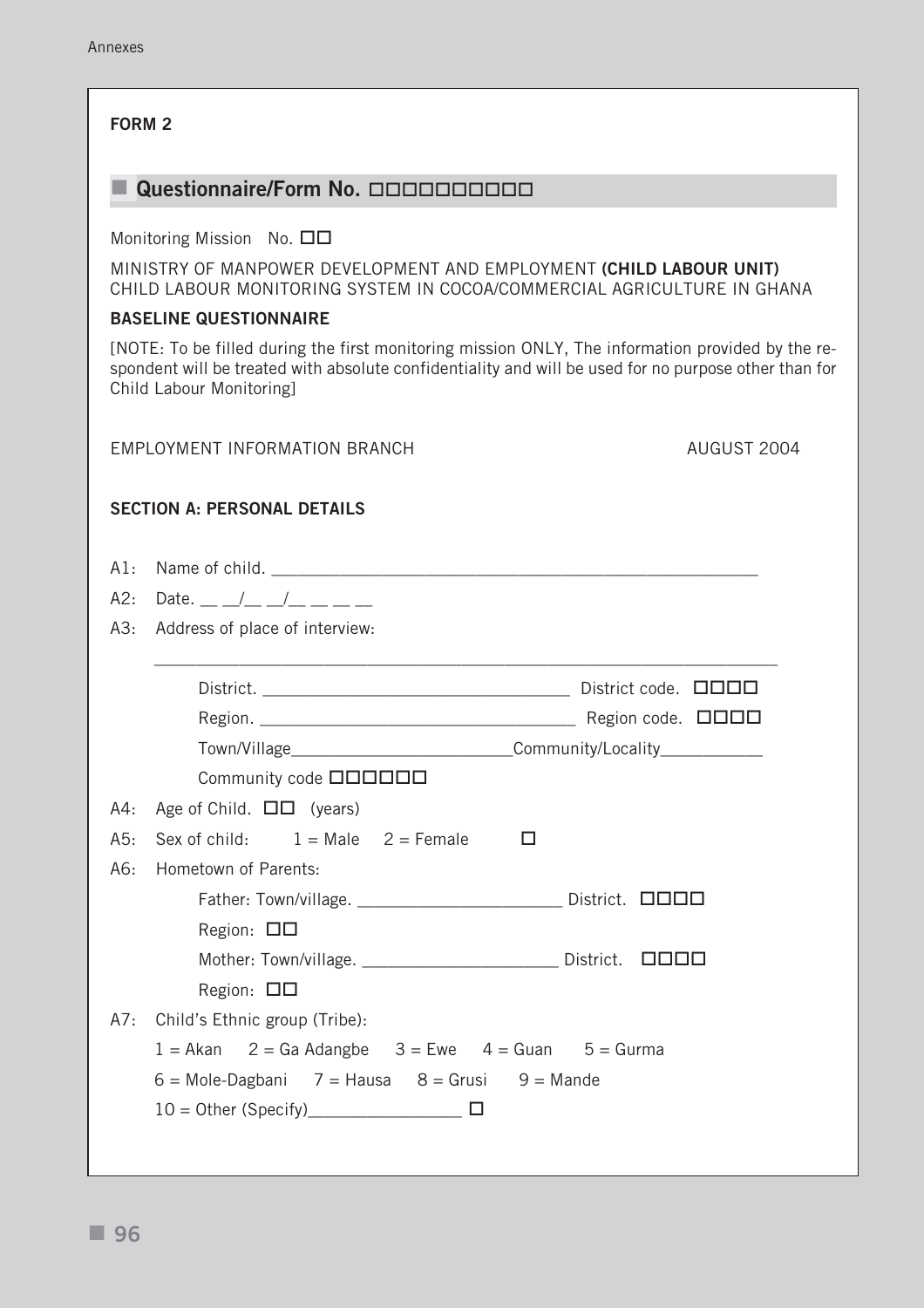|     | A8: Who does child live with currently?                      |  |
|-----|--------------------------------------------------------------|--|
|     | $1 =$ Both parents $2 =$ Father alone $3 =$ Mother alone     |  |
|     | $4 =$ Foster parent 5 = Relative 6 = Friends 7 = lives alone |  |
|     |                                                              |  |
|     |                                                              |  |
| A9: | Who provides for most of child's needs?                      |  |
|     | $1 =$ Both parents $2 =$ Father alone $3 =$ Mother alone     |  |
|     | $4 =$ Foster parent $5 =$ Relative $6 =$ Friends $7 =$ Self  |  |
|     | $8$ = Employer (not parents or relatives)                    |  |
|     | $9 =$ Others, (specify)                                      |  |
|     |                                                              |  |

#### **SECTION B: FAMILY INFORMATION**

B1: List the names and the following details of immediate family members of the child.

| No.            | (a)<br><b>Name</b> | (b)<br>Relationship<br>to the child                           | (c)<br>Age relative<br>to child                                  | (d)<br>Life status                               | (e)<br>Employment<br>status                                                                                     |
|----------------|--------------------|---------------------------------------------------------------|------------------------------------------------------------------|--------------------------------------------------|-----------------------------------------------------------------------------------------------------------------|
|                |                    | $1 =$ Father<br>$2 = Mother$<br>$3 = Brother$<br>$4 = Sister$ | $1 =$ Younger<br>than the Child<br>$2 =$ Older<br>than the child | $1 =$ Alive<br>$2 = Deceased$<br>(If 2 end here) | $1 = Working$<br>$2 =$ Attending<br>school<br>$3 = Not working$<br>$4 =$ Too young<br>$5 = 0$ ther<br>(specify) |
| $\mathbf 1$    |                    | □                                                             | $\Box$                                                           | $\Box$                                           | $\square$ , and the set of $\square$                                                                            |
| $\overline{2}$ |                    | $\Box$                                                        | $\Box$                                                           | $\Box$                                           | $\square$ , and the set of $\square$                                                                            |
| 3              |                    | $\Box$                                                        | $\Box$                                                           | $\Box$                                           | $\square$ , and the set of $\square$                                                                            |
| $\overline{4}$ |                    | $\Box$                                                        | $\Box$                                                           | $\Box$                                           | $\square$ and $\square$                                                                                         |
| 5              |                    | □                                                             | $\Box$                                                           | $\Box$                                           | $\Box$ and $\Box$ and $\Box$                                                                                    |
| 6              |                    | $\Box$                                                        | $\Box$                                                           | □                                                | □                                                                                                               |
| $\overline{7}$ |                    | п                                                             | П                                                                | □                                                |                                                                                                                 |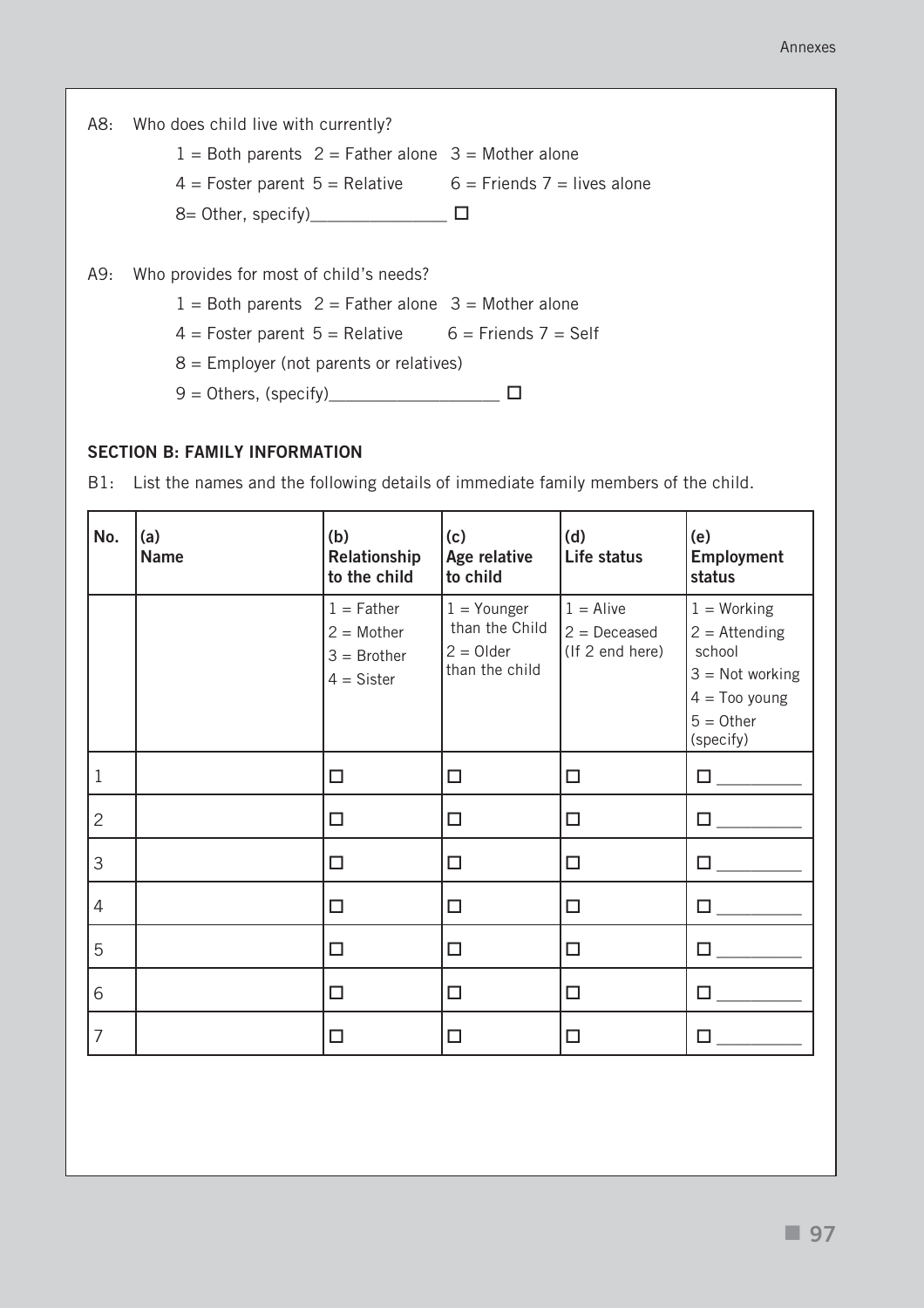| B3:   | Place where Parents currently live                                              |                              |
|-------|---------------------------------------------------------------------------------|------------------------------|
|       | Father: Town. village. _______________________ District. 0000                   |                              |
|       | Region: $\Box$ $\Box$                                                           |                              |
|       | Mother: Town. village. ____________________ District. 0000                      |                              |
|       | Region: $\square \square$                                                       |                              |
| B4:   | From B1e if father is employed, what kind of work does your father do?          |                              |
|       |                                                                                 |                              |
|       | Code. $\Box \Box \Box$ (Refer to Vocational/Trade/skills code list)             |                              |
| B5:   | From B1e if mother is employed, what kind of work does your mother do?          |                              |
|       |                                                                                 |                              |
|       | Code. $\Box \Box \Box$ (Refer to Vocational/Trade/skills code list)             |                              |
|       |                                                                                 |                              |
|       |                                                                                 |                              |
|       | <b>SECTION C: CHILD'S EDUCATIONAL INFORMATION</b>                               |                              |
| C1:   | Have you ever been to school: $1 = Yes$ $2 = No$ (GO TO C6)                     | □                            |
|       | C2: If yes, highest level attained:                                             |                              |
|       | $1 =$ Nursery/KG $2 =$ Primary 3 = Middle/JSS $4 =$ SSS/Technical               |                              |
|       | 5 = Vocational 6=Commercial 7= Post Secondary 8= Polytechnic                    |                              |
| C3:   |                                                                                 |                              |
|       | Class/Stage No. $\Box$ $\Box$                                                   |                              |
| C4:   | How often do you go to school?                                                  |                              |
|       | $1 =$ Regularly $2 =$ Irregularly $3 =$ Rarely $4 =$ Dropped out                |                              |
| C5:   | Performance:                                                                    |                              |
|       |                                                                                 |                              |
| Area  |                                                                                 | <b>Position/Grade/Number</b> |
| $1 =$ | Class work - overall assessment in class, latest test/exam<br>(see report form) |                              |
| $2 =$ | Number of times punished                                                        |                              |
| $3 =$ | Games, sports and interest                                                      |                              |
| $4 =$ | Number of close friends in school                                               |                              |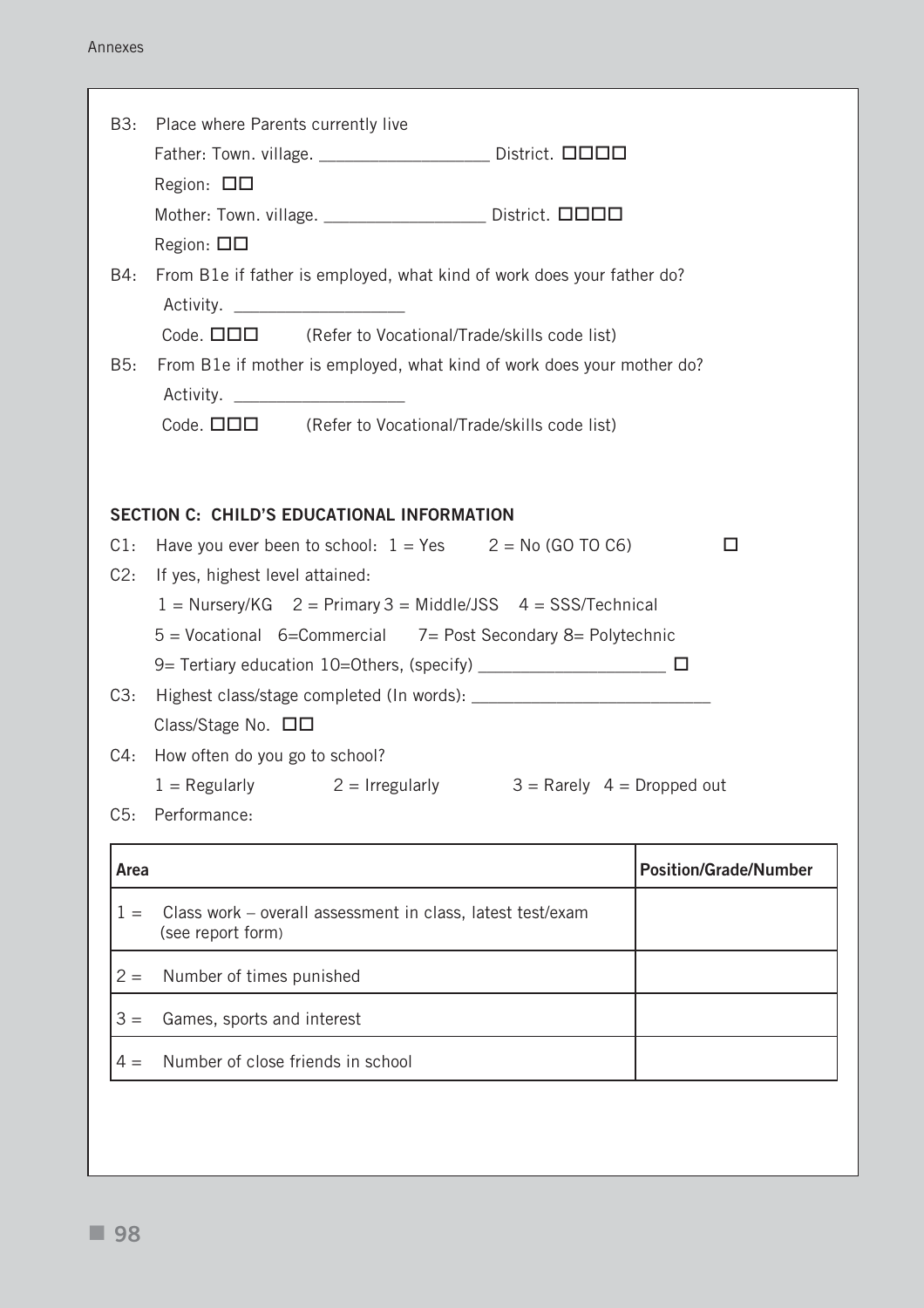#### C6: Are you experiencing any problems?

| <b>Problem location</b>             | Answer (Yes/No) | If yes what is<br>the problem | How can the problem<br>be solved |
|-------------------------------------|-----------------|-------------------------------|----------------------------------|
| At school/<br>education/Institution |                 |                               |                                  |
| At home                             |                 |                               |                                  |
| <b>Personal</b>                     |                 |                               |                                  |

C7: If dropped out of school, why?

 $1 =$  Parents could not afford cost  $2 =$  Parents sent me to work

 $3 = Sickness/injury$   $4 = Not doing well in class$   $5 = Parents died$ 

 $6 =$  Wanted to learn a trade  $7 =$  Teenage pregnancy

8 = Others, specify \_\_\_\_\_\_\_\_\_\_\_\_\_\_\_\_\_\_\_\_\_\_\_\_\_\_\_\_\_\_\_\_\_\_\_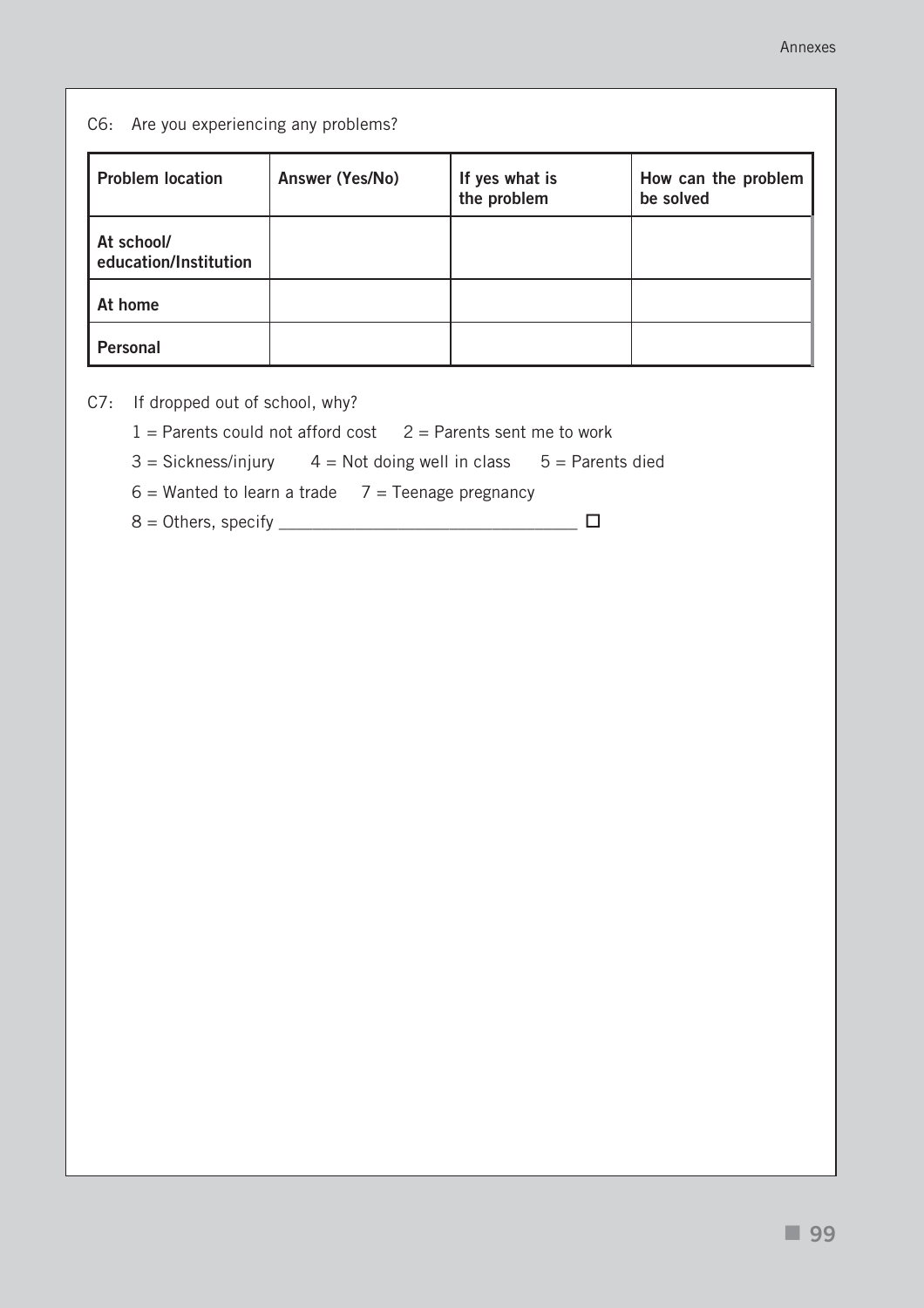| $\widehat{a}$                                                                                                                                                                         | $\odot$                   | $\odot$                                         | $\widehat{\sigma}$    | $\circlede$                       | $\bigoplus$          |
|---------------------------------------------------------------------------------------------------------------------------------------------------------------------------------------|---------------------------|-------------------------------------------------|-----------------------|-----------------------------------|----------------------|
|                                                                                                                                                                                       |                           |                                                 |                       |                                   |                      |
| Workplace                                                                                                                                                                             | Type of work              | Time of work:                                   | Hours                 | Days usually worked               | Mode of payment:     |
|                                                                                                                                                                                       | (refer to codes<br>below) | Before school hours<br>$\overline{a}$           | worked per<br>vllensu | per week                          | 1. Cash              |
|                                                                                                                                                                                       |                           | During school hours<br>$\overline{\mathcal{L}}$ | day                   |                                   | 2. Kind              |
|                                                                                                                                                                                       |                           | After school (daily)<br>$\dot{\mathfrak{c}}$    |                       |                                   | 3. Cash & kind       |
|                                                                                                                                                                                       |                           | Weekends<br>4.                                  |                       |                                   | 4. Not paid          |
|                                                                                                                                                                                       |                           | School holidays<br>5.                           |                       |                                   |                      |
|                                                                                                                                                                                       |                           | Peak season<br>$\dot{\circ}$                    |                       |                                   |                      |
| Parents' home                                                                                                                                                                         | $\Box$                    | 0<br>0<br>0                                     | 8<br>0                | <u>다</u>                          | П                    |
| Farm                                                                                                                                                                                  | 0<br>0<br>0               | 100<br>100                                      | 8<br>0                | 口<br>口                            |                      |
| Domestic work i.e. at other<br>peoples' homes                                                                                                                                         | 0<br>0<br>0               | 1<br>1<br>1                                     | <u>日</u>              | <u>ロ</u>                          | П                    |
| Sundry e.g. oil preparation, petty<br>trade, truck pushing, kayayo etc.                                                                                                               | 88<br>89                  | 0<br>0<br>0                                     | 日<br>ロ                | 日<br>ロ                            | □                    |
| 1 = Farm labourer $2$ = Fishing $3$ = Mining/Quarrying $4$ = Spraying<br>7 = Truck pushing/Kayayo $8$ = House chores $9$ = Others. (specify)<br>Truck pushing/Kayayo 8 = House chores |                           | $5 =$ Livestock<br>Others, (specify)            | $6 =$ Selling         |                                   |                      |
| For how long have you been working?<br>D3.                                                                                                                                            |                           |                                                 |                       |                                   |                      |
| $1 =$ Under one year $2 =$ One to les than three years                                                                                                                                |                           | $3 =$ three to less than five years             |                       | $4 =$ five to less than ten years | $5 =$ Over ten years |

**SECTION D: Child's Employment Information**

SECTION D: Child's Employment Information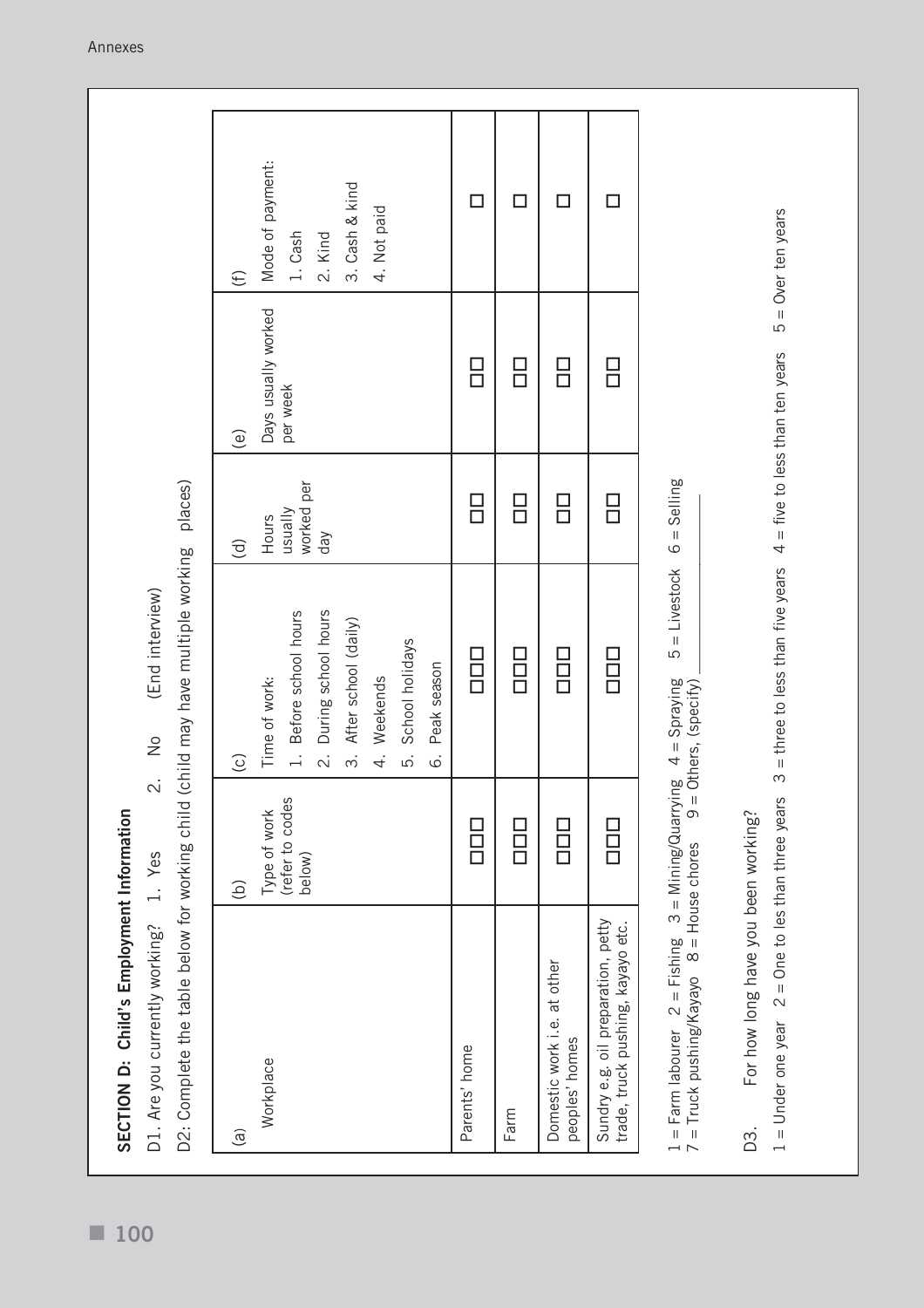D4: Have you ever suffered any health problems in relation to the work you do?  $1 = Yes \Box 2 = No \Box$ 

D5: If yes, what kind of problems/risks have you experienced or are experiencing? (Tick  $(\mathbb{Z})$  all that are mentioned by the child, but leave blank if not mentioned))

| No.         | Problem                                 | Yes/No |
|-------------|-----------------------------------------|--------|
| A           | <b>Exposed to Chemicals</b>             |        |
| B           | Carrying heavy load                     |        |
| $\mathsf C$ | Working for long hours                  |        |
| D           | Attacks by insects/snakes etc.          |        |
| E           | Noisy/Poor environment                  |        |
| F           | Sexual abuse/harassment                 |        |
| G           | Psychological/Emotional                 |        |
| H           | Bullying/harassment                     |        |
| 11          | Injury from working machines/tools etc. |        |
|             | Other (specify)                         |        |

D6: If yes to any one in QD5, has any steps or actions been taken to address the problem?  $1 = Yes \ \n\Box \ \ 2 = No \ \n\Box \ (GO \ TO \ SECTION \ E)$ 

D7: What steps or actions were taken, and by whom?

| Problem letter | Action taken                          | Action taken by whom          |
|----------------|---------------------------------------|-------------------------------|
| (eg. A)        | $1$ = Provided protective work attire | $1 =$ Myself                  |
|                | $2$ = Treated at hospital/Clinic      | $2 = Parent/guardian$         |
|                | $3$ = Refused to work again           | $3 =$ Employer                |
|                | $4 =$ Reported to chief/police        | $4 = Recruiter$               |
|                | $5 =$ Herbal Treatment                | $5 =$ Friends/Work Colleagues |
|                | $6 = Other$ (specify)                 | $6 =$ Other (Specify)         |
|                | □                                     | □                             |
|                |                                       | Г                             |
|                |                                       |                               |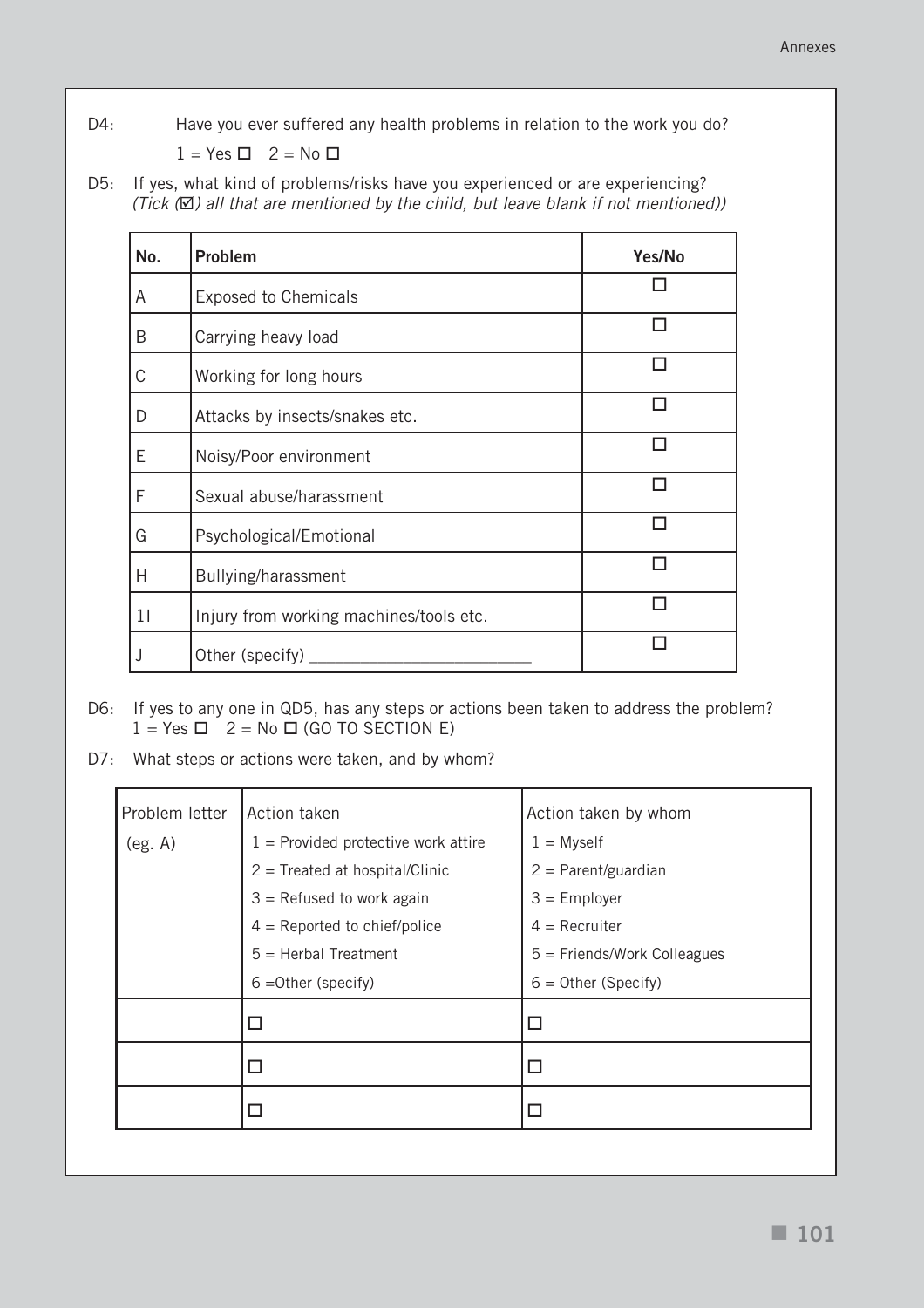|                                                                                                                                                                                  | <b>SECTION E: Child's Rehabilitation Information</b>                                                                                                                                             |  |  |  |  |  |
|----------------------------------------------------------------------------------------------------------------------------------------------------------------------------------|--------------------------------------------------------------------------------------------------------------------------------------------------------------------------------------------------|--|--|--|--|--|
| (Information for this section should be provided by the project official/government official or other<br>official involved in the data collection after withdrawal of the child) |                                                                                                                                                                                                  |  |  |  |  |  |
|                                                                                                                                                                                  | E1: Date of withdrawal? $\frac{\nu}{\nu}$ $\frac{\nu}{\nu}$ $\frac{\nu}{\nu}$ $\frac{\nu}{\nu}$ $\frac{\nu}{\nu}$                                                                                |  |  |  |  |  |
| E2:                                                                                                                                                                              |                                                                                                                                                                                                  |  |  |  |  |  |
|                                                                                                                                                                                  | $Code: \square \square \square$<br><b>District</b>                                                                                                                                               |  |  |  |  |  |
|                                                                                                                                                                                  | Community Code: $\square \square \square \square$                                                                                                                                                |  |  |  |  |  |
|                                                                                                                                                                                  | E3: What type of project impact is targeted for the child?                                                                                                                                       |  |  |  |  |  |
|                                                                                                                                                                                  | $1 =$ Withdrawal 2 = Prevention 3 = Social protection (to family)                                                                                                                                |  |  |  |  |  |
| E4:                                                                                                                                                                              | If withdrawal and/or prevention case, what type of intervention/rehabilitation is child<br>registered for                                                                                        |  |  |  |  |  |
|                                                                                                                                                                                  | $1 =$ Formal school $2 =$ Non formal school/Basic literacy $3 =$ Vocational training<br>$4$ = Counselling 5= Health 6 = Family support i.e. income generating activity                           |  |  |  |  |  |
|                                                                                                                                                                                  | E5i: If formal schooling/vocational training, what type of school/institution is child registered in?                                                                                            |  |  |  |  |  |
|                                                                                                                                                                                  | $1 = Government/Public 2 = Private/NGO 3 = Quasi (Both)$<br>$4 = \text{others}, \text{ specify } \_$                                                                                             |  |  |  |  |  |
|                                                                                                                                                                                  |                                                                                                                                                                                                  |  |  |  |  |  |
|                                                                                                                                                                                  | E6: What was the date of registration? $\qquad \qquad \underline{\qquad}$ $\underline{\qquad}$ $\underline{\qquad}$ $\underline{\qquad}$ $\qquad \underline{\qquad}$ $\qquad \underline{\qquad}$ |  |  |  |  |  |
| E7:                                                                                                                                                                              | What type of direct assistance or support did child receive or will receive?                                                                                                                     |  |  |  |  |  |
|                                                                                                                                                                                  | $1 =$ Uniforms 2 = Shoes 3 = School bags 4 = Learning Materials<br>$5$ = Examination fees 6 = School levies/fees 7 = Feeding 8 = Medications                                                     |  |  |  |  |  |
|                                                                                                                                                                                  | E8: Check QE3, if reintegration, who is child reunited with?                                                                                                                                     |  |  |  |  |  |
|                                                                                                                                                                                  | $1 =$ Both parents 2 = Father alone 3 = Mother alone 4 = Foster parent                                                                                                                           |  |  |  |  |  |
| E9:                                                                                                                                                                              | Check QE3, if social protection, what kind of social protection is given to parents/guardian<br>of the child?                                                                                    |  |  |  |  |  |
|                                                                                                                                                                                  | $1 =$ Skill development $2 =$ Tools e.g. push truck, machine $3 =$ Raw material<br>$4$ = Financial support e.g. seed money $5$ = Counselling e.g. Health, Legal                                  |  |  |  |  |  |
|                                                                                                                                                                                  | E10: What kind of trade area is the social protection targeted for?                                                                                                                              |  |  |  |  |  |
|                                                                                                                                                                                  | $1 =$ Farming 2 = oil making 3 = Food Processing 4 = Spraying of farm 5 = Livestock                                                                                                              |  |  |  |  |  |
|                                                                                                                                                                                  | THANK YOU VERY MUCH - END OF INTERVIEW                                                                                                                                                           |  |  |  |  |  |
|                                                                                                                                                                                  |                                                                                                                                                                                                  |  |  |  |  |  |
|                                                                                                                                                                                  |                                                                                                                                                                                                  |  |  |  |  |  |
|                                                                                                                                                                                  |                                                                                                                                                                                                  |  |  |  |  |  |
|                                                                                                                                                                                  |                                                                                                                                                                                                  |  |  |  |  |  |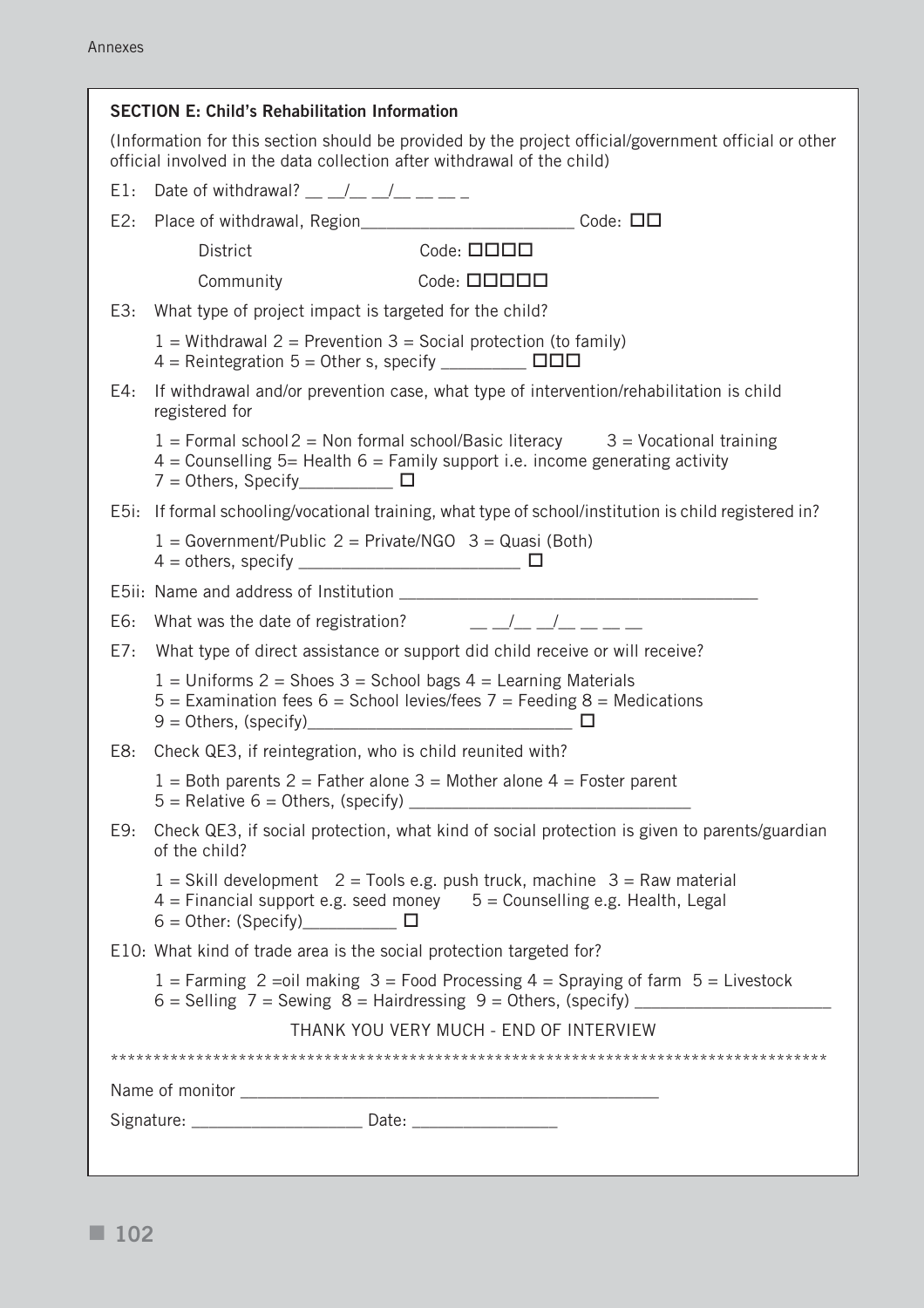# **FORM 3**

### **Ministry of Labour, Social Solidarity and Family National Authority for Child Protection and Adoption, Romania, International Foundation for Child and Family, Romania and ILO-IPEC.**

|      | Reporting Form of the worst forms of child labour |                                                    |          |  |  |  |  |  |
|------|---------------------------------------------------|----------------------------------------------------|----------|--|--|--|--|--|
| I.   | General data about the child                      |                                                    |          |  |  |  |  |  |
|      | I/01 Surname                                      | Name                                               | Nickname |  |  |  |  |  |
|      | Sex                                               | Age                                                |          |  |  |  |  |  |
| 1/02 | Date of birth                                     | Rank                                               |          |  |  |  |  |  |
|      | I/O3 Education level (no of school years)         |                                                    |          |  |  |  |  |  |
|      | I/O4 Currently attending school Yes /No           |                                                    |          |  |  |  |  |  |
|      | If Yes, which                                     |                                                    |          |  |  |  |  |  |
|      | If No, last school attended was                   |                                                    |          |  |  |  |  |  |
|      | 1/05 Health condition:                            | with special needs<br>Yes/No                       |          |  |  |  |  |  |
| 1/06 |                                                   | Legal living place: County / Locality Address      |          |  |  |  |  |  |
| 1/07 |                                                   | Residency: Urban / Rural County / Locality Address |          |  |  |  |  |  |
|      | I/08 Were do the child live:                      |                                                    |          |  |  |  |  |  |
| 1/09 | In the natural family                             | Yes No                                             |          |  |  |  |  |  |
| 1/10 | In the placement center:                          | Yes No                                             |          |  |  |  |  |  |
|      | placement                                         | entrustment                                        |          |  |  |  |  |  |
|      | Yes No                                            | Yes No                                             |          |  |  |  |  |  |
|      | I/11 In the extended family:                      |                                                    |          |  |  |  |  |  |
|      | placement                                         | entrustment                                        |          |  |  |  |  |  |
|      | Yes No                                            | Yes No                                             |          |  |  |  |  |  |
|      | I/12 With a person/family :                       |                                                    |          |  |  |  |  |  |
|      | placement                                         | entrustment                                        |          |  |  |  |  |  |
|      | Yes No                                            | Yes No                                             |          |  |  |  |  |  |
| 1/13 | With the foster parent                            |                                                    |          |  |  |  |  |  |
|      | placement                                         | entrustment                                        |          |  |  |  |  |  |
|      | Yes No                                            | Yes No                                             |          |  |  |  |  |  |
| 1/14 | Others                                            |                                                    |          |  |  |  |  |  |
| 1/15 | Date on which he/she was found working            |                                                    |          |  |  |  |  |  |
| 1/16 | Place were he/she was found working               |                                                    |          |  |  |  |  |  |
|      |                                                   |                                                    |          |  |  |  |  |  |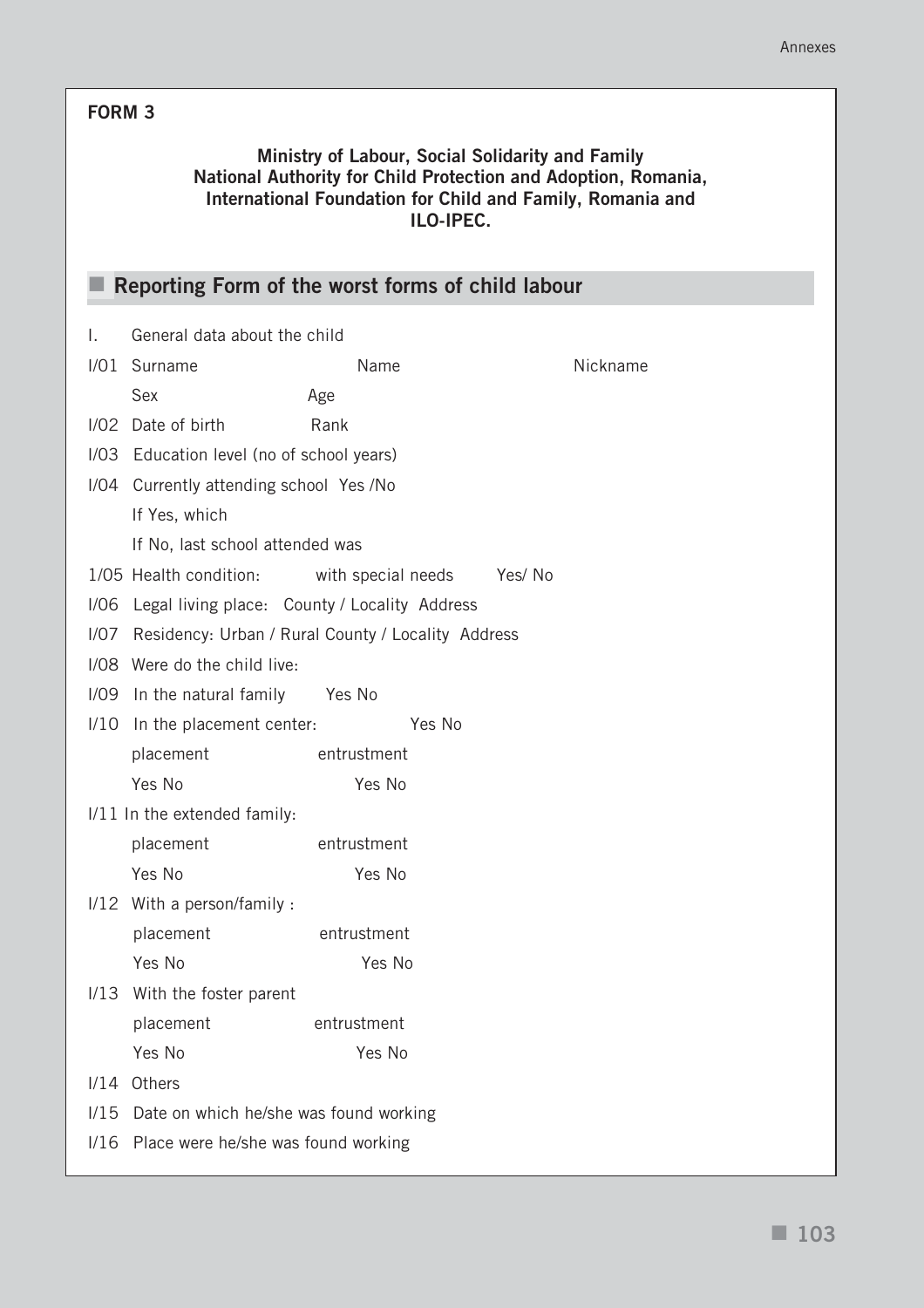#### **II. The worst forms of child labour**

#### **II.1. The worst forms of child labour - intolerante** (corresp. to Convention 182/1999). More answers allowed

|                | Nr crt   Type of activity                      | <b>Duration</b> |      | Period (no. of hours)   Contract |       |        |     | Payment |     |    |
|----------------|------------------------------------------------|-----------------|------|----------------------------------|-------|--------|-----|---------|-----|----|
|                |                                                | Day             | Week | Month                            | Daily | Weekly | Yes | No      | Yes | No |
|                | Victim of internal traffick                    |                 |      |                                  |       |        |     |         |     |    |
| $\overline{2}$ | Victim of cross-border traffick                |                 |      |                                  |       |        |     |         |     |    |
| 3              | Prostitution                                   |                 |      |                                  |       |        |     |         |     |    |
| 4              | Pornography                                    |                 |      |                                  |       |        |     |         |     |    |
| 5              | Drugs traffic                                  |                 |      |                                  |       |        |     |         |     |    |
| 6              | Beggary                                        |                 |      |                                  |       |        |     |         |     |    |
| $\overline{7}$ | Servant work                                   |                 |      |                                  |       |        |     |         |     |    |
| 8.             | Work in agriculture                            |                 |      |                                  |       |        |     |         |     |    |
| 9.             | П<br>Yes<br>Others activity:<br>If Yes, which: | $\Box$ No       |      |                                  |       |        |     |         |     |    |
|                | 1.                                             |                 |      |                                  |       |        |     |         |     |    |
|                | 2.                                             |                 |      |                                  |       |        |     |         |     |    |
|                | 3.                                             |                 |      |                                  |       |        |     |         |     |    |
|                | 4.                                             |                 |      |                                  |       |        |     |         |     |    |

#### II.2. **The worst forms of child labour – dangerous activities** (corresp. to Recom. 190/1999). More answers allowed

| Nr crt                                                     | Type of activity                                                |           | <b>Duration</b>              |                           | Period (no. of hours) |        | <b>Contract</b> |           | Payment   |    |
|------------------------------------------------------------|-----------------------------------------------------------------|-----------|------------------------------|---------------------------|-----------------------|--------|-----------------|-----------|-----------|----|
|                                                            |                                                                 | Days      | Weeks                        | Months                    | Daily                 | Weekly | Yes             | <b>No</b> | Yes       | No |
| 10                                                         | Work undergrund                                                 |           |                              |                           |                       |        |                 |           |           |    |
| 11.                                                        | Work on buildings/ demolishing                                  |           |                              |                           |                       |        |                 |           |           |    |
| 12.                                                        | Work in tinny spaces                                            |           |                              |                           |                       |        |                 |           |           |    |
| 13.                                                        | Manipulation of dangerous machines, materials or<br>instruments |           |                              |                           |                       |        |                 |           |           |    |
| 14.                                                        | Manipulation or transport of weights                            |           |                              |                           |                       |        |                 |           |           |    |
| 15.                                                        | Work with toxic substances or dangerous procedures              |           |                              |                           |                       |        |                 |           |           |    |
| 16.                                                        | Work at extreme temperatures (under 0° C or<br>over 40° C)      |           |                              |                           |                       |        |                 |           |           |    |
| 17.                                                        | Work in noisy environment                                       |           |                              |                           |                       |        |                 |           |           |    |
| 18.                                                        | Work more 6 hours duration                                      |           |                              |                           |                       |        |                 |           |           |    |
| 19.                                                        | Work on night time                                              |           |                              |                           |                       |        |                 |           |           |    |
| 20.                                                        | Work in environment with vibration                              |           |                              |                           |                       |        |                 |           |           |    |
| 21.                                                        | Work at dangerous heights                                       |           |                              |                           |                       |        |                 |           |           |    |
| 22.<br>$\Box$ Yes<br>$\Box$ No<br>Others:<br>If Yes, which |                                                                 |           |                              |                           |                       |        |                 |           |           |    |
|                                                            | 1.                                                              |           |                              |                           |                       |        |                 |           |           |    |
|                                                            | $\overline{2}$ .                                                |           |                              |                           |                       |        |                 |           |           |    |
|                                                            | 3.<br>$\overline{4}$ .                                          |           |                              |                           |                       |        |                 |           |           |    |
|                                                            |                                                                 |           |                              |                           |                       |        |                 |           |           |    |
|                                                            | Who is working for?<br>Yes                                      | <b>No</b> | Why are you working?         |                           |                       |        |                 | Yes       | <b>No</b> |    |
|                                                            | a) parents' hosehold                                            |           | a) for "pocket money"        |                           |                       |        |                 |           |           |    |
| b) relatives                                               |                                                                 |           | b) my parents forced me      |                           |                       |        |                 |           |           |    |
|                                                            | c) employer (owner)                                             |           | c) the gang's boss forced me |                           |                       |        |                 |           |           |    |
|                                                            | d) public employer                                              |           | d) to mantain myself         |                           |                       |        |                 |           |           |    |
|                                                            | e) other persons - specify:                                     |           |                              | e) I must help my parents |                       |        |                 |           |           |    |
| e.1)                                                       |                                                                 |           | f) others - which:           |                           |                       |        |                 |           |           |    |
| e.2)                                                       |                                                                 |           | f.1)                         |                           |                       |        |                 |           |           |    |
| e.3)                                                       |                                                                 |           | f.2)                         |                           |                       |        |                 |           |           |    |
|                                                            |                                                                 |           |                              |                           |                       |        |                 |           |           |    |
| IV.<br>Observations                                        |                                                                 |           |                              |                           |                       |        |                 |           |           |    |

 **104** Name of the person who filled the form.................................................................................... Signature............................................ Date of reporting ....................................................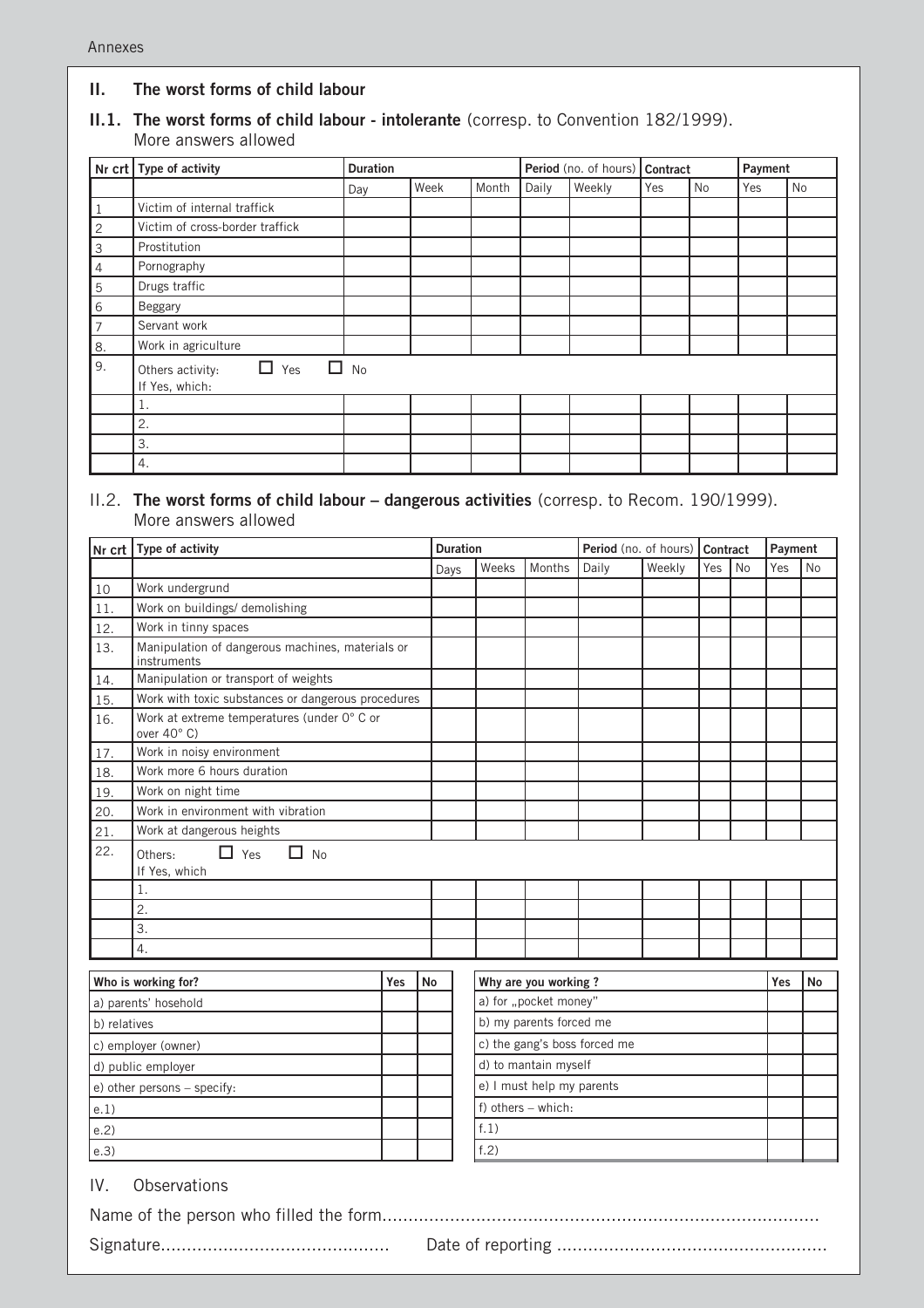## **FORM 4**

### **Republic of Turkey Ministry of Labour and Social Security Workplace Inspection Unit ILO/IPEC Project FORM 2**

| <b>Name of Workplace</b> |  |
|--------------------------|--|
| <b>Case Number</b>       |  |
| <b>Address</b>           |  |
| <b>Owner/Manager</b>     |  |
| <b>Telephone/Fax</b>     |  |
| E-Mail                   |  |
| <b>Type of Business</b>  |  |

## **INFORMATION ABOUT WORKING CHILDREN**

| 1)  | Name-surname:                       | Type of job:                 |  |  |  |  |
|-----|-------------------------------------|------------------------------|--|--|--|--|
|     | Mother/father's name:               | Start date:                  |  |  |  |  |
|     | Birthdate and place:                | Working hours:               |  |  |  |  |
|     | Address:                            | Weekend:                     |  |  |  |  |
|     | Telephone number:                   | National and other holidays: |  |  |  |  |
|     | Number of siblings :                | Salary:                      |  |  |  |  |
|     | Educational status:                 | Vacation time:               |  |  |  |  |
|     | Attending apprenticeship education: | Other information            |  |  |  |  |
|     |                                     |                              |  |  |  |  |
| (2) | Name-surname:                       | Type of job:                 |  |  |  |  |
|     | Mother/father's name:               | Start date:                  |  |  |  |  |
|     | Birthdate and place:                | Working hours:               |  |  |  |  |
|     | Address:                            | Weekend:                     |  |  |  |  |
|     | Telephone number:                   | National and other holidays  |  |  |  |  |
|     | Number of siblings :                | Salary:                      |  |  |  |  |
|     | Educational status :                | Vacation time:               |  |  |  |  |
|     | Attending apprenticeship education: | Other information            |  |  |  |  |